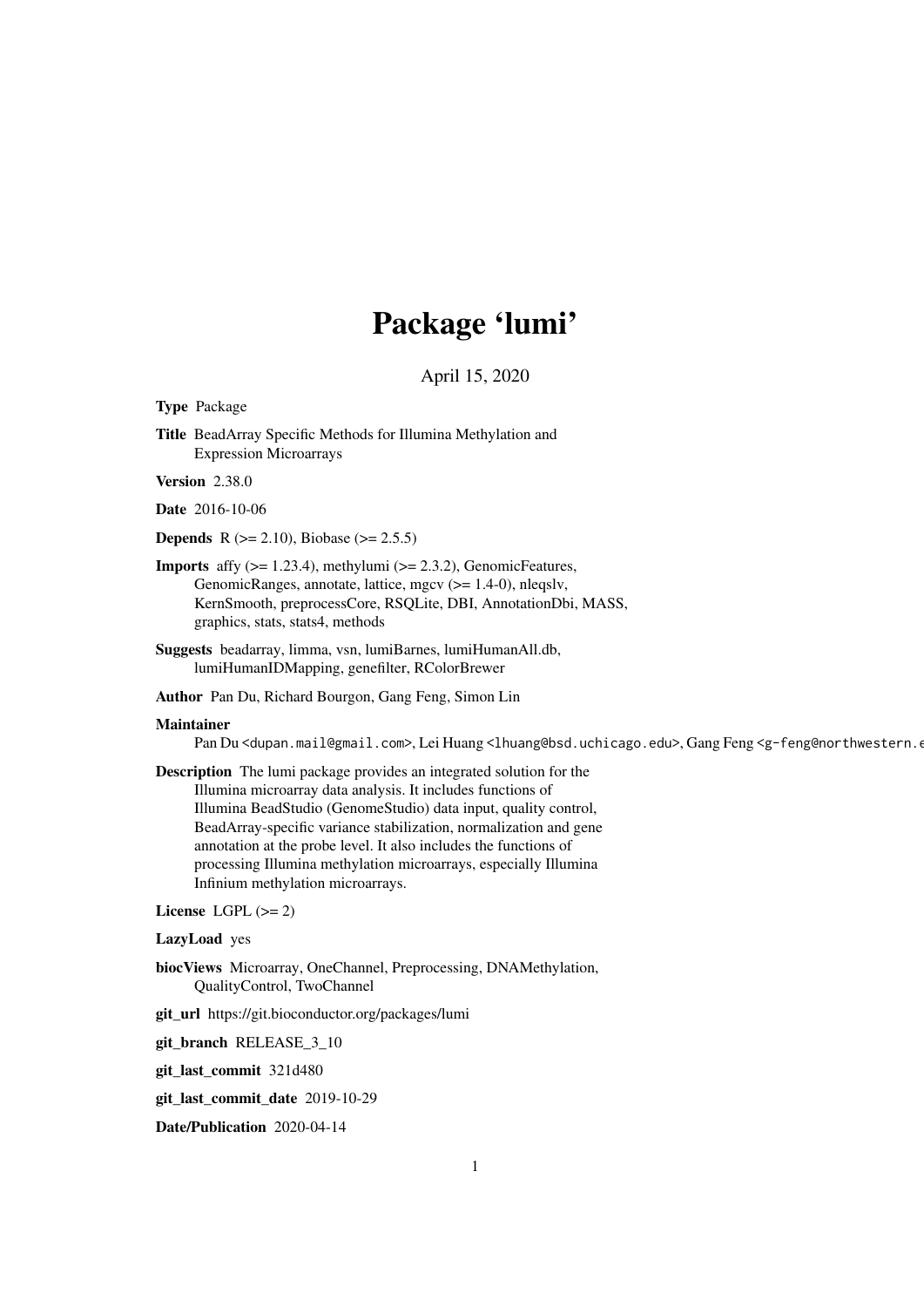# R topics documented:

|                  | 3              |
|------------------|----------------|
|                  | $\overline{4}$ |
|                  | 5              |
|                  | 6              |
| addNuID2lumi     | $\overline{7}$ |
|                  | 8              |
|                  | 9              |
|                  | 10             |
|                  | 11             |
|                  | 11             |
|                  | 12             |
|                  | 13             |
|                  | 14             |
|                  | 15             |
|                  | 16             |
|                  | 16             |
|                  | 17             |
|                  | 18             |
|                  | 19             |
|                  | 20             |
|                  | 21             |
|                  | 22             |
|                  | 23             |
|                  | 24             |
|                  | 25             |
|                  | 25             |
|                  | 26             |
|                  | 27             |
|                  | 28             |
|                  | 29             |
|                  | 30             |
|                  | 31             |
|                  | 31             |
|                  | 32             |
|                  | 33             |
|                  | -34            |
|                  | 35             |
| inverseVST       | 36             |
|                  |                |
| is.nuID<br>lumiB | 37             |
|                  | 38             |
| LumiBatch-class  | 39             |
| lumiExpresso     | 41             |
|                  | 42             |
| lumiMethyC.      | 43             |
|                  | 44             |
|                  | 45             |
| lumiMethyStatus  | 46             |
| lumiN            | 47             |
| lumiQ            | 48             |
| lumiR            | 49             |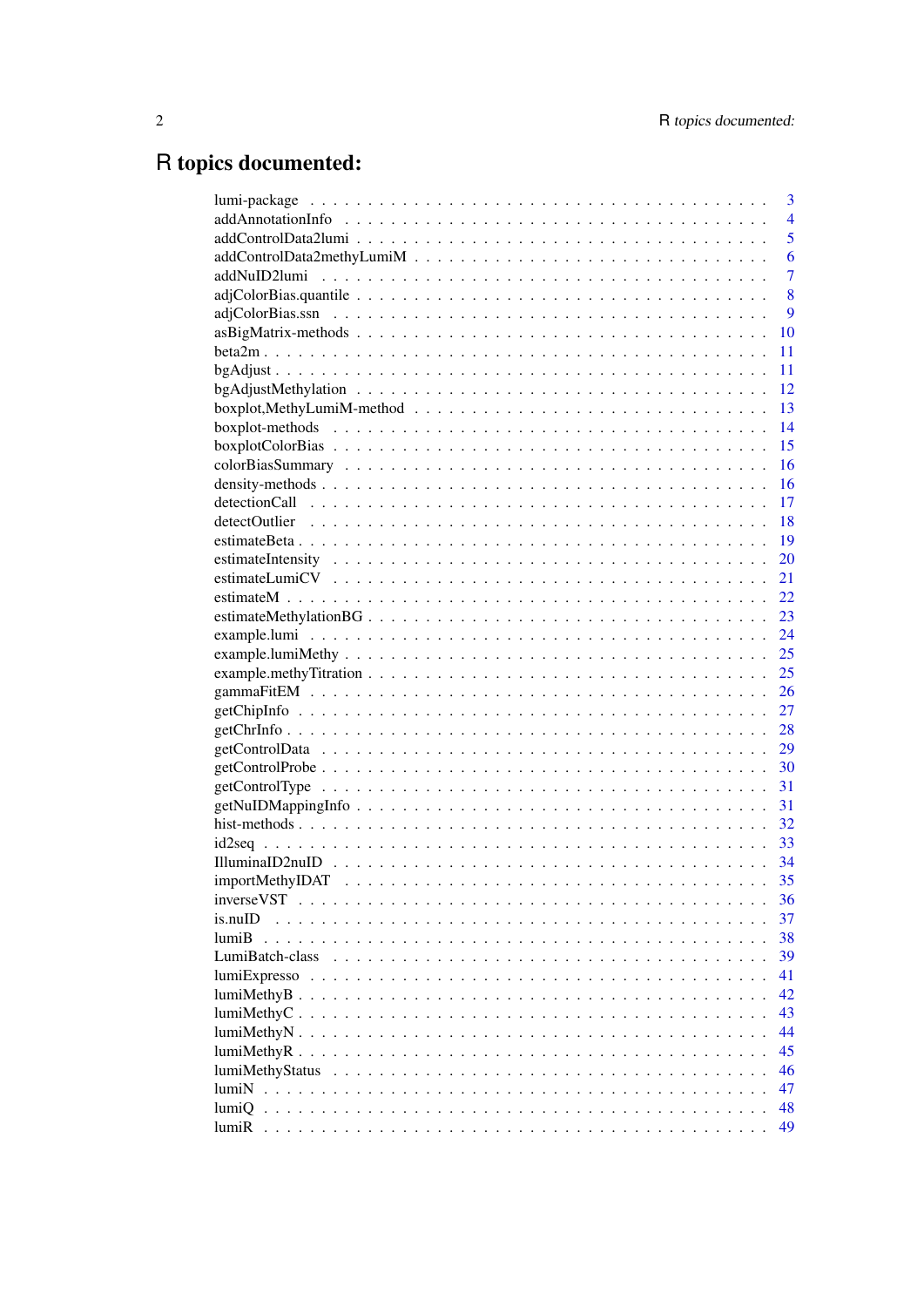<span id="page-2-0"></span>

lumi-package *A package for preprocessing Illumina microarray data*

# Description

lumi R package is designed to preprocess the Illumina microarray (BeadArray) data. It includes functions of Illumina data input, quality control, variance stabilization, normalization and gene annotation.

#### Details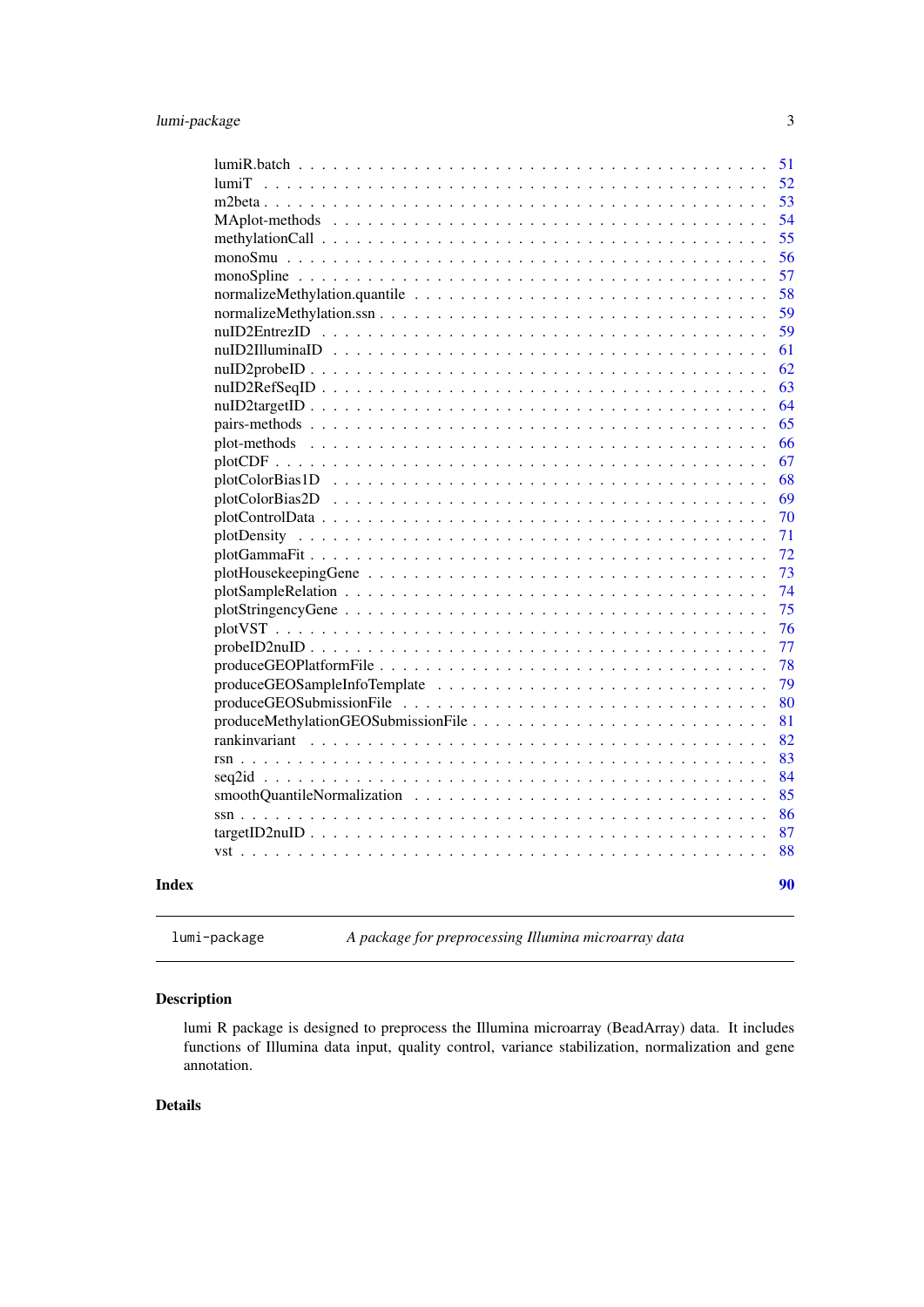<span id="page-3-0"></span>Package: lumi Type: Package Version: 1.1.0 Date: 2007-03-23 License: LGPL version 2 or newer

#### Author(s)

Pan Du, Simon Lin Maintainer: Pan Du <dupan@northwestern.edu>

#### References

1. Du, P., Kibbe, W.A. and Lin, S.M., (2008) 'lumi: a pipeline for processing Illumina microarray', Bioinformatics 24(13):1547-1548

2. Lin, S.M., Du, P., Kibbe, W.A., (2008) 'Model-based Variance-stabilizing Transformation for Illumina Microarray Data', Nucleic Acids Res. 36, e11

3. Du, P., Kibbe, W.A. and Lin, S.M., (2007) 'nuID: A universal naming schema of oligonucleotides for Illumina, Affymetrix, and other microarrays', Biology Direct, 2, 16

<span id="page-3-1"></span>addAnnotationInfo *Add probe color channel and basic annotation information based on the annotation library of Illumina methylation microarray*

# Description

Add probe color channel and basic annotation information based on the annotation library of Illumina methylation microarray

# Usage

```
addAnnotationInfo(methyLumiM, lib = 'FDb.InfiniumMethylation.hg19', annotationColumn=c('COLOR_CHA
```
#### Arguments

| methyLumiM       | a MethyLumiM object includes Illumina Infinium methylation data |
|------------------|-----------------------------------------------------------------|
| lib              | Annotation library of Illumina methylation microarray.          |
| annotationColumn |                                                                 |
|                  | only include 'COLOR CHANNEL', 'CHROMOSOME' and 'POSITION' in-   |
|                  | formation                                                       |

#### Details

The "lib" parameter supports both FeatureDb based annotation libraries and old array-based annotation libraries. 'FDb.InfiniumMethylation.hg19' is the FeatureDb based annotation library, which includes both 450k and 27k data. "IlluminaHumanMethylation27k.db" (for 27k array) and "IlluminaHumanMethylation450k.db" (450k infinium array) are old types of annotation libraries.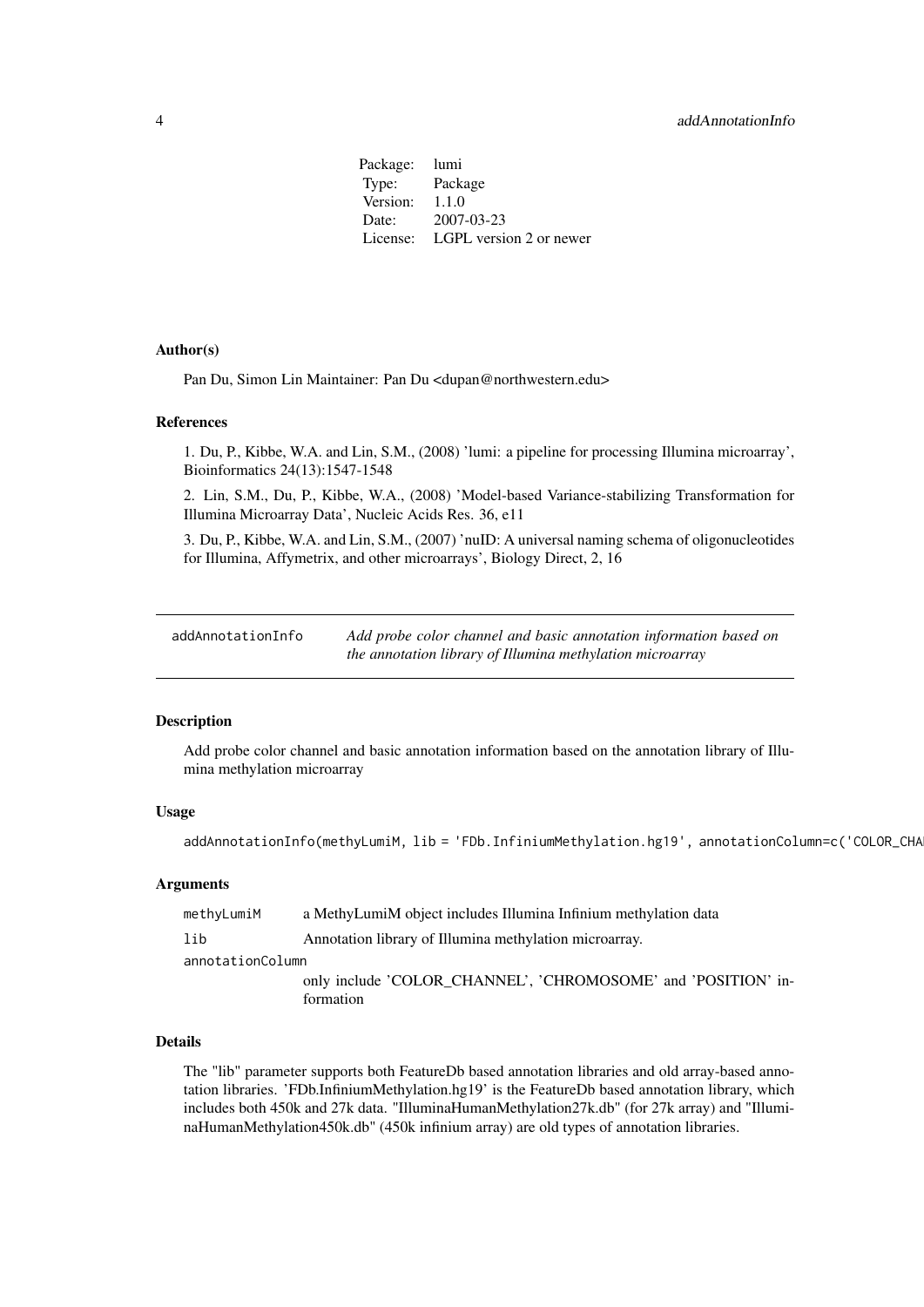#### <span id="page-4-0"></span>addControlData2lumi 5

# Value

return the MethyLumiM object with COLOR\_CHANNEL, CHROMOSOME and chromome PO-SITION information added to the featureData.

#### Author(s)

Pan DU

# See Also

[lumiMethyR](#page-44-1)

# Examples

```
data(example.lumiMethy)
head(pData(featureData(example.lumiMethy)))
## removing color channel information
# testData = example.lumiMethy
# pData(featureData(testData))$COLOR_CHANNEL = NULL
# testData = addAnnotationInfo(testData, lib="IlluminaHumanMethylation27k.db")
## check whether the color channel information is added
# head(pData(featureData(testData)))
```
<span id="page-4-1"></span>

| addControlData2lumi | Add the control probe data into the controlData slot of LumiBatch |  |  |  |
|---------------------|-------------------------------------------------------------------|--|--|--|
|                     | obiect                                                            |  |  |  |

#### Description

Add the control probe profile data, outputted by BeadStudio, into the controlData slot of LumiBatch object.

#### Usage

addControlData2lumi(controlData, x.lumi)

# Arguments

| controlData | the control data can be a data. frame or the control probe filename outputted by<br><b>BeadStudio</b> |
|-------------|-------------------------------------------------------------------------------------------------------|
| x.lumi      | a LumiBatch object, to which controlData will be added.                                               |

#### Details

The controlData slot in LumiBatch object is a data.frame with first two columns as "controlType" and "ProbeID". The rest columns are the expression amplitudes for individual samples.

# Value

Return the LumiBatch object with controlData slot filled.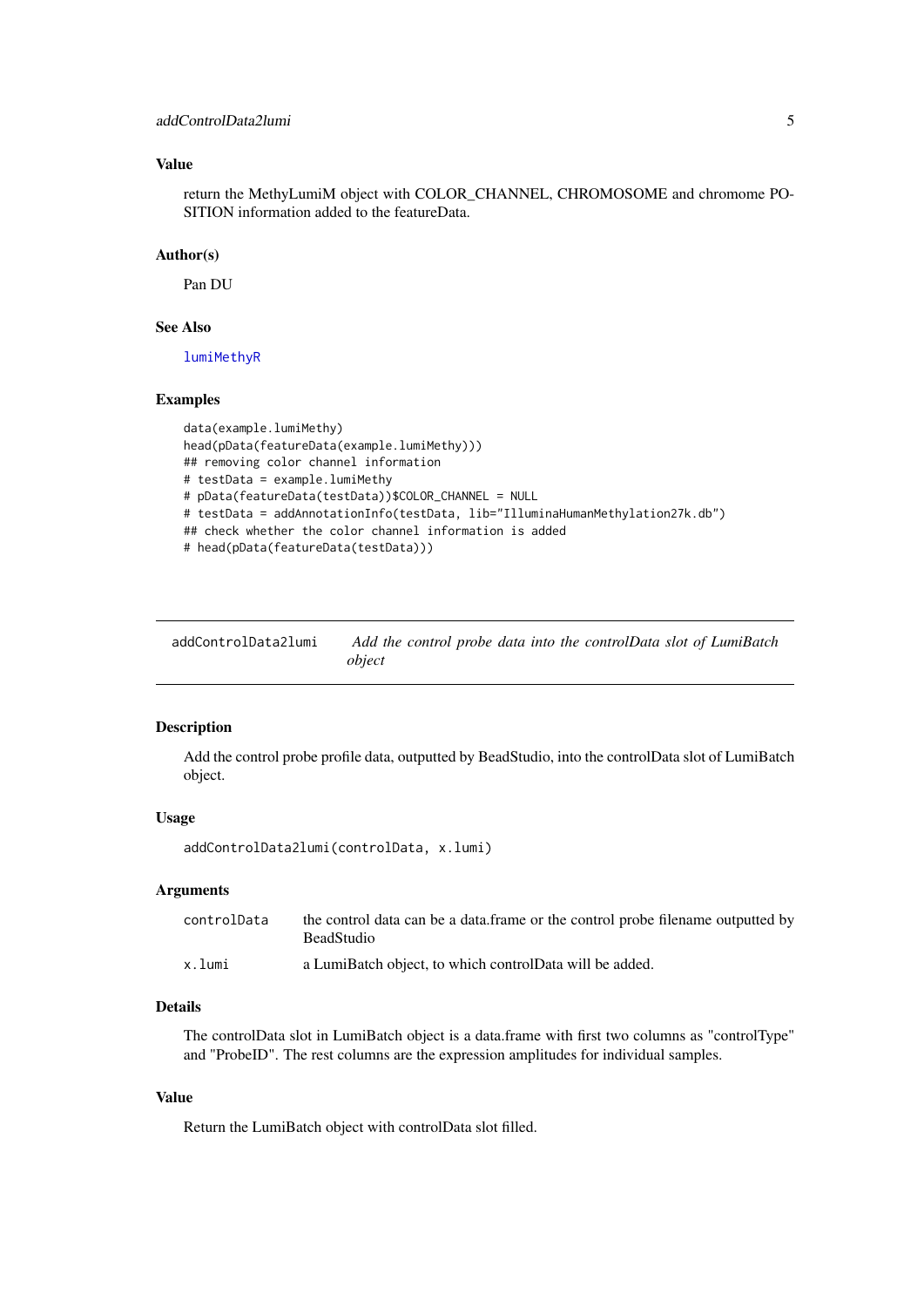#### <span id="page-5-0"></span>Author(s)

Pan Du

# See Also

[getControlData](#page-28-1), [plotControlData](#page-69-1)

#### Examples

```
## Not runnable
# controlFile <- 'Control_Probe_Profile.txt'
# x.lumi <- addControlData2lumi(controlFile, x.lumi)
```

```
addControlData2methyLumiM
```
*Add methylation control data to a MethyLumiM object*

# Description

Add methylation control data to a MethyLumiM object

# Usage

```
addControlData2methyLumiM(controlData, methyLumiM, checkConsistency = TRUE, ...)
```
#### Arguments

| controlData       | a methylation control data file (output by GenomeStudio), or a MethyLumiQC<br>object  |
|-------------------|---------------------------------------------------------------------------------------|
| methyLumiM        | a MethyLumiM object to add control data                                               |
| checkConsistency  |                                                                                       |
|                   | whether to check the sample names consistency between methyLumiM and con-<br>trolData |
| $\cdot\cdot\cdot$ | other parameters for reading controlData                                              |

# Details

This function aims to add the controlData (MethyLumiQC object) to the controlData slot of a methyLumiM object For control data, methylated data matrix in assayData slot corresponds to green channel, and unmethylated data matrix in assayData slot corresponds to red channel.

#### Value

Return the methyLumiM object with the controlData added

#### Author(s)

Pan DU

#### See Also

[lumiMethyR](#page-44-1)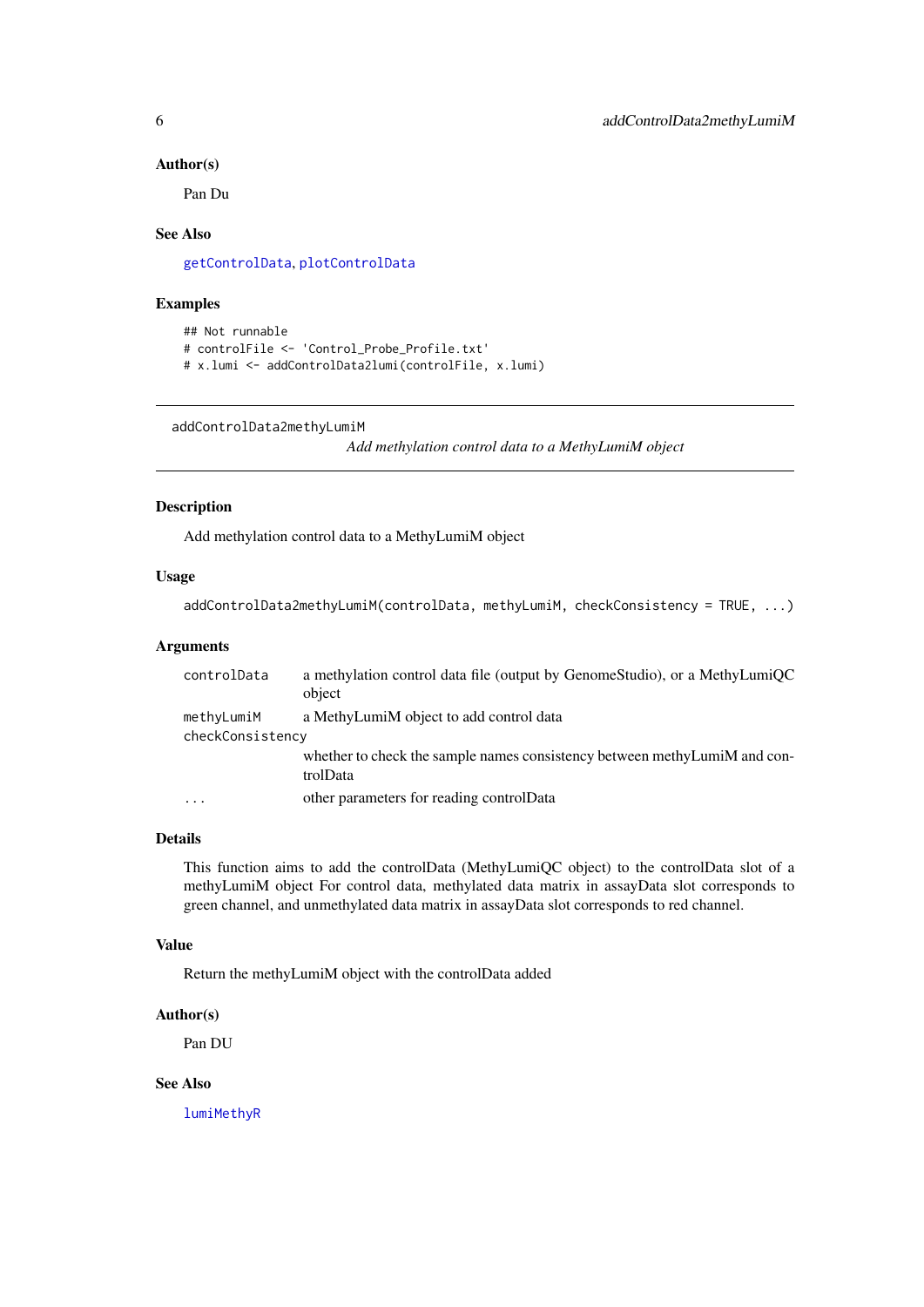<span id="page-6-0"></span>

# Description

Replace the Illumina Id (Target ID or Probe Id) as nuID (nucleotide universal identifier) for indexing genes in the LumiBatch object

#### Usage

addNuID2lumi(x.lumi, annotationFile=NULL, sep = NULL, lib.mapping = NULL, annotationColName = c(sequence

#### Arguments

| x.lumi            | a LumiBatch object                                                                                                        |  |  |
|-------------------|---------------------------------------------------------------------------------------------------------------------------|--|--|
|                   | annotation File a annotation file, which includes the Illumina ID (target or probe ids) and probe<br>sequence information |  |  |
| sep               | the separation used in the annotation file. Automatically detect the separator if<br>it is "," or " $\mathbf{t}$ ".       |  |  |
| lib.mapping       | a Illumina ID mapping package, e.g, lumiHumanIDMapping                                                                    |  |  |
| annotationColName |                                                                                                                           |  |  |
|                   | the annotation column name in the annotation file used for the probe sequence<br>and TargetID and ProbeID                 |  |  |
| verbose           | a boolean to decide whether to print out some messages                                                                    |  |  |

# Details

Since the default Illumina IDs (TargetID (ILMN\\_Gene ID) and ProbeId (Probe\\_Id)) are not consistent between different arrays and batches, we invented a nuID, which is one-to-one matching with the probe sequence. This function is to replace the Illumina ID with the nuID. If the annotation library (the unzipped manifest file (.bgx)) is provided, the function will automatically check whether the Illumina ID is provided for the microarray data. We recommend output the data using ProbeID when using Illumina BeadStudio software, because the TargetID (ILMN\ Gene ID) are not unique.

#### Value

a LumiBatch object with Illumina ID replaced by nuID.

#### Author(s)

Pan Du

#### References

Du, P., Kibbe, W.A., Lin, S.M., "nuID: A universal naming schema of oligonucleotides for Illumina, Affymetrix, and other microarrays", submitted.

# See Also

[IlluminaID2nuID](#page-33-1), [lumiR](#page-48-1)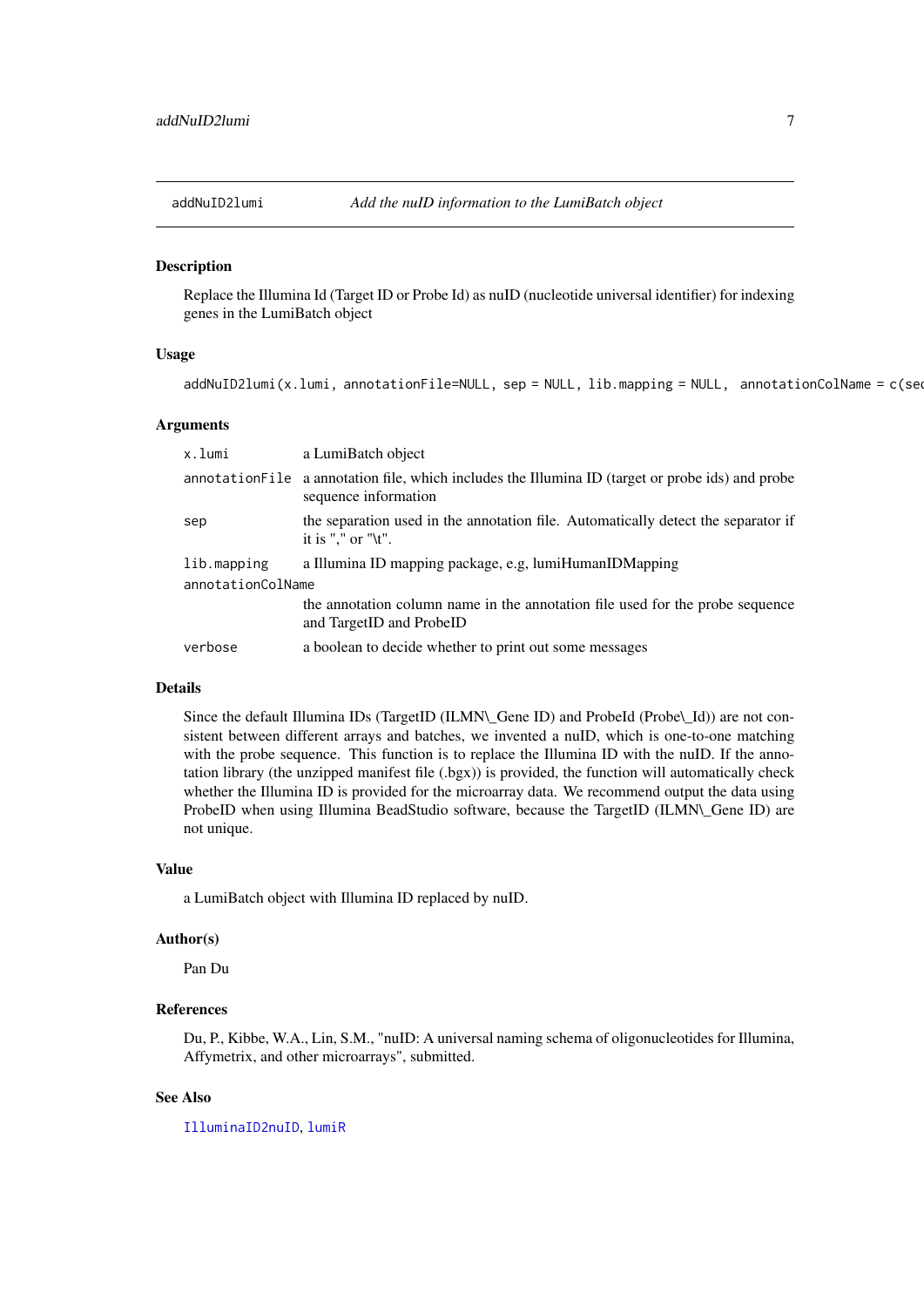#### Examples

```
## load example data
# data(example.lumi)
## specify the annotation file for the Illumina chip
# annotationFile <- 'Human_RefSeq-8.csv'
## Replace the Target ID with nuID
# lumi.nuID <- addNuID2lumi(example.lumi, annotationFile)
## An alternative way is to load the Annotation library and match the targetID (or Probe Id) with nuID
# lumi.nuId <- addNuID2lumi(example.lumi, lib.mapping='lumiHumanIDMapping')
```
<span id="page-7-1"></span>adjColorBias.quantile *Color bias adjustment of Illumina Infinium methylaton microarrays using smooth quantile normalization*

# Description

Color bias adjustment of Illumina Infinium methylaton microarrays using smooth quantile normalization [smoothQuantileNormalization](#page-84-1)

#### Usage

```
adjColorBias.quantile(methyLumiM, refChannel = c("green", "red"), logMode = TRUE, verbose = TRUE,..
```
#### Arguments

| methyLumiM | a MethyLumiM object or any eSet object with "methylated" and "unmethylated"<br>data matrix element in the assayData slot |
|------------|--------------------------------------------------------------------------------------------------------------------------|
| refChannel | the reference color channel for color bias adjustment                                                                    |
| logMode    | whether perform the adjustment in log scale or not                                                                       |
| verbose    | whether print extra information during processing                                                                        |
| $\ddotsc$  | other parameters used by smoothQuantileNormalization                                                                     |

#### Details

Perform color bias adjustment of Illumina Infinium methylaton microarrays. It requires the input methyLumiM object includes the color channel information in the featureData. Basically, there should be a "COLOR\_CHANNEL" column in the data.frame returned by pData(featureData(methyLumiM)).

The basic idea of color bias adjustment is to treat it as the normalization between two color channels. It uses smooth quantile normalization [smoothQuantileNormalization](#page-84-1) to normalize two color channels.

# Value

Return an object (same class as input methyLumiM) with updated "methylated" and "unmethylated" data matrix after color bias adjustment.

<span id="page-7-0"></span>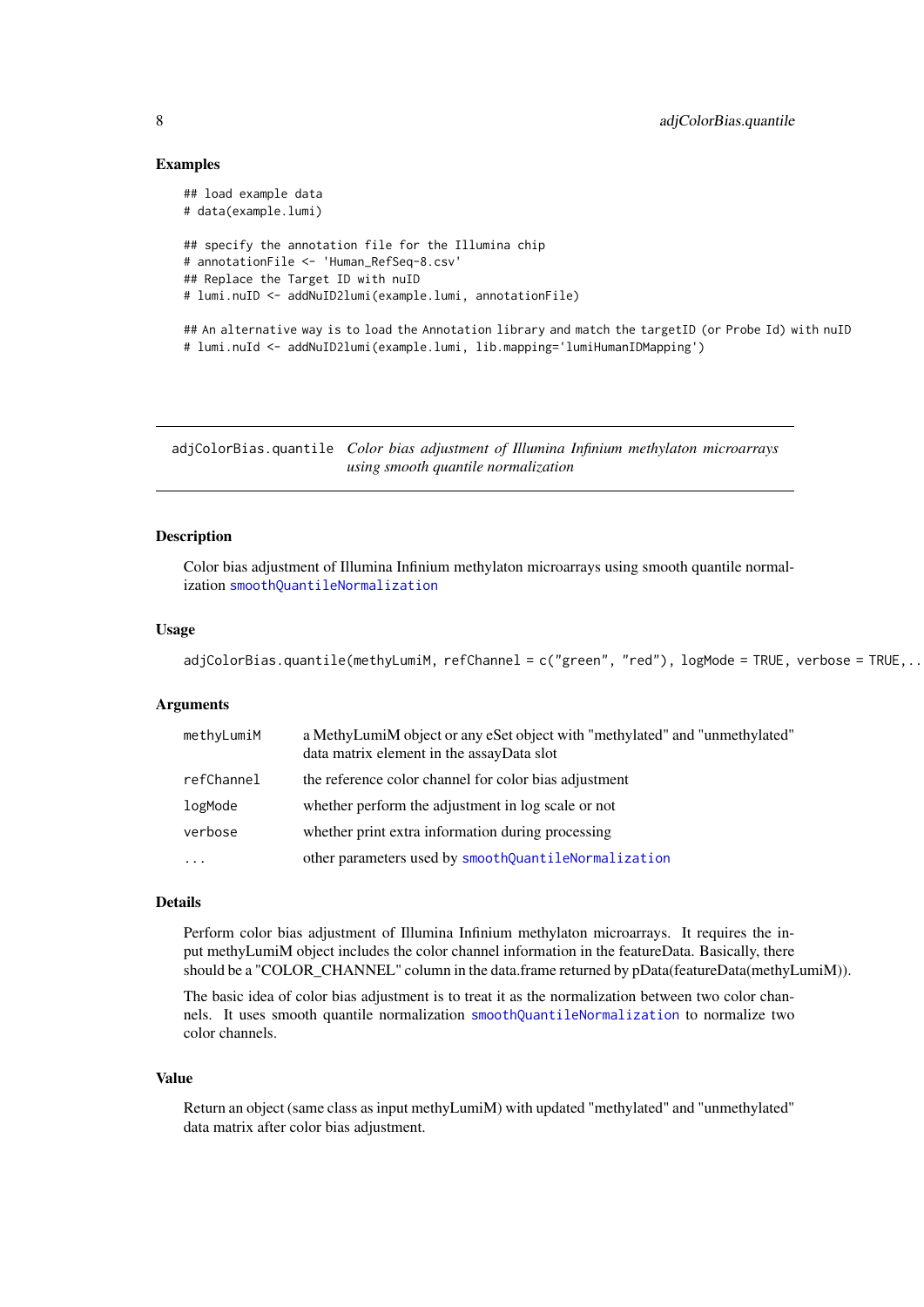#### <span id="page-8-0"></span>adjColorBias.ssn 9

#### Author(s)

Pan DU

# See Also

See Also [lumiMethyC](#page-42-1), [smoothQuantileNormalization](#page-84-1) and [adjColorBias.ssn](#page-8-1)

#### Examples

```
data(example.lumiMethy)
# before adjustment
plotColorBias1D(example.lumiMethy)
lumiMethy.adj = adjColorBias.quantile(example.lumiMethy)
# after adjustment
plotColorBias1D(lumiMethy.adj)
```
<span id="page-8-1"></span>

| adjColorBias.ssn | Color bias adjustment of Illumina Infinium methylaton microarrays |  |
|------------------|-------------------------------------------------------------------|--|
|                  | using simple shift and scaling normalization                      |  |

# Description

Color bias adjustment of Illumina Infinium methylaton microarrays using simple shift and scaling normalization

# Usage

```
adjColorBias.ssn(methyLumiM, refChannel = c("green", "red", "mean"))
```
# Arguments

| methyLumiM | a MethyLumiM object or any eSet object with "methylated" and "unmethylated" |
|------------|-----------------------------------------------------------------------------|
|            | data matrix element in the assayData slot                                   |
| refChannel | the reference color channel for color bias adjustment                       |

# Details

Perform color bias adjustment of Illumina Infinium methylaton microarrays. It requires the input methyLumiM object includes the color channel information in the featureData. Basically, there should be a "COLOR\_CHANNEL" column in the data.frame returned by pData(featureData(methyLumiM)).

The basic idea of color bias adjustment is to treat it as the normalization between two color channels. It uses simple scaling normalization to normalize two color channels. The background levels are estimated using function [estimateMethylationBG](#page-22-1).

# Value

Return an object (same class as input methyLumiM) with updated "methylated" and "unmethylated" data matrix after color bias adjustment.

# Author(s)

Pan DU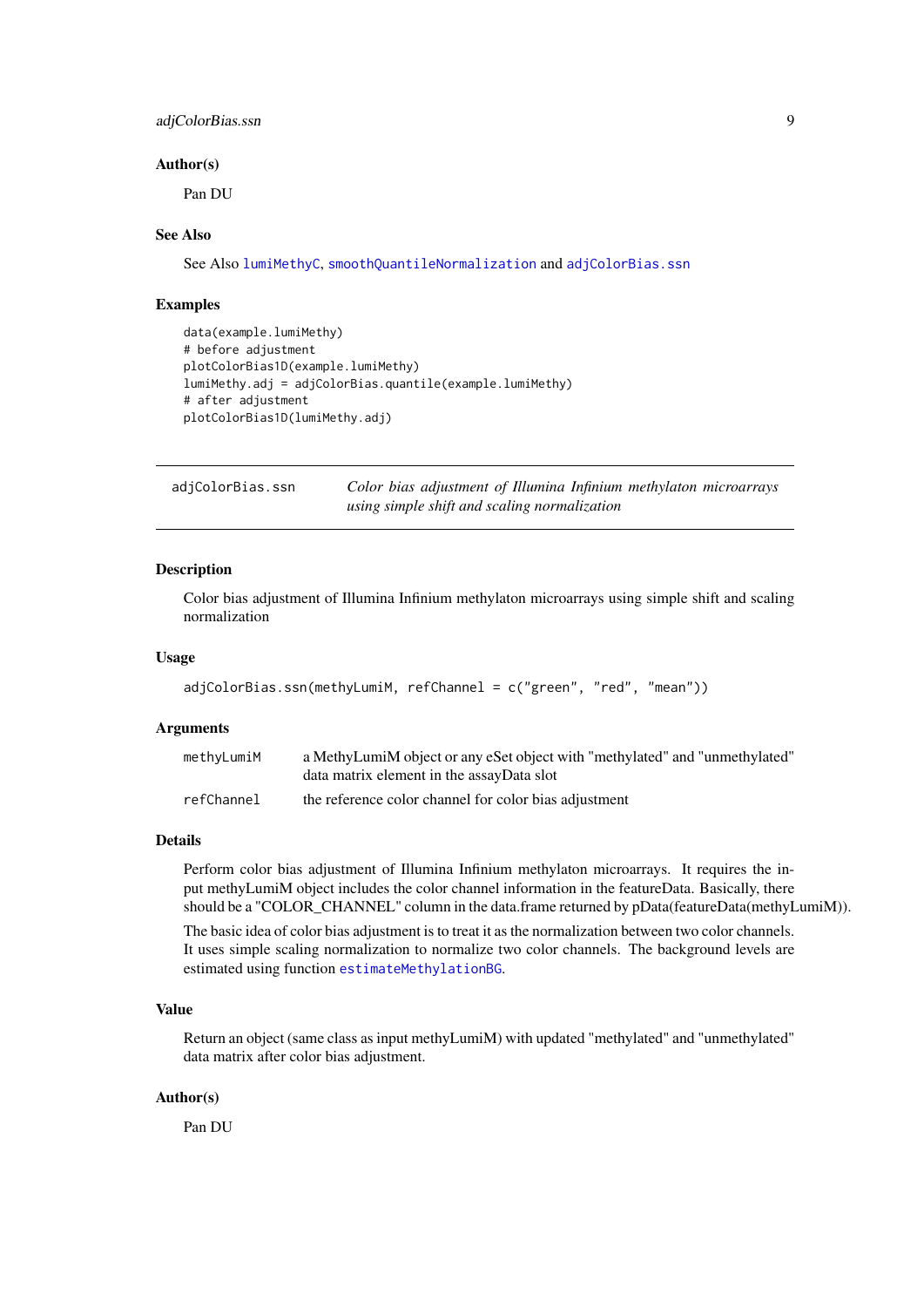#### See Also

See Also [lumiMethyC](#page-42-1), [estimateMethylationBG](#page-22-1) and [adjColorBias.quantile](#page-7-1)

#### Examples

```
data(example.lumiMethy)
# before adjustment
plotColorBias1D(example.lumiMethy)
lumiMethy.adj = adjColorBias.ssn(example.lumiMethy)
# after adjustment
plotColorBias1D(lumiMethy.adj)
```
asBigMatrix-methods *convert the data matrix in the assayData of a ExpressionSet as Big-Matrix*

#### Description

convert the data matrix in the assayData of a ExpressionSet as BigMatrix

#### Usage

```
## S4 method for signature 'ExpressionSet'
asBigMatrix(object, rowInd=NULL, colInd=NULL, nCol=NULL, dimNames=NULL, saveDir='.', savePrefix=NU
```
# Arguments

| object     | an object of Expression Set or its inherited class                                                                                                |
|------------|---------------------------------------------------------------------------------------------------------------------------------------------------|
| rowInd     | the subset of row index                                                                                                                           |
| colInd     | the subset of column index                                                                                                                        |
| nCol       | the number of columns of the data, which can be larger than the real data dimen-<br>sion. It is designed for adding future data.                  |
| dimNames   | the dimension names, which is a list of two character vectors (rownames and<br>colnames)                                                          |
| saveDir    | the parent directory to save the BigMatrix data files                                                                                             |
| savePrefix | the folder name prefix of the directory to save the BigMatrix data files. The fold<br>name will be like this: paste(savePrefix, '_bigmat', sep=") |
| $\ddots$ . | optional arguments to BigMatrix                                                                                                                   |

#### Details

This function does not work in Windows because the dependent package bigmemoryExtras does not support it. In order to make lumi package still compilation under Windows, I deliberately remove the dependency of bigmemoryExtras package. As a result, users need to manually load the bigmemoryExtras function before using this function.

The BigMatrix data files will be save in the directory file.path(saveDir, paste(savePrefix, '\_bigmat',  $sep=")$ 

#### See Also

[BigMatrix](#page-0-0)

<span id="page-9-0"></span>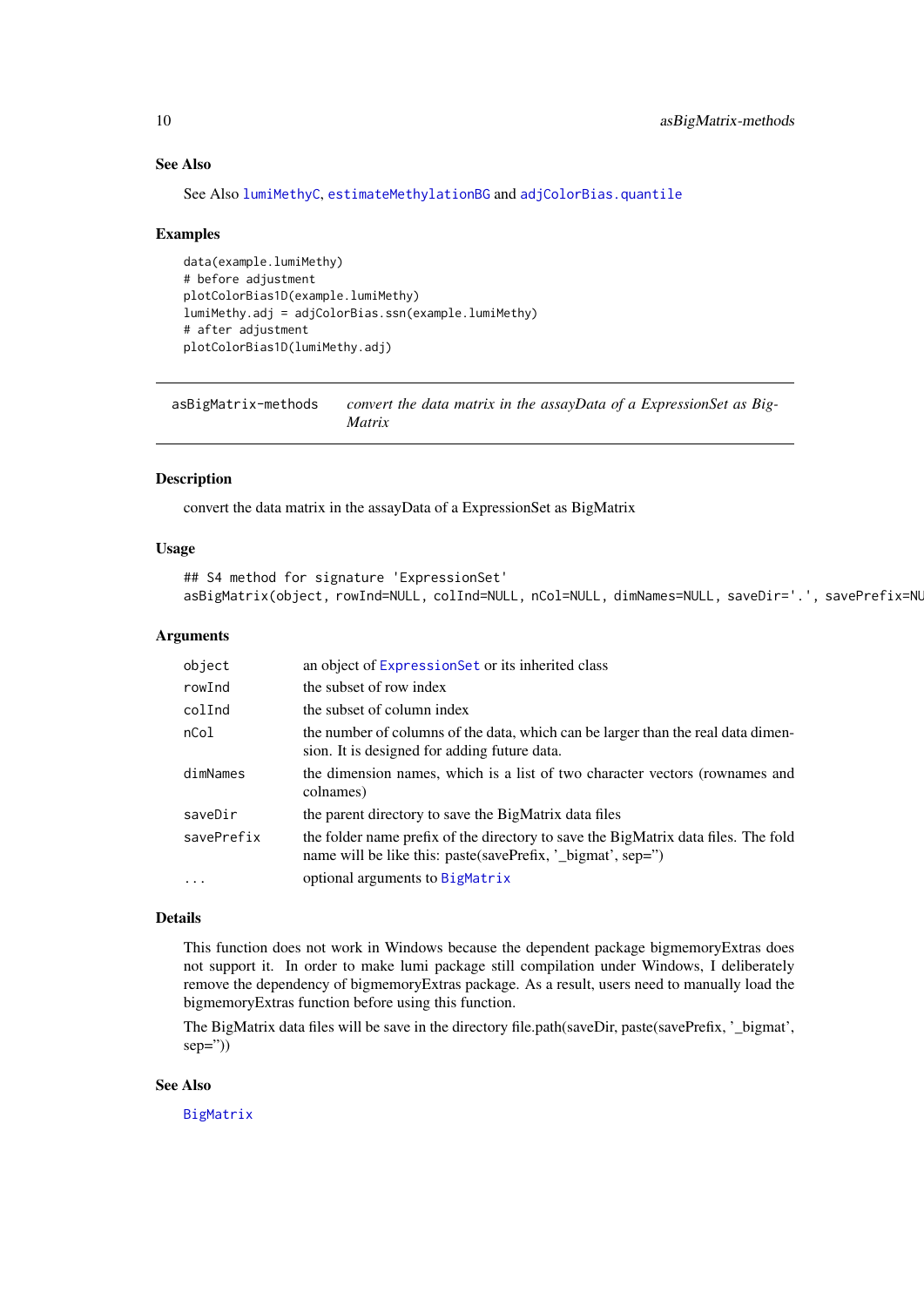<span id="page-10-0"></span>

#### Description

Convert methylation Beta-value to M-value through a logistic transformation

# Usage

beta2m(beta)

# Arguments

beta a matrix or vector of methylation Beta-value

# Details

Convert methylation Beta-value to M-value through a logistic transformation

# Value

return methylation M-value with the same size of input Beta-value

#### Author(s)

Pan Du

#### References

Du, P., Zhang, X, Huang, C.C., Jafari, N., Kibbe, W.A., Hou, L., and Lin, S.M., (2010) 'Comparison of Beta-value and M-value methods for quantifying methylation levels by microarray analysis', (under review)

# See Also

See Also as [m2beta](#page-52-1)

bgAdjust *Background adjustment for Illumina data*

#### Description

The method adjusts the data by subtracting an offset, which is estimated based on the quantile of the control probes

```
bgAdjust(lumiBatch, probs = 0.5, ...)
```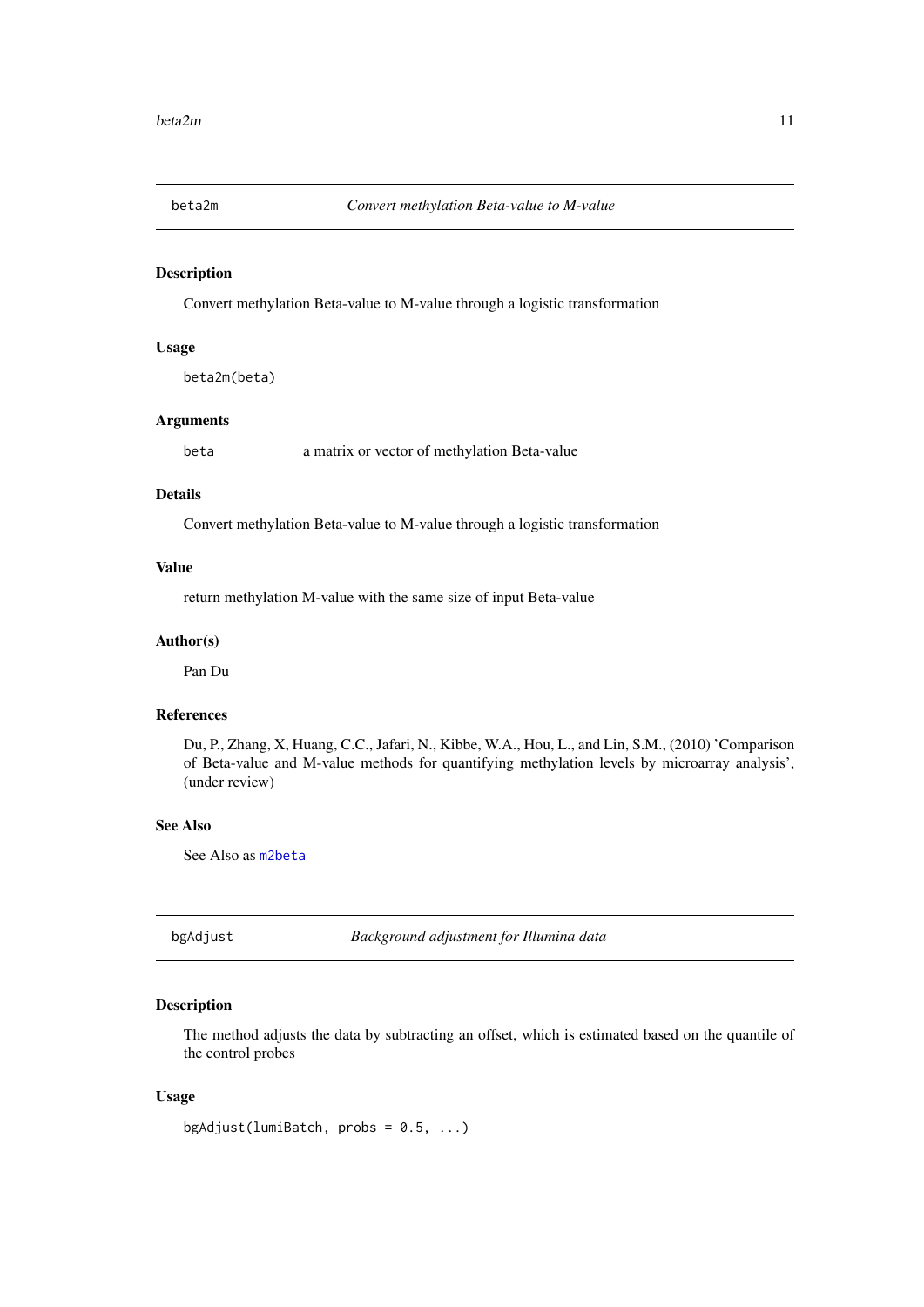# <span id="page-11-0"></span>Arguments

| lumiBatch | A LumiBatch object with controlData slot include control probe information |
|-----------|----------------------------------------------------------------------------|
| probs     | The quantile used to estimate the background                               |
| .         | other parameters used by quantile method                                   |

# Details

The method adjusts the data by subtracting an offset, which is estimated based on the quantile of the control probes. The control probe information is kept in the controlData slot of the LumiBatch object. If no control data information, the method will do nothing.

# Value

It returns a LumiBatch object with background adjusted.

#### Author(s)

Pan Du

# See Also

[lumiB](#page-37-1)

#### Examples

```
data(example.lumi)
## Here will assume the minimum of the control probe as the background,
## because there is no negative control (blank beads) information for the Barnes data.
example.lumi.b <- bgAdjust(example.lumi, probs=0)
```
<span id="page-11-1"></span>bgAdjustMethylation *Estimate and adjust the background levels of Illumina Infinium methylaton microarrays*

# Description

Estimate and adjust the background levels of Illumina Infinium methylaton microarrays

#### Usage

```
bgAdjustMethylation(methyLumiM, separateColor = FALSE, targetBGLevel = 300, negPercTh = 0.25)
```
# Arguments

| methyLumiM    | a MethyLumiM object or any eSet object with "methylated" and "unmethylated"<br>data matrix element in the assayData slot                                                                           |
|---------------|----------------------------------------------------------------------------------------------------------------------------------------------------------------------------------------------------|
| separateColor | determine whether separately process two color channels                                                                                                                                            |
| targetBGLevel | adjust background level to a non-zero target background level                                                                                                                                      |
| negPercTh     | the threshold of the percentage of negative values after subtract estimated back-<br>ground levels. A warning will be given if too many probes having intensities<br>lower than background levels. |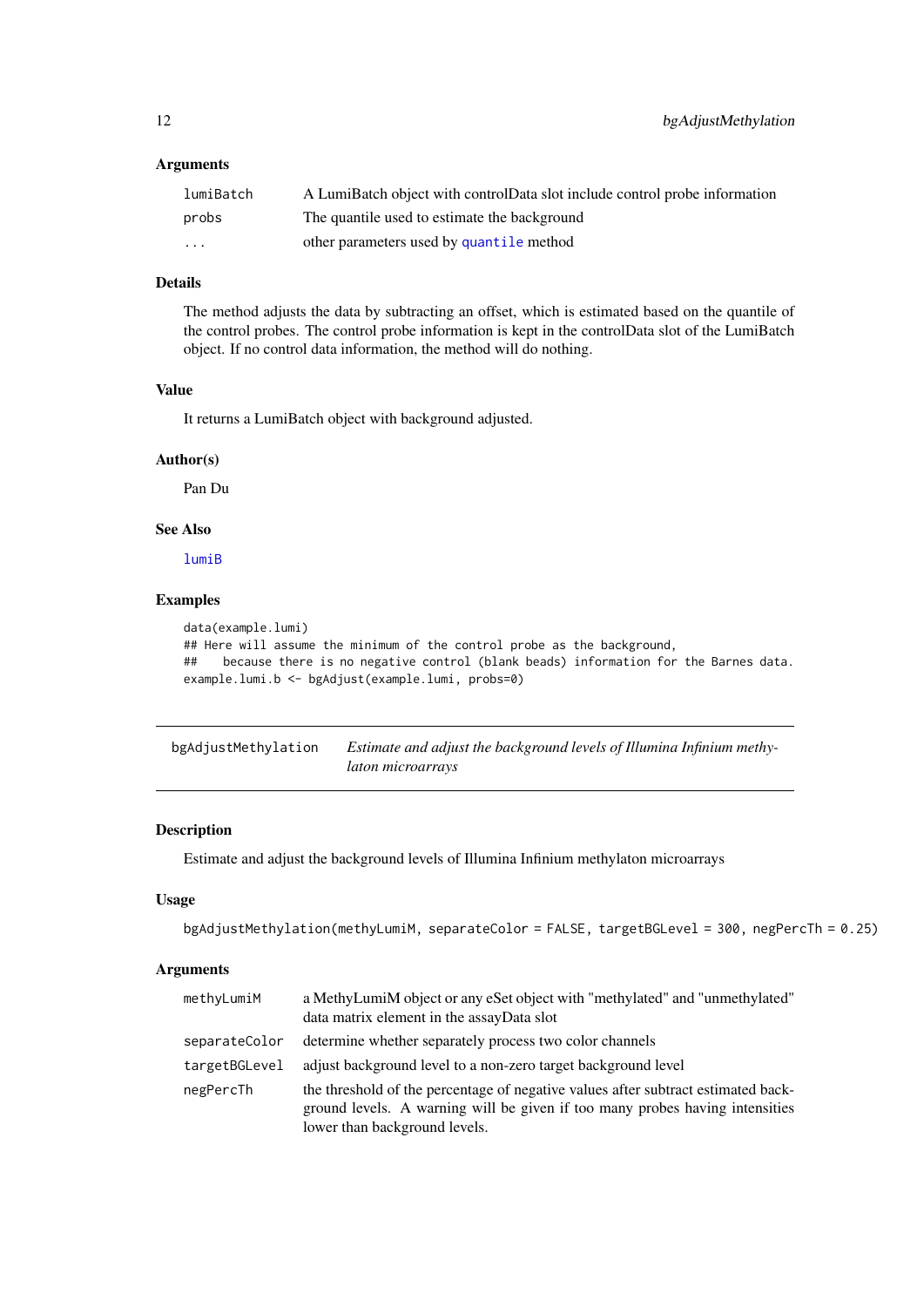#### <span id="page-12-0"></span>Details

The estimation of background level of Infinium methylaton microarray is based on the assumption that the lots of CpG sites are unmethylated, which results in a density mode of the intensities measured by methylated probes. The position of this mode represents the background level.

#### Value

Return an object (same class as input methyLumiM) with updated "methylated" and "unmethylated" data matrix after background level adjustment. The estimated background level was kept in the attribute, "EstimatedBG", of the returned methyLumiM object.

# Author(s)

Pan DU

# See Also

See Also [lumiMethyB](#page-41-1) and [estimateMethylationBG](#page-22-1)

### Examples

```
data(example.lumiMethy)
lumiMethy.bgAdj = bgAdjustMethylation(example.lumiMethy)
attr(lumiMethy.bgAdj, "EstimatedBG")
```
boxplot,MethyLumiM-method

*boxplot of a MethyLumiM object*

#### Description

Creating a [hdr.boxplot](#page-0-0) of the M-value in a MethyLumiM object

#### Usage

```
## S4 method for signature 'MethyLumiM'
boxplot(x, main, logMode = TRUE, ...)
```
#### Arguments

| X       | a MethyLumiM-class object                        |  |
|---------|--------------------------------------------------|--|
| main    | title of the boxplot                             |  |
| logMode | only works when the dataType of x is "Intensity" |  |
|         | optional arguments to bwplot.                    |  |

# Details

Because the density plot of M-values usually includes two modes, using the traditional boxplot cannot accurately represent the distribution of the data. Here we use violin plot to show the density of M-values by samples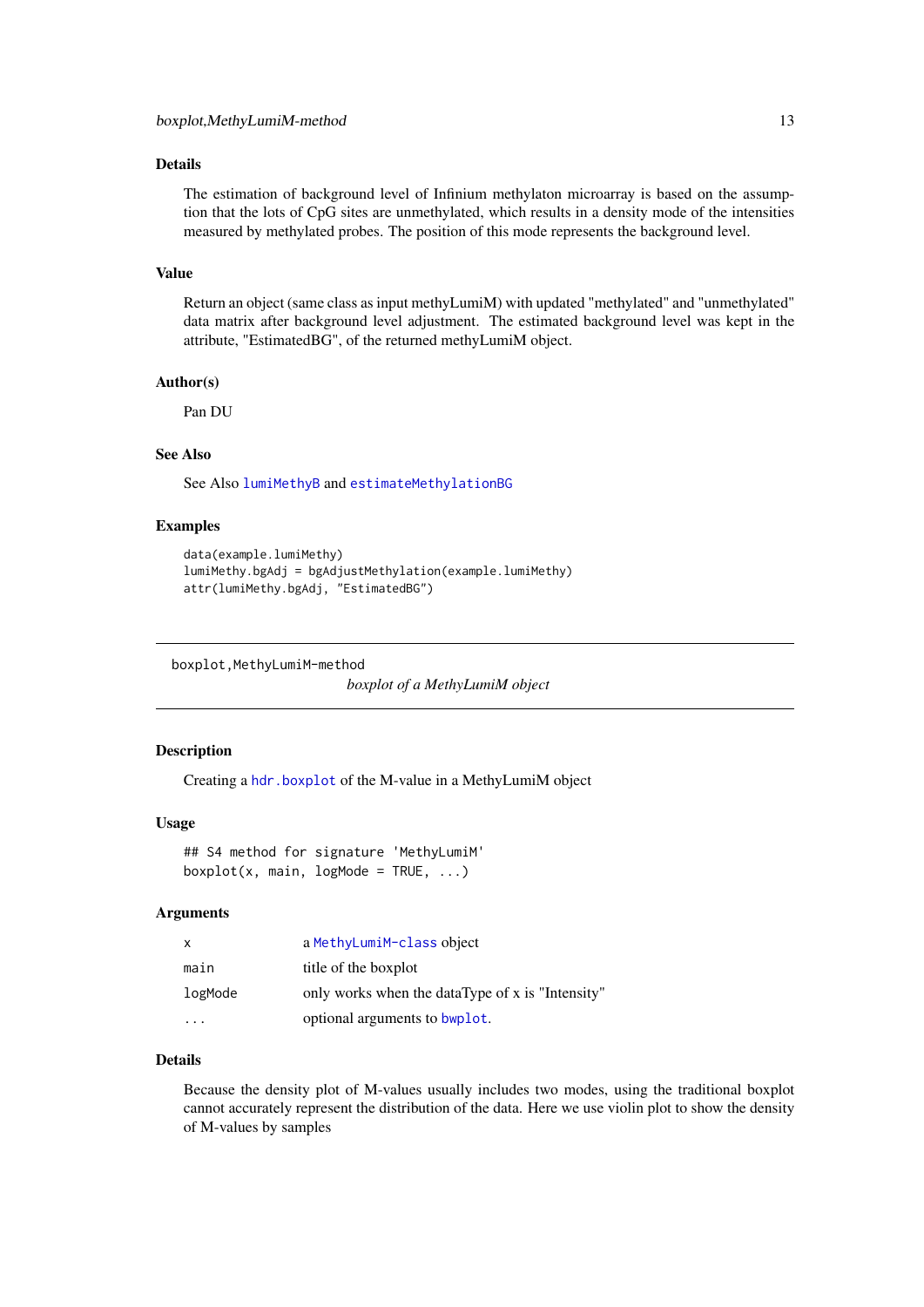# See Also

[MethyLumiM-class](#page-0-0), [panel.violin](#page-0-0) and [boxplot,ExpressionSet-method](#page-0-0)

#### Examples

```
## load example data
data(example.lumiMethy)
boxplot(example.lumiMethy)
```
boxplot-methods *boxplot of a ExpressionSet object*

# Description

Creating [boxplot](#page-0-0) of sample intensities in a ExpressionSet object

#### Usage

```
## S4 method for signature 'ExpressionSet'
boxplot(x, range = 0, main, logMode = TRUE, subset = NULL, xlab = "", ylab = "Amplitude", ...)
```
#### Arguments

| $\mathsf{x}$ | a Expression Set object                                                                     |
|--------------|---------------------------------------------------------------------------------------------|
| range        | parameter of boxplot                                                                        |
| main         | title of the boxplot                                                                        |
| logMode      | whether plot the data in log2 scale or not                                                  |
| subset       | subset of rows used to plot. It can be an index vector, or the length of a random<br>subset |
| xlab         | xlab of the plot                                                                            |
| ylab         | ylab of the plot                                                                            |
| $\ddots$     | optional arguments to boxplot.                                                              |

#### Details

The boxplot function has a "subset" parameter. By default, it is set as 5000, i.e., randomly selected 5000 probes to plot the boxplot. The purpose of this is to plot the picture faster, but it will also make the boxplot has slightly different each time. If the user wants to make sure the boxplot is the same each time, you can set the "subset" parameter as NULL.

# See Also

[LumiBatch-class](#page-38-1), [boxplot](#page-0-0) and [boxplot,MethyLumiM-method](#page-0-0)

# Examples

```
## load example data
data(example.lumi)
```
boxplot(example.lumi)

<span id="page-13-0"></span>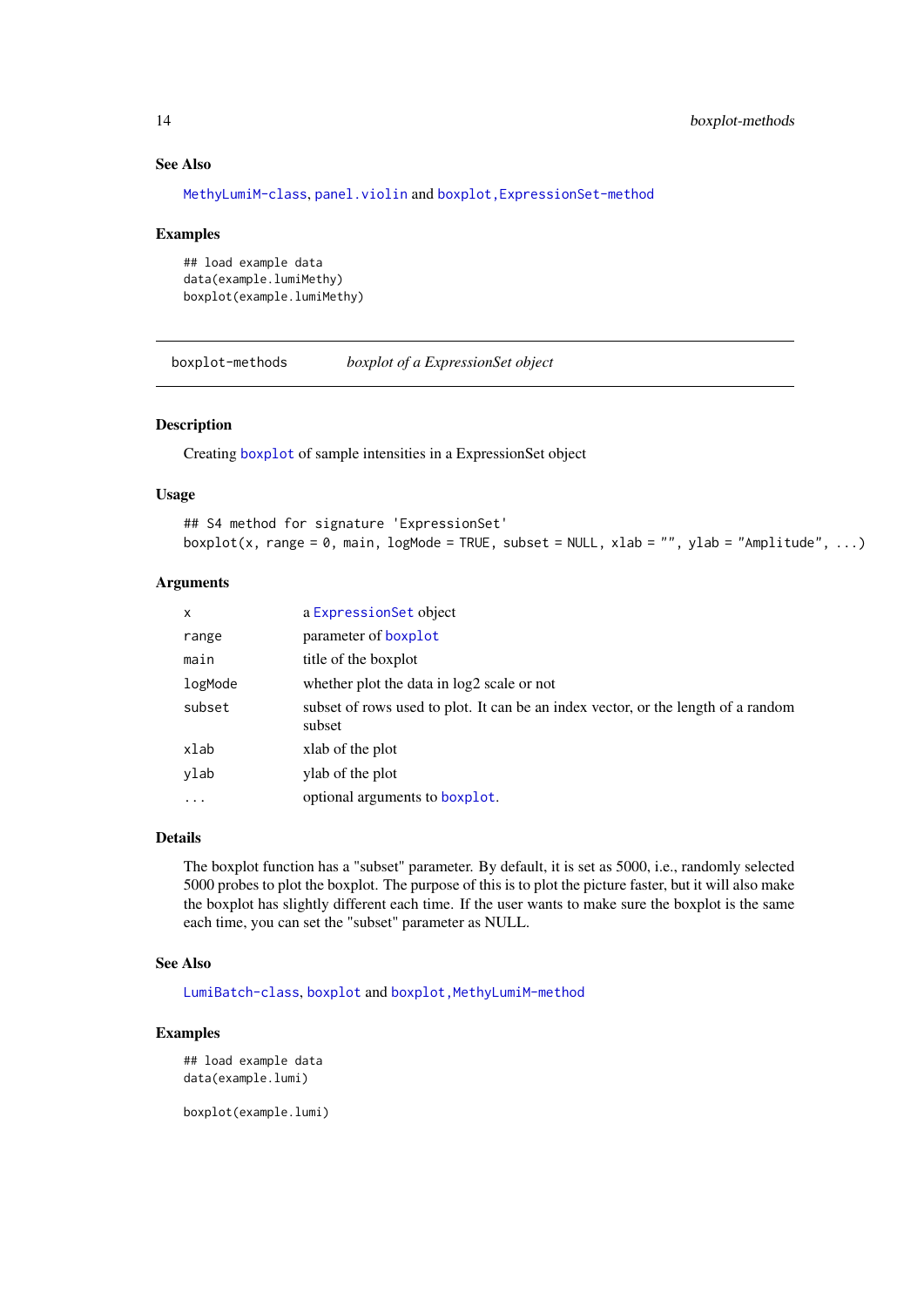<span id="page-14-0"></span>boxplotColorBias *Plot the Illumina Infinium methylation color bias in terms of boxplot*

#### Description

Plot the Illumina Infinium methylation color bias in terms of boxplot. boxplot of red and green color channel will be plotted side by side

# Usage

```
boxplotColorBias(methyLumiM, logMode = TRUE, channel = c("both", "unmethy", "methy", "sum"), grid =
```
# Arguments

| methyLumiM | MethyLumiM-class object or eSet-class object, which include methylated and<br>unmethylated probe intensities |
|------------|--------------------------------------------------------------------------------------------------------------|
| logMode    | whether plot the intensities in log-scale                                                                    |
| channel    | estimate the intensity in different methods                                                                  |
| grid       | whether to add grid on the plot                                                                              |
| main       | title of the plot                                                                                            |
| mar        | margin of the plot                                                                                           |
| verbose    | whether print verbose information during plot                                                                |
| subset     | plot subset of randomly selected rows. All data will be plotted if it is NULL.                               |
| $\ddots$ . | other parameters of boxplot                                                                                  |

# Details

Plot the Illumina Infinium methylation color bias in terms of boxplot. boxplot of red and green color channel will be plotted side by side

# Value

Invisibly return TRUE if plot successfully.

#### Author(s)

Pan DU

# See Also

See Also as [boxplot](#page-0-0) and [plotColorBias1D](#page-67-1)

# Examples

data(example.lumiMethy) boxplotColorBias(example.lumiMethy)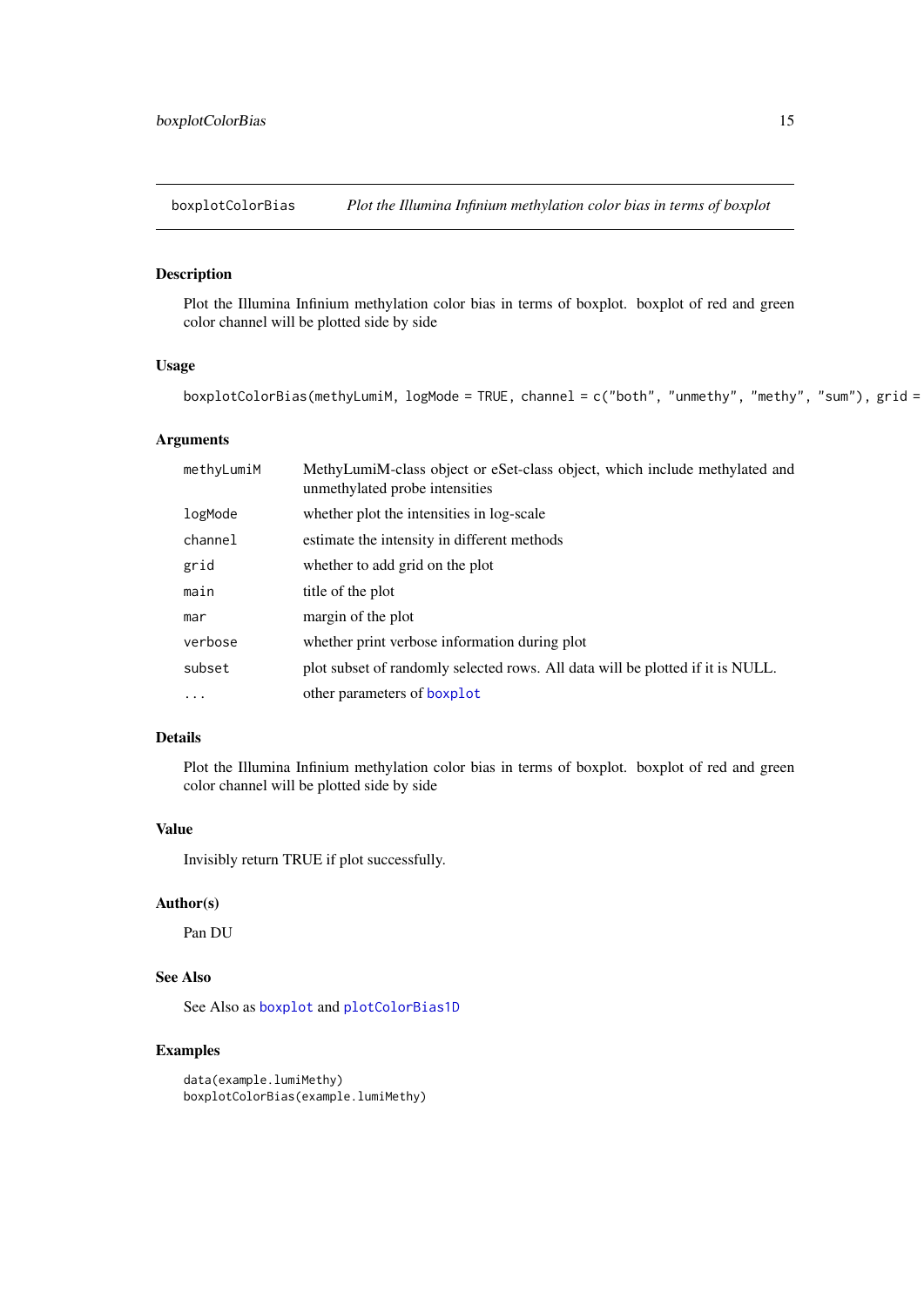<span id="page-15-0"></span>

#### Description

A summary of colorBias information, which is a data.frame summarizing the intensities of individual samples

#### Usage

```
colorBiasSummary(methyLumiM, logMode = TRUE, channel = c("both", "unmethy", "methy", "sum"))
```
#### Arguments

| methyLumiM | MethyLumiM-class object or eSet-class object, which include methylated and<br>unmethylated probe intensities |
|------------|--------------------------------------------------------------------------------------------------------------|
| logMode    | Whether plot the intensities in log-scale                                                                    |
| channel    | estimate the intensity in different methods                                                                  |

# Details

A summary of colorBias information. There are four options using "channel" parameter to plot the density plot. "both": estimate the density by pooling together methylated and unmethylated probe intensities. "unmethy" and "methy": plot either unmethylated or methylated probe density. "sum" plot the density of the sum of methylatled and unmethylated probe intensitys.

# Value

A data.frame summarizing the intensities of individual samples

# Author(s)

Pan DU

<span id="page-15-1"></span>density-methods *Density plot of a ExpressionSet object*

# Description

Creating density plot of sample intensities in a ExpressionSet object. It is equivalent to [hist](#page-31-1)[methods.](#page-31-1)

```
## S4 method for signature 'ExpressionSet'
density(x, logMode=TRUE, xlab = NULL, ylab = "density", type = "l",
col=1:dim(x)[2], lty=1:dim(x)[2], lwd=1, xlim = NULL, index.highlight = NULL, color.highlight = 2,
symmetry = NULL, addLegend = TRUE, legendPos="topright", subset = NULL, main="", ...)
```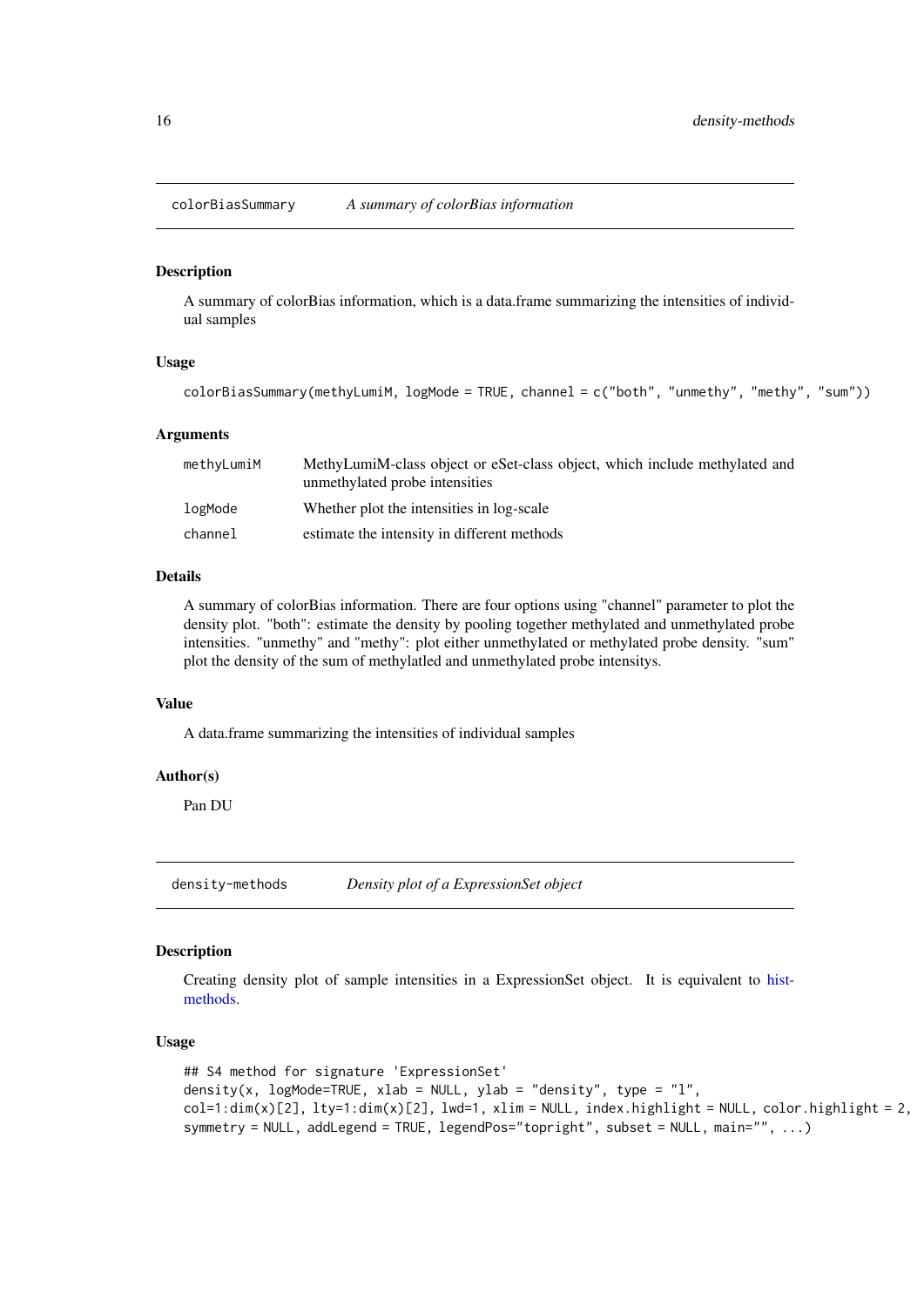# <span id="page-16-0"></span>detectionCall 17

# Arguments

| X               | a ExpressionSet object                                                                                                                                            |  |
|-----------------|-------------------------------------------------------------------------------------------------------------------------------------------------------------------|--|
| logMode         | determine whether the density plot is based on a log2 scale                                                                                                       |  |
| xlab            | xlab of the density plot                                                                                                                                          |  |
| ylab            | ylab of the density plot                                                                                                                                          |  |
| type            | parameter of plot function                                                                                                                                        |  |
| col             | line colors of the density plot                                                                                                                                   |  |
| lty             | line types of the density plot                                                                                                                                    |  |
| lwd             | line width of plot function                                                                                                                                       |  |
| xlim            | parameter of the plot function                                                                                                                                    |  |
| index.highlight |                                                                                                                                                                   |  |
|                 | the column index of the highlighted density curve                                                                                                                 |  |
| color.highlight |                                                                                                                                                                   |  |
|                 | color of highlighted density curve                                                                                                                                |  |
| symmetry        | the boundary position suppose to be symmetric distributed                                                                                                         |  |
| addLegend       | whether add legend to the plot or not                                                                                                                             |  |
| legendPos       | the legend position. It can be a string specifying the position, or a length two<br>vector specifying the x and y position. Please check legend for more details. |  |
| subset          | subset of rows used to plot. It can be an index vector, or the length of a random<br>subset                                                                       |  |
| main            | title for the plot                                                                                                                                                |  |
| $\cdots$        | additional parameters for density function                                                                                                                        |  |

# See Also

[LumiBatch-class](#page-38-1), [hist-methods,](#page-31-1) [density](#page-0-0)

# Examples

```
## load example data
data(example.lumi)
```
density(example.lumi)

detectionCall *Estimate the detectable probe ratio*

# Description

Estimate the detectable probe ratio of each probe, sample or just return an AP matrix

```
detectionCall(x.lumi, Th = 0.01, type = c('probe', 'sample', 'matrix'))
```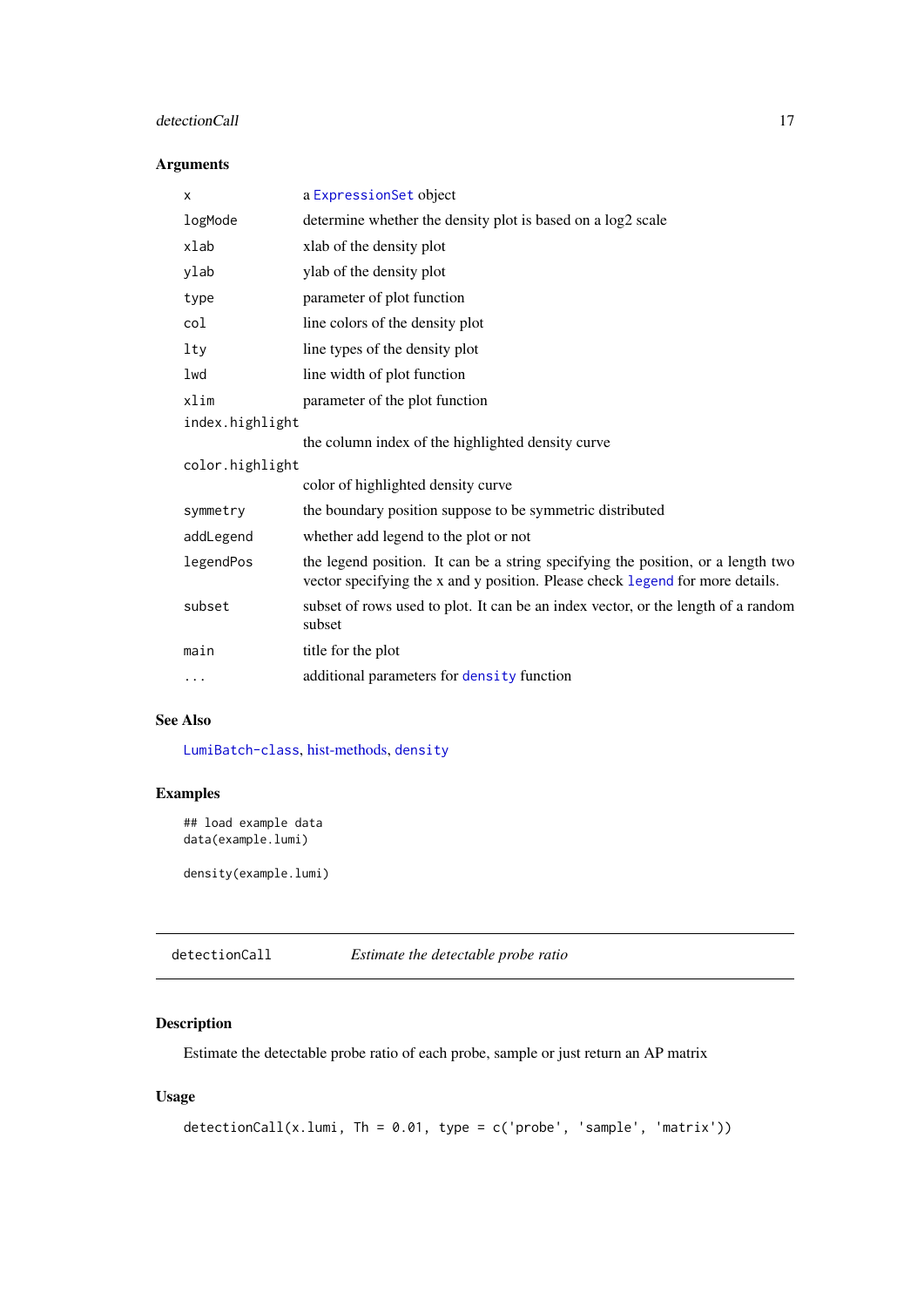# <span id="page-17-0"></span>Arguments

| x.lumi | a LumiBatch or MethyLumiM object                                                                                                                                                                                                                                                                                      |  |
|--------|-----------------------------------------------------------------------------------------------------------------------------------------------------------------------------------------------------------------------------------------------------------------------------------------------------------------------|--|
| Th     | the threshold. By default, when the detection p-value is less than $0.01$ , we sup-<br>pose it is detectable. For the old version of BeadStudio output (version 2 or<br>earlier), the threshold will automatically transferred as 1 - Th, because in the old<br>format, value close to 1 is suppose to be detectable. |  |
| type   | determine to calculate the detection count by probe or by sample                                                                                                                                                                                                                                                      |  |
|        |                                                                                                                                                                                                                                                                                                                       |  |

# Value

If the type is 'probe', then returns the presentCount of each probe. If the type is 'sample', then return the detectable probe ratio of each sample. If the type is 'matrix', then return the AP matrix, in which 'A' represents absent (the detect p-value less than threshold) and 'P' represents present.

#### Author(s)

Pan Du

#### See Also

[lumiQ](#page-47-1)

# Examples

```
## load example data
data(example.lumi)
## load example data
data(example.lumi)
## estimate the detect call (percentage of expressed genes) of each sample
temp <- detectionCall(example.lumi, type='sample')
print(temp)
## estimate the present count of each gene (probe)
temp <- detectionCall(example.lumi, type='probe')
hist(temp)
```

| detectOutlier | Detect the outlier sample (or gene) |
|---------------|-------------------------------------|
|---------------|-------------------------------------|

# Description

Detect the outlier sample (or gene) based on distance to the cluster center

```
detectOutlier(x, metric = "euclidean", standardize = TRUE, Th = 2, ifPlot = FALSE)
```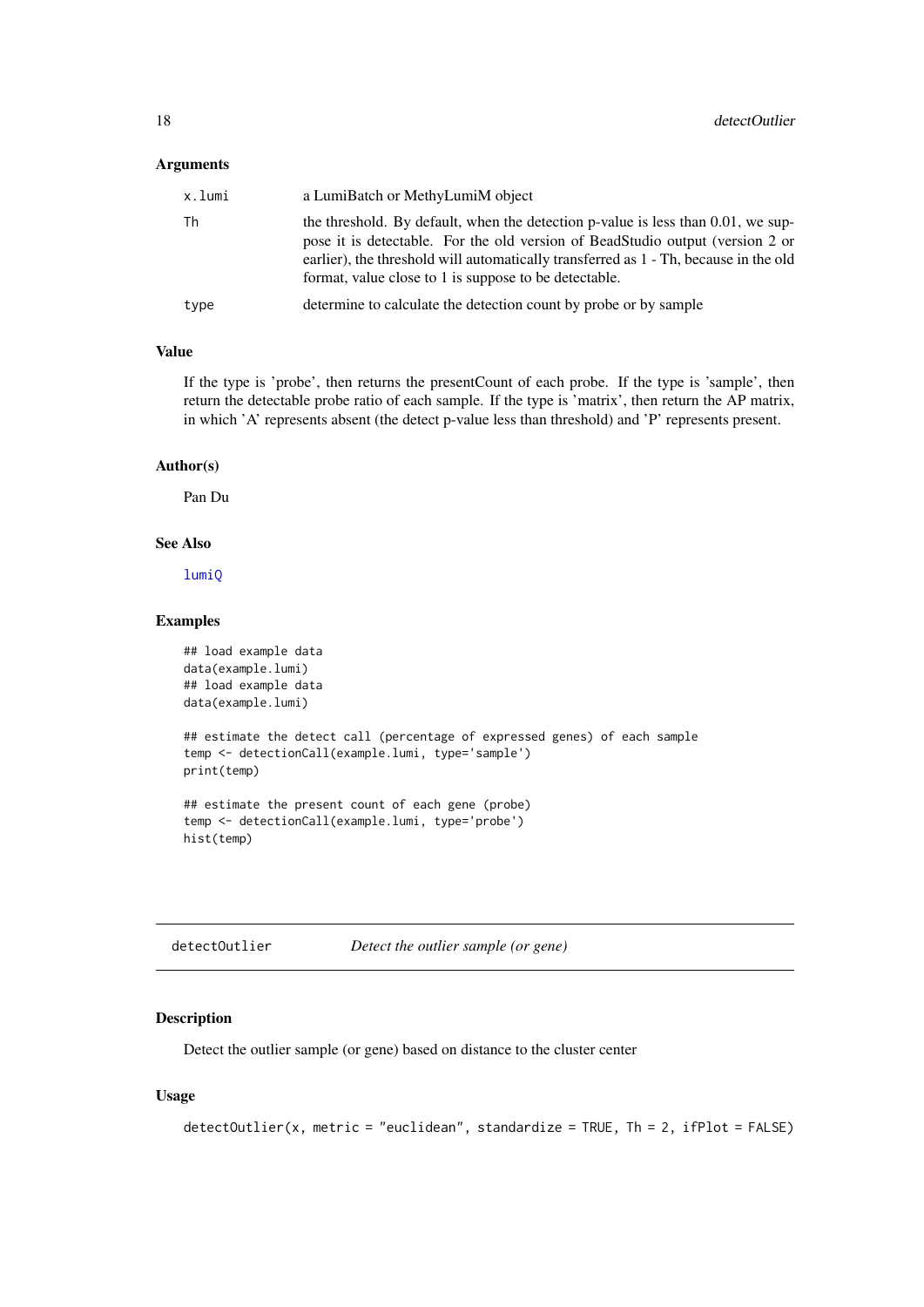#### <span id="page-18-0"></span>estimateBeta 19

#### Arguments

| $\mathsf{x}$ | a LumiBatch object, ExpressionSet object or a matrix with each column corre-<br>sponding to a sample or other profile |
|--------------|-----------------------------------------------------------------------------------------------------------------------|
| metric       | the distance matric                                                                                                   |
| standardize  | standardize the profile or not                                                                                        |
| Th           | the threshold of outlier,                                                                                             |
| ifPlot       | to plot the result (as a hierarchical tree) or not                                                                    |

# Details

The current outlier detection is based on the distance from the sample to the center (average of all samples after removing 10 percent samples farthest away from the center). The assumption of the outlier detection is that there is only one single cluster and the distance from the sample to the center is Gaussian distributed.

The outlier is detected when its distance to the center is larger than a certain threshold. The threshold is calculated as Th \* median distances to the center.

The profile relations can be visualized as a hierarchical tree.

# Value

Plot the results or return the outlier (a logic vector) with the distance matrix and threshold as attributes.

#### Author(s)

Pan Du

# See Also

[lumiQ](#page-47-1)

# Examples

```
## load example data
data(example.lumi)
```
## detect the outlier (Further improvement needed.) temp <- detectOutlier(example.lumi, ifPlot=TRUE)

<span id="page-18-1"></span>estimateBeta *Estimate methylation Beta-value matrix*

#### Description

Estimate methylation Beta-value matrix from MethyLumiM-class object or eSet-class object, which include methylated and unmethylated probe intensities

```
estimateBeta(methyLumiM, returnType=c("ExpressionSet", "matrix"), offset = 100)
```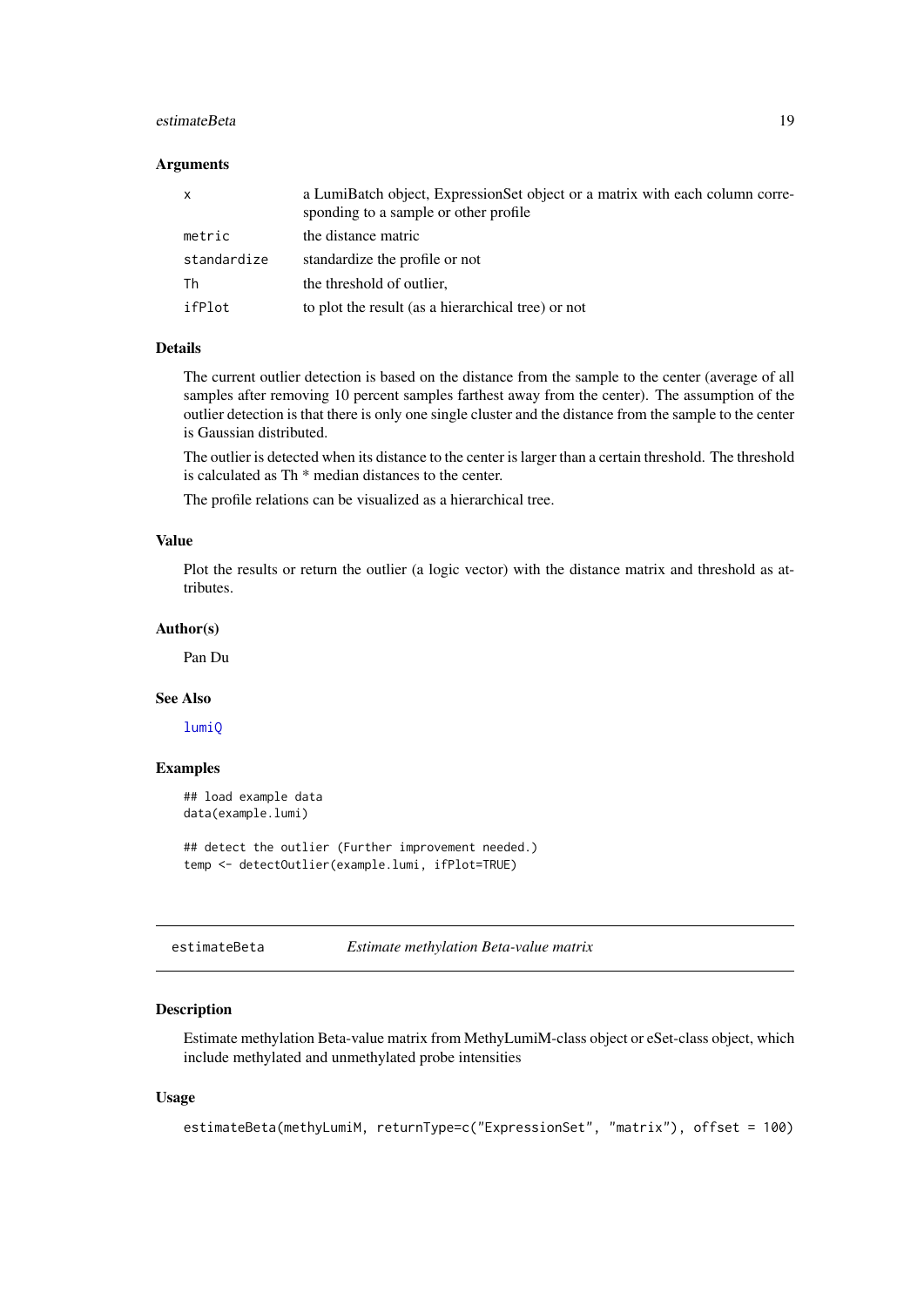# <span id="page-19-0"></span>Arguments

| methyLumiM | MethyLumiM-class object or eSet-class object, which include methylated and<br>unmethylated probe intensities |
|------------|--------------------------------------------------------------------------------------------------------------|
| returnType | determine whether return an ExpressionSet or matrix object                                                   |
| offset     | An offset value added to the denominator to avoid close to zero intensities                                  |

# Details

Beta-value is ratio between Illumina methylated probe intensity and total probe intensities (sum of methylated and unmethylated probe intensities, see [estimateIntensity](#page-19-1)). An offset value added to the denominator to avoid close to zero intensities in the denominator. Beta-value is in the range of 0 and 1. If we assume the probe intensity follows Gamma distribution, then the Beta-value follows a Beta distribution.

# Value

An ExpressionSet or matrix object of methylation Beta-value

#### Author(s)

Pan DU

# See Also

See Also as [estimateIntensity](#page-19-1) and [estimateM](#page-21-1)

#### Examples

```
data(example.lumiMethy)
methyLumiBeta = estimateBeta(example.lumiMethy)
density(methyLumiBeta)
```
<span id="page-19-1"></span>estimateIntensity *Estimate intensity of Illumina methylation data*

# Description

Estimate intensity of Illumina methylation data, which is the sum of Illumina methylated and unmethylated probe intensities

# Usage

```
estimateIntensity(methyLumiM, returnType=c("ExpressionSet", "matrix"))
```
# Arguments

| methyLumiM | MethyLumiM-class object or eSet-class object, which include methylated and<br>unmethylated probe intensities |
|------------|--------------------------------------------------------------------------------------------------------------|
| returnTvpe | determine whether return an ExpressionSet or matrix object                                                   |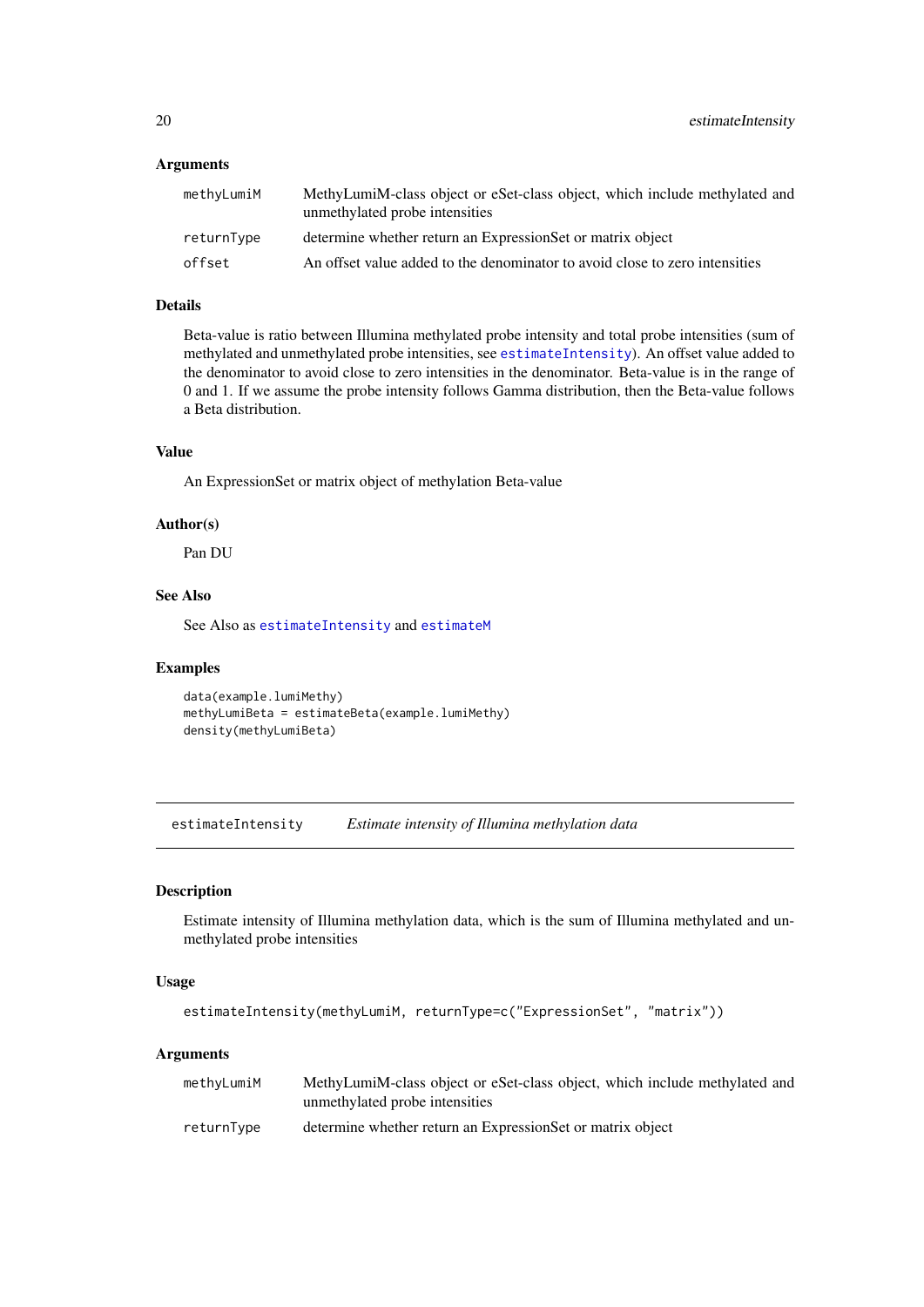# <span id="page-20-0"></span>Details

The Intensity basically is the sum of Illumina methylated and unmethylated probe intensities.

#### Value

An ExpressionSet or matrix object of methylation Intensity-value

#### Author(s)

Pan DU

# See Also

See Also as [estimateBeta](#page-18-1) and [estimateM](#page-21-1)

#### Examples

```
data(example.lumiMethy)
methylLumifIntensity = estimateIntensity(example.lumimethyl)boxplot(methyLumiIntensity)
```

| estimateLumiCV | Estimate the coefficient of variance matrix of LumiBatch object |  |
|----------------|-----------------------------------------------------------------|--|
|                |                                                                 |  |

# Description

Estimate the coefficient of variance matrix of LumiBatch object for each measurement or probe.

#### Usage

```
estimateLumiCV(x.lumi, type = c("measurement", "probe"), ifPlot = FALSE, ...)
```
# Arguments

| x.lumi | a LumiBatch object                                                     |
|--------|------------------------------------------------------------------------|
| type   | estimate the coefficient of variance of each measurement or each probe |
| ifPlot | determined whether to plot the density plot or not                     |
| .      | optional arguments to plot.                                            |

# Details

By default, the coefficient of variance is the ratio of the mean and variance of the bead expression values. Basically, it is the ration of exprs and se.exprs element of LumiBatch object. If the type is "probe", it is the ratio of the mean and variance of probe expression profile.

#### Value

A matrix of coefficient of variance

# Author(s)

Pan Du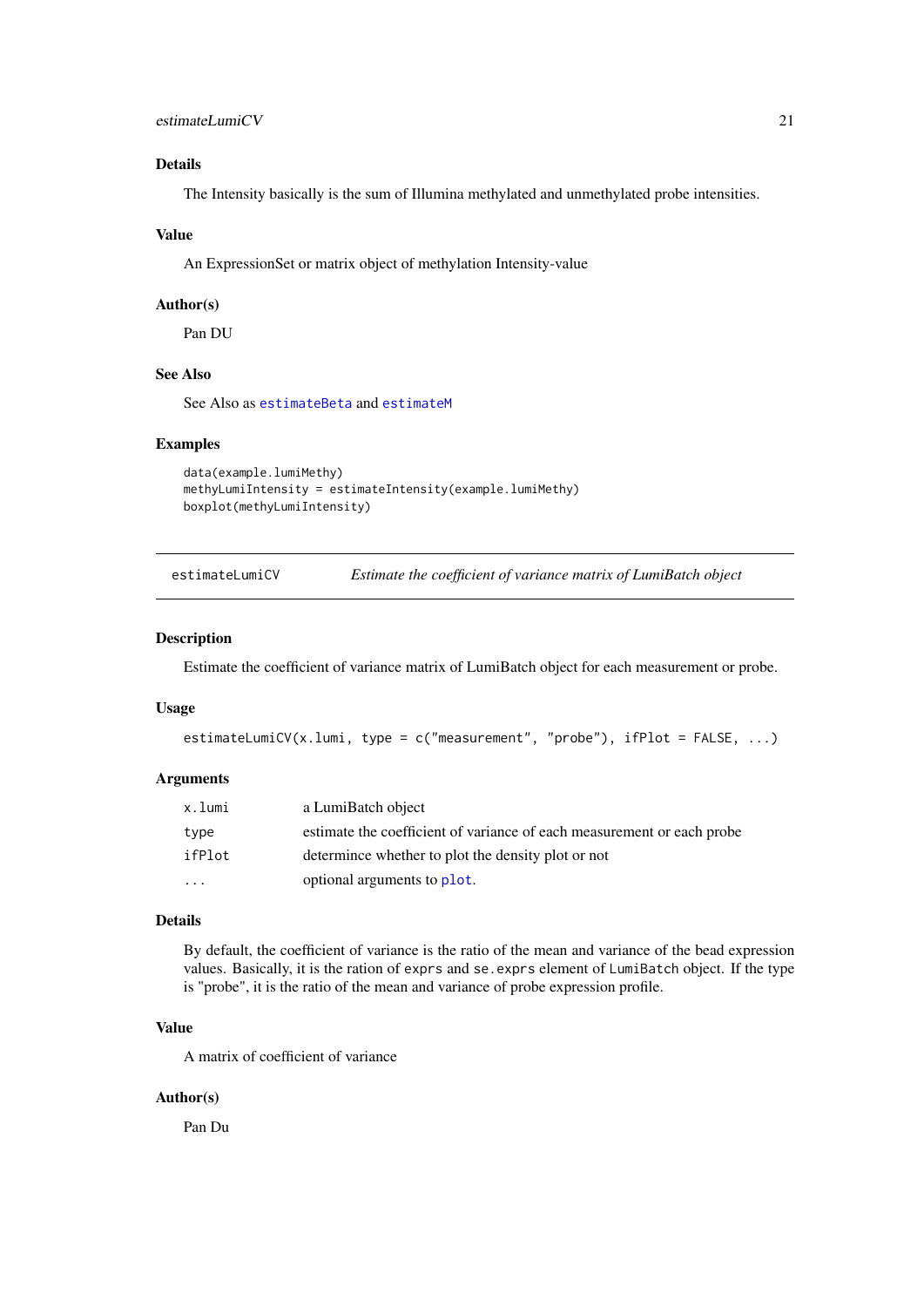#### 22 estimateM

#### See Also

[lumiQ](#page-47-1)

# Examples

```
## load example data
data(example.lumi)
```

```
## estimate the coefficient of variance and plot the density plot of it
cv <- estimateLumiCV(example.lumi, ifPlot = TRUE)
```
<span id="page-21-1"></span>

estimateM *Estimate methylation M-value matrix*

#### Description

Estimate methylation M-value matrix from MethyLumiM-class object or eSet-class object, which include methylated and unmethylated probe intensities

# Usage

```
estimateM(methyLumiM, returnType=c("ExpressionSet", "matrix"), offset=100)
```
# Arguments

| methyLumiM | MethyLumiM-class object or eSet-class object, which include methylated and<br>unmethylated probe intensities |
|------------|--------------------------------------------------------------------------------------------------------------|
| returnType | determine whether return an ExpressionSet (MethyLumiM in this case) or ma-<br>trix object                    |
| offset     | offset added to the methylated and unmethylated probe intensities when estimat-<br>ing the M-value           |

# Details

M-value is the log2 ratio between Illumina methylated and unmethylated probe intensities. As variations of small intensities can cause big changes in the ratio estimation, so an offset is added to methylated and unmethylated probe intensities when estimating the M-value.

#### Value

A MethyLumiM or matrix object of methylation M-value

# Author(s)

Pan DU

# References

Du, P., Zhang, X, Huang, C.C., Jafari, N., Kibbe, W.A., Hou, L., and Lin, S.M., (2010) 'Comparison of Beta-value and M-value methods for quantifying methylation levels by microarray analysis', (under review)

<span id="page-21-0"></span>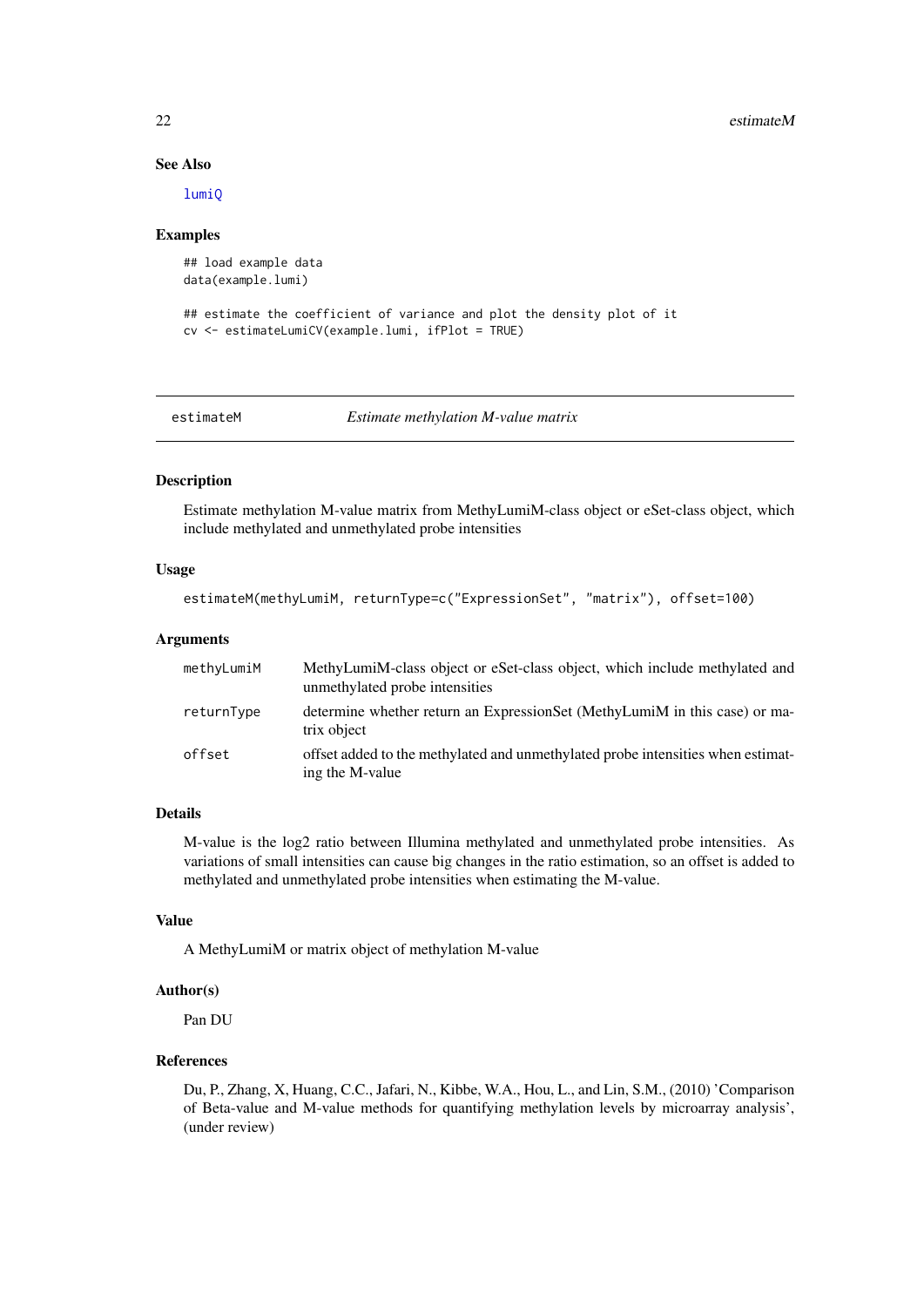#### <span id="page-22-0"></span>estimateMethylationBG 23

#### See Also

See Also as [estimateBeta](#page-18-1), [estimateIntensity](#page-19-1)

#### Examples

```
data(example.lumiMethy)
methyLumiM = estimateM(example.lumiMethy)
boxplot(methyLumiM)
```
<span id="page-22-1"></span>estimateMethylationBG *Estimate the background levels of Illumina Infinium methylaton microarrays*

#### Description

Estimate the background levels of Illumina Infinium methylaton microarrays. It is called by function [bgAdjustMethylation](#page-11-1)

#### Usage

```
estimateMethylationBG(methyLumiM, separateColor = FALSE, nbin = 1000)
```
#### Arguments

| methyLumiM    | a MethyLumiM object or any eSet object with "methylated" and "unmethylated"<br>data matrix element in the assayData slot |
|---------------|--------------------------------------------------------------------------------------------------------------------------|
| separateColor | determine whether to separately process two color channels                                                               |
| nbin          | the number of bins in the histogram used to estimate the mode position of the<br>density                                 |

# Details

When the controlData includes the negative control probe information, the background estimation will be the median of the negative control probes. Red and Green color channels will be estimated separately.

In the case the negative control data is not available, the background will be estimated based on the mode positions of unmethylated or methylated distribution (the smaller one). The assumption is that the lots of CpG sites are unmethylated, which results in a density mode of the intensities measured by methylated probes. The position of this mode represents the background level.

# Value

a vector of estimated background levels for individual samples.

#### Author(s)

Pan DU

# See Also

See Also [lumiMethyB](#page-41-1) and [bgAdjustMethylation](#page-11-1)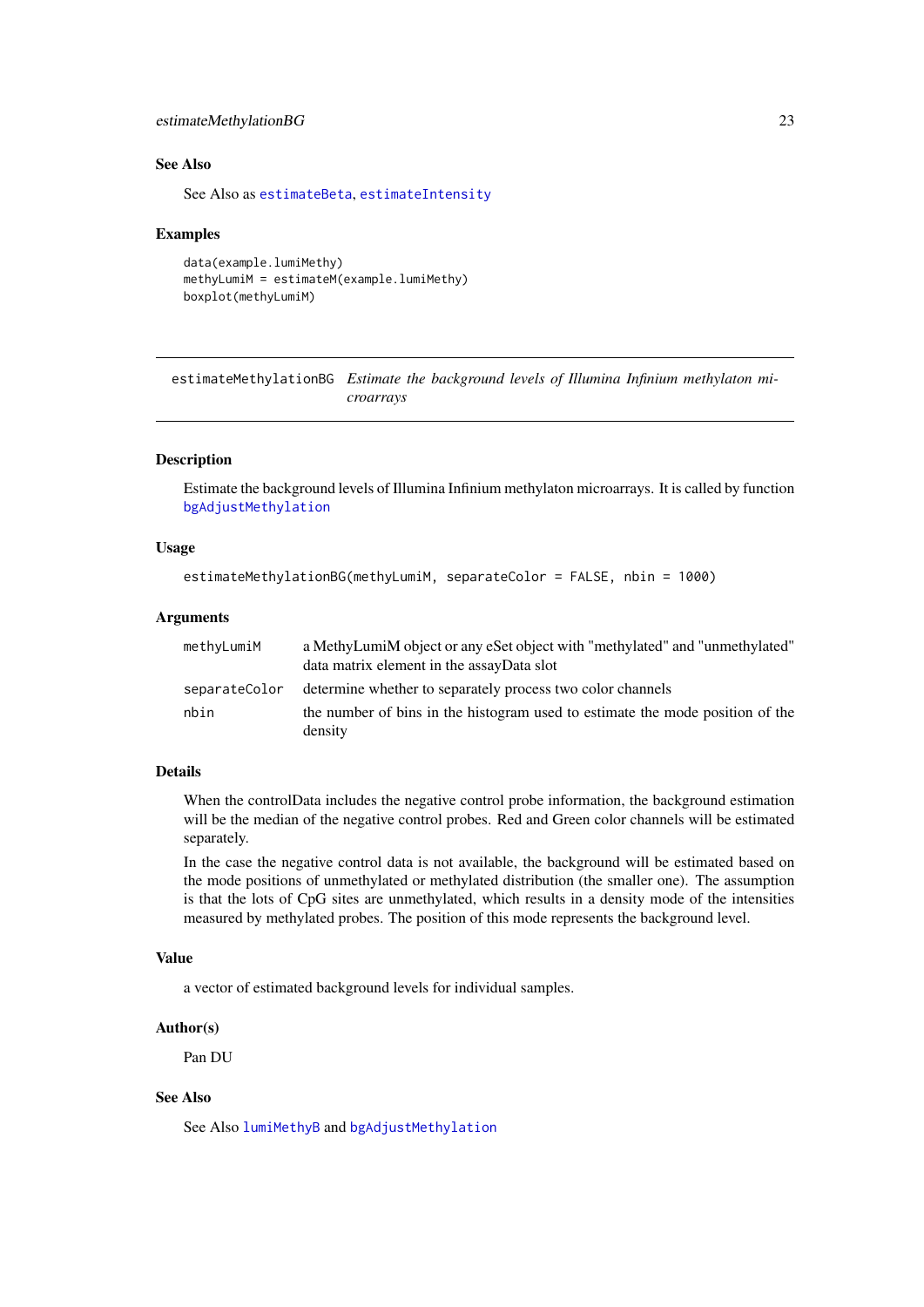#### Examples

```
data(example.lumiMethy)
estimatedBG = estimateMethylationBG(example.lumiMethy)
estimatedBG
```
example.lumi *Example Illumina Expression data in LumiBatch class*

#### Description

Example data as a LumiBatch object which is a subset of Barnes data (Barnes, 2005)

#### Usage

data(example.lumi)

# Format

A 'LumiBatch' object

# Details

The data is from (Barnes, 2005). It used Sentrix HumanRef-8 Expression BeadChip. Two samples "100US" and "95US:5P" (each has two technique replicates) were selected. In order to save space, 8000 genes were randomly selected. As a result, the example data includes 8000 genes, each has 4 measurements. The full data set was included in the Bioconductor Experiment data package lumiBarnes.

The entire data set has been built as a lumiBarnes data object and can be downloaded from Bioconductor Experiment Data.

#### References

Barnes, M., Freudenberg, J., Thompson, S., Aronow, B. and Pavlidis, P. (2005) Ex-perimental comparison and cross-validation of the Affymetrix and Illumina gene expression analysis platforms, Nucleic Acids Res, 33, 5914-5923.

The detailed data information can be found at: http://www.bioinformatics.ubc.ca/pavlidis/lab/platformCompare/

#### Examples

```
## load the data
data(example.lumi)
```
## summary of the data example.lumi

<span id="page-23-0"></span>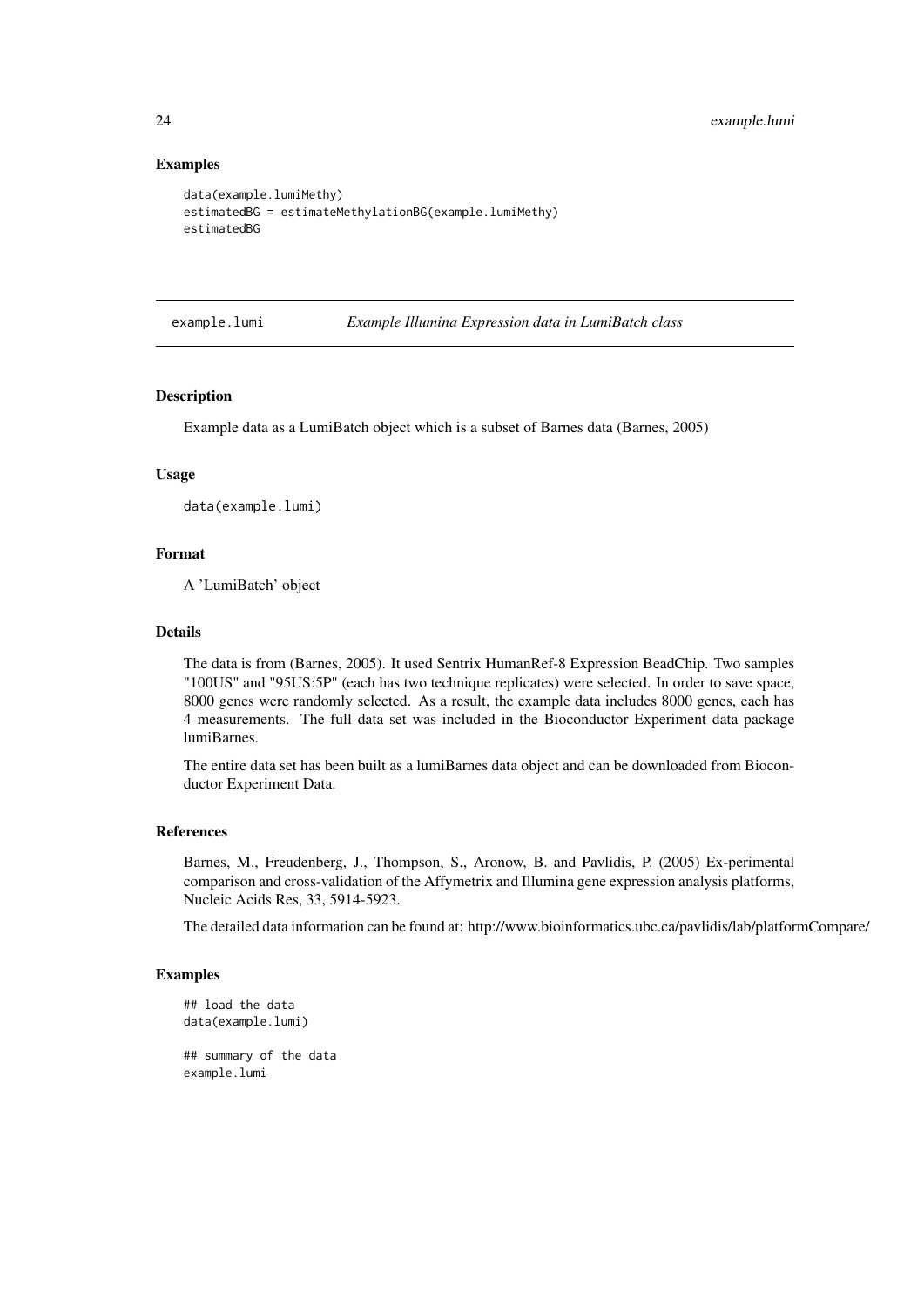<span id="page-24-0"></span>example.lumiMethy *Example Illumina Infinium Methylation data in MethyLumiM class*

#### Description

An example Illumina Infinium Methylation27k dataset, which includes a control and treatment dataset with both technique and biological replicates

#### Usage

```
data(example.lumiMethy)
```
#### Details

The example dataset includes four control and four treatment samples together with their technique replicates. The original samples and technique replicates were measured in two batches. Here are the names of sixteen samples: Treat1, Treat2, Treat3, Treat4, Ctrl1, Ctrl2, Ctrl3, Ctrl4, Treat1.rep, Treat2.rep, Treat3.rep, Treat4.rep, Ctrl1.rep, Ctrl2.rep, Ctrl3.rep, Ctrl4.rep.

To save storage space, we randomly subset 5000 CpG sites among about 27000 measured CpG sites.

#### Examples

```
data(example.lumiMethy)
sampleNames(example.lumiMethy)
```

```
example.methyTitration
```
*Example Illumina Infinium Methylation titration data in MethyLumiM class*

#### Description

An example Illumina Infinium Methylation27k dataset, which includes a titration dataset

#### Usage

```
data(example.methyTitration)
```
# Details

The example dataset is a titration dataset. It includes 8 samples: "A1", "A2", "B1", "B2", "C1", "C2", "D" and "E". They are mixtures of Sample A (a B-lymphocyte sample) and Sample B (is (a colon cancer sample from a female donor) at five different titration ratios: 100:0 (A), 90:10 (C), 75:25 (D), 50:50 (E) and 0:100 (B).

To save storage space, we randomly subset 10000 CpG sites among about 27000 measured CpG sites.

#### Examples

```
data(example.methyTitration)
sampleNames(example.methyTitration)
```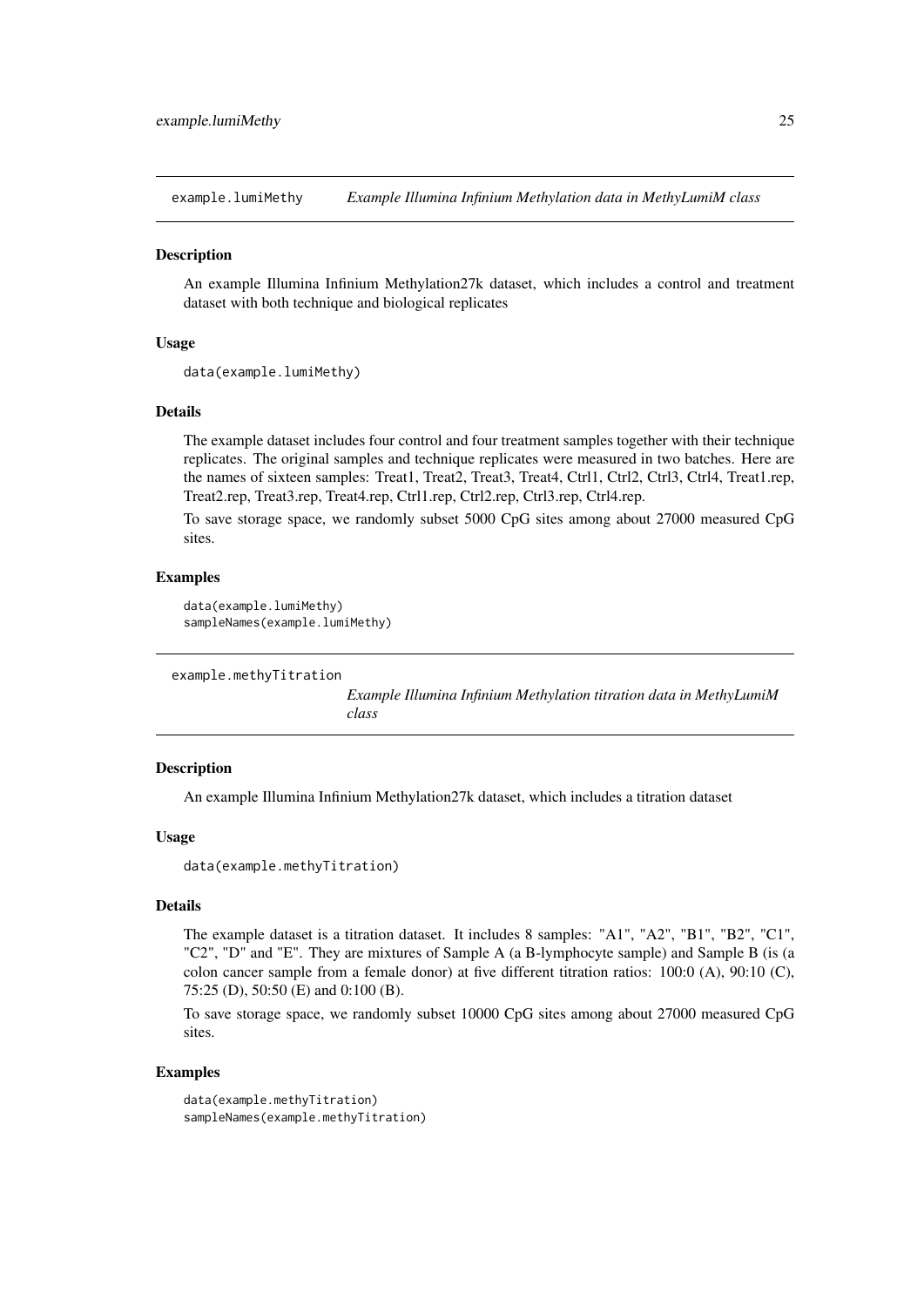<span id="page-25-0"></span>

#### Description

Estimate the methylation status by fitting a two component Gamma mixture model using EM algorithm based on the all M-values of a particular sample

# Usage

```
gammaFitEM(M, initialFit = NULL, fix.k = NULL, weighted = TRUE, maxIteration = 50, tol = 1e-04, plotM
```
#### Arguments

| M            | a vector of M-values covering the whole genome                                                   |
|--------------|--------------------------------------------------------------------------------------------------|
| initialFit   | the initial estimation of the gamma parameters returned by .initialGammaEsti-<br>mation function |
| fix.k        | the k parameter of the gamma function which is fixed during estimation                           |
| weighted     | determine whether to down-weight the long tails of two component densities<br>beyond their modes |
| maxIteration | maximum iterations allowed before converging                                                     |
| tol          | the difference threshold used to determine convergence                                           |
|              |                                                                                                  |
| plotMode     | determine whether plot the histogram and density plot estimation                                 |
| truncate     | determine whether to truncate the tails beyond the modes during parameter esti-<br>mation        |

#### Details

The assumption of this function is that the M-value distribution is composed of the mixture of two shifted gamma distributions, which are defined as: dgamma $(x-s[1]$ , shape=k[1], scale=theta[1]) and dgamma(s[2]-x, shape=k[2], scale=theta[2]). Here s represents the shift.

NOTE: the methylation status modeling algorithm was developed based on 27K methylation array. It has not been tested for 450K array. Considering 450K array covers both promoter and gene body, the two component Gamma mixture model assumption may not be valid any more.

# Value

The return is a list with "gammaFit" class attribute, which includes the following items:

| logLikelihood | the log-likelihood of the fitting model                                 |
|---------------|-------------------------------------------------------------------------|
| k             | parameter k of gamma distribution                                       |
| theta         | parameter theta of gamma distribution                                   |
| shift         | parameter shift of gamma distribution                                   |
| proportion    | the proportion of two components (gamma distributions)                  |
| mode          | the mode positions of the gamma distributions                           |
| probability   | the estimated methylation status posterior probability of each CpG site |
|               |                                                                         |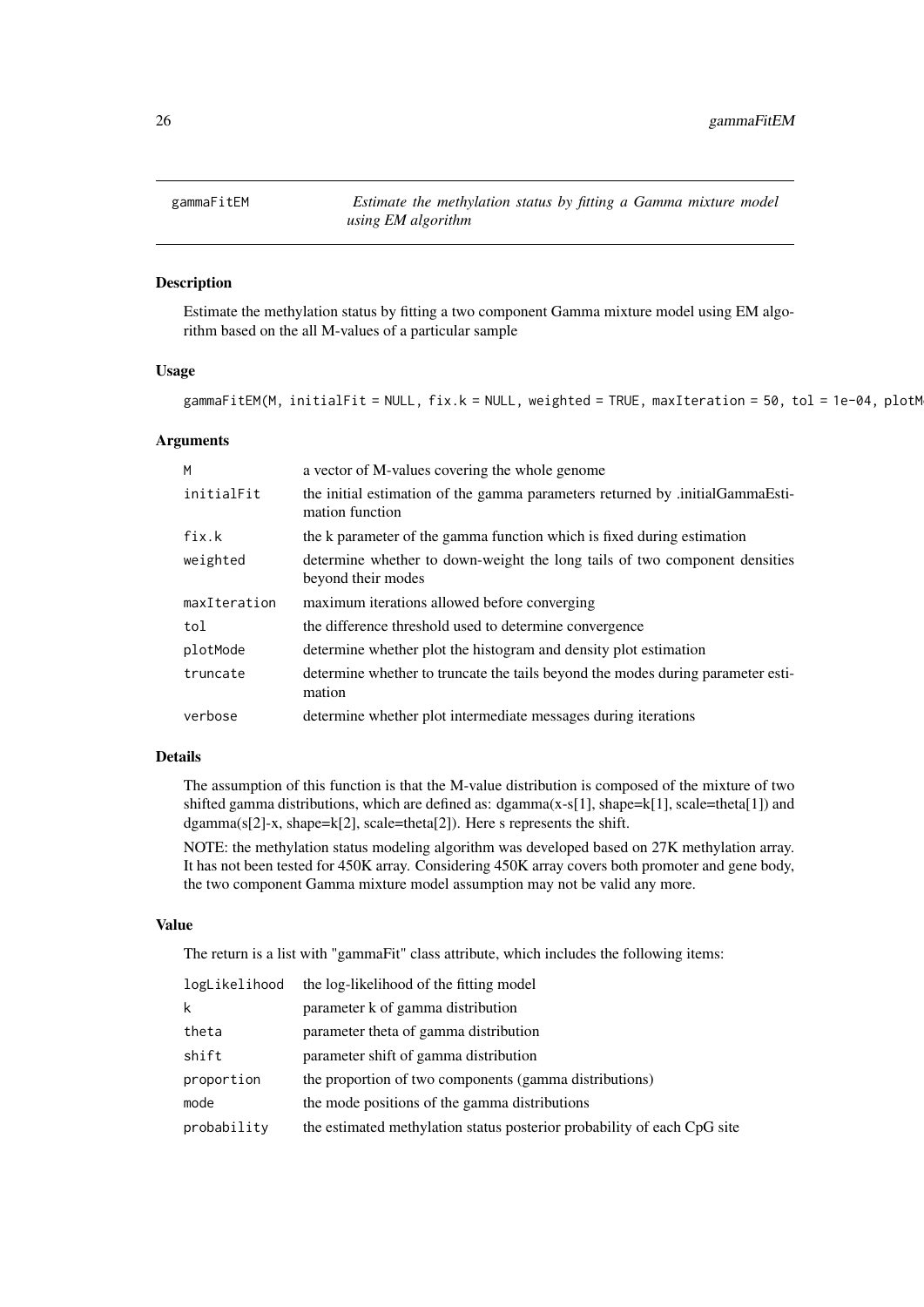#### <span id="page-26-0"></span>getChipInfo 27

#### Author(s)

Pan Du

# See Also

[methylationCall](#page-54-1) and [plotGammaFit](#page-71-1)

#### Examples

```
data(example.lumiMethy)
M <- exprs(example.lumiMethy)
fittedGamma <- gammaFitEM(M[,1], initialFit=NULL, maxIteration=50, tol=0.0001, plotMode=TRUE, verbose=FALSE)
```
<span id="page-26-1"></span>

getChipInfo *Get Illumina Chip Information based on probe identifiers*

#### Description

Retrieve the matched Illumina chip information by searching the provided probe identifiers through the Illumina identifiers in all manifest files.

#### Usage

```
getChipInfo(x, lib.mapping = NULL, species = c("Human", "Mouse", "Rat", "Unknown"), chipVersion = NL
```
#### Arguments

| X                | a vector of probe identifiers, ExpressionSet object or a matrix with probe iden-<br>tifiers as row names |  |
|------------------|----------------------------------------------------------------------------------------------------------|--|
| lib.mapping      | the ID mapping library. If it is provided, the parameter "species" will be ignored.                      |  |
| species          | species of the chip designed for. If users do not know it, it can be set as "Un-<br>known".              |  |
| chipVersion      | chipVersion information returned by function getChipInfo                                                 |  |
| idMapping        | determine whether return the idMapping information (between Illumina ID and<br>nullD)                    |  |
| returnAllMatches |                                                                                                          |  |
|                  | determine whether return all matches or just the best match                                              |  |
| verbose          | determine whether print some warning information                                                         |  |

#### Details

The function searches the provided probe Identifiers (Illumina IDs or nuIDs) through all the manifest file ID information kept in the IDMapping libraries (lumiHumanIDMapping, lumiMouseI-DMapping, lumiRatIDMapping). The Illumina IDs kept in the library include "Search\\_key" ("Search\\_Key"), "Target" ("ILMN\\_Gene"), "Accession", "Symbol", "ProbeId" ("Probe\\_Id"). To determine the best match, the function calculate the number of matched probes. The higher "matchedProbeNumber" is claimed as better. When the "matchedProbeNumber" is the same, the manifest file with fewer probes is claimed as better. If x is NULL and chipVersion is provided, it will return the entire mapping table of the chip.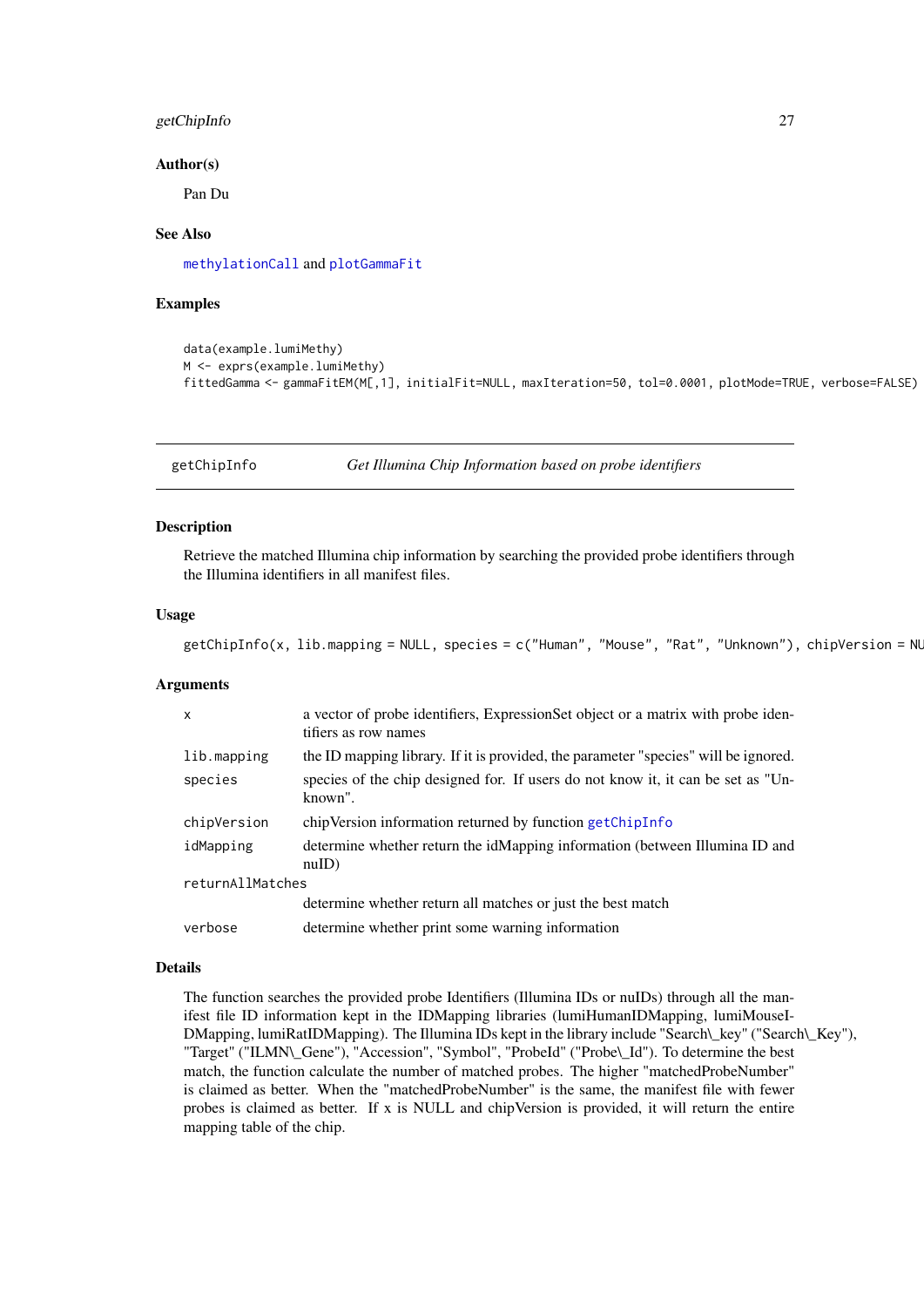#### Value

The function returns a list with following items:

| chipVersion        | the file name of the manifest file for the corresponding version and release |  |
|--------------------|------------------------------------------------------------------------------|--|
| species            | the species of the chip designed for                                         |  |
| IDType             | the type of probe identifier                                                 |  |
| chipProbeNumber    |                                                                              |  |
|                    | the number of probes in the manifest file                                    |  |
| matchedProbeNumber |                                                                              |  |
|                    | the number of input probes matching the manifest file                        |  |
| idMapping          | id mapping information between Illumina ID and nuID                          |  |

When parameter "returnAllMatches" is TRUE, the items of "chipVersion", "IDType", "chipProbe-Number", "inputProbeNumber", "matchedProbeNumber" will be a vector corresponding to the matched manifest files, whose "matchedProbeNumber" is larger than zero, and the "idMapping" will be a matrix with each column corresponding to one matched manifest file. All of the items are sorted from the best match to worst (The higher "matchedProbeNumber" is claimed as better. When the "matchedProbeNumber" is the same, the manifest file with fewer probes is claimed as better.).

# Author(s)

Pan Du

# See Also

[nuID2IlluminaID](#page-60-1), [IlluminaID2nuID](#page-33-1)

#### Examples

```
## load example data
data(example.lumi)
if (require(lumiHumanIDMapping)) {
chipInfo <- getChipInfo(example.lumi, species='Human')
chipInfo
}
```
getChrInfo *get the chromosome location information of methylation probes*

# Description

get the chromosome location information of methylation probes

# Usage

getChrInfo(methyData, lib = NULL, ...)

# Arguments

| methyData               | a MethyLumiM object                      |
|-------------------------|------------------------------------------|
| lib                     | Methylation annotation library           |
| $\cdot$ $\cdot$ $\cdot$ | optional arguments to addAnnotationInfo. |

<span id="page-27-0"></span>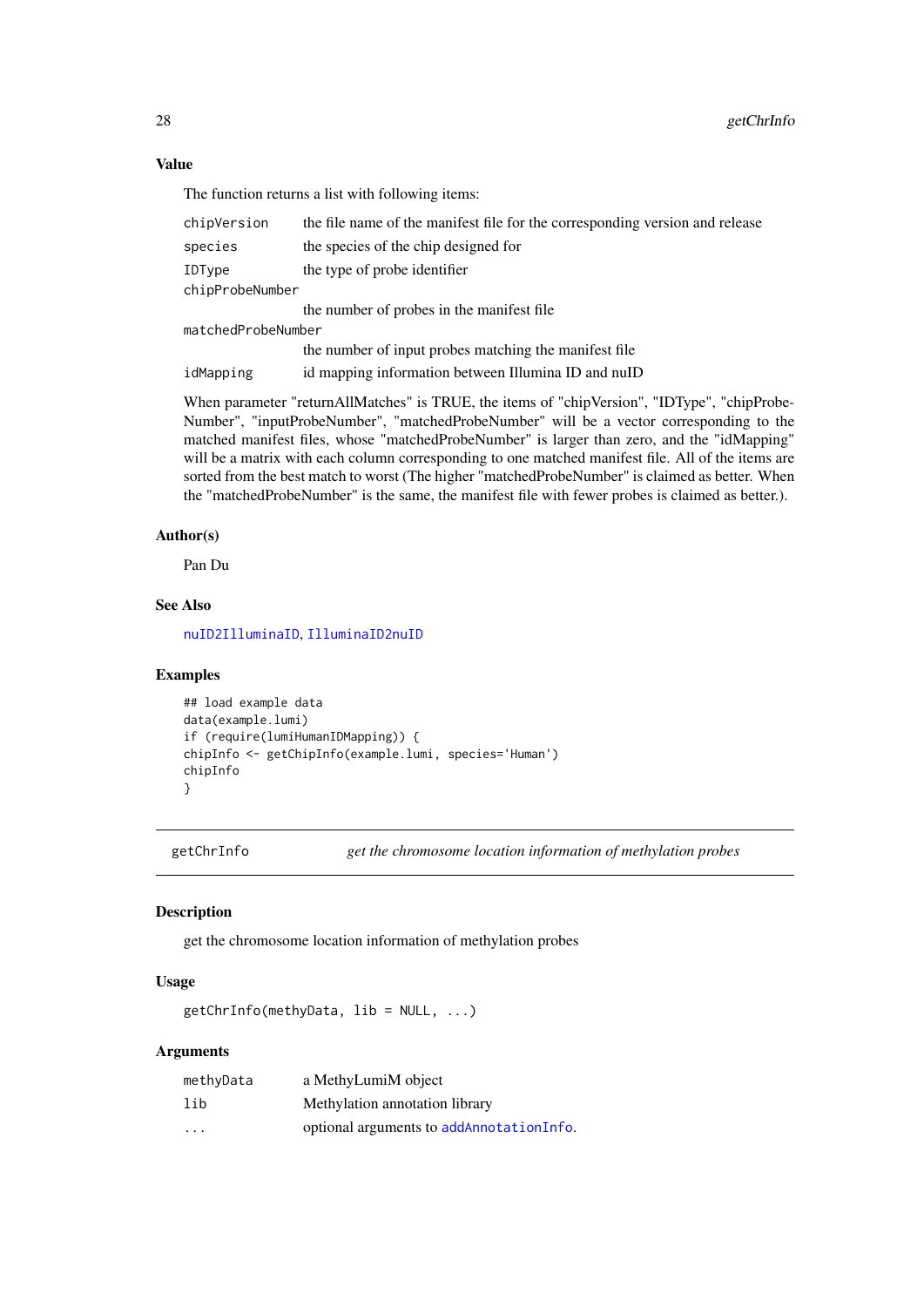#### <span id="page-28-0"></span>getControlData 29

#### Value

a data.frame

#### Author(s)

Pan Du

<span id="page-28-1"></span>getControlData *Get control probe information*

# Description

Get control probe information from Bead Studio output or a LumiBatch object.

# Usage

```
getControlData(x, type = c('data.frame', 'LumiBatch'), ...)
```
# Arguments

| X        | the control data can be a LumiBatch object or the Control Probe Profile file<br>outputted by BeadStudio |
|----------|---------------------------------------------------------------------------------------------------------|
| type     | determine the return data type                                                                          |
| $\cdots$ | other parameters used by <b>luminal</b> function                                                        |

# Value

By default, it returns a data.frame with first two columns as "controlType" and "ProbeID". The rest columns are the expression amplitudes for individual samples. When type is 'LumiBatch', it returns a LumiBatch object, which basically is the return of lumiR without combining duplicated TargetIDs. As the return is a LumiBatch object, it includes more information, like probe number, detection p-value and standard error of the measurement.

#### Author(s)

Pan Du

# See Also

[addControlData2lumi](#page-4-1)

# Examples

```
controlFile <- system.file('doc', 'Control_Probe_Profile.txt', package='lumi')
if (file.exists(controlFile)) {
   ## return a data.frame
   controlData <- getControlData(controlFile)
   class(controlData)
   names(controlData)
   ## return a LumiBatch object
   controlData <- getControlData(controlFile, type='LumiBatch')
```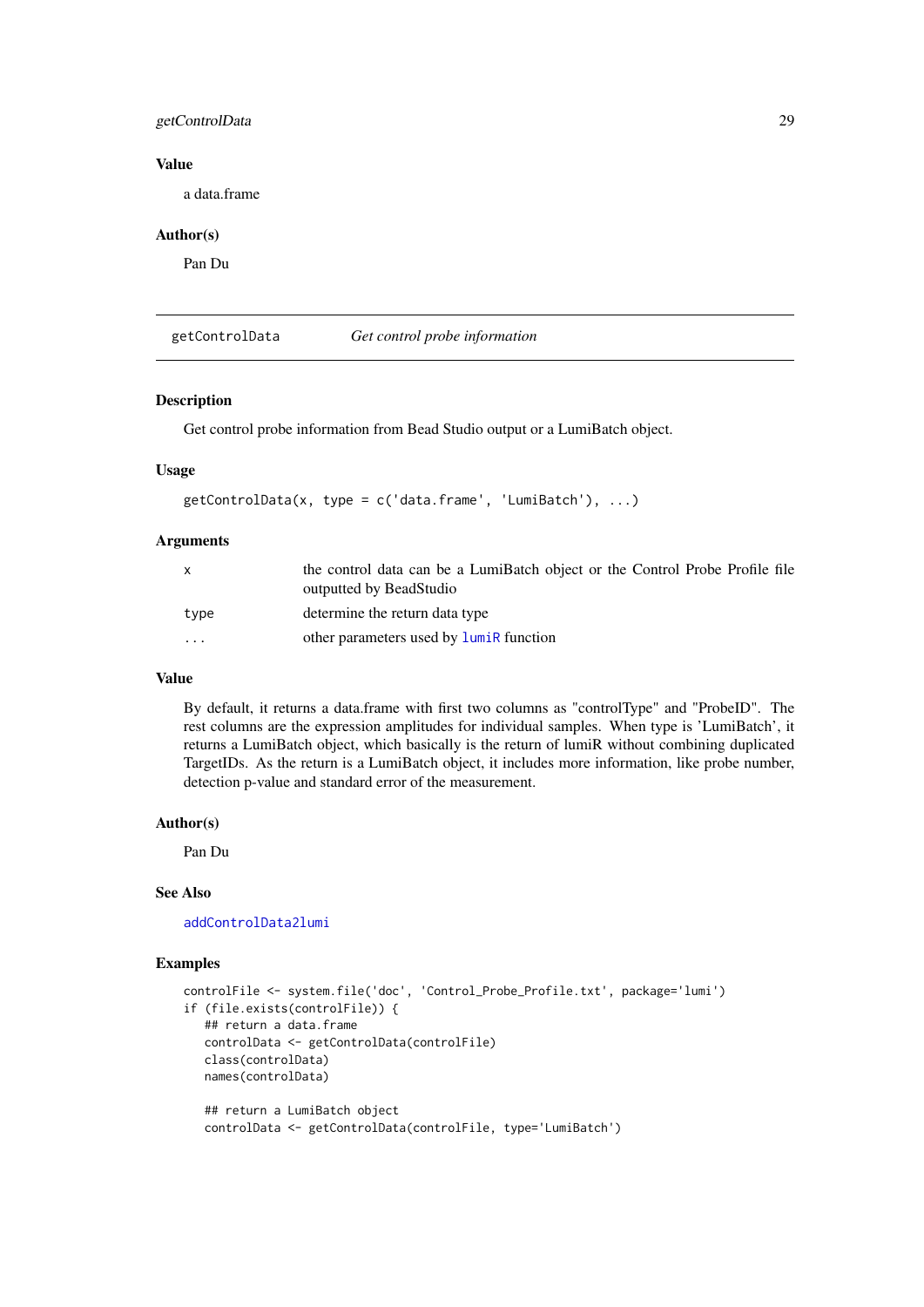```
summary(controlData)
}
```
getControlProbe *Get the control probe Ids*

# Description

Get the control probe Ids corresponding to the control probe type provided. The control probe ids are kept in the second column of controlData data.frame.

# Usage

```
getControlProbe(controlData, type = NULL)
```
# Arguments

| controlData | a LumiBatch object including control data or a control data data.frame                             |
|-------------|----------------------------------------------------------------------------------------------------|
| type        | the type of control probe (case insensitive), which can be get by using getControlType<br>function |

# Value

returns the corresponding probe Ids for the control type.

# Author(s)

Pan Du

# See Also

[addControlData2lumi](#page-4-1)

# Examples

```
controlFile <- system.file('doc', 'Control_Probe_Profile.txt', package='lumi')
if (file.exists(controlFile)) {
    ## return a data.frame
   controlData <- getControlData(controlFile)
    getControlType(controlData)
   getControlProbe(controlData, type='housekeeping')
}
```
<span id="page-29-0"></span>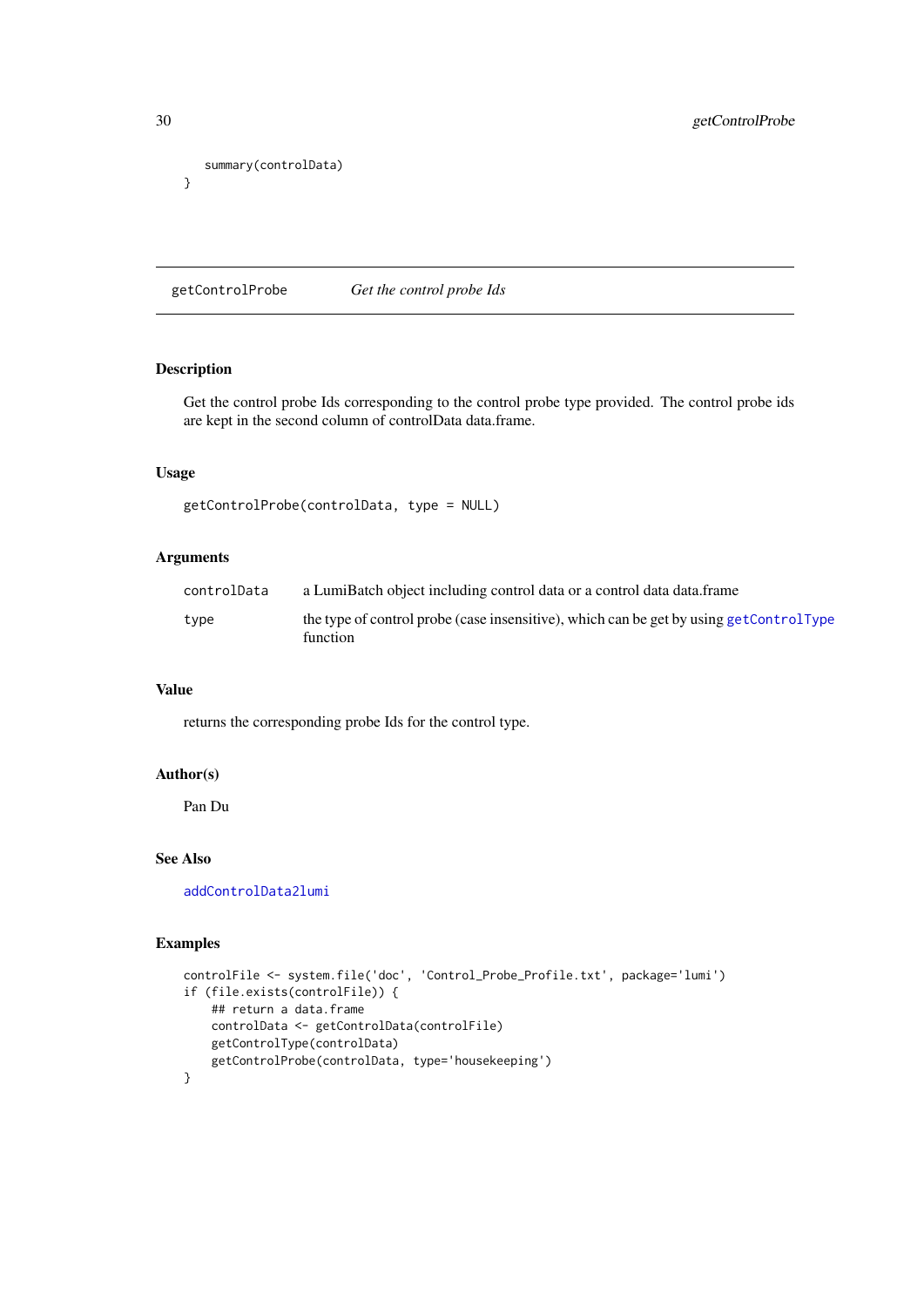<span id="page-30-1"></span><span id="page-30-0"></span>getControlType *Get the types of the control probes*

#### Description

Get the types of the control probes, which is in the first column of the controlData data.frame for LumiBatch objects. For methylation data, it is the return of controlTypes function

# Usage

```
getControlType(controlData)
```
# Arguments

controlData a LumiBatch object including control data, a control data data.frame, or a Methy-LumiQC object for methylation data

# Value

return the unique type of control probe type.

# Author(s)

Pan Du

# See Also

[addControlData2lumi](#page-4-1), [controlTypes](#page-0-0) for methylation data

#### Examples

```
controlFile <- system.file('doc', 'Control_Probe_Profile.txt', package='lumi')
if (file.exists(controlFile)) {
  ## return a data.frame
 controlData <- getControlData(controlFile)
  getControlType(controlData)
}
```
getNuIDMappingInfo *get the mapping information from nuID to RefSeq ID*

#### Description

Get the mapping information (including mapping quality information) of nuIDs to the most recent RefSeq release. These information was kept in the IDMapping libraries.

```
getNuIDMappingInfo(nuID = NULL, lib.mapping)
```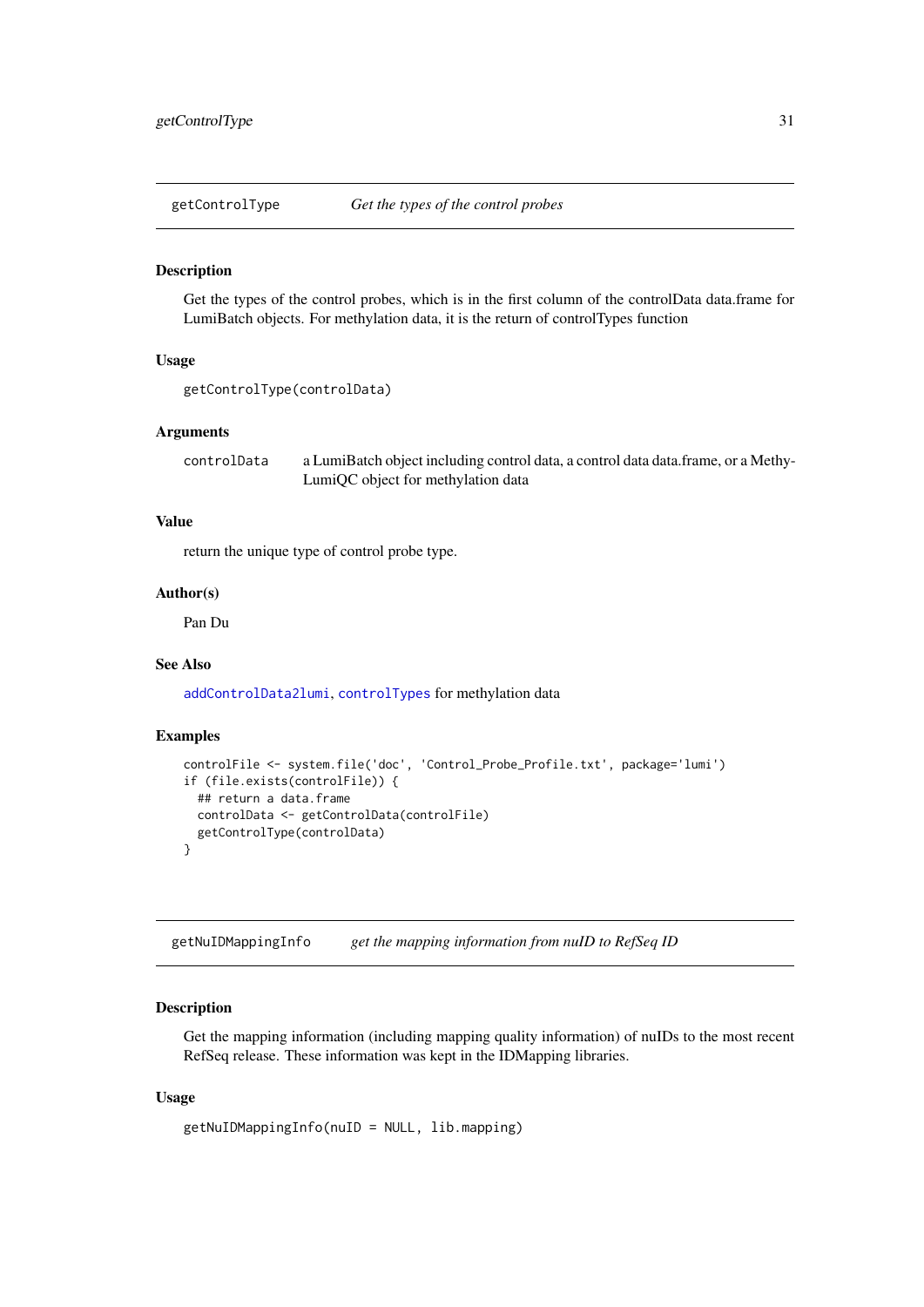# <span id="page-31-0"></span>Arguments

| nuID        | a vector of nuIDs. If it is NULL, all mappings will be returned. |
|-------------|------------------------------------------------------------------|
| lib.mapping | the ID mapping library                                           |

# Details

The function basically return the nuID mapping information kept in the "nuID\\_MappingInfo" table of IDMapping libraries (lumiHumanIDMapping, lumiMouseIDMapping, lumiRatIDMapping). For more details of nuID mapping, please refer to the help of corresponding IDMapping library.

#### Value

It returns a data.frame with each row corresponding to an input nuID.

#### Author(s)

Warren Kibbe, Pan Du, Simon Lin

### Examples

```
## load example data
data(example.lumi)
if (require(lumiHumanIDMapping)) {
nuIDs <- featureNames(example.lumi)
mappingInfo <- getNuIDMappingInfo(nuIDs, lib.mapping='lumiHumanIDMapping')
head(mappingInfo)
}
```
<span id="page-31-1"></span>hist-methods *Density plot of a ExpressionSet object*

# Description

Creating density plot of sample intensities in a ExpressionSet object. It is equivalent to [density](#page-15-1)[methods.](#page-15-1)

#### Usage

```
## S4 method for signature 'ExpressionSet'
hist(x, \ldots)
```
# Arguments

|          | a ExpressionSet object                        |
|----------|-----------------------------------------------|
| $\cdots$ | other parameters for density-methods function |

# See Also

[LumiBatch-class](#page-38-1), [density-methods,](#page-15-1) [hist](#page-0-0)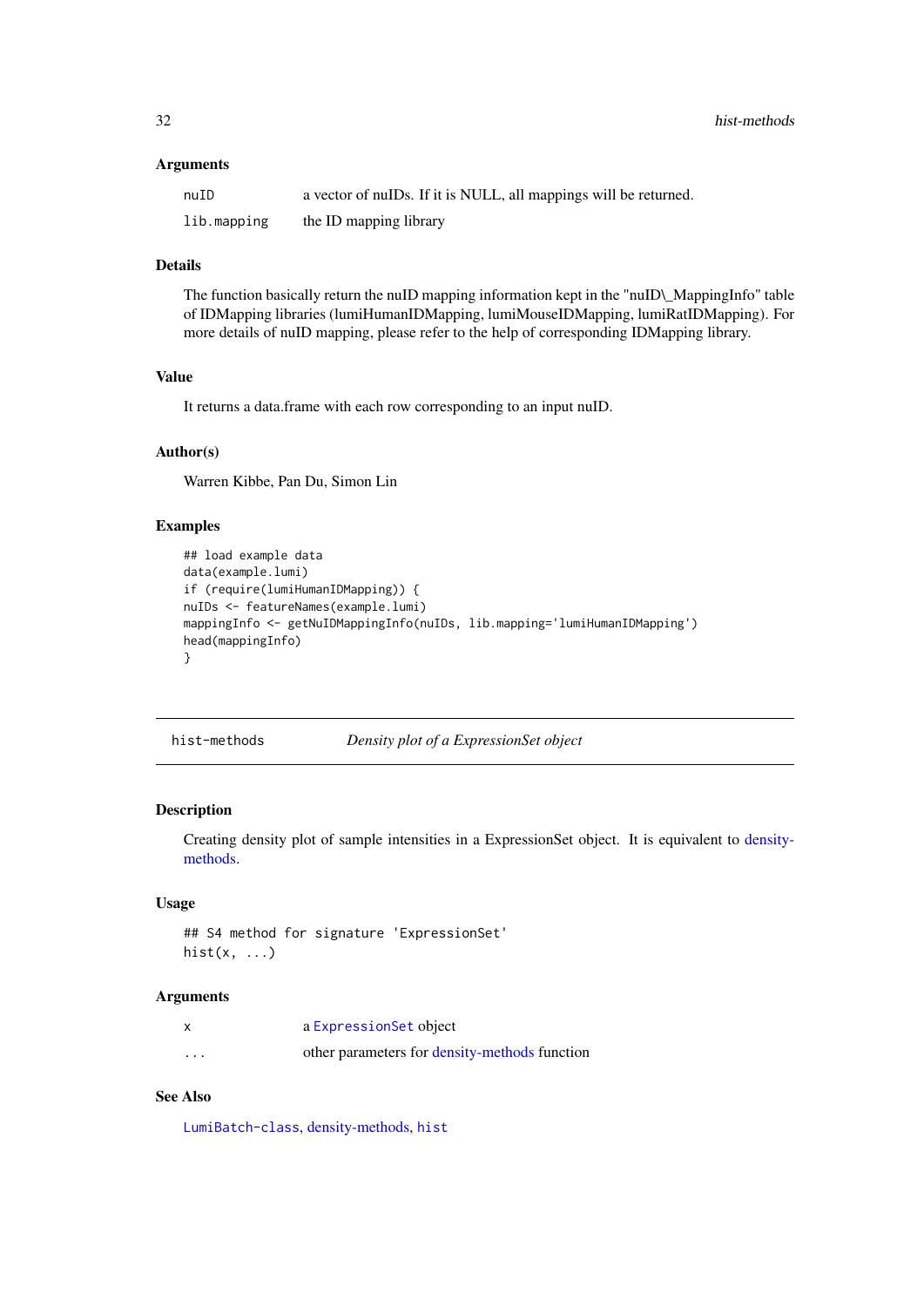#### <span id="page-32-0"></span>id2seq 33

# Examples

## load example data data(example.lumi)

hist(example.lumi)

id2seq *Transfer a nuID as a nucleotide sequence*

# Description

The nuID (nucleotide universal identifier) is uniquely corresponding to probe sequence. The nuID is also self-identification and error checking

# Usage

id2seq(id)

# Arguments

id a nuID (nucleotide universal identifier)

#### Details

A reverse of [seq2id](#page-83-1). Please refer to reference for more details.

#### Value

a string of nucleotide sequence

# Author(s)

Pan Du

# References

Du, P., Kibbe, W.A. and Lin, S.M., "nuID: A universal naming schema of oligonucleotides for Illumina, Affymetrix, and other microarrays", Biology Direct 2007, 2:16 (31May2007).

# See Also

[seq2id](#page-83-1)

# Examples

```
seq <- 'ACGTAAATTTCAGTTTAAAACCCCCCG'
id \leftarrow seq2id(seq)id
id2seq(id)
```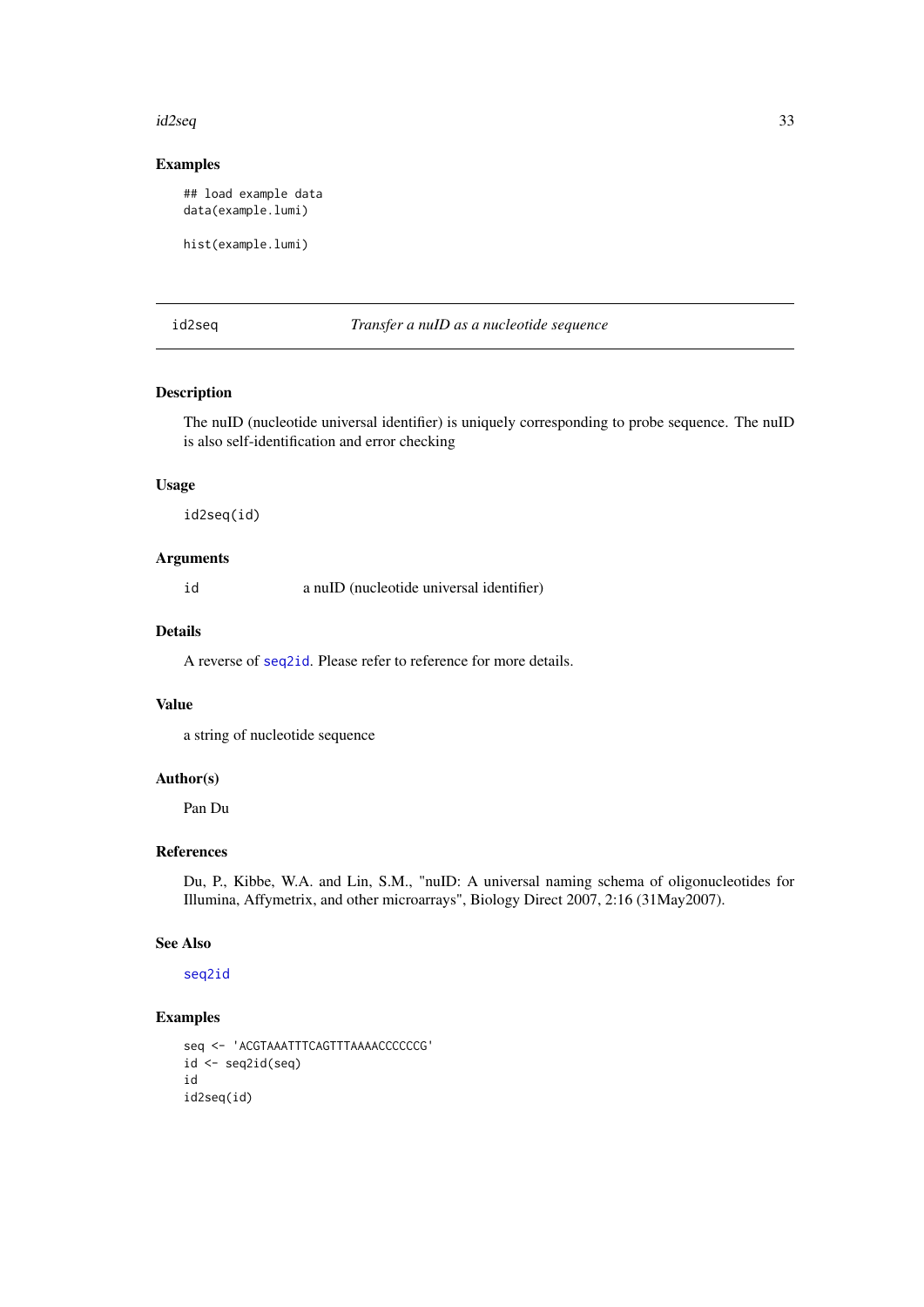<span id="page-33-1"></span><span id="page-33-0"></span>

# Description

Matching Illumina IDs to nuID based on Illumina ID mapping libraries.

# Usage

IlluminaID2nuID(IlluminaID, lib.mapping=NULL, species = c("Human", "Mouse", "Rat", "Unknown"), chi

# Arguments

| IlluminaID  | a vector of Illumina IDs                                                                      |
|-------------|-----------------------------------------------------------------------------------------------|
| lib.mapping | the ID mapping library. If it is provided, the parameter "species" will be ignored.           |
| species     | the species of the chip designed for. If users do not know it, it can be set as<br>"Unknown". |
| chipVersion | chipVersion information returned by function getChipInfo                                      |
| $\ddots$ .  | other parameters of getChipInfo                                                               |

#### Details

When the parameter "chipVersion" is not provided, this function basically returned the "idMapping" item returned by function [getChipInfo](#page-26-1).

# Value

The mapping information from Illumina ID to nuID. It will be a matrix with each column corresponding to one matched manifest file when parameter "returnAllMatches" is TRUE. In this case, the columns are sorted from the best match to worst. If IlluminaID is NULL and chipVersion is provided, it will return all mapping information of the chip.

#### Author(s)

Pan Du

#### See Also

[getChipInfo](#page-26-1), [nuID2IlluminaID](#page-60-1)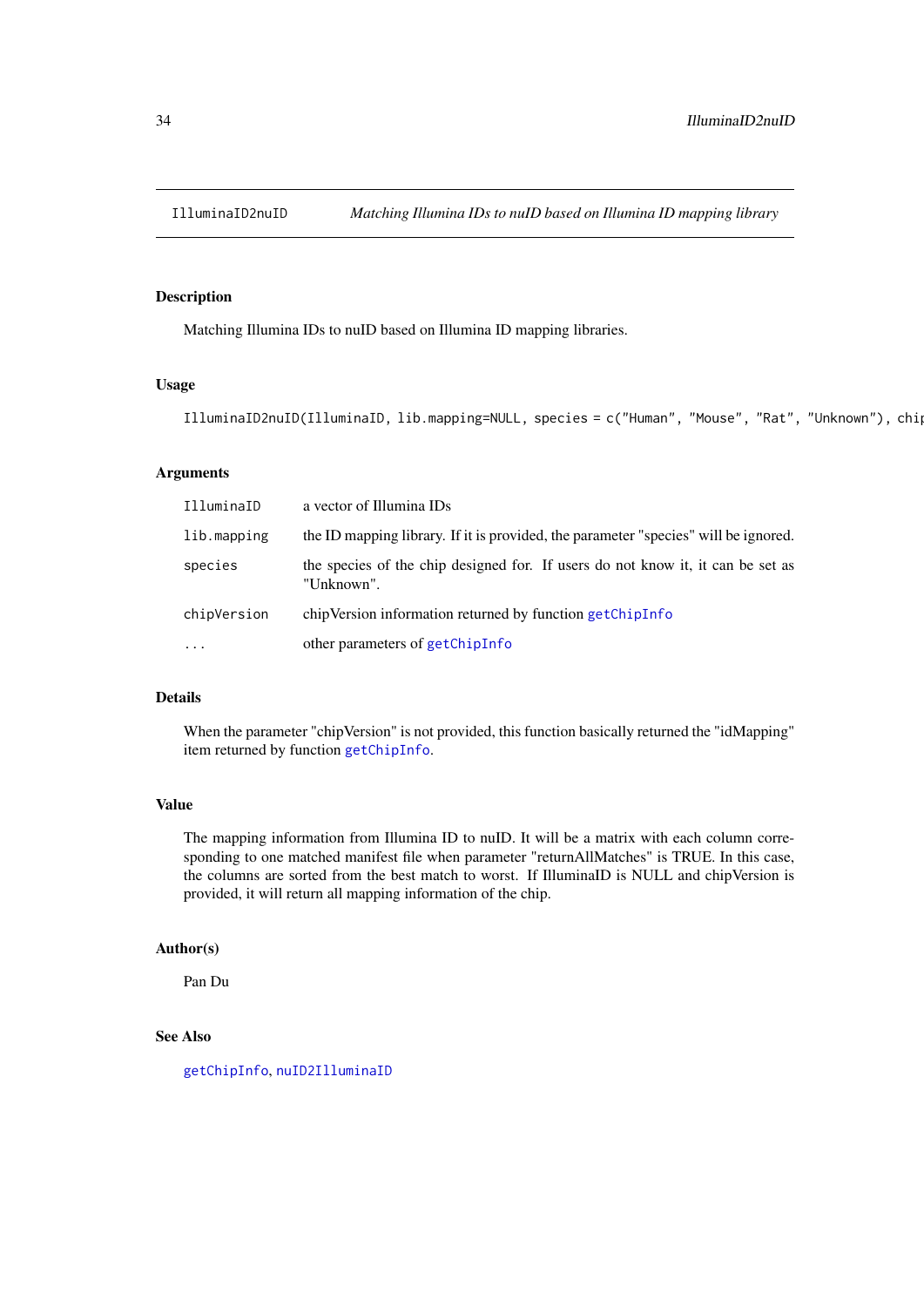<span id="page-34-0"></span>importMethyIDAT *Import Illumina methylation .idat files as an MethyLumiM object*

#### Description

Import Illumina methylation .idat files as an MethyLumiM object. An extension of [lumIDAT](#page-0-0) function

#### Usage

importMethyIDAT(sampleInfo, dataPath = getwd(), lib = NULL, bigMatrix=FALSE, dir.bigMatrix='.', sav

#### Arguments

| sampleInfo           | A data frame of sample information or a character vector of barcodes.                                                                                       |
|----------------------|-------------------------------------------------------------------------------------------------------------------------------------------------------------|
| dataPath             | The path of <i>dat</i> files                                                                                                                                |
| lib                  | <b>Annotation library</b>                                                                                                                                   |
| bigMatrix            | whether to save the data as BigMatrix (designed for very large dataset)                                                                                     |
| dir.bigMatrix        | the parent directory to save the BigMatrix data files                                                                                                       |
| savePrefix.bigMatrix |                                                                                                                                                             |
|                      | the folder name prefix of the directory to save the BigMatrix data files. The fold<br>name will be like this: paste(savePrefix.bigMatrix, '_bigmat', sep=") |
| $\cdots$             | other parameters used by <b>lumIDAT</b> function                                                                                                            |

#### Details

This function is an extension of [lumIDAT](#page-0-0). It adds sample information and probe annotation information to the data. As Illumina organizes the output .idat files by barcodes, the function will automatically check the sub-folders in the names of barcodes for .idat files. The "sampleInfo" parameter can be either a barcode vector, e.g., "7310440039\_R04C02" "7310440039\_R05C02". Or a data.frame with required columns of 'Sentrix\_Barcode' and 'Sentrix\_Position'. If "sampleInfo" is a data.frame, it will be added as the pData of the output MethyLumiM object.

#### Value

A MethyLumiM object

#### Author(s)

Pan Du, Tim Triche

#### See Also

[lumIDAT](#page-0-0), [lumiMethyR](#page-44-1), [addAnnotationInfo](#page-3-1)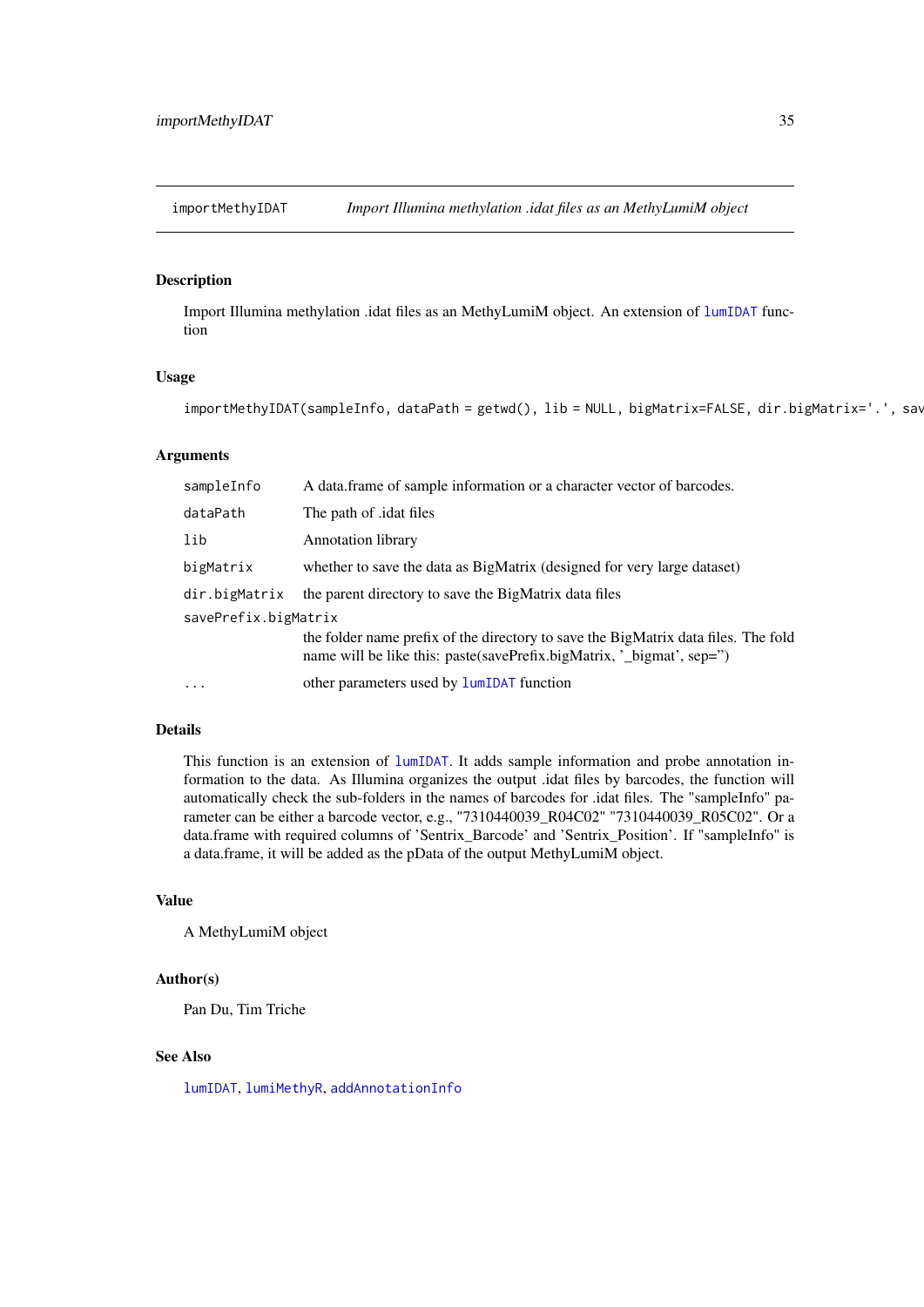<span id="page-35-0"></span>

# Description

Inverse transform of VST (variance stabilizing transform), see [vst](#page-87-1).

#### Usage

```
inverseVST(x, fun = c('asinh', 'log'), parameter)
```
#### Arguments

| X         | a VST transformed LumiBatch object or a numeric matrix or vector |
|-----------|------------------------------------------------------------------|
| fun       | function used in VST transform                                   |
| parameter | parameter of VST function                                        |

# Details

Recover the raw data from VST transformed data returned by [vst](#page-87-1). This function can be directly applied to the VST transformed or VST + RSN normalized LumiBatch object to reverse transform the data to the original scale.

# Value

Return the raw data before VST transform

#### Author(s)

Pan Du

# References

Lin, S.M., Du, P., Kibbe, W.A., "Model-based Variance-stabilizing Transformation for Illumina Mi-croarray Data", submitted

#### See Also

[vst](#page-87-1)

# Examples

```
## load example data
data(example.lumi)
## get the gene expression mean for one chip
u <- exprs(example.lumi)[,1]
## get the gene standard deviation for one chip
std <- se.exprs(example.lumi)[,1]
## do variance stabilizing transform
```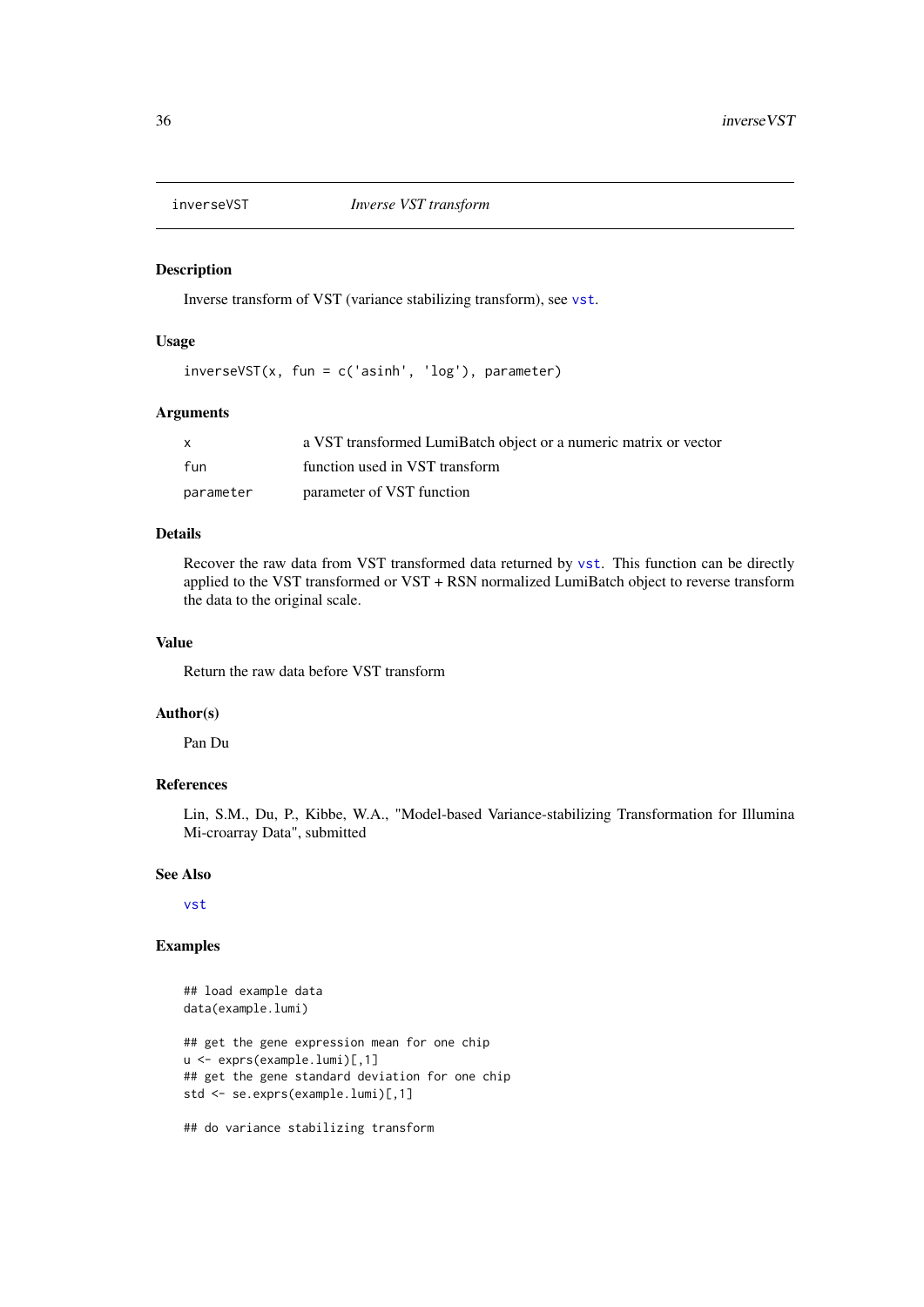#### is.nuID 37

```
transformedU <- vst(u, std)
## do inverse transform and recover the raw data
parameter <- attr(transformedU, 'parameter')
transformFun <- attr(transformedU, 'transformFun')
recoveredU <- inverseVST(transformedU, fun=transformFun, parameter=parameter)
## compare with the raw data
print(u[1:5])
print(recoveredU[1:5])
## do inverse transform of the VST + RSN processed data
lumi.N <- lumiExpresso(example.lumi[,1:2])
## Inverse transform.
## Note: as the normalization is involved, the processed data will be different from the raw data.
lumi.N.raw <- inverseVST(lumi.N)
```
is.nuID *nuID self-identification*

#### Description

Self-identify nuID (nucleotide universal identifier) by verify the check code value and the checksum value

### Usage

is.nuID(id)

#### Arguments

id nuId or other string

# Value

Return TRUE if id is a nuID, or else return FALSE.

# Author(s)

Pan Du

#### References

Du, P., Kibbe, W.A. and Lin, S.M., "nuID: A universal naming schema of oligonucleotides for Illumina, Affymetrix, and other microarrays", Biology Direct 2007, 2:16 (31May2007).

# See Also

[seq2id](#page-83-0), [id2seq](#page-32-0)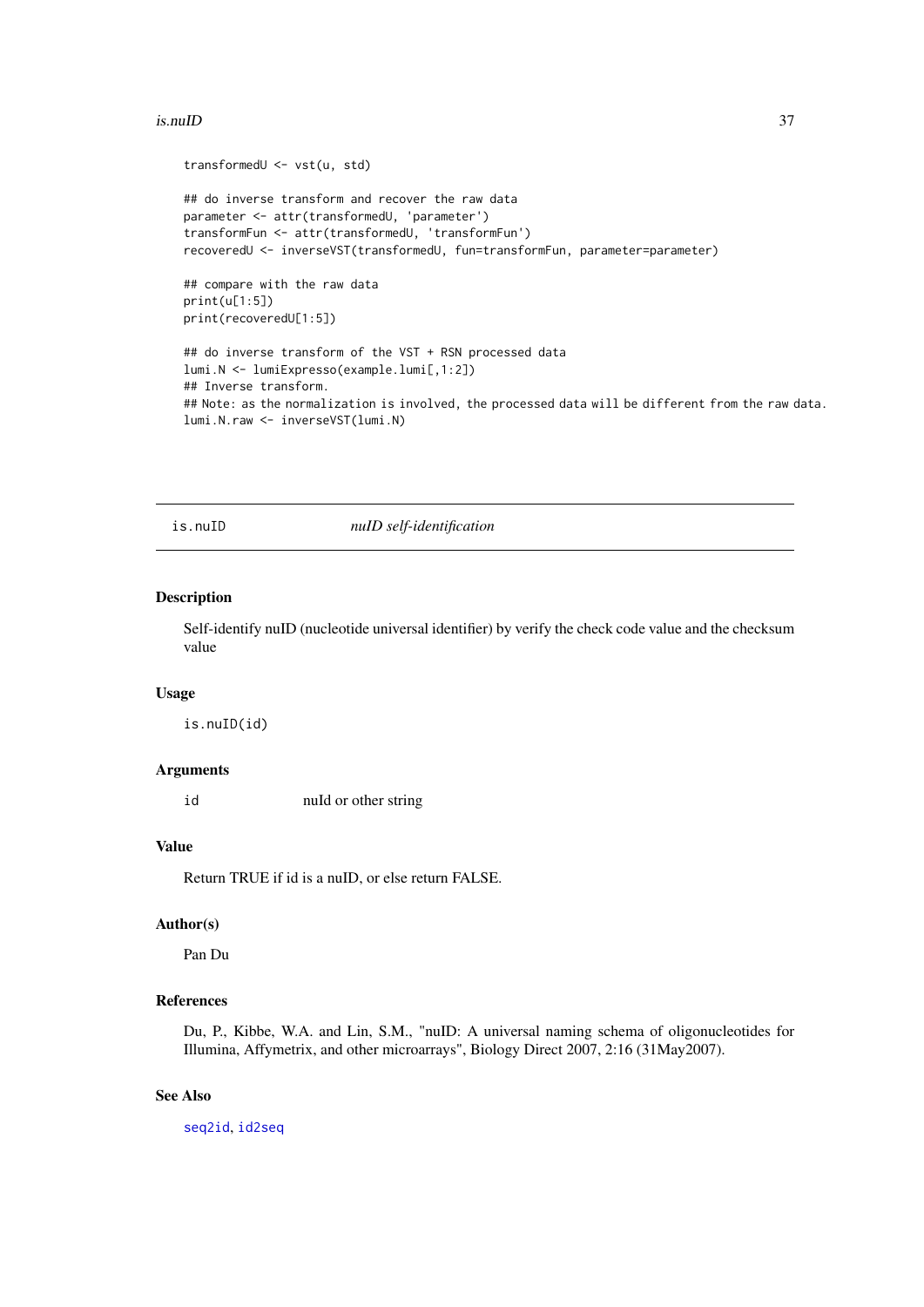38 lumiB

#### Examples

```
## check the function using a random sequence
id <- 'adfasdfafd'
is.nuID(id) # FALSE
## check the function using a read nuID
seq <- 'ACGTAAATTTCAGTTTAAAACCCCCCG'
id \leftarrow seq2id(seq)is.nuID(id) # TRUE
```
<span id="page-37-0"></span>lumiB *Background correction of Illumina Expression data*

#### Description

Background correction of Illumina Expression data

#### Usage

lumiB(x.lumi, method = c('none', 'bgAdjust', 'forcePositive', 'bgAdjust.affy'), verbose = TRUE, ...)

# Arguments

| x.lumi                  | an ExpressionSet inherited object or a data matrix with columns as samples and<br>rows as genes. For 'bgAdjust' method, it should be a LumiBatch Object                       |
|-------------------------|-------------------------------------------------------------------------------------------------------------------------------------------------------------------------------|
| method                  | the background correction method, it can be any function with a ExpressionSet<br>Object or matrix as the first argument and return an processed object with the<br>same class |
| verbose                 | a boolean to decide whether to print out some messages                                                                                                                        |
| $\cdot$ $\cdot$ $\cdot$ | other parameters used by the user provided background correction method                                                                                                       |

### Details

We assume the BeadStudio output data is background corrected. So by default, it will do nothing. The 'bgAdjust' method will estimate the background based on the control probe information, which is kept in the controlData slot of LumiBatch object. The 'forcePositive' method will force all expression values to be positive by adding an offset (minus minimum value plus one), it does nothing if all expression values are positive. The purpose of this is to avoid NA when do logarithm transformation. 'none' does not but return the LumiBatch object. 'bgAdjust.affy' will call the [bg.adjust](#page-0-0) function in affy package. User can also provide their own function with a LumiBatch Object as the first argument and return a LumiBatch Object with background corrected.

Thanks Kevin Coombes (M.D. Anderson Cancer Center) suggested adding this function.

#### Value

Return an object with background corrected. The class of the return object is the same as the input object x.lumi.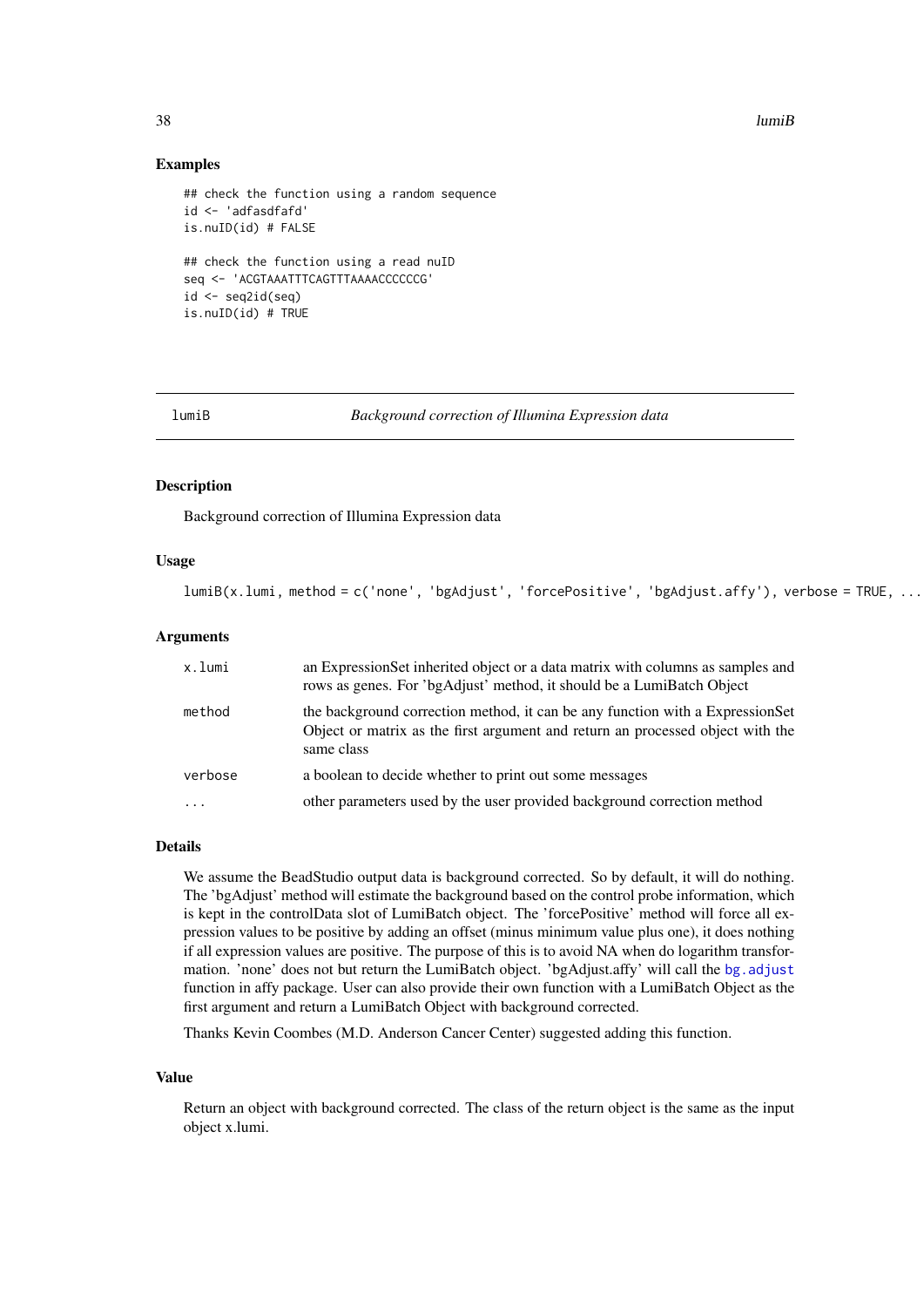LumiBatch-class 39

#### Author(s)

Pan Du, Kevin Coombes

#### See Also

[bgAdjust](#page-10-0), [lumiExpresso](#page-40-0)

#### Examples

## load example data data(example.lumi)

## Do the default background correction method lumi.B <- lumiB(example.lumi, method='bgAdjust', probs=0)

<span id="page-38-1"></span>LumiBatch-class *Class LumiBatch: contain and describe Illumina microarray data*

#### <span id="page-38-0"></span>Description

This is a class representation for Illumina microarray data. It extends [ExpressionSet](#page-0-0).

#### Extends

Directly extends class [ExpressionSet](#page-0-0).

#### Creating Objects

new("LumiBatch",exprs = [matrix],se.exprs = [matrix],beadNum = [matrix],detection =  $[matrix]$ ,phenoData =  $[AnnotatedDataFrame]$ ,history =  $[data-frame]$ ,...)

LumiBatch instances are usually created through new("LumiBatch",...). The arguments to new should include exprs and se.exprs, others can be missing, in which case they are assigned default values.

Objects can be created using the function [lumiR](#page-48-0).

### Slots

Slot specific to LumiBatch:

history: a data.frame recording the operation history of the LumiBatch object.

- controlData: a data.frame with first two columns as "controlType" and "ProbeID". The rest columns are the control probe expression amplitudes for individual samples.
- QC: a the quality control information of the LumiBatch object, returned by lumiQ function.

Slots inherited from ExpressionSet:

assayData contains equal dimensional matrices: exprs (contains gene expression level, which is the mean of its bead replicates.), se.exprs (contains gene expression standard error, which is the standard error of its bead replicates.), beadNum (records the number of beads for the probe.), detection (records the detection p-value of the probe. The number is from [0,1]. By default, < 0.01 indicates good detection.). For more details of assayData, please see [ExpressionSet](#page-0-0)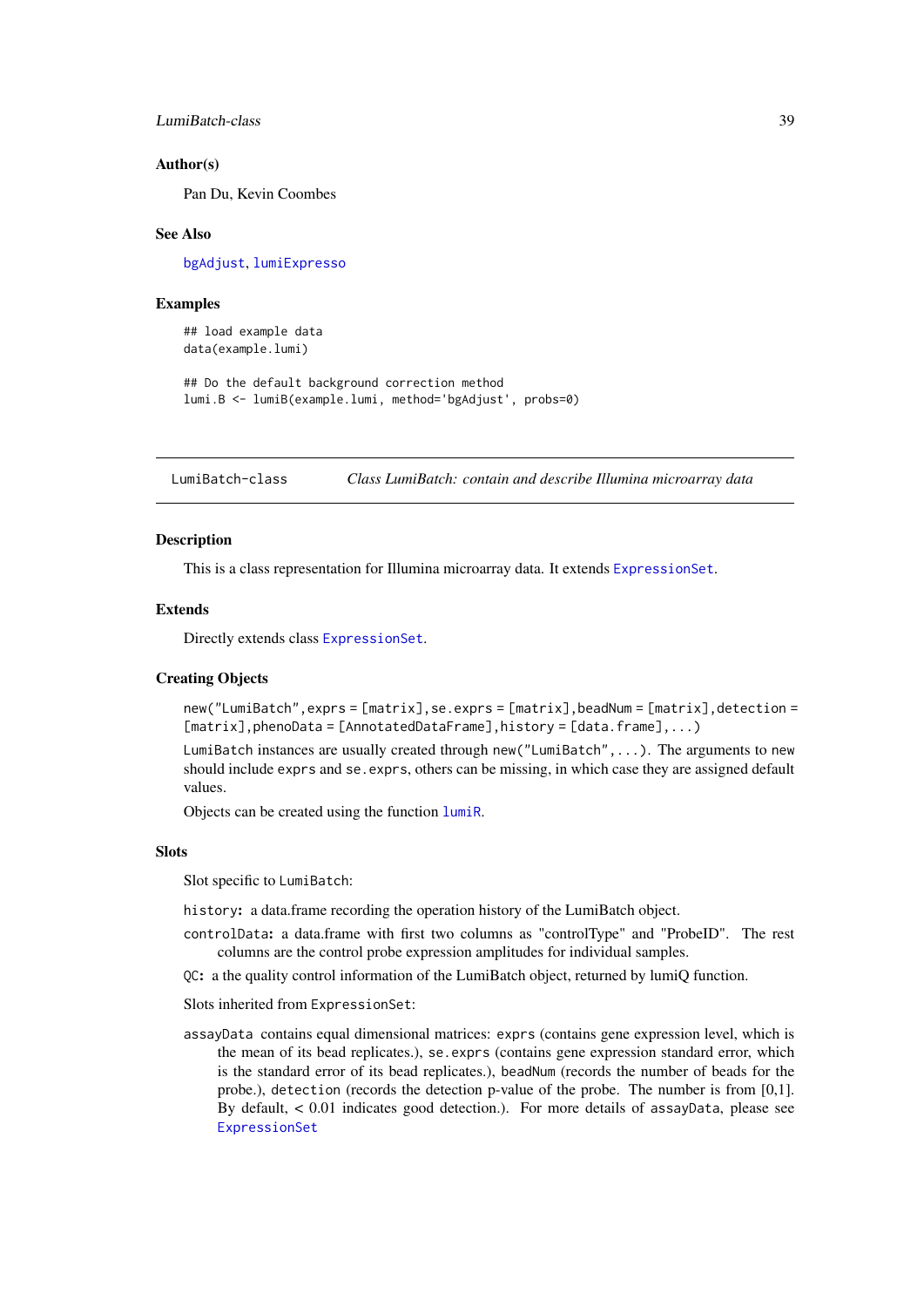phenoData: See [eSet](#page-0-0) experimentData: See [eSet](#page-0-0) annotation: See [eSet](#page-0-0)

### **Methods**

### Class-specific methods:

- se.exprs(LumiBatch), se.exprs(LumiBatch,matrix) <-: Access and set elements named se.exprs in the AssayData-class slot.
- beadNum(LumiBatch), beadNum(LumiBatch) <-: Access and set elements named beadNum in the AssayData-class slot. Use "beadNum(LumiBatch) <- NULL" to remove the beadNum element.
- detection(LumiBatch), detection(LumiBatch) <-: Access and set elements named detection in the AssayData-class slot. Use "detection(LumiBatch) <- NULL" to remove the detection element.

getHistory(LumiBatch): Access the operation history of LumiBatch object.

Derived from [ExpressionSet](#page-0-0) (For the directly inherited methods, please see [ExpressionSet](#page-0-0) and [eSet](#page-0-0)):

- combine(LumiBatch,missing): Combine two LumiBatch objects, including history slot. See [eSet](#page-0-0)
- exprs(LumiBatch), exprs(LumiBatch, matrix) <-: Access and set elements named exprs in the AssayData-class slot.

 $object[(i,j): Conduct$  subsetting of the data in a LumiBatch object

Standard generic methods (For the directly inherited methods, please see [ExpressionSet](#page-0-0) and [eSet](#page-0-0)):

- initialize(LumiBatch): Object instantiation, used by new; not to be called directly by the user.
- validObject(LumiBatch): Validity-checking method, ensuring that exprs and se.exprs is a member of assayData. Other validity check is the same as checkValidity(ExpressionSet).

show(LumiBatch) A summary of the LumiBatch object.

#### Author(s)

Pan Du, Simon Lin

#### See Also

[lumiR](#page-48-0), [lumiT](#page-51-0), [lumiN](#page-46-0), [boxplot-methods](#page-13-0), [pairs-methods](#page-64-0), [MAplot-methods](#page-53-0)

### Examples

```
## load example data
data(example.lumi)
```
## show the summary of the data # summary(example.lumi) example.lumi

## get expression matrix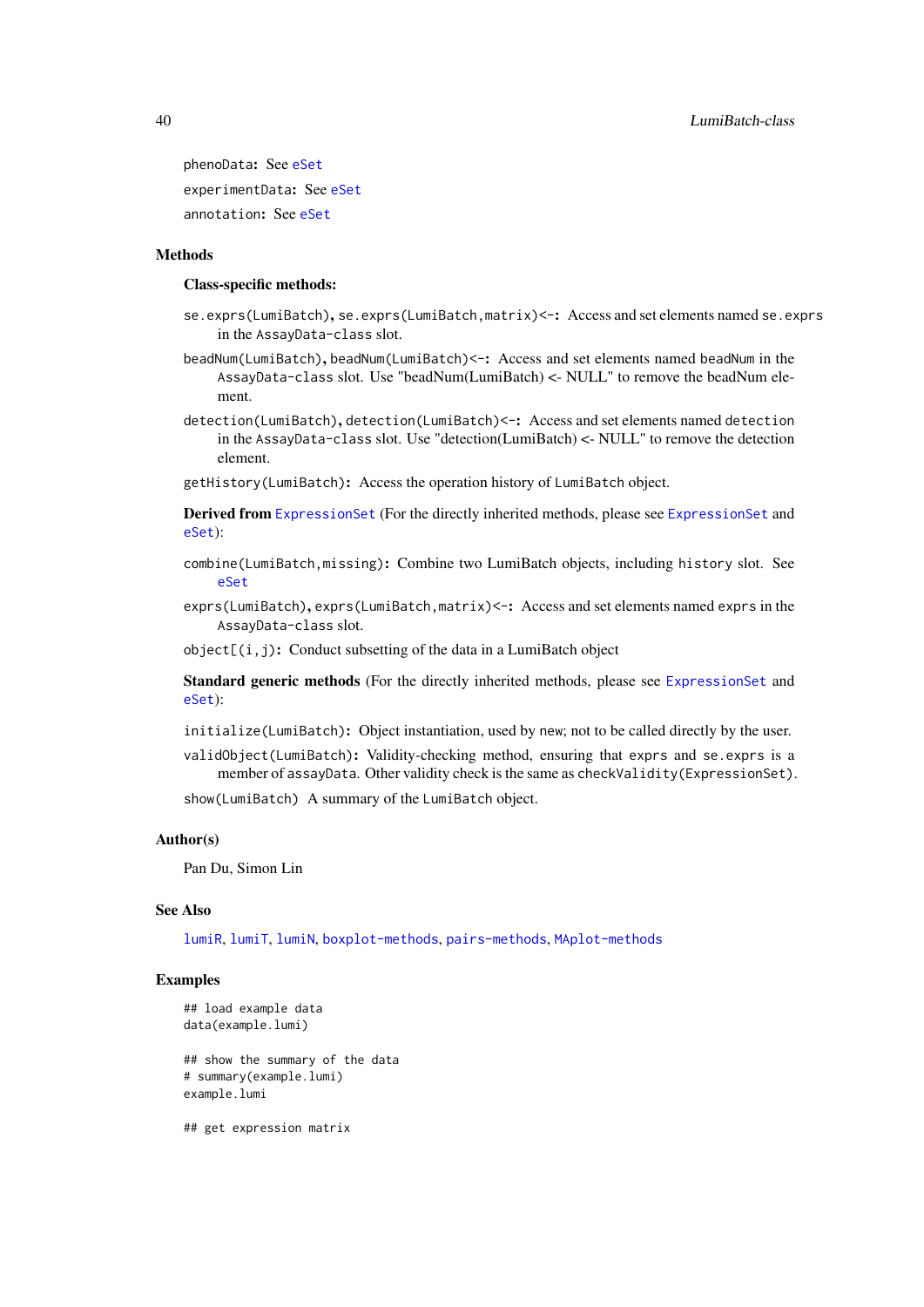#### lumiExpresso 41

```
temp <- exprs(example.lumi)
## get a subset
temp <- example.lumi[,1] ## retrieve the first sample
## get the probe id
featureNames(example.lumi)[1:3]
## combine LumiBatch objects
temp <- combine(example.lumi[,1], example.lumi[,3])
temp
```
<span id="page-40-0"></span>lumiExpresso *From raw Illumina probe intensities to expression values*

### Description

Goes from raw Illumina probe intensities to expression values

### Usage

```
lumiExpresso(lumiBatch, bg.correct = TRUE, bgcorrect.param = list(method='bgAdjust'), variance.sta
varianceStabilize.param = list(), normalize = TRUE, normalize.param = list(), QC.evaluation = TRUE,
QC.param = list(), verbose = TRUE)
```
### Arguments

| lumiBatch               | a LumiBatch object, which can be the return of lumiR                                           |
|-------------------------|------------------------------------------------------------------------------------------------|
| bg.correct              | a boolean to decide whether to do background correction or not                                 |
| bgcorrect.param         |                                                                                                |
|                         | a list of parameters of lumiB                                                                  |
| variance.stabilize      |                                                                                                |
|                         | a boolean to decide whether to do variance stabilization or not                                |
| varianceStabilize.param |                                                                                                |
|                         | a list of parameters of lumiT                                                                  |
| normalize               | a boolean to decide whether to do normalization or not                                         |
| normalize.param         |                                                                                                |
|                         | a list of parameters of <b>lumin</b>                                                           |
| QC.evaluation           | a boolean to decide whether to do quality control estimation before and after<br>preprocessing |
|                         |                                                                                                |
| QC.param                | a list of parameters of $lumiQ$                                                                |
| verbose                 | a boolean to decide whether to print out some messages                                         |

# Details

The function is to encapsulate the major functions of Illumina preprocessing. It is organized in a similar way as the [expresso](#page-0-0) function in affy package.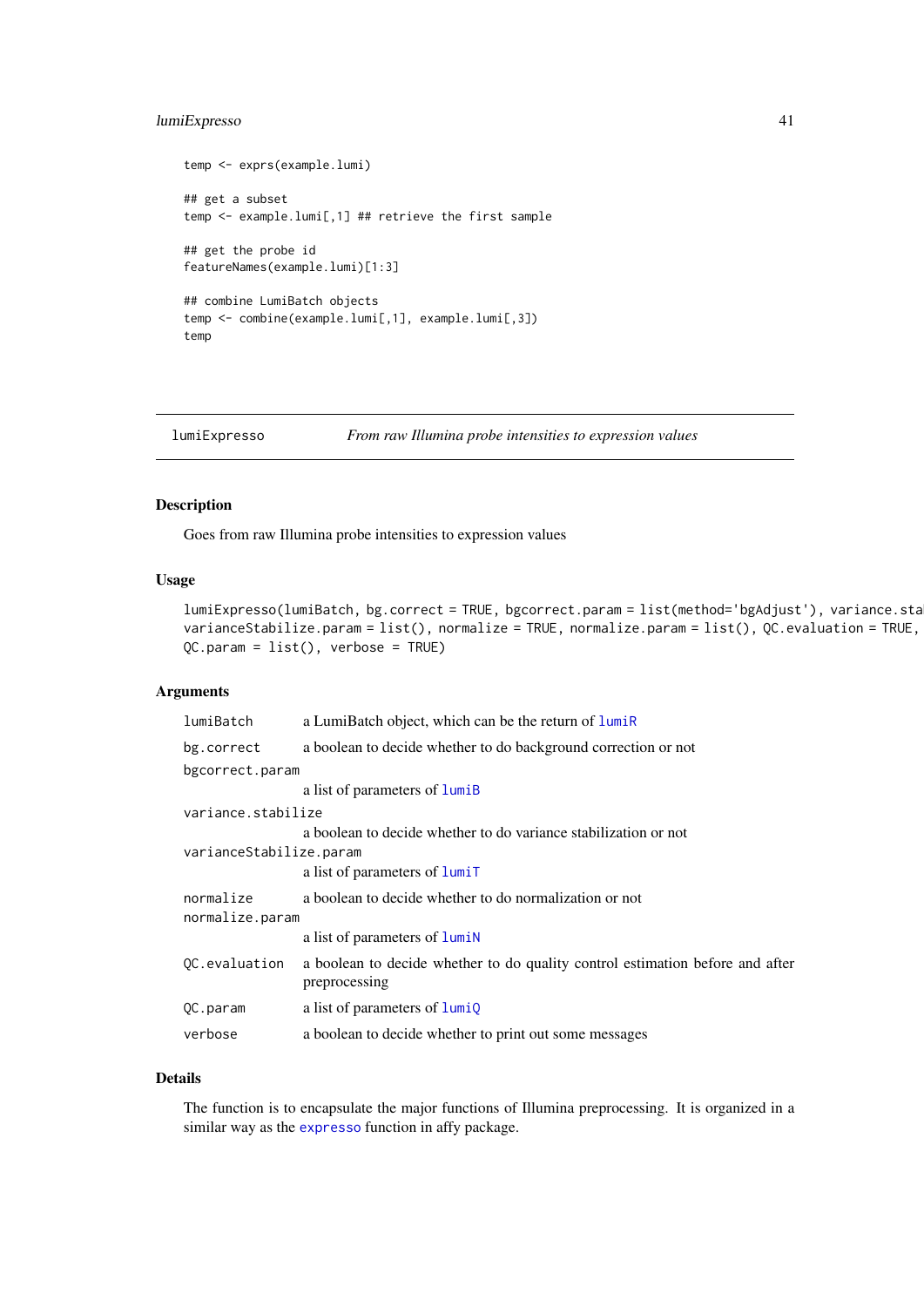# Value

return a processed LumiBatch object. The operation history can be track in the history slot of the object.

# Author(s)

Pan Du

# See Also

[lumiB](#page-37-0), [lumiT](#page-51-0), [lumiN](#page-46-0)

### Examples

## load example data data(example.lumi)

## Do all the default preprocessing in one step lumi.N <- lumiExpresso(example.lumi)

## Do customized preprocessing. No variance stabilizing or log transform, use Quantile normalization. lumi.N <- lumiExpresso(example.lumi, variance.stabilize=FALSE, normalize.param = list(method='quantile'))

lumiMethyB *Adjust background level of Illumina Infinium methylation data*

### Description

Adjust background level of Illumina Infinium methylation data, which is an object in MethyLumiM class.

### Usage

lumiMethyB(methyLumiM, method = c("bgAdjust2C", "forcePositive", "none"), separateColor = FALSE, ve

# Arguments

| background adjustment methods or user provided function, whose input and<br>method<br>output should be a intensity matrix (pool of methylated and unmethylated probe<br>intensities)<br>determine whether to separately process two color channels<br>separateColor<br>a boolean to decide whether to print out some messages<br>verbose<br>overwriteBigMatrix<br>whether to overwrite the result to the BigMatrix data, only valid when the input<br>data is BigMatrix-based<br>other parameters used by corresponding method<br>$\cdot$ | methyLumiM | a MethyLumiM object includes Illumina Infinium methylation data |  |
|-------------------------------------------------------------------------------------------------------------------------------------------------------------------------------------------------------------------------------------------------------------------------------------------------------------------------------------------------------------------------------------------------------------------------------------------------------------------------------------------------------------------------------------------|------------|-----------------------------------------------------------------|--|
|                                                                                                                                                                                                                                                                                                                                                                                                                                                                                                                                           |            |                                                                 |  |
|                                                                                                                                                                                                                                                                                                                                                                                                                                                                                                                                           |            |                                                                 |  |
|                                                                                                                                                                                                                                                                                                                                                                                                                                                                                                                                           |            |                                                                 |  |
|                                                                                                                                                                                                                                                                                                                                                                                                                                                                                                                                           |            |                                                                 |  |
|                                                                                                                                                                                                                                                                                                                                                                                                                                                                                                                                           |            |                                                                 |  |
|                                                                                                                                                                                                                                                                                                                                                                                                                                                                                                                                           |            |                                                                 |  |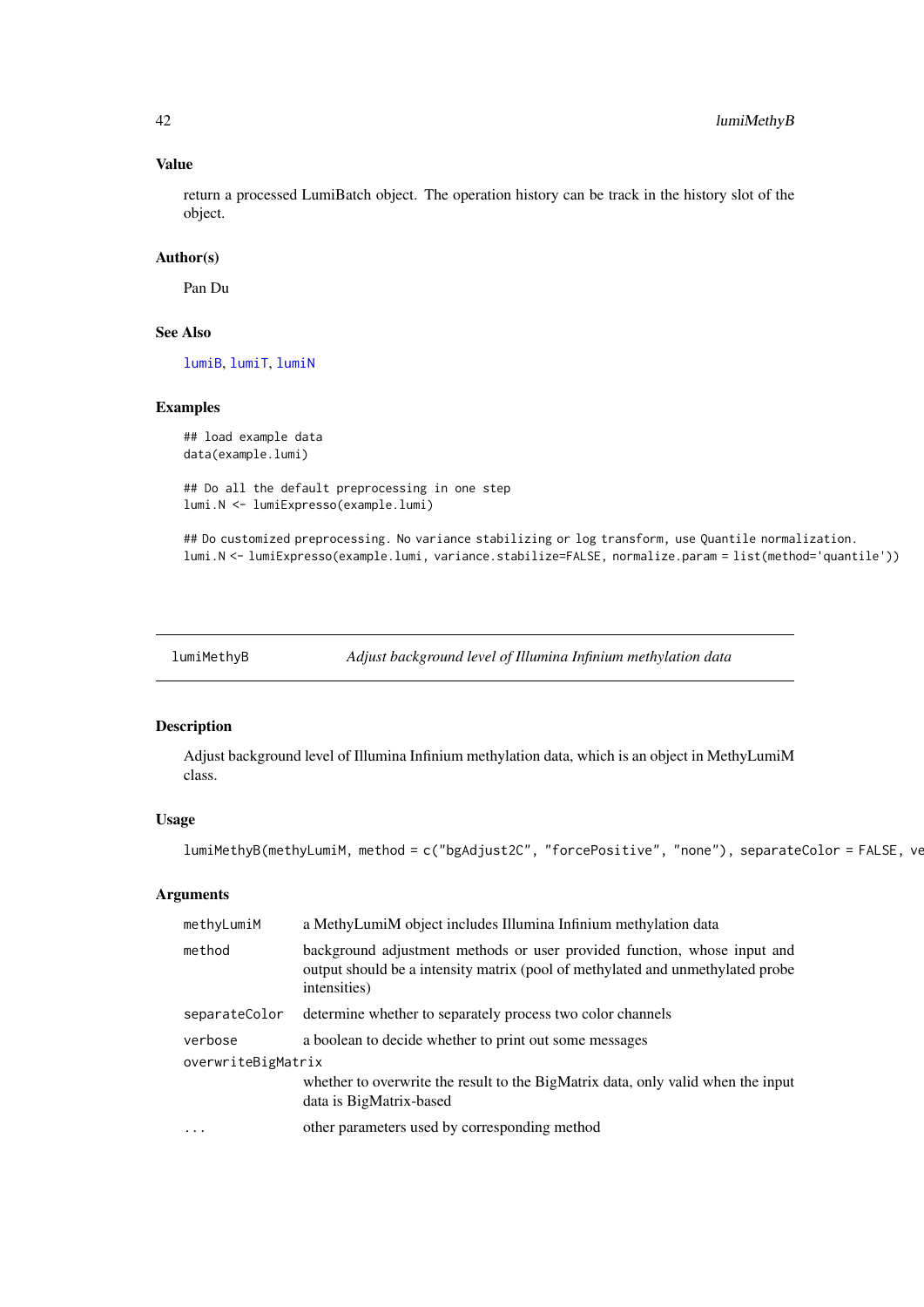#### lumiMethyC 43

#### Value

Return an object (same class as input methyLumiM) with updated "methylated" and "unmethylated" data matrix after background level adjustment.

# Author(s)

Pan DU

### See Also

See Also [bgAdjustMethylation](#page-11-0) and [estimateMethylationBG](#page-22-0)

#### Examples

```
data(example.lumiMethy)
lumiMethy.bgAdj = lumiB(example.lumiMethy)
attr(lumiMethy.bgAdj, "EstimatedBG")
```
lumiMethyC *Color bias adjust of Illumina Infinium methylation data*

#### Description

Color bias adjust of Illumina Infinium methylation data, which is an object in MethyLumiM class.

#### Usage

```
lumiMethyC(methyLumiM, method = c("quantile", "ssn", "none"), verbose = TRUE, overwriteBigMatrix=FA
```
#### Arguments

| methyLumiM         | a MethyLumiM object includes Illumina Infinium methylation data                                                          |  |
|--------------------|--------------------------------------------------------------------------------------------------------------------------|--|
| method             | color bias adjustment methods or user provided function, see "details" for more<br>information of user defined function. |  |
| verbose            | a boolean to decide whether to print out some messages                                                                   |  |
| overwriteBigMatrix |                                                                                                                          |  |
|                    | whether to overwrite the result to the BigMatrix data, only valid when the input<br>data is BigMatrix-based              |  |
|                    | other parameters used by corresponding method                                                                            |  |

#### Details

The first two arguments of the user defined function should be two intensity matrix (pool of methylated and unmethylated probe intensities) of red and green channel respectively. The return of the user defined function should be a list including color adjusted matrix of red and green channel. For example: return(list(red=redData, green=grnData)). "redData" and "grnData" are two color adjusted matrix.

### Value

Return an object (same class as input methyLumiM) with updated "methylated" and "unmethylated" data matrix after background level adjustment.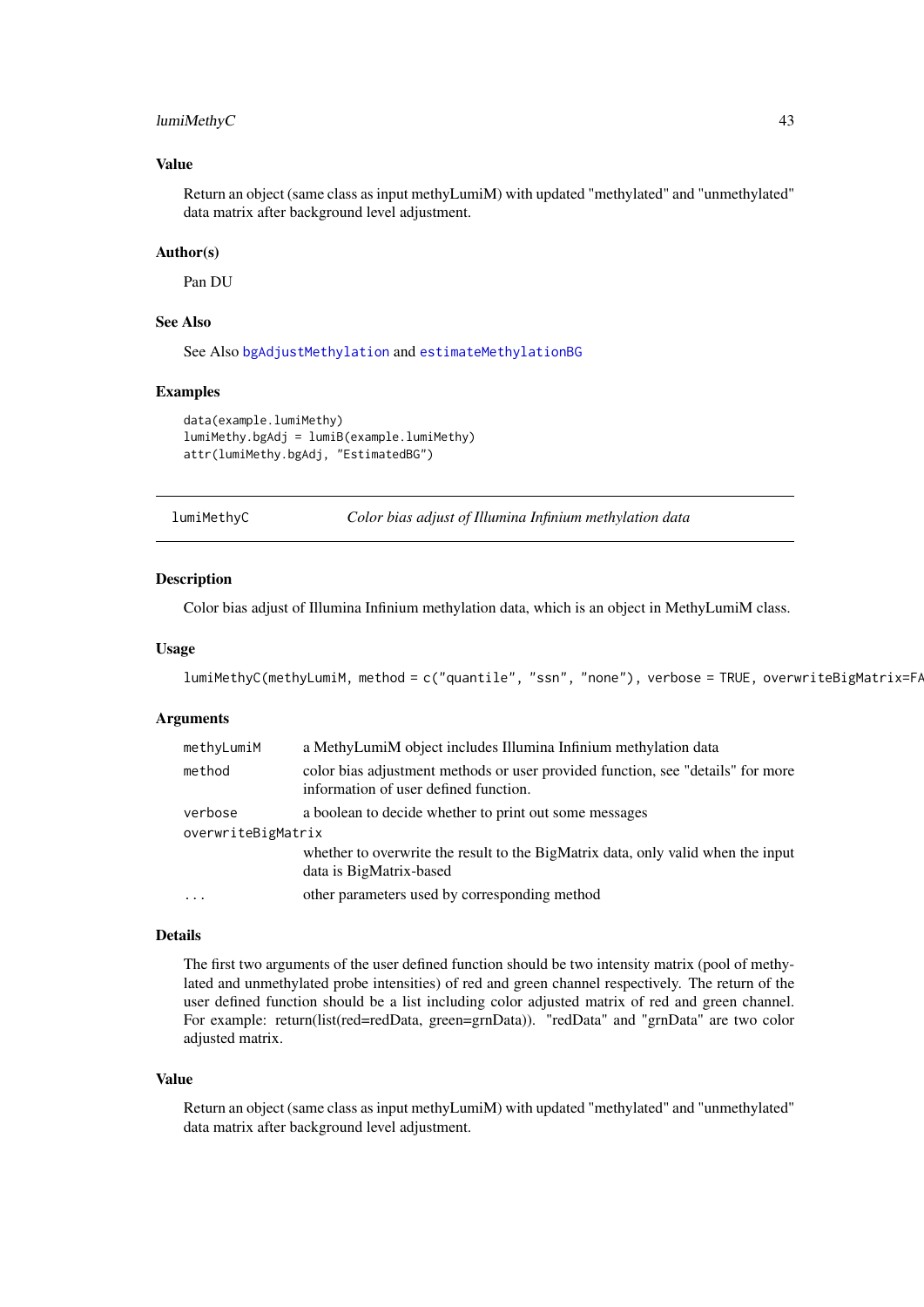#### 44 lumiMethyN

### Author(s)

Pan DU

### See Also

See Also [adjColorBias.quantile](#page-7-0) and [adjColorBias.ssn](#page-8-0)

#### Examples

```
data(example.lumiMethy)
# before adjustment
plotColorBias1D(example.lumiMethy)
# plot in 2D plot of one selected sample
plotColorBias2D(example.lumiMethy, selSample = 1)
lumiMethy.adj = lumiMethyC(example.lumiMethy)
# after adjustment
plotColorBias1D(lumiMethy.adj)
# plot in 2D plot of one selected sample
plotColorBias2D(lumiMethy.adj, selSample = 1)
```
<span id="page-43-0"></span>lumiMethyN *Normalize the Illumina Infinium methylation data*

# Description

Normalize the Illumina Infinium methylation data, which is an object in MethyLumiM class.

### Usage

lumiMethyN(methyLumiM, method = c("quantile", "ssn", "none"), separateColor = FALSE, verbose = TRUE

### Arguments

| methyLumiM         | a MethyLumiM object includes Illumina Infinium methylation data                                                                                                              |
|--------------------|------------------------------------------------------------------------------------------------------------------------------------------------------------------------------|
| method             | supported normalization methods or user provided function, whose input and<br>output should be a intensity matrix (pool of methylated and unmethylated probe<br>intensities) |
| separateColor      | determine whether to separately process two color channels                                                                                                                   |
| verbose            | a boolean to decide whether to print out some messages                                                                                                                       |
| overwriteBigMatrix |                                                                                                                                                                              |
|                    | whether to overwrite the result to the BigMatrix data, only valid when the input<br>data is BigMatrix-based                                                                  |
| $\ddots$ .         | other parameters used by corresponding method                                                                                                                                |

#### Value

Return an object (same class as input methyLumiM) with updated "methylated" and "unmethylated" data matrix after background level adjustment.

### Author(s)

Pan DU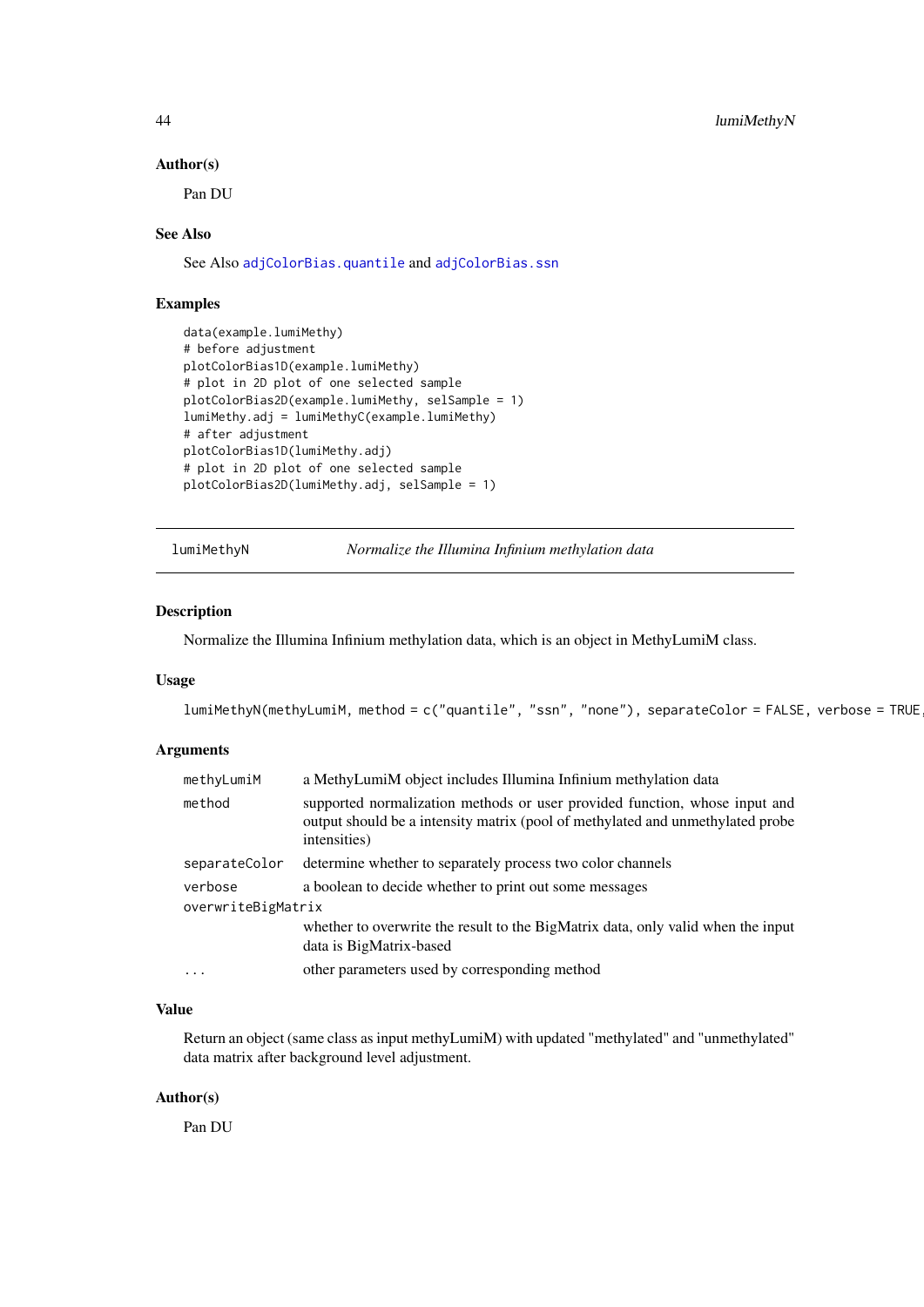#### lumiMethyR 45

#### See Also

See Also [normalizeMethylation.ssn](#page-58-0) and [normalizeMethylation.quantile](#page-57-0)

#### Examples

```
data(example.lumiMethy)
lumiMethy.norm = lumiN(example.lumiMethy)
```
lumiMethyR *Reading Illumina methylation microarray data*

#### Description

This function is a wrap of [methylumiR](#page-0-0) function in methylumi package.

### Usage

lumiMethyR(filename, lib=NULL, controlData=NULL, qcfile=NULL, sampleDescriptions=NULL, sep = NULL)

### Arguments

| filename           | file name output by Genome Studio                                                                                     |  |
|--------------------|-----------------------------------------------------------------------------------------------------------------------|--|
| lib                | Annotation library of Illumina methylation microarray                                                                 |  |
| controlData        | the controlData file name or a MethyLumiQC object to be added to the "con-<br>trolData" slot of the MethyLumiM object |  |
| gcfile             | parameter of methyluming function                                                                                     |  |
| sampleDescriptions |                                                                                                                       |  |
|                    | parameter of methyluming function                                                                                     |  |
| sep                | parameter of methylumiR function                                                                                      |  |

#### Details

This function is a wrap of [methylumiR](#page-0-0) function in methylumi package. It will coerce the returned object as MethyLumiM class. The methylated and unmethylated probe intensity information is required for color-bias adjustment and normalization. If users have the Illumina IDAT files, we suggest use [importMethyIDAT](#page-34-0) function to import the data. The [importMethyIDAT](#page-34-0) function will automatically retrieve the required information and return a MethyLumiM object.

#### Value

return a MethyLumiM object

#### Author(s)

Pan Du

### See Also

See Also [importMethyIDAT](#page-34-0), [methylumiR](#page-0-0) and [addControlData2methyLumiM](#page-5-0)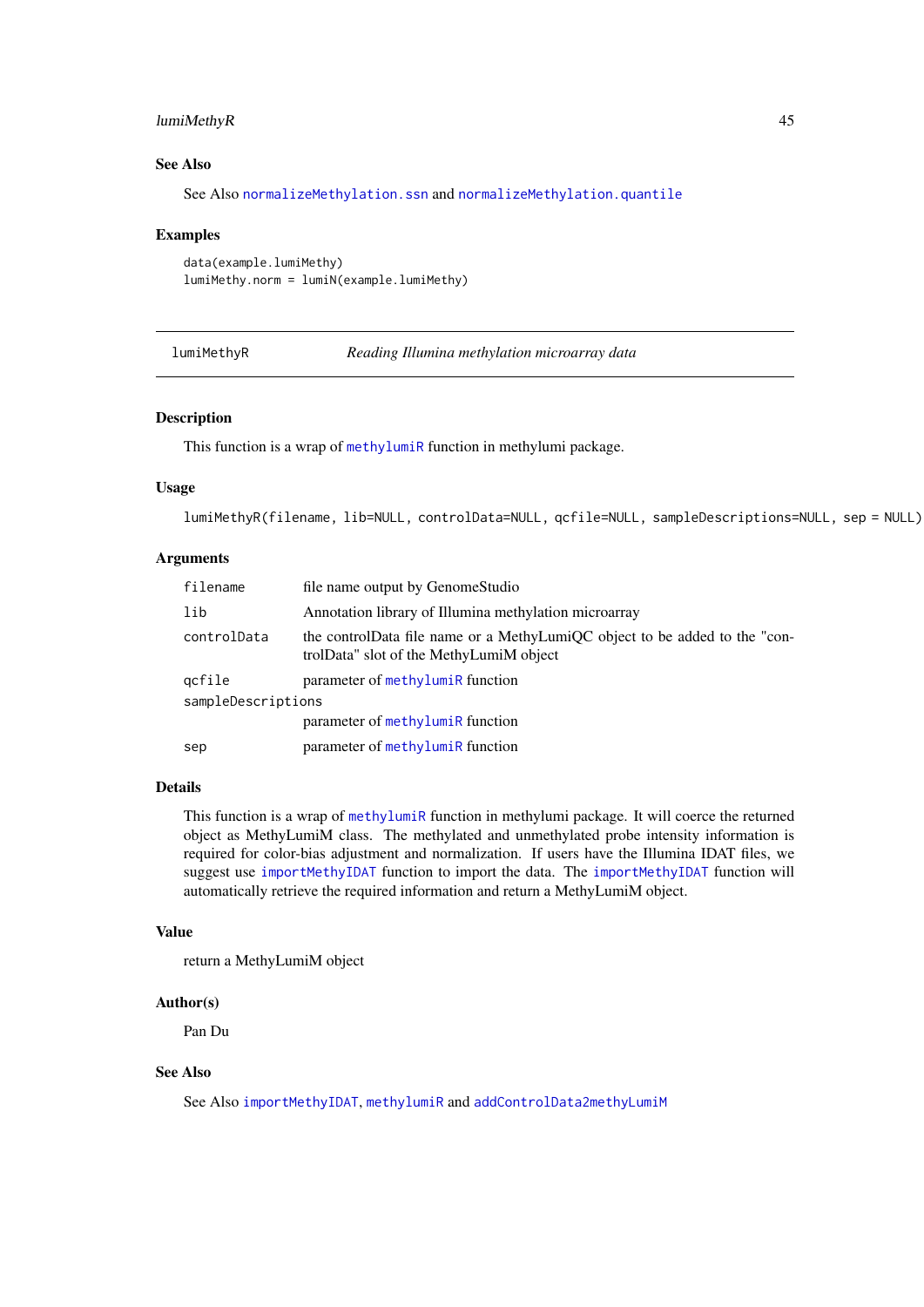Estimate the methylation status of individual methylation sites by fitting a two component Gamma mixture model for each sample

#### Usage

lumiMethyStatus(methyLumiM, ...)

# Arguments

| methyLumiM              | a MethyLumiM class object                |
|-------------------------|------------------------------------------|
| $\cdot$ $\cdot$ $\cdot$ | Other parameters used by methylationCall |

#### Details

This function calls [methylationCall](#page-54-0) and returns the methylation status of individual methylation sites. The methylation status includes: "Unmethy" (unmethylation probability > unmethylation threshold), "Methy" (methylation probability > methylation threshold), or "Margin". The methylation probability is returned as an attribute of "probability".

# Value

return a methylation status matrix with "probability" attribute

### Author(s)

Pan Du

# See Also

See Also [methylationCall](#page-54-0) and [gammaFitEM](#page-25-0)

```
data(example.lumiMethy)
methyCall <- lumiMethyStatus(example.lumiMethy)
head(methyCall)
```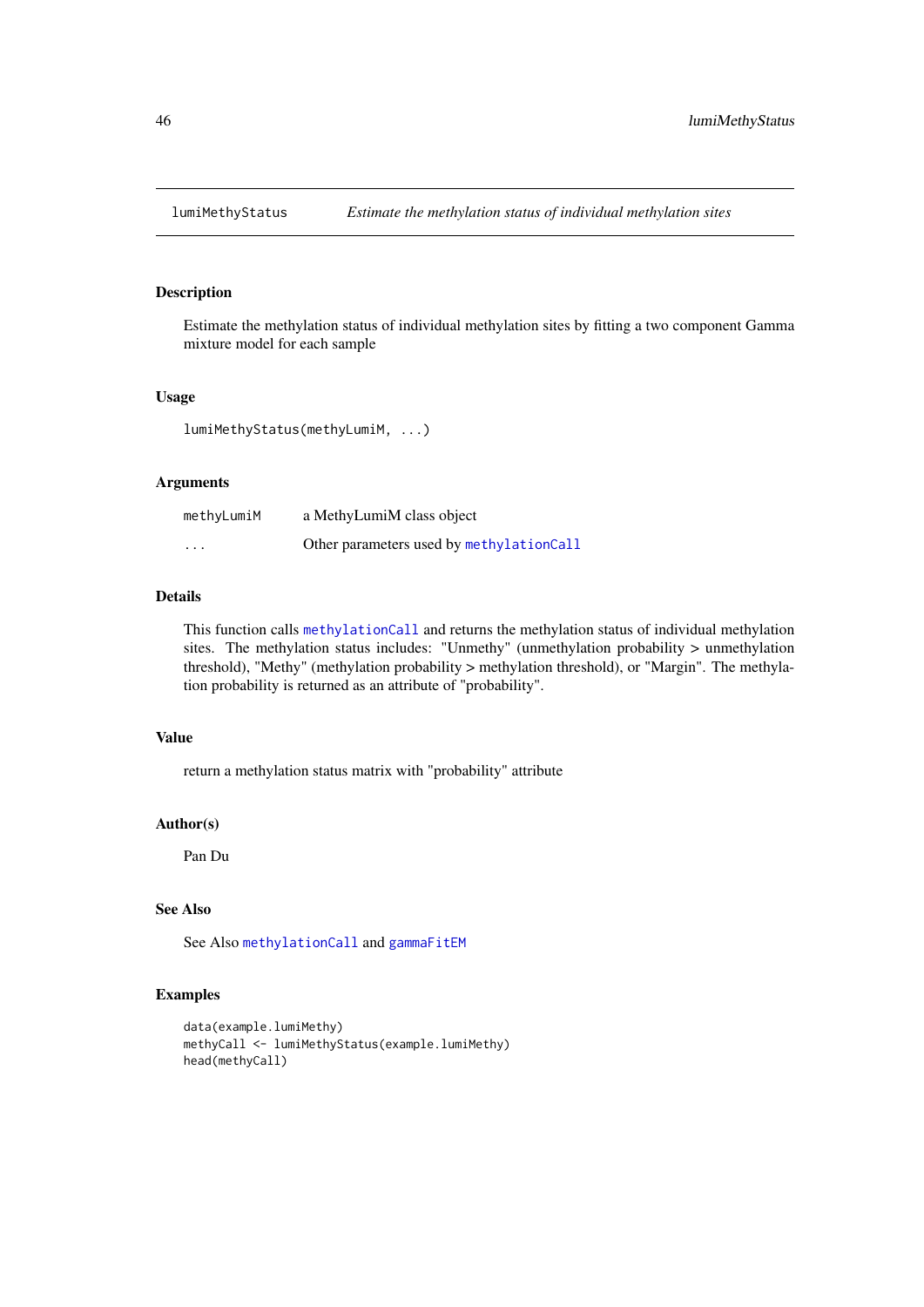<span id="page-46-0"></span>

A main function of between chip normalization of a LumiBatch object. Currently, four methods ("rsn", "ssn", "quantile", "loess", "vsn") are supported.

#### Usage

```
lumiN(x.lumi, method = c("quantile", "rsn", "ssn", "loess", "vsn", "rankinvariant"), verbose = TRUE
```
#### Arguments

| x.lumi  | an Expression Set inherited object or a data matrix with columns as samples and                                                 |
|---------|---------------------------------------------------------------------------------------------------------------------------------|
|         | rows as genes                                                                                                                   |
| method  | five different between chips normalization methods ("quantile", "rsn", "ssn",<br>"loess", "vsn", "rankinvariant") are supported |
| verbose | a boolean to decide whether to print out some messages                                                                          |
| $\cdot$ | other parameters used by corresponding method                                                                                   |

### Details

lumiN is an interface for different normalization methods. Currently it supports "RSN" (See [rsn](#page-82-0)), "SSN" (See [ssn](#page-85-0)), "loess" (See [normalize.loess](#page-0-0)), "quantile" (See [normalize.quantiles](#page-0-0)), "VSN" (See [vsn](#page-0-0)) and "rankinvariant" (See [rankinvariant](#page-81-0)) . See details in individual functions. Note: the "VSN" normalization should be directly applied to the raw data instead of the lumiT processed data.

### Value

Return an object with expression values normalized. The class of the return object is the same as the input object x.lumi. If it is a LumiBatch object, it also includes the VST transform function and its parameters as attributes: "transformFun", "parameter". See [inverseVST](#page-35-0) for details.

### Author(s)

Pan Du, Simon Lin

#### See Also

[rsn](#page-82-0), [ssn](#page-85-0), [rankinvariant](#page-81-0)

### Examples

```
## load example data
data(example.lumi)
```
## Do lumi transform lumi.T <- lumiT(example.lumi)

```
## Do lumi between chip normaliazation
lumi.N <- lumiN(lumi.T, method='rsn', ifPlot=TRUE)
```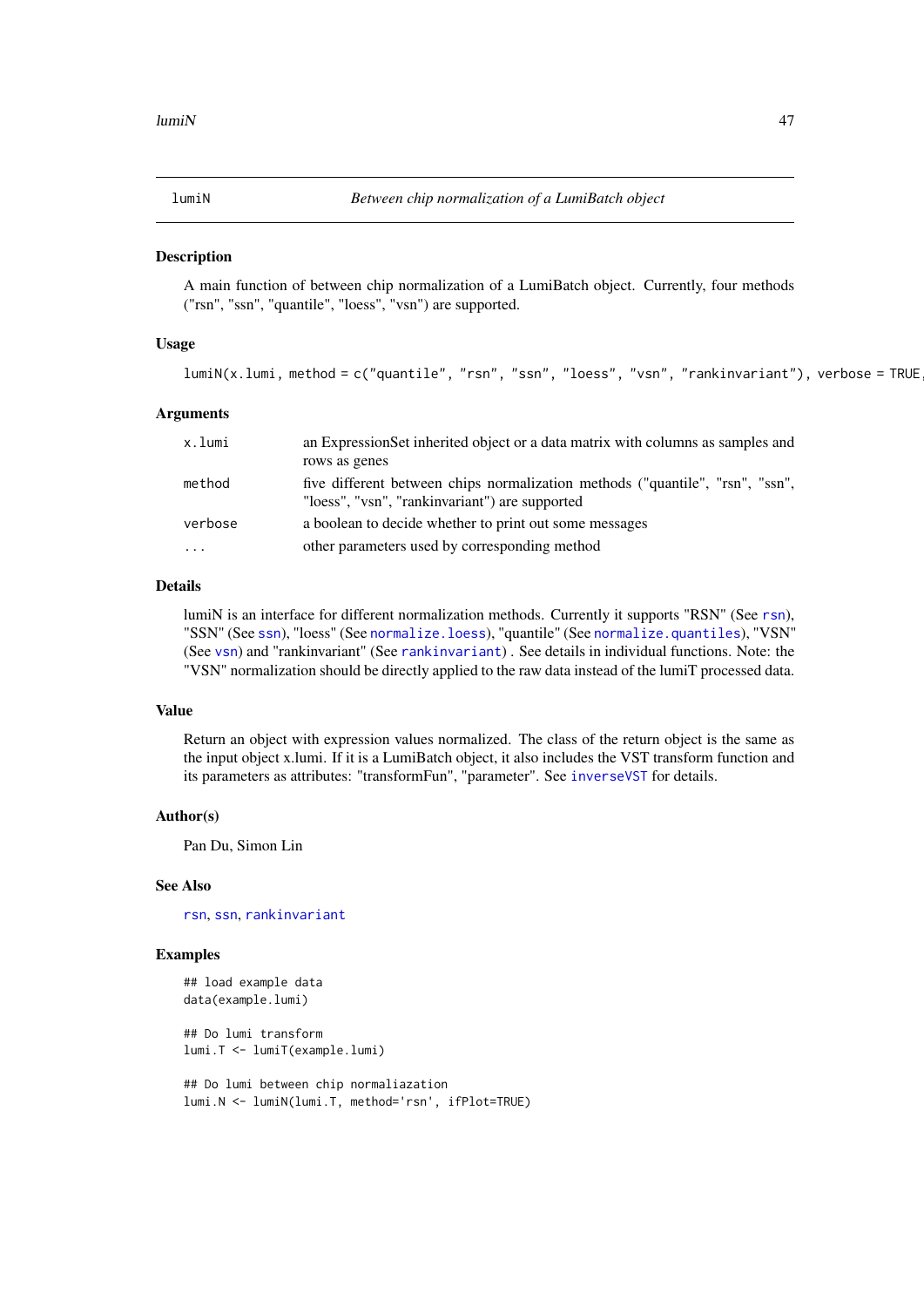<span id="page-47-0"></span>

Quality control evaluation of the LumiBatch object and returns a summary of the data

### Usage

```
lumiQ(x.lumi, logMode = TRUE, detectionTh = 0.01, verbose = TRUE)
```
#### Arguments

| x.lumi      | a LumiBatch object                                                                              |
|-------------|-------------------------------------------------------------------------------------------------|
| logMode     | transform as $log2$ or not (the function can check whether it is already log trans-<br>formed.) |
| detectionTh | the detection threshold used by detectionCall                                                   |
| verbose     | a boolean to decide whether to print out some messages                                          |

### Details

Quality control of a LumiBatch object includes estimating the mean and standard deviation of the chips, detectable probe ratio of each chip, sample (chip) relations, detecting outliers of samples (chips). The produced QC information is kept in the QC slot of LumiBatch class. The summary function will provide a summary of the QC information (See example).

#### Value

a LumiBatch object with QC slot keeping the QC information

### Author(s)

Pan Du

### See Also

[LumiBatch](#page-38-0), [plot,ExpressionSet-method](#page-0-0)

# Examples

```
## load example data
data(example.lumi)
```
## Do quality control estimation lumi.Q <- lumiQ(example.lumi)

## A summary of the QC summary(lumi.Q, 'QC')

```
## Plot the results
## plot the pairwise sample correlation
plot(lumi.Q, what='pair')
```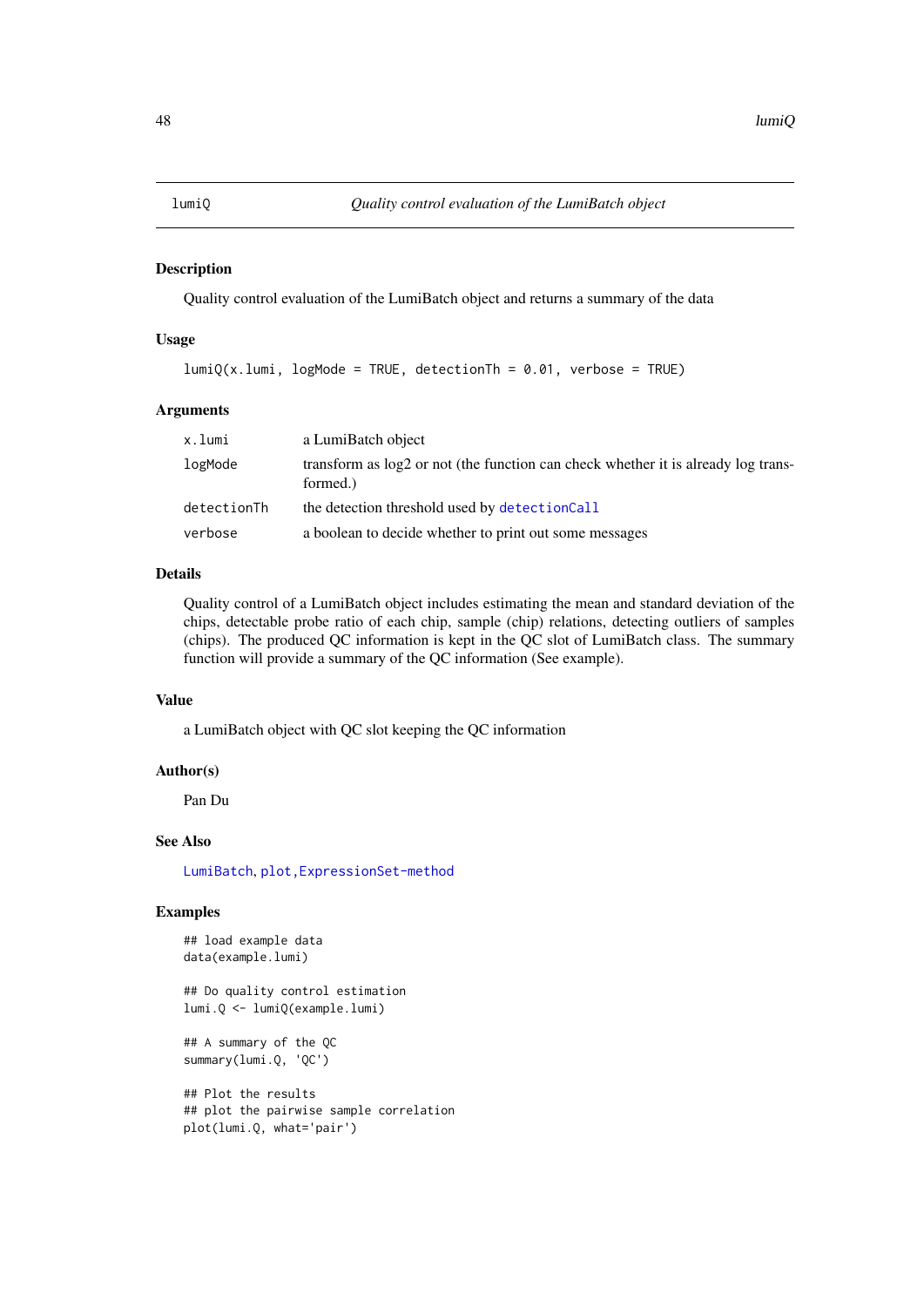#### $l$ umi $R$  49

## see more examples in "plot,ExpressionSet-method" help documents

<span id="page-48-0"></span>lumiR *Read in Illumina expression data*

# Description

Read in Illumina expression data. We assume the data was saved in a comma or tab separated text file.

### Usage

 $lumiR(fileName, sep = NULL, detectionTh = 0.01, na.rm = TRUE, convertNuID = TRUE, lib.mapping = NULL,$ QC = TRUE, columnNameGrepPattern = list(exprs='AVG\_SIGNAL', se.exprs='BEAD\_STD', detection='DETECT inputAnnotation=TRUE, annotationColumn=c('ACCESSION', 'SYMBOL', 'PROBE\_SEQUENCE', 'PROBE\_START',

### Arguments

| fileName              | fileName of the data file                                                                                                                  |  |
|-----------------------|--------------------------------------------------------------------------------------------------------------------------------------------|--|
| sep                   | the separation character used in the text file.                                                                                            |  |
| detectionTh           | the p-value threshold of determining detectability of the expression. See more<br>details in $lumiQ$                                       |  |
| $na$ . $rm$           | determine whether to remove NA                                                                                                             |  |
| convertNuID           | determine whether convert the probe identifier as nuID                                                                                     |  |
| lib.mapping           | a Illumina ID mapping package, e.g, lumiHumanIDMapping, used by addNuID21umi                                                               |  |
| dec                   | the character used in the file for decimal points.                                                                                         |  |
| parseColumnName       |                                                                                                                                            |  |
|                       | determine whether to parse the column names and retrieve the sample informa-<br>tion (Assume the sample information is separated by $"$ ). |  |
| checkDupId            | determine whether to check duplicated TargetIDs or ProbeIds. The duplicated<br>ones will be averaged.                                      |  |
| QC                    | determine whether to do quality control assessment after read in the data.                                                                 |  |
| columnNameGrepPattern |                                                                                                                                            |  |
|                       | the string grep patterns used to determine the slot corresponding columns.                                                                 |  |
| inputAnnotation       |                                                                                                                                            |  |
|                       | determine whether input the annotation information outputted by BeadStudio if<br>exists.                                                   |  |
| annotationColumn      |                                                                                                                                            |  |
|                       | the column names of the annotation information outputted by BeadStudio                                                                     |  |
| verbose               | a boolean to decide whether to print out some messages                                                                                     |  |
| $\cdots$              | other parameters used by read. table function                                                                                              |  |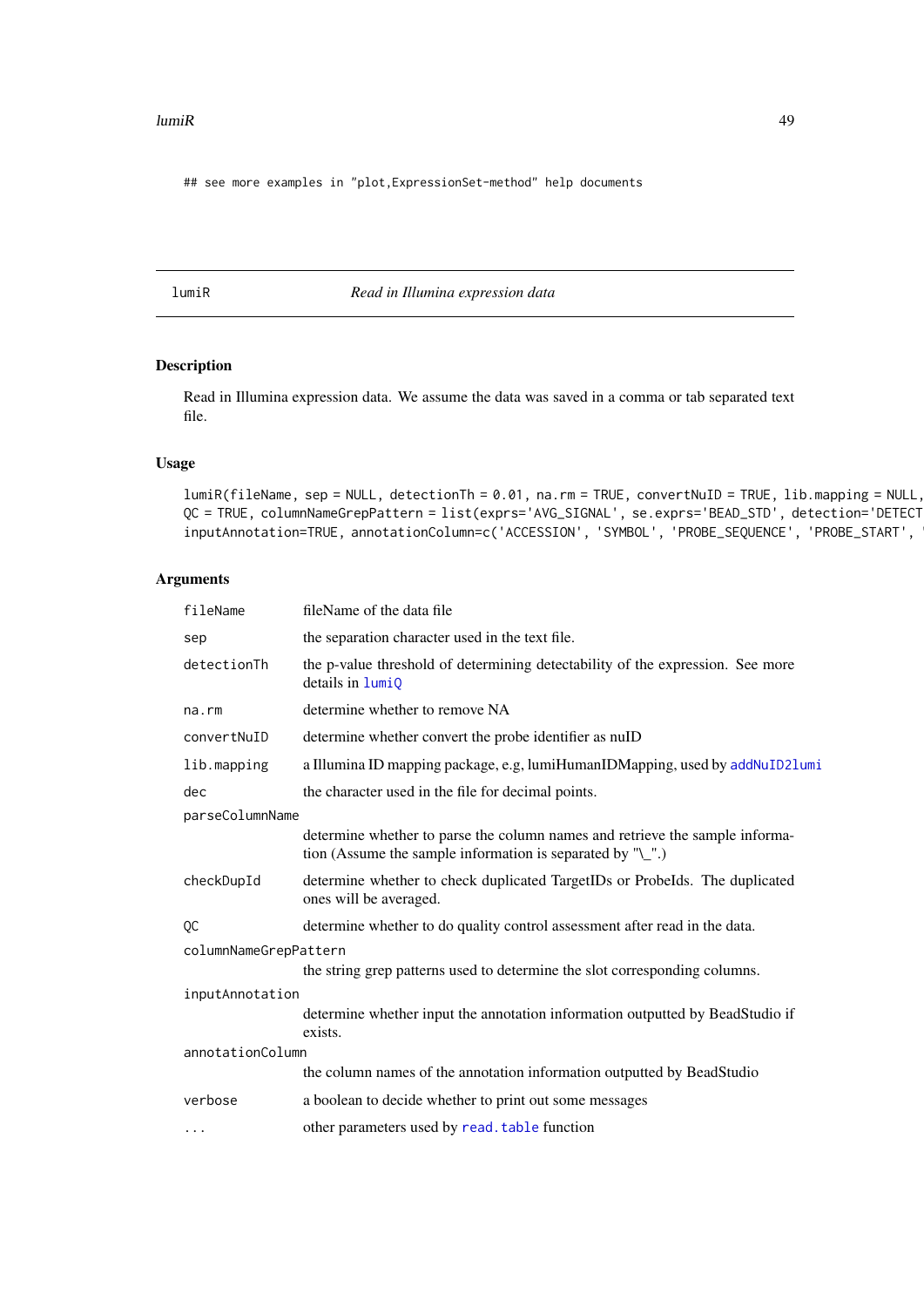### Details

The function can automatically determine the separation character if it is Tab or comma. Otherwise, the user should specify the separator manually. If the annotation library is provided, the Illumina Id will be replaced with nuID, which is used as the index Id for the lumi annotation packages. If the annotation library is not provided, it will try to directly convert the probe sequence (if provided in the BeadStudio output file) as nuIDs.

The parameter "columnNameGrepPattern" is designed for some advanced users. It defines the string grep patterns used to determine the slot corresponding columns. For example, for the "exprs" slot in LumiBatch object, it is composed of the columns whose name includes "AVG\\_SIGNAL". In some cases, the user may not want to read the "detection" and "beadNum" related columns to save memory. The user can set the "detection" and "beadNum" as NA in "columnNameGrepPattern". If the 'se.exprs' is set as NA or the corresponding columns are not available, then lumiR will create a ExpressionSet object instead of LumiBatch object.

The parameter "parseColumnName" is designed to parse the column names and retrieve the sample information. We assume the sample information is separated by " $\langle \rangle$ " and the last element after " $\langle \rangle$ " is the sample label (sample names of the LumiBatch object). If the parsed sample labels are not unique, then the entire string will be used as the sample label. For example: " $1881436055\over{N}$  A\ STA 27aR" is included in one of the column names of BeadStudio output file. Here, the program will first treat "STA 27aR" as the sample label. If it is not unique across the samples, "1881436055\\_A\\_STA 27aR" will be the sample label. If it is still not unique, the program will report warning messages. All the parsed information is kept in the phenoData slot. By default, "parseColumnName" is FALSE. We suggest the users use it only when they know what they are doing.

Current version of lumiR can adaptively read the output of BeadStudio Verson 1 and 3. The format Version 3 made quite a few changes comparing with previous versions. One change is the detection value. It was called detectable when the detection value is close to one for Version 1 format. However, the detection value became a p-value in the Version 3. As a result, the detectionTh is automatically changed based on the version. The detectionTh 0.01 for the Version 3 will be changed as the detectionTh 0.99 for Version 1. Another big change is that Version 3 separately output the control probe (gene) information and a "Samples Table". As a result, the controlData slot in LumiBatch class was added to keep the control probe (gene) information, and a QC slot to keep the quality control information, including the "Sample Table" output by BeadStudio version 3.

The recent version of BeadStudio can also output the annotation information together with the expression data. In the users also want to input the annotation information, they can set the parameter "inputAnnotation" as TRUE. At the same time, they can also specify which columns to be inputted by setting parameter "annotationColumn". The BeadStudio annotation columns include: SPECIES, TRANSCRIPT, ILMN\\_GENE, UNIGENE\\_ID, GI, ACCESSION, SYMBOL, PROBE\\_ID, AR-RAY\\_ADDRESS\\_ID, PROBE\\_TYPE, PROBE\\_START, PROBE\\_SEQUENCE, CHROMOSOME, PROBE\\_CHR\\_ORIENTATION, PROBE\\_COORDINATES, DEFINITION, ONTOLOGY\\_COMPONENT, ONTOLOGY\\_PROCESS, ONTOLOGY\\_FUNCTION, SYNONYMS, OBSOLETE\\_PROBE\\_ID. As the annotation data is huge, by default, we only input: ACCESSION, SYMBOL, PROBE\\_START, CHROMOSOME, PROBE\\_CHR\\_ORIENTATION, PROBE\\_COORDINATES, DEFINITION. This annotation information is kept in the featureData slot of ExpressionSet, which can be retrieved using pData(featureData(x.lumi)), suppose x.lumi is the LumiBatch object. As some annotation information may be outdated. We recommend using Bioconductor annotation packages to retrieve the annotation information.

The BeadStudio may output either STDEV or STDERR (standard error of the mean) columns. As the variance stabilization (see [vst](#page-87-0) function) requires the information of the standard deviation instead of the standard error of the mean, the value correction is required. The lumiR function will automatically check whether the BeadStudio output file includes STDEV or STDERR columns. If it is STDERR columns, it will correct STDERR as STDEV. The corrected value will be x \* sqrt(N),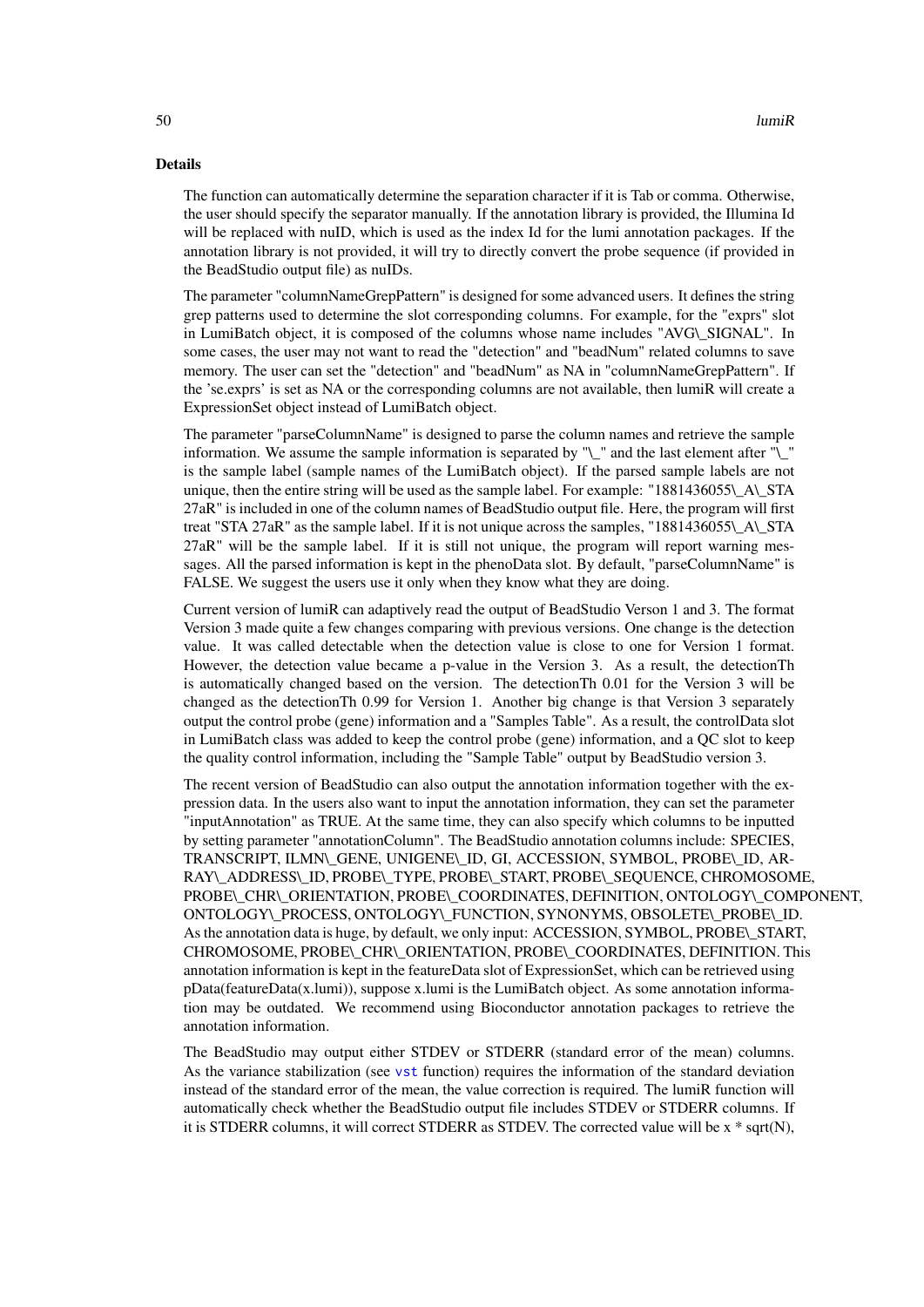#### lumiR.batch 51

where x is the STDERR value (standard error of the mean), N is the number of beads corresponding to the probe. (Thanks Sebastian Balbach and Gordon Smyth kindly provided this information.). This correction was previous implemented in the lumiT function.

#### Value

return a LumiBatch object

### Author(s)

Simon Lin, Pan Du

### See Also

[LumiBatch](#page-38-0), [addNuID2lumi](#page-6-0)

### Examples

```
## specify the file name
# fileName <- 'Barnes_gene_profile.txt' # Not Run
## load the data
# x.lumi <- lumiR(fileName)
## load the data with empty detection and beadNum slots
# x.lumi <- lumiR(fileName, columnNameGrepPattern=list(detection=NA, beadNum=NA))
```
lumiR.batch *Read BeadStudio output files in batch*

### Description

Read BeadStudio output files in batch and combine them as a single LumiBatch object

#### Usage

```
lumiR.batch(fileList, convertNuID = TRUE, lib.mapping = NULL, detectionTh = 0.01, QC = TRUE, transfo
```
#### Arguments

| fileList    | a vector of file names or a directory keeping the data files in the format of .csv                        |
|-------------|-----------------------------------------------------------------------------------------------------------|
| convertNuID | determine whether convert the probe identifier as null                                                    |
| lib.mapping | same as lumiR parameter lib.mapping (optional)                                                            |
| detectionTh | the p-value threshold of determining detectability of the expression. See more<br>details in <b>lumi0</b> |
| QC          | determine whether to do quality control assessment after read in the data.                                |
| transform   | determine whether to do transform after input each file                                                   |
|             | sampleInfoFile a Tab-separated text file or a data.frame keeping the sample information (op-<br>tional)   |
| verbose     | a boolean to decide whether to print out some messages                                                    |
| $\ddots$    | other parameters used by lumiR                                                                            |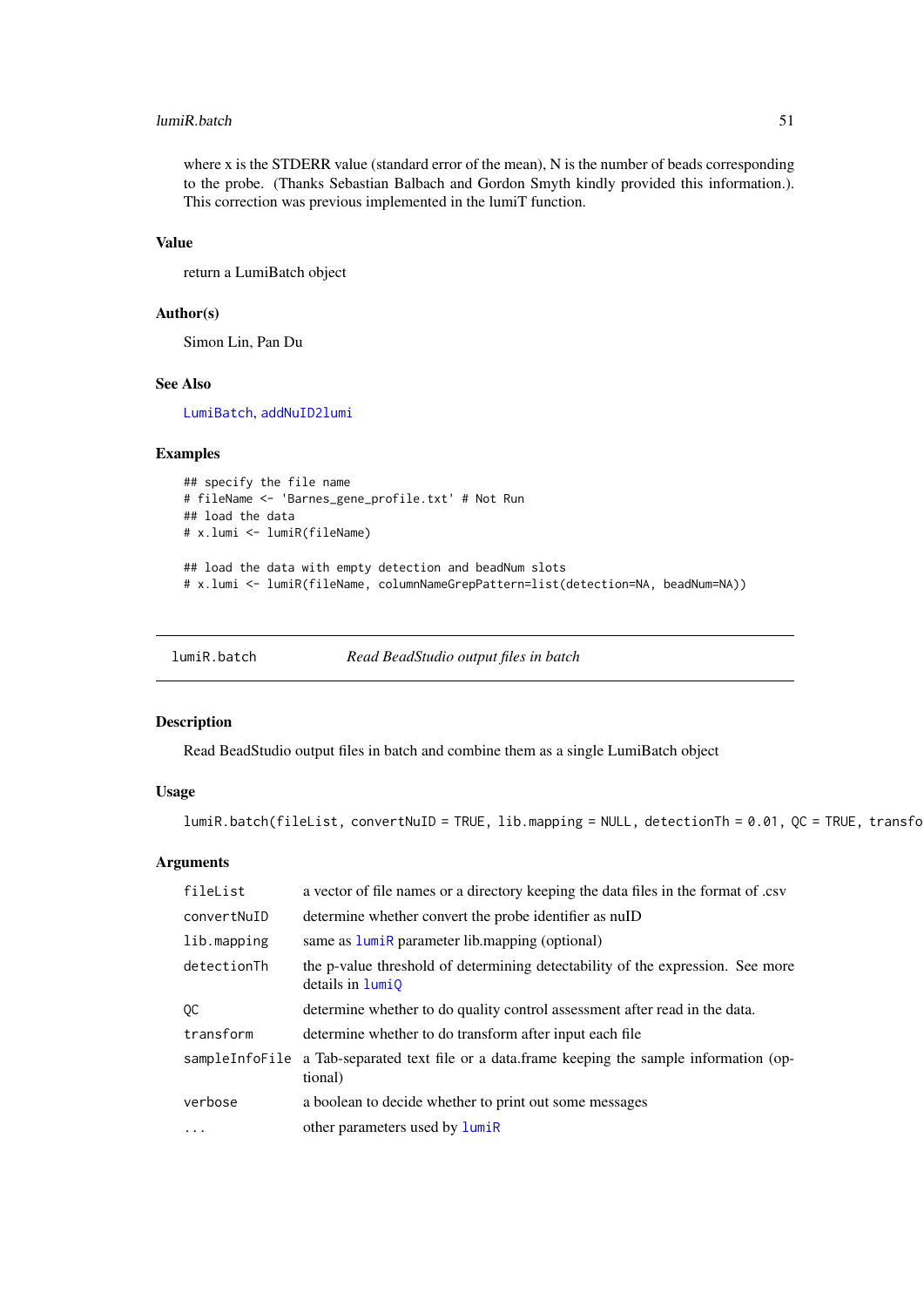#### Details

The function basically call lumiR for individual files and then combine the returns. The sampleInfoFile parameter is optional. It provides the sample information (for phenoData slot in LumiBatch object), it is a Tab-separated text file. ID column is required. It represents sample ID, which is defined based on the column names of BeadStudio output file. For example, sample ID of column "1881436070\\_A\\_STA.AVG\\_Signal" is "1881436070\\_A\\_STA". The sample ID column can also be found in the "Samples Table.txt" file output by BeadStudio. Another "Label" column (if provided) will be used as the sampleNames of LumiBatch object. All information of sampleInfoFile will be directly added in the phenoData slot in LumiBatch object.

To save memory space in the case of reading large data set, we can do transformation using lumiT function right after input the data, and the information like se.exprs, beadNum will be removed from the LumiBatch object after transformation.

#### Value

A LumiBatch object which combines the individual LumiBatch object corresponding to each file

#### Author(s)

Pan Du

#### See Also

[lumiR](#page-48-0)

#### Examples

```
## fileList <- c('file1.csv', 'file2.cvs')
## x.lumi <- lumiR.batch(fileList, sampleInfoFile='sampleInfo.txt')
```
<span id="page-51-0"></span>

lumiT *Transfer the Illumina data to stabilize the variance*

#### Description

Transfer the Illumina data to stabilize the variance.

#### Usage

```
lumiT(x.lumi, method = c("vst", 'log2', 'cubicRoot'), ifPlot = FALSE, simpleOutput = TRUE, verbose =
```
#### Arguments

| x.lumi       | LumiBatch object                                                                                                                 |
|--------------|----------------------------------------------------------------------------------------------------------------------------------|
| method       | four methods are supported: "vst", "log2", "cubicRoot"                                                                           |
| ifPlot       | determine whether to plot the intermediate results                                                                               |
| simpleOutput | determine whether to simplify the output LumiBatch object, which will set the<br>se. exprs, detection and beadNum slots as NULL. |
| verbose      | a boolean to decide whether to print out some messages                                                                           |
| $\cdots$     | other parameters used by vst                                                                                                     |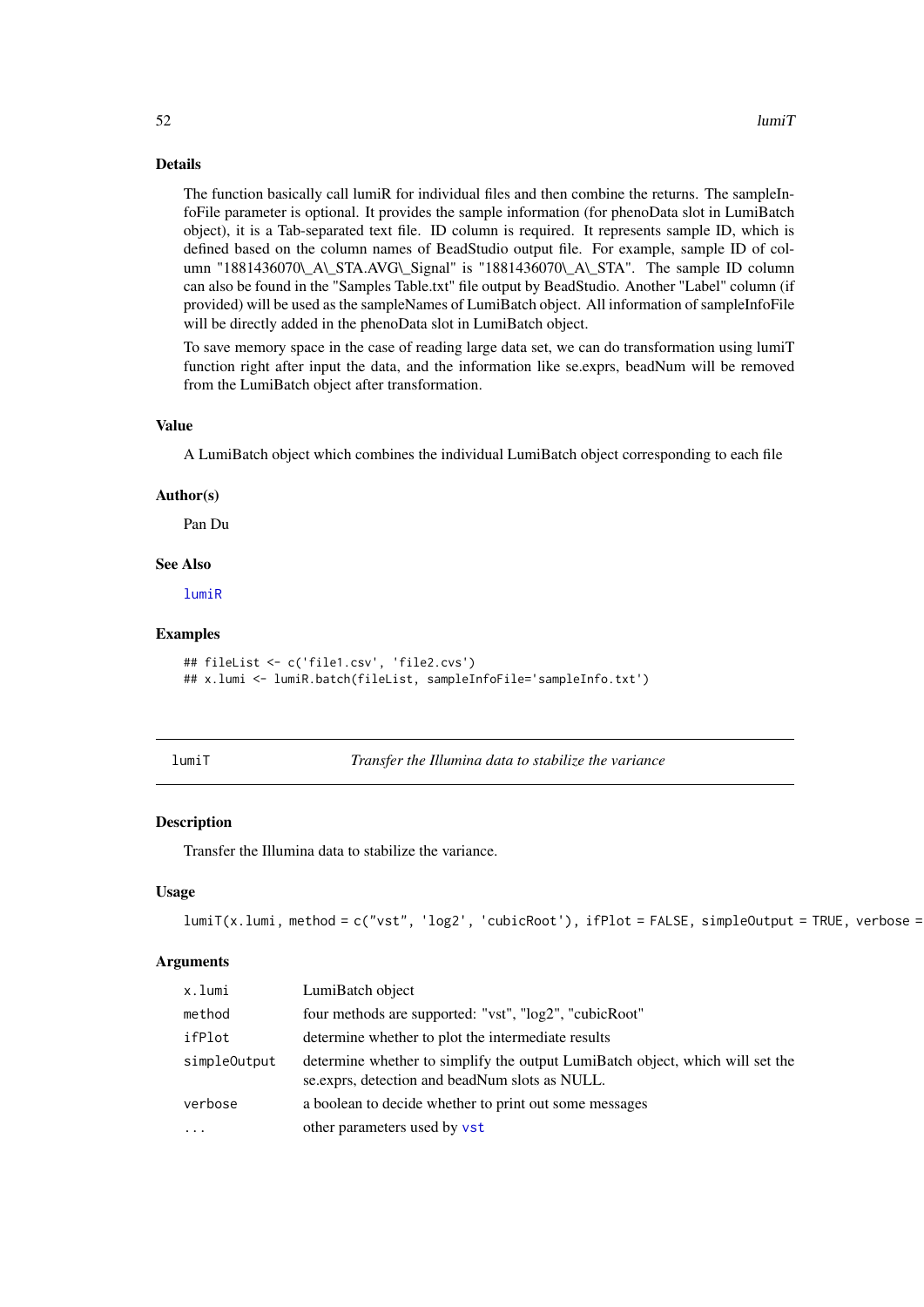#### $m2beta$  53

#### Details

lumiT is an interface of difference variance stabilizing transformation. See [vst](#page-87-0) for details of VST (Variance Stabilizing Transform) of Illumina data.

NOTE: This correction of STDERR as STDEV was moved to the lumiR function.

# Value

Return a LumiBatch object with transformed expression values. It also includes the VST transform function and its parameters as attributes: "transformFun", "parameter". See [inverseVST](#page-35-0) for details.

### Author(s)

Pan Du, Simon Lin

#### References

Lin, S.M., Du, P., Kibbe, W.A., (2008) 'Model-based Variance-stabilizing Transformation for Illumina Microarray Data', Nucleic Acids Res. 36, e11

### See Also

[vst](#page-87-0)

### Examples

```
## load example data
data(example.lumi)
```
## Do default VST variance stabilizing transform lumi.T <- lumiT(example.lumi, ifPlot=TRUE)

m2beta *Convert methylation M-value to Beta-value*

### Description

Convert methylation M-value to Beta-value

#### Usage

m2beta(m)

# Arguments

m a matrix or vector of methylation M-value

# Details

Convert methylation M-value to Beta-value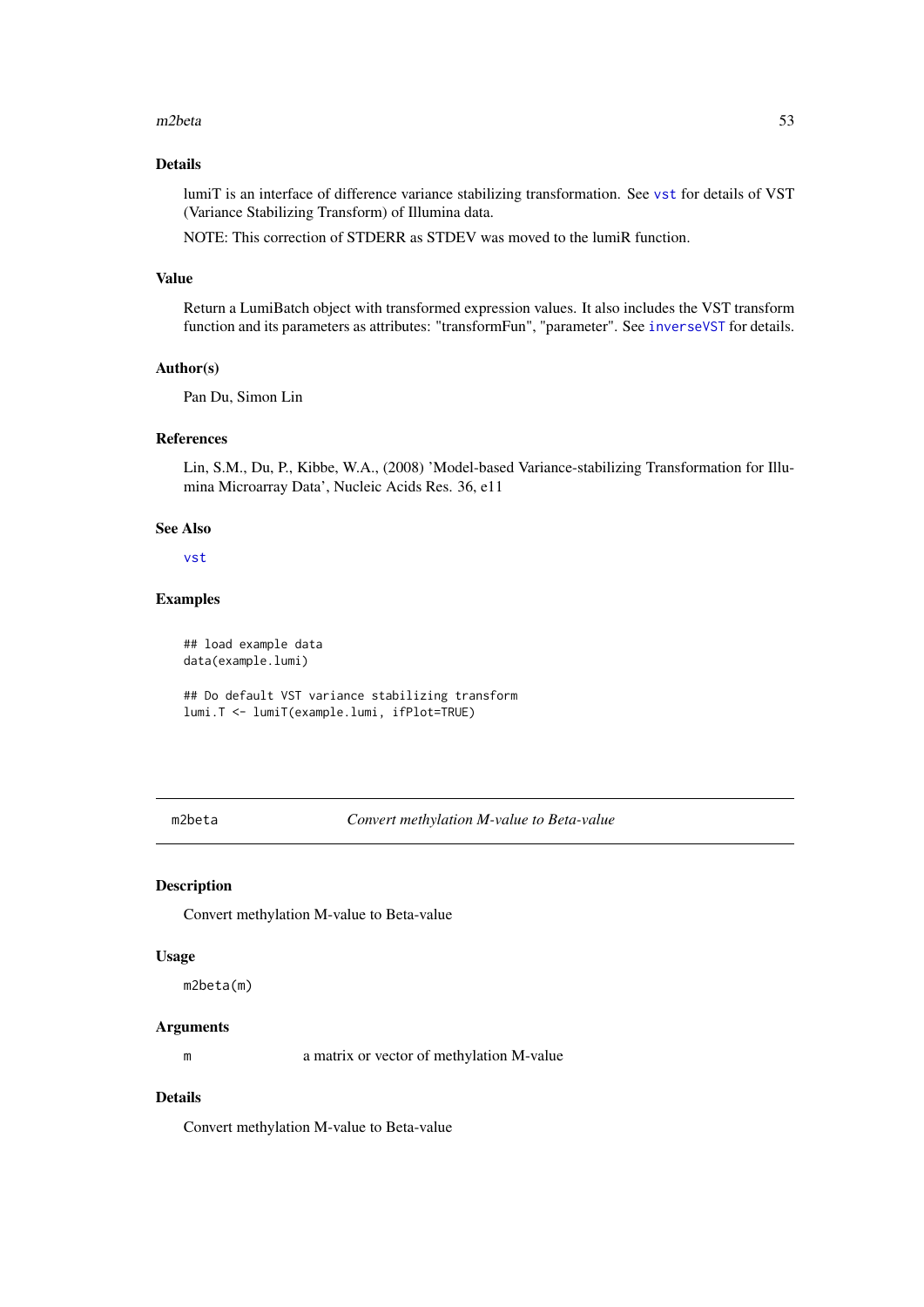### Value

return methylation Beta-value with the same size of input M-value

#### Author(s)

Pan Du

#### References

Du, P., Zhang, X, Huang, C.C., Jafari, N., Kibbe, W.A., Hou, L., and Lin, S.M., (2010) 'Comparison of Beta-value and M-value methods for quantifying methylation levels by microarray analysis', (under review)

### See Also

See Also as [beta2m](#page-10-1)

<span id="page-53-0"></span>MAplot-methods *MAplot of a ExpressionSet object*

#### <span id="page-53-1"></span>Description

Creating pairwise MAplot of sample intensities in a ExpressionSet object

#### Usage

```
## S4 method for signature 'ExpressionSet'
MAplot(object, ..., smoothScatter = FALSE, logMode = TRUE, subset = 5000, main = NULL)
```
### Arguments

| object        | an ExpressionSet object                                                                     |
|---------------|---------------------------------------------------------------------------------------------|
| $\cdots$      | optional arguments to MAplot.                                                               |
| smoothScatter | whether use smooth Scatter function to plot points                                          |
| logMode       | whether plot the data in log2 scale or not                                                  |
| subset        | subset of rows used to plot. It can be an index vector, or the length of a random<br>subset |
| main          | title of the plot                                                                           |

#### Details

To increase the plot efficiency, by default, we only plot RANDOMLY selected subset of points (based on parameter "subset"). If users want to plot all the points, they can set the parameter "subset = NULL". When smoothScatter is set as TRUE, the subsetting will be suppressed because [smoothScatter](#page-0-0) function has good plot efficiency for large number of points.

# See Also

[LumiBatch-class](#page-38-1), [MAplot](#page-53-1)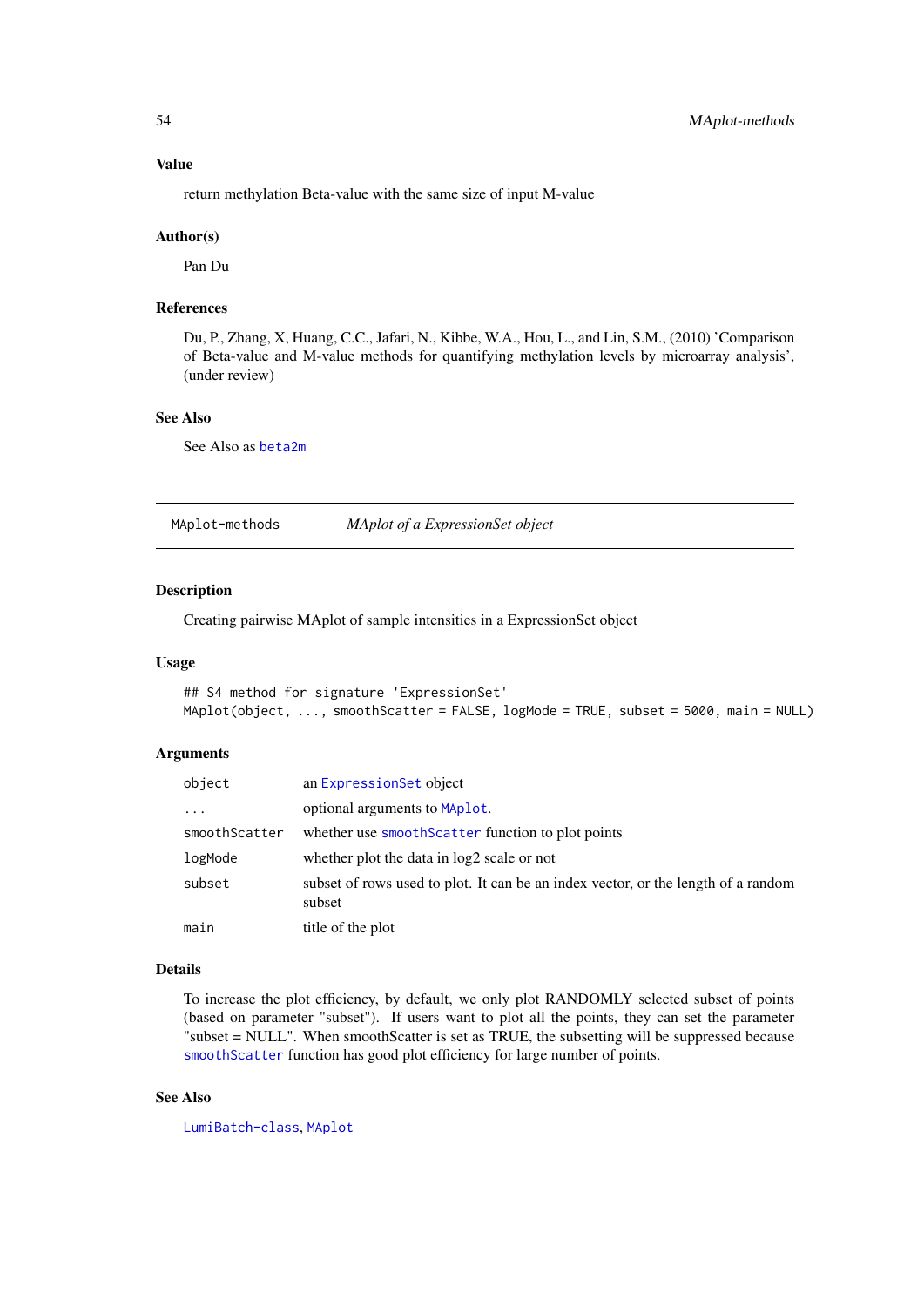#### methylationCall 55

### Examples

## load example data data(example.lumi) MAplot(example.lumi) MAplot(example.lumi, smoothScatter=TRUE)

<span id="page-54-0"></span>methylationCall *Estimated methylation call*

#### Description

Estimated methylation call based on the fitting results of [gammaFitEM](#page-25-0)

### Usage

```
methylationCall(x, threshold = 0.95, ...)
```
### Arguments

| x         | a vector of M-values covering the whole genome or a "gammaFit" class object<br>returned by gammaFitEM                                            |
|-----------|--------------------------------------------------------------------------------------------------------------------------------------------------|
| threshold | the probability threshold to make a methylation call. The threshold can be a<br>vector of two: unmethylation threshold and methylation threshold |
| $\ddotsc$ | other parameters used by gammaFitEM                                                                                                              |

# Details

Retrieve the probability element returned by [gammaFitEM](#page-25-0), and convert it as three status calls based on probability threshold

NOTE: the methylation status modeling algorithm was developed based on 27K methylation array. It has not been tested for 450K array. Considering 450K array covers both promoter and gene body, the two component Gamma mixture model assumption may not be valid any more.

#### Value

A vector of three methylation status: "Unmethy" (unmethylation posterior probability > unmethylation threshold), "Methy" (methylation posterior probability > methylation threshold), or "Margin". The sum of unmethylation posterior probability and methylation posterior probability equals one. The methylation probability is returned as an attribute of "probability".

#### Author(s)

Pan DU

# See Also

[gammaFitEM](#page-25-0)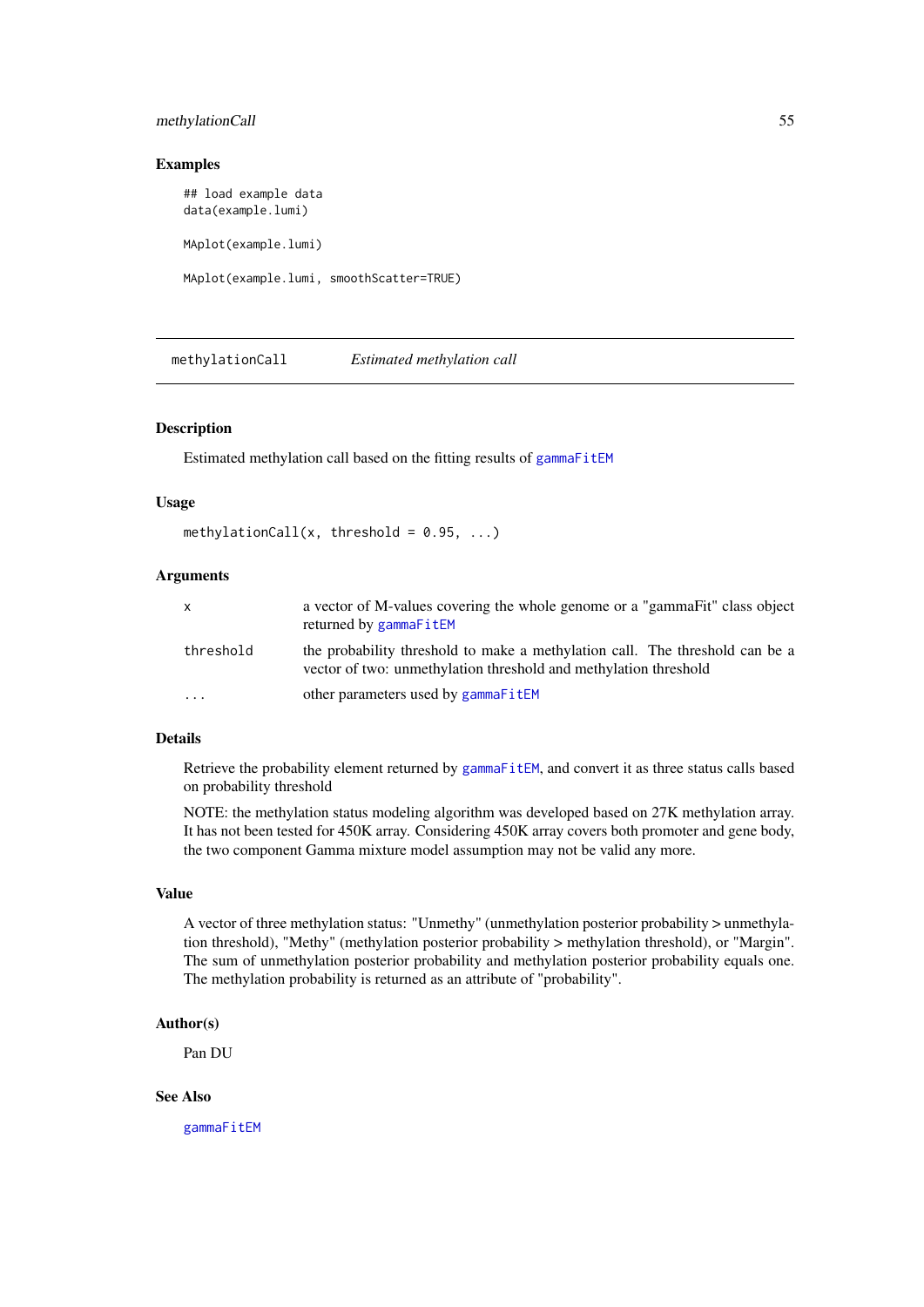56 monoSmu

### Examples

```
data(example.lumiMethy)
M <- exprs(example.lumiMethy)
fittedGamma <- gammaFitEM(M[,1], initialFit=NULL, maxIteration=50, tol=0.0001, plotMode=TRUE, verbose=FALSE)
methyCall <- methylationCall(fittedGamma)
table(methyCall)
```
<span id="page-55-0"></span>monoSmu *Monotonic smooth method*

# Description

Fit the monotonic-constraint spline curve

# Usage

 $monoSmu(x, y, newX = NULL, nSupport = min(200, length(x)), nKnots = 6, rotate = FALSE, ifPlot = FALSE$ 

### Arguments

| $\mathsf{x}$ | a vector represents x values                                                                              |
|--------------|-----------------------------------------------------------------------------------------------------------|
| У            | a vector represents y values                                                                              |
| newX         | the new values to be transformed. If not provided, "x" will be used.                                      |
| nSupport     | downsampled data points                                                                                   |
| nKnots       | parameter used by monoSpline                                                                              |
| rotate       | determine whether to rotate the axis with 45 degrees in clockwise, i.e., fit the<br>curve in the MA-plot. |
| ifPlot       | determine whether to plot intermediate results                                                            |
| xlab         | the xlab of the plot                                                                                      |
| ylab         | the ylab of the plot                                                                                      |
| $\ddotsc$    | parameters used by supsmu and plot                                                                        |

# Details

function called by lumiN.rsn. The function first fits a monotonic spline between vector x and y, then transforms the vector newX based on the fitted spline. (After transformation the fitted spline is supposed to be a diagonal line, i.e.,  $x=y$ )

#### Value

Return the transformed "newX" based on the smoothed curve

# Author(s)

Simon Lin, Pan Du

### References

Lin, S.M., Du, P., Kibbe, W.A., (2008) 'Model-based Variance-stabilizing Transformation for Illumina Microarray Data', Nucleic Acids Res. 36, e11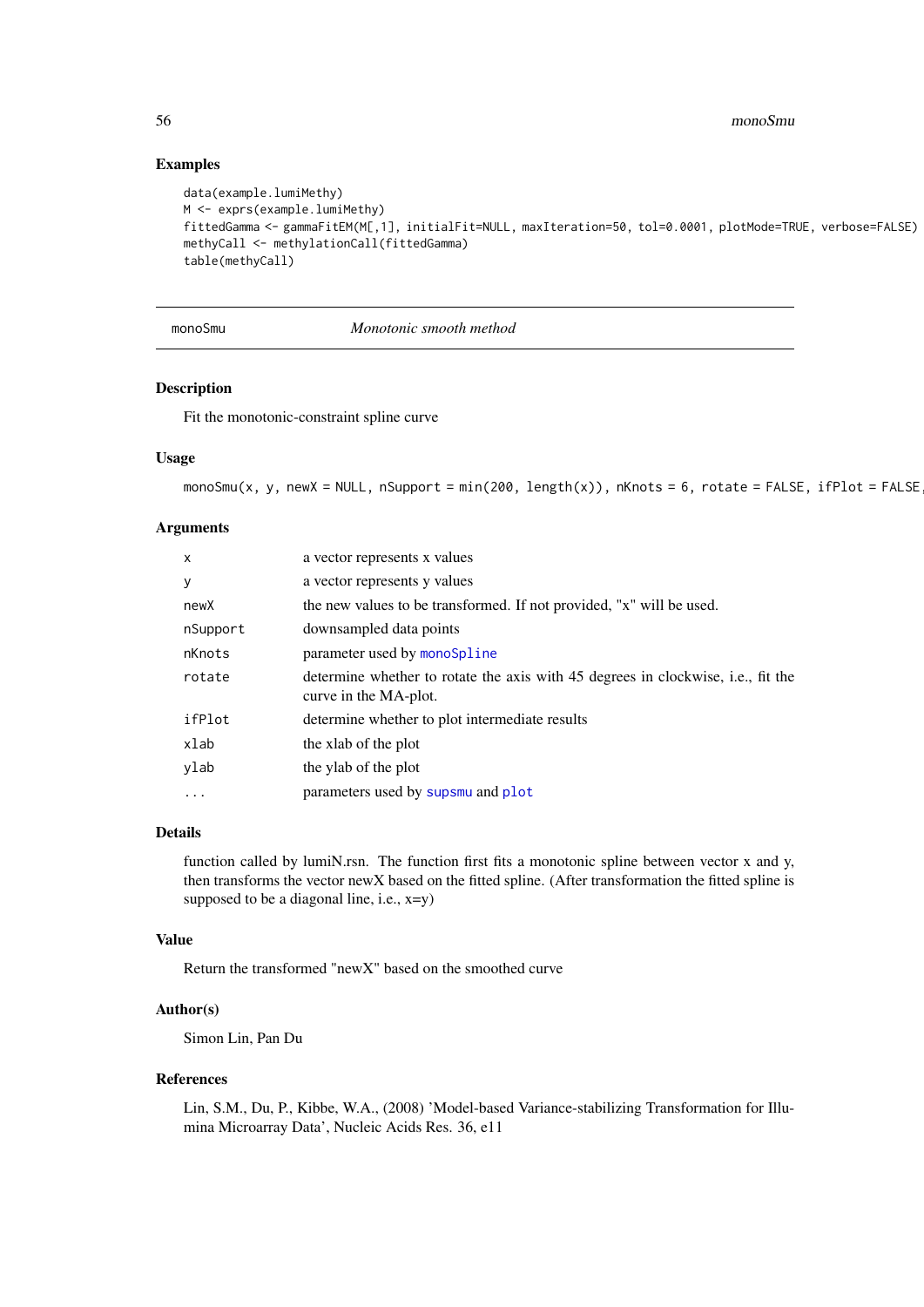### monoSpline 57

# See Also

[monoSpline](#page-56-0)

# <span id="page-56-0"></span>monoSpline *Fitting a curve with monotonic spline*

### Description

Fitting a curve with monotonic spline

# Usage

```
monoSpline(x, y, newX=NULL, nKnots = 6, ifPlot = FALSE)
```
# Arguments

| X      | a vector represents x values                                         |
|--------|----------------------------------------------------------------------|
| У      | a vector represents y values                                         |
| newX   | the new values to be transformed. If not provided, "x" will be used. |
| nKnots | parameter used by function smoothCon in package mgcv                 |
| ifPlot | determine whether to plot intermediate results                       |

# Details

Function internally called by monoSmu

# Value

return the transformed "newX" based on the smoothed curve

# Author(s)

Simon Lin, Pan Du

### See Also

[monoSmu](#page-55-0)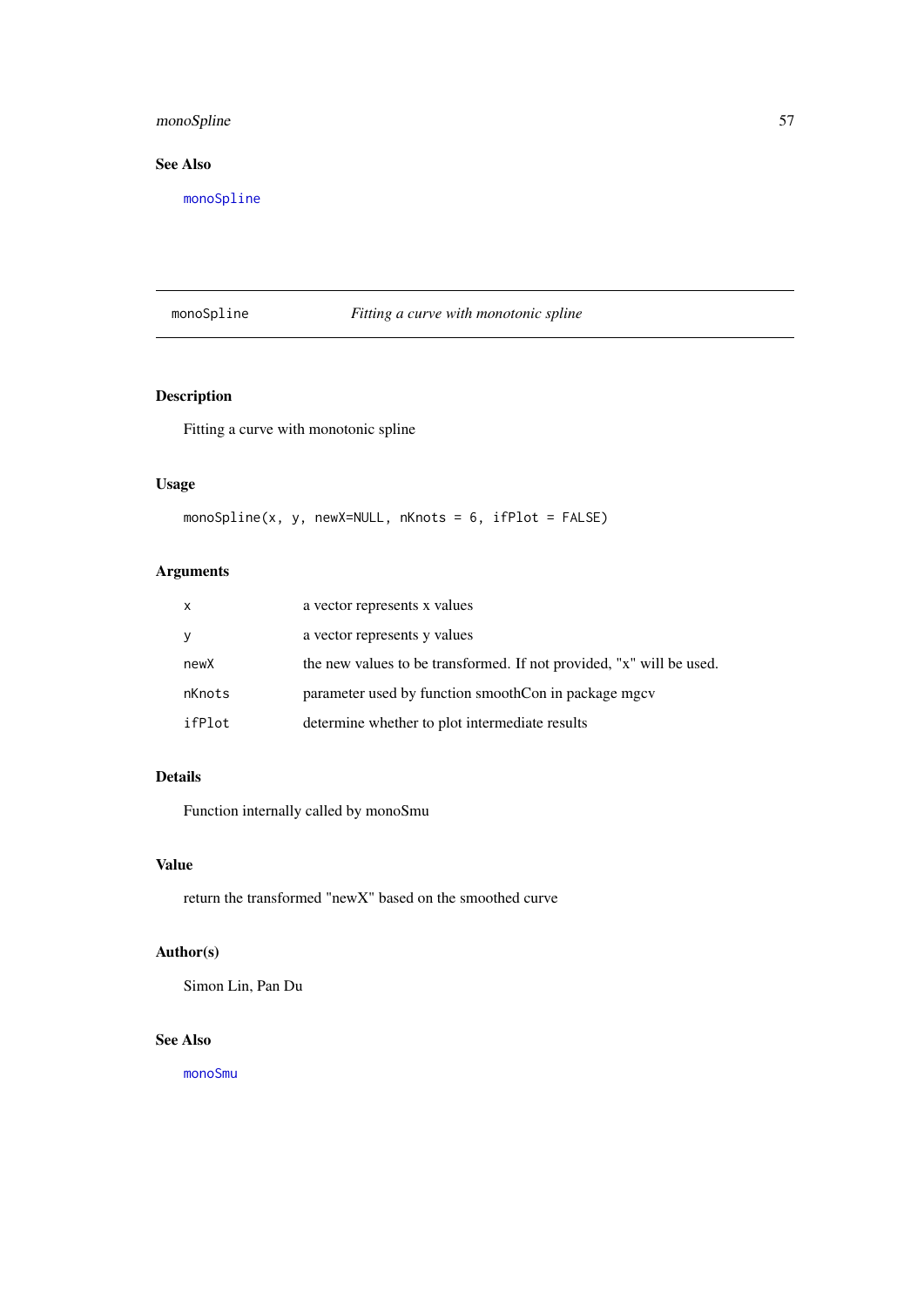```
normalizeMethylation.quantile
```
*Quantile normalization of Illumina Infinium methylation data at probe level*

### Description

Quantile normalization of Illumina Infinium methylation data at probe level. Input data is a Methy-LumiM object

#### Usage

```
normalizeMethylation.quantile(methyLumiM, separateColor = FALSE, reference = NULL, ...)
```
# Arguments

| methyLumiM    | a MethyLumiM object includes Illumina Infinium methylation data                               |
|---------------|-----------------------------------------------------------------------------------------------|
| separateColor | determine whether separately normalize two color channels                                     |
| reference     | the reference vector (same length as the number of matrix rows) for quanitie<br>normalization |
| $\ddotsc$     | other parameters used by normalize quantiles robust method                                    |

### Value

Return an object (same class as input methyLumiM) with updated "methylated" and "unmethylated" data matrix after background level adjustment.

### Author(s)

Pan DU

### See Also

See Also [lumiMethyN](#page-43-0), and [normalizeMethylation.ssn](#page-58-0)

```
data(example.lumiMethy)
lumiMethy.norm = normalizeMethylation.quantile(example.lumiMethy)
```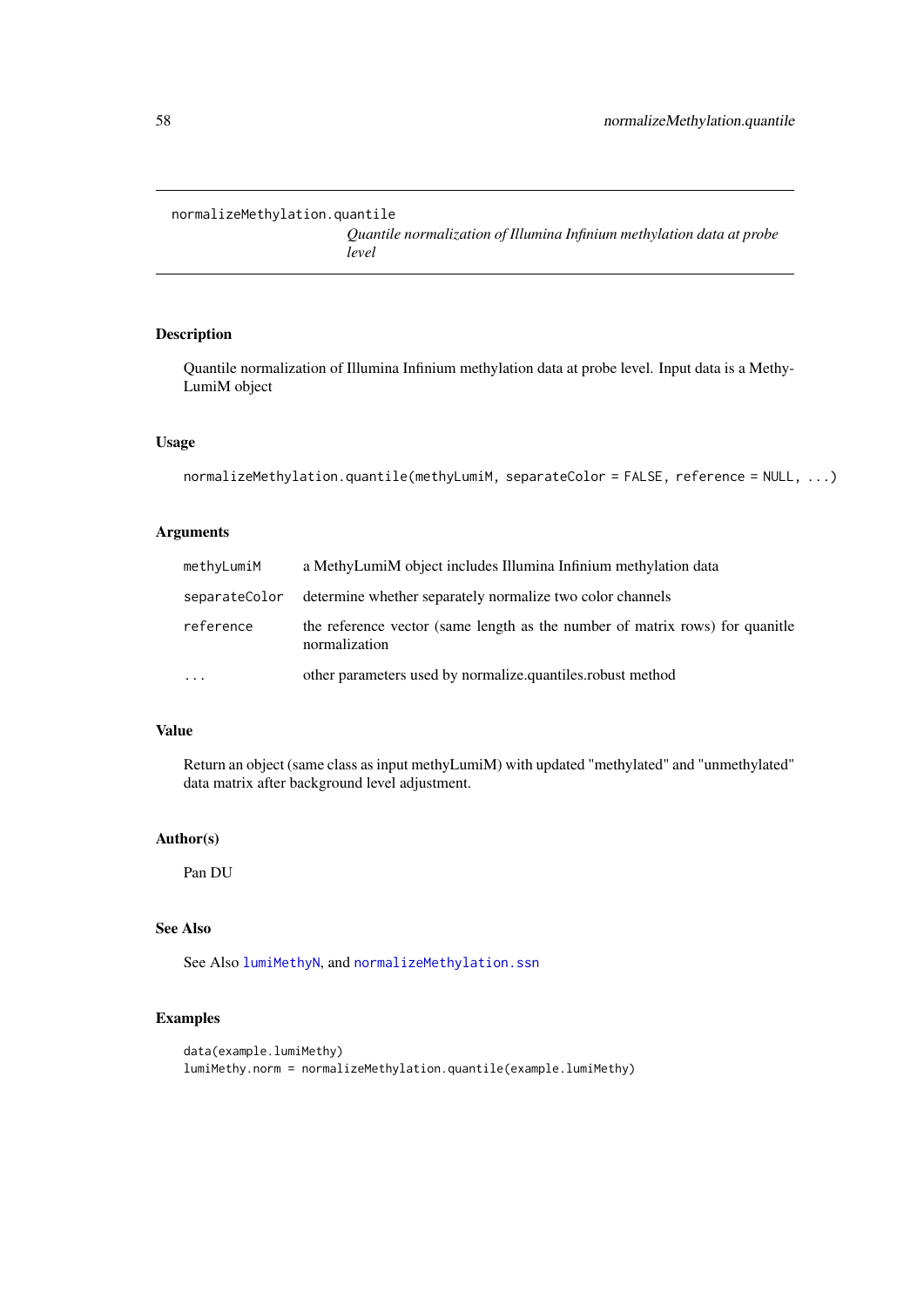<span id="page-58-0"></span>normalizeMethylation.ssn

*Shift and scaling normalization of Illumina Infinium methylation data at probe level*

# Description

Shift and scaling normalization of Illumina Infinium methylation data at probe level

#### Usage

```
normalizeMethylation.ssn(methyLumiM, separateColor = FALSE)
```
#### Arguments

| methyLumiM    | a MethyLumiM object includes Illumina Infinium methylation data |
|---------------|-----------------------------------------------------------------|
| separateColor | determine whether separately normalize two color channels       |

# Value

Return an object (same class as input methyLumiM) with updated "methylated" and "unmethylated" data matrix after background level adjustment.

#### Author(s)

Pan DU

# See Also

See Also [lumiMethyN](#page-43-0), and [normalizeMethylation.quantile](#page-57-0)

### Examples

```
data(example.lumiMethy)
lumiMethy.norm = normalizeMethylation.ssn(example.lumiMethy)
```
nuID2EntrezID *Map nuID to Entrez ID*

# Description

Map nuID to EntrezID through RefSeq ID based on IDMapping libraries.

# Usage

```
nuID2EntrezID(nuID = NULL, lib.mapping, filterTh = c(Strength1 = 95, Uniqueness = 95), returnAllInfo
```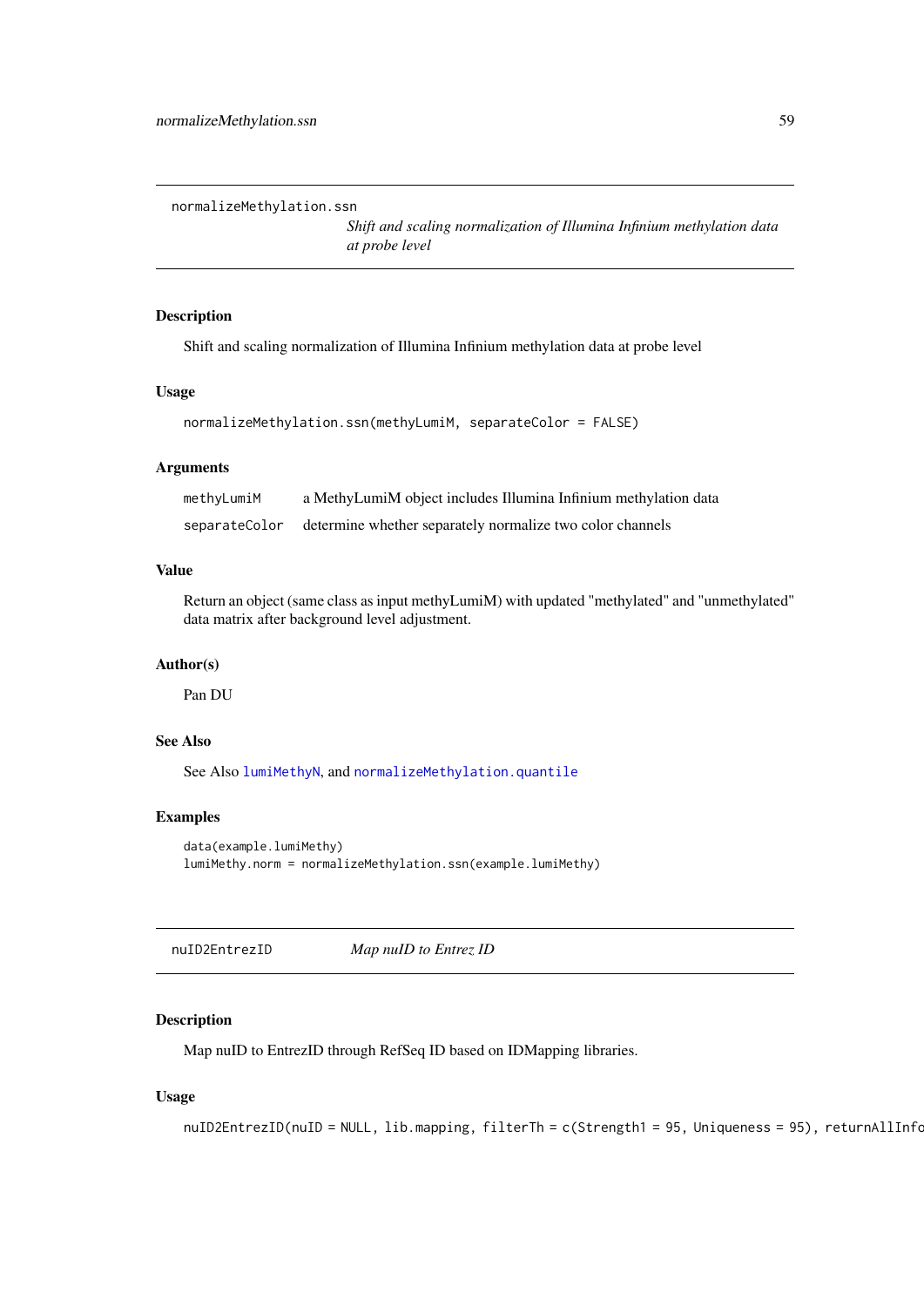#### Arguments

| nuID          | a vector of nuIDs. If it is NULL, all mappings will be returned.                       |
|---------------|----------------------------------------------------------------------------------------|
| lib.mapping   | the ID mapping library                                                                 |
| filterTh      | the mapping quality filtering threshold used to filter the ID mapping.                 |
| returnAllInfo | determine to return the detailed mapping information or just the matched RefSeq<br>IDs |

#### Details

This function is based on the return of [getNuIDMappingInfo](#page-30-0) function. The mapping from nuID to EntrezID was based on the mapping from nuID to RefSeqID and RefSeqID to EntrezID. It uses mapping quality information to filter out the bad mappings from nuID to RefSeqID. The parameter "filterTh" is obsolete for lumi ID mapping package > version 1.3, which only keeps the perfect mapping. For the old version of ID mapping package  $(< 1.3)$ , the names of "filterTh" are basically the field names of "nuID\\_MappingInfo" table, which include 'Strength1', 'Strength2', 'Uniqueness' and 'Total hits'. For the definition of these metrics, please refer to the IDMapping library or see the reference website.

### Value

returns the matched Entrez IDs or a data.frame with each row corresponding to an input nuID (when "returnAllInfo" is TRUE).

#### Author(s)

Warren Kibbe, Pan Du, Simon Lin

#### References

https://prod.bioinformatics.northwestern.edu/nuID/

#### See Also

See Also [getNuIDMappingInfo](#page-30-0)

```
## load example data
data(example.lumi)
if (require(lumiHumanIDMapping)) {
nuIDs <- featureNames(example.lumi)
mappingInfo <- nuID2EntrezID(nuIDs, lib.mapping='lumiHumanIDMapping')
head(mappingInfo)
}
```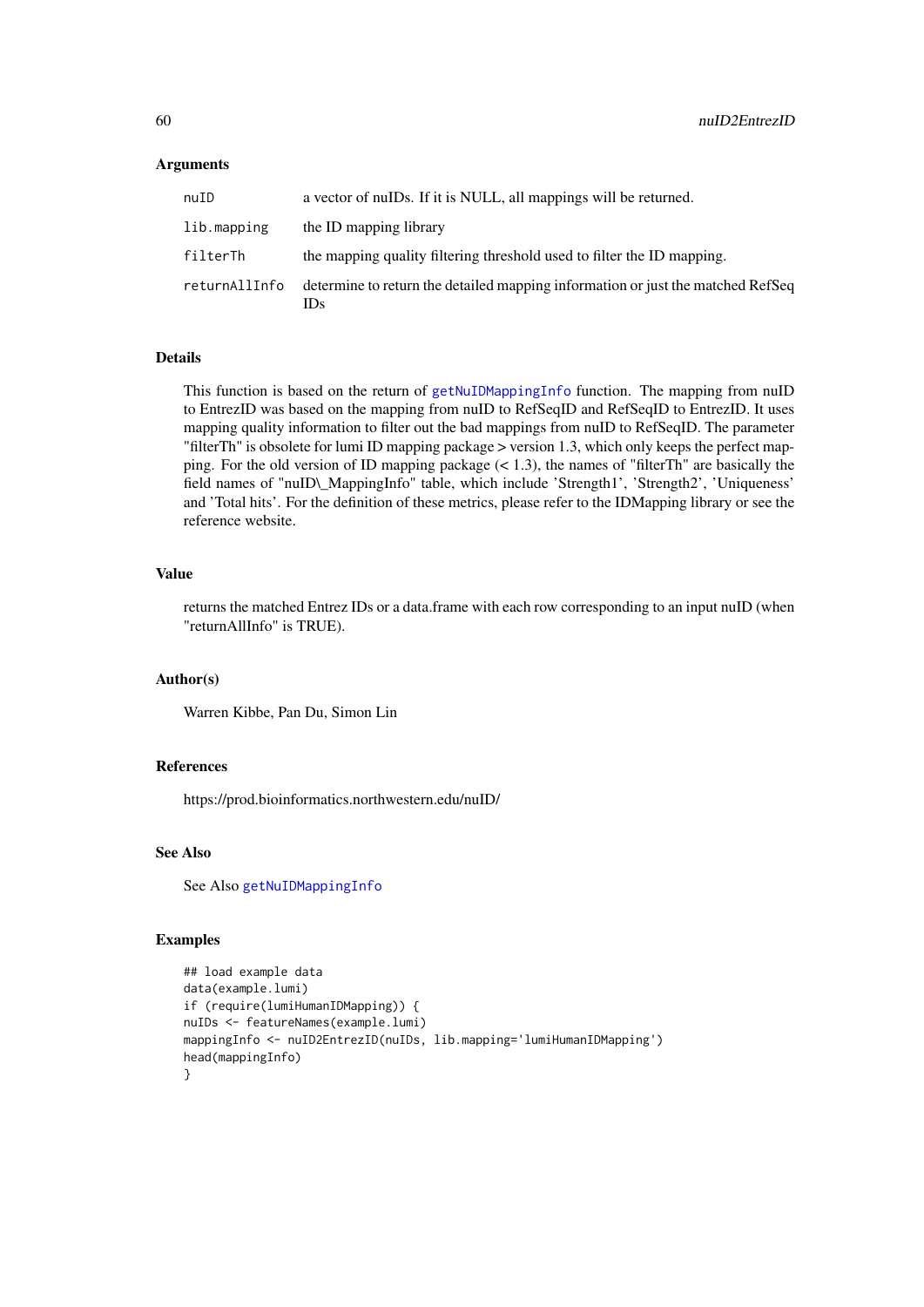<span id="page-60-0"></span>nuID2IlluminaID *Matching nuIDs to Illumina IDs based on Illumina ID mapping library*

#### Description

Matching nuIDs to Illumina IDs based on Illumina ID mapping library

### Usage

nuID2IlluminaID(nuID, lib.mapping=NULL, species = c("Human", "Mouse", "Rat", "Unknown"), idType=c(

#### Arguments

| nuID        | a vector of nuIDs                                                                             |
|-------------|-----------------------------------------------------------------------------------------------|
| lib.mapping | the ID mapping library. If it is provided, the parameter "species" will be ignored.           |
| species     | the species of the chip designed for. If users do not know it, it can be set as<br>"Unknown". |
| idType      | the Illumina ID type                                                                          |
| chipVersion | chipVersion information returned by function getChipInfo                                      |
| $\ddotsc$   | other parameters of getChipInfo                                                               |

### Details

The parameter "idType" represents different types of Illumina IDs. It returns the entire table when idType = "All". When idType = 'Probe', it returns "ProbeId" or "Probe\\_Id". When idType = 'Gene', it returns "Target" or "ILMN\\_Gene" IDs.

This function basically returned the "idMapping" item returned by function [getChipInfo](#page-26-0). If nuID is NULL and chipVersion is provided, it will return all mapping information of the chip.

# Value

The mapping information from nuID to Illumina ID. It will be a matrix with each column corresponding to one matched manifest file when parameter "returnAllMatches" is TRUE. In this case, the columns are sorted from the best match to worst.

### Author(s)

Pan Du

# See Also

[getChipInfo](#page-26-0), [IlluminaID2nuID](#page-33-0)

```
## load example data
data(example.lumi)
nuIDs <- featureNames(example.lumi)
if (require(lumiHumanIDMapping)) {
illuminaID <- nuID2IlluminaID(nuIDs[1:5], lib='lumiHumanIDMapping')
illuminaID
}
```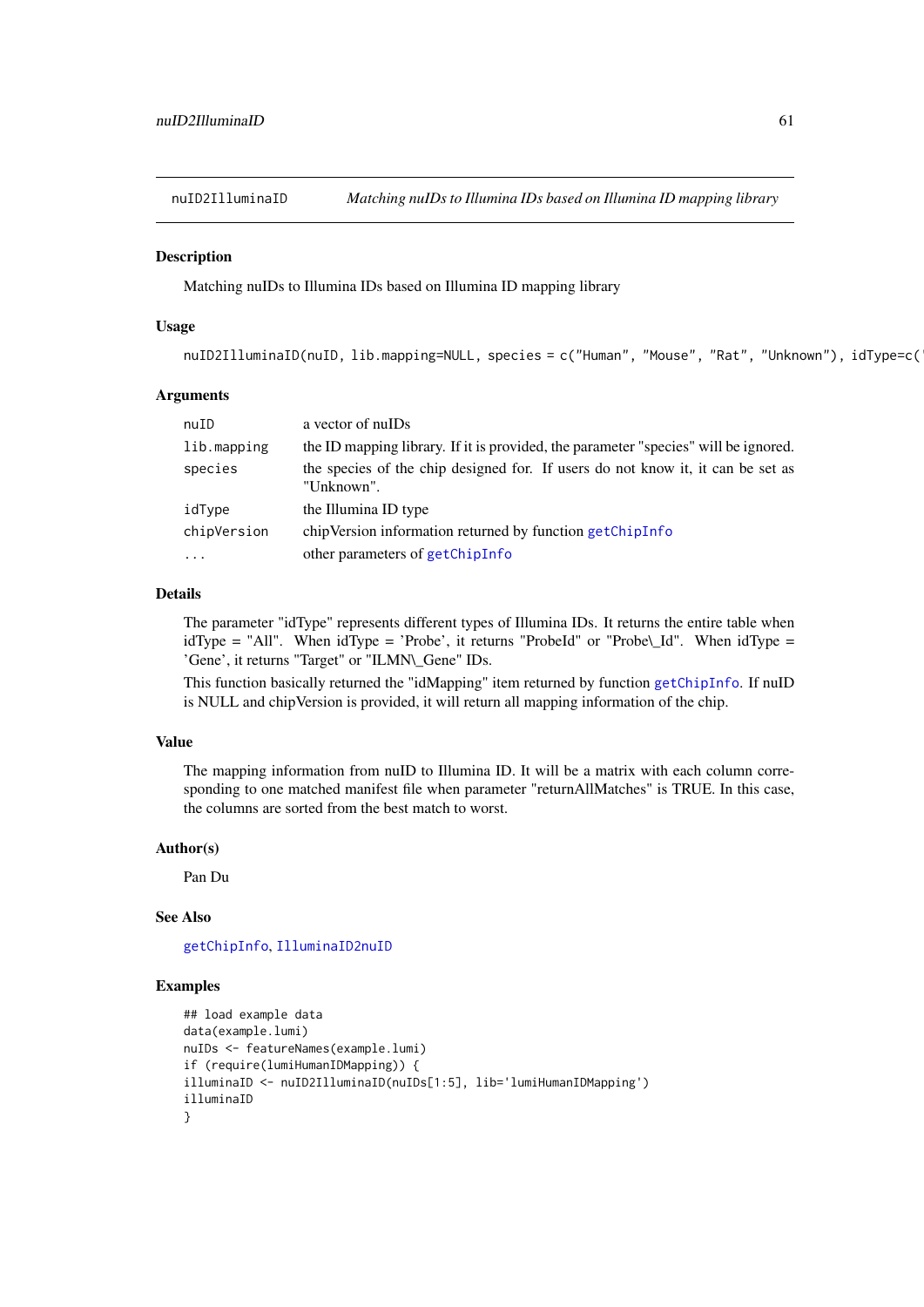Mapping nuID into Illumina ProbeID.

### Usage

nuID2probeID(nuID, lib.mapping = "lumiHumanIDMapping", ...)

# Arguments

| nuID                    | a vector of nuID                    |
|-------------------------|-------------------------------------|
| lib.mapping             | an Illumina ID mapping library      |
| $\cdot$ $\cdot$ $\cdot$ | other parameters of nuID2IlluminaID |

### Details

The function will call [nuID2IlluminaID](#page-60-0) when ID mapping library were provided.

# Value

see function [nuID2IlluminaID](#page-60-0)

#### Author(s)

Pan Du

### References

Du, P., Kibbe, W.A. and Lin, S.M., "nuID: A universal naming schema of oligonucleotides for Illumina, Affymetrix, and other microarrays", Biology Direct 2007, 2:16 (31May2007).

### See Also

[probeID2nuID](#page-76-0), [nuID2IlluminaID](#page-60-0)

```
if (require(lumiHumanIDMapping)) {
    nuID2probeID("B2J6WGhV.RevOJYff4", lib.mapping = "lumiHumanIDMapping")
}
```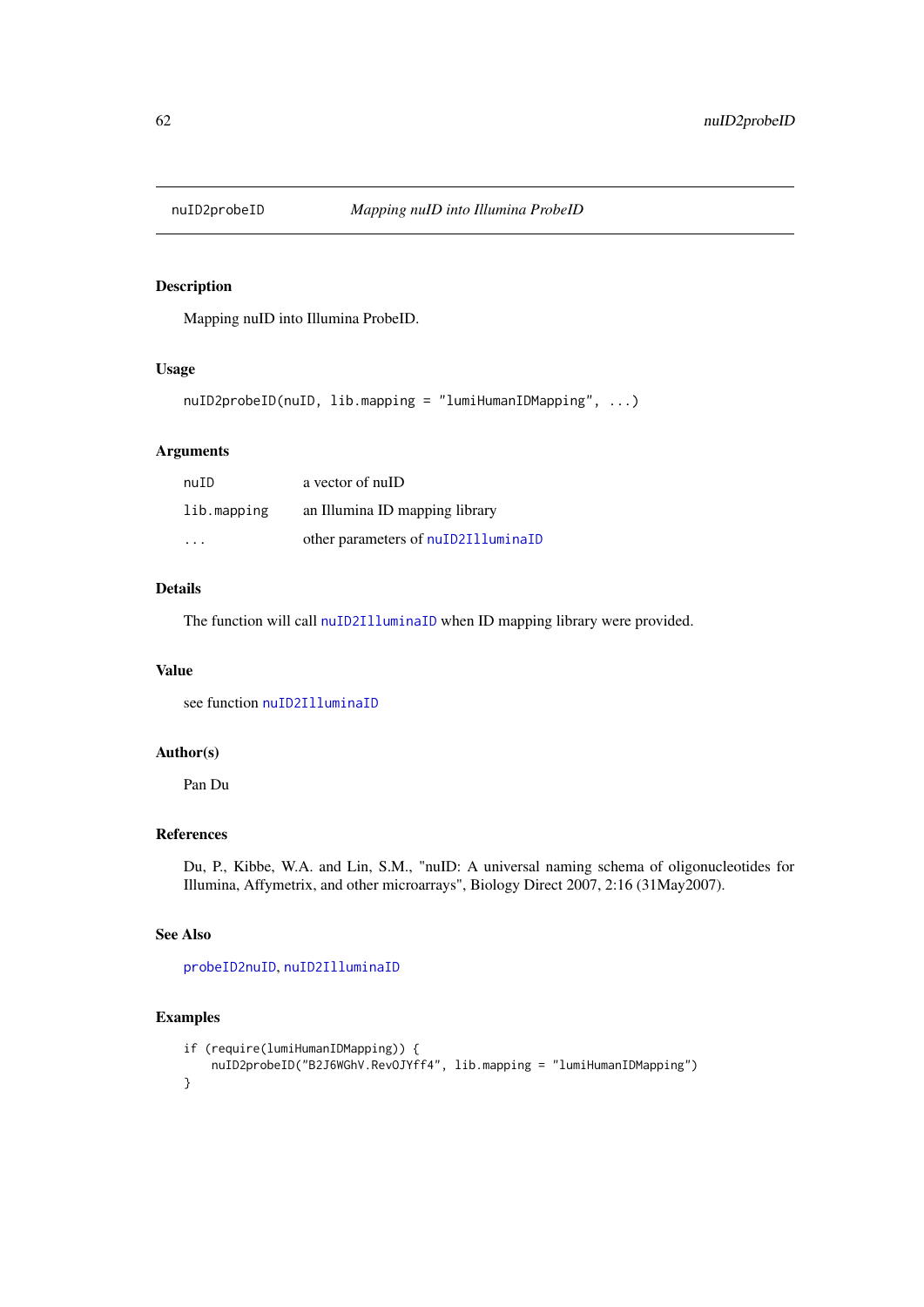nuID2RefSeqID *Map nuID to RefSeq ID*

#### **Description**

Map nuID to RefSeq ID based on IDMapping libraries.

#### Usage

```
nuID2RefSeqID(nuID = NULL, lib.mapping, filterTh = c(Strength1 = 95, Uniqueness = 95), returnAllInfoc1
```
#### Arguments

| nuID          | a vector of nuIDs. If it is NULL, all mappings will be returned.                                                                |
|---------------|---------------------------------------------------------------------------------------------------------------------------------|
| lib.mapping   | the ID mapping library                                                                                                          |
| filterTh      | the mapping quality filtering threshold used to filter the ID mapping. Obsolete<br>for lumi ID mapping package $>$ version 1.3! |
| returnAllInfo | determine to return the detailed mapping information or just the matched RefSeq<br>IDs                                          |

### Details

This function is based on the return of [getNuIDMappingInfo](#page-30-0) function. It uses mapping quality information to filter out the bad mappings. The parameter "filterTh" is obsolete for lumi ID mapping package > version 1.3, which only keeps the perfect mapping. For the old version of ID mapping package (< 1.3), the names of "filterTh" are basically the field names of "nuID\\_MappingInfo" table, which include 'Strength1', 'Strength2', 'Uniqueness' and 'Total hits'. For the definition of these metrics, please refer to the IDMapping library or see the reference website.

#### Value

returns the matched RefSeq IDs or a data.frame with each row corresponding to an input nuID (when "returnAllInfo" is TRUE).

#### Author(s)

Warren Kibbe, Pan Du, Simon Lin

### References

https://prod.bioinformatics.northwestern.edu/nuID/

# See Also

See Also [getNuIDMappingInfo](#page-30-0)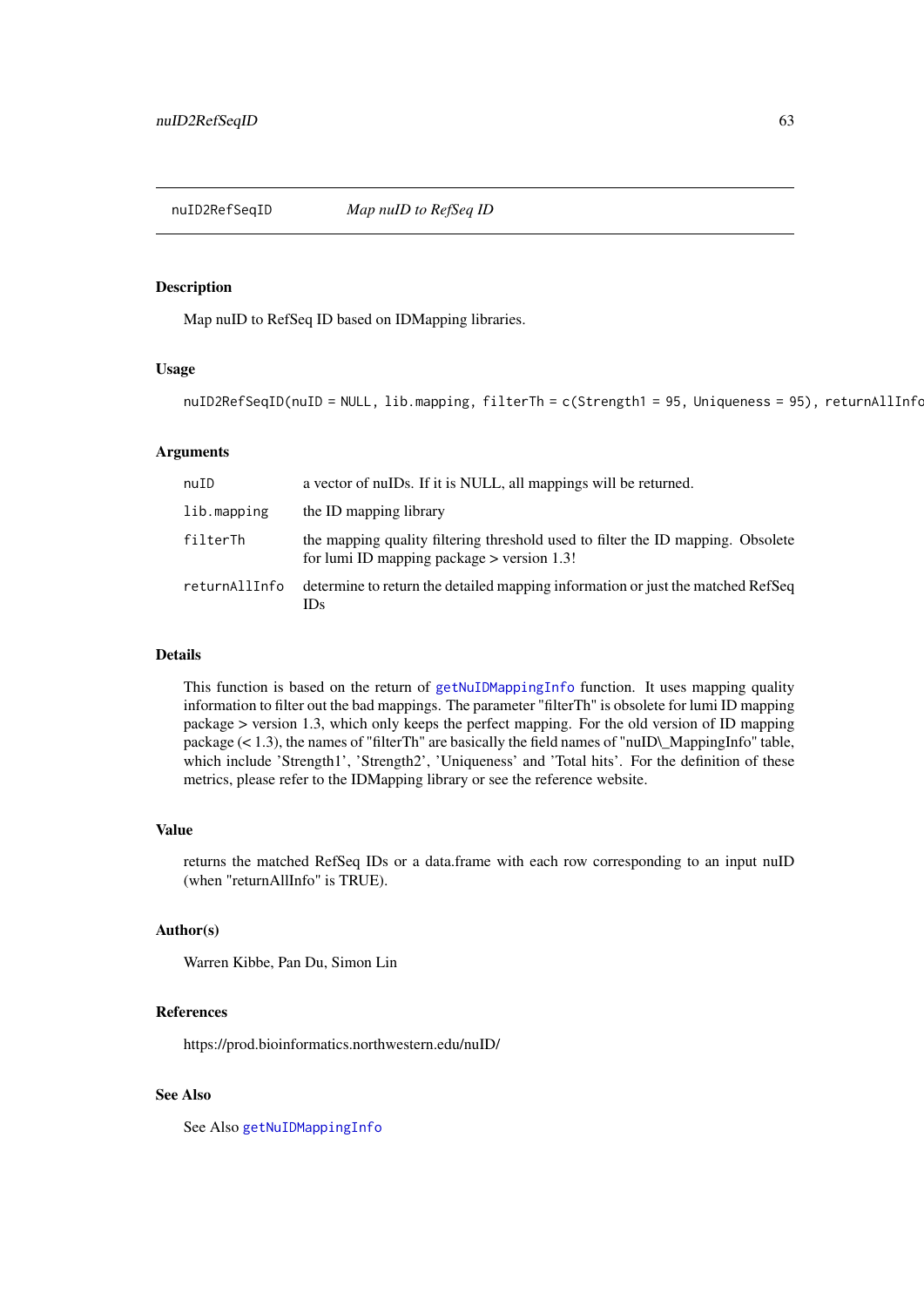# Examples

```
## load example data
data(example.lumi)
if (require(lumiHumanIDMapping)) {
nuIDs <- featureNames(example.lumi)
mappingInfo <- nuID2RefSeqID(nuIDs, lib.mapping='lumiHumanIDMapping')
head(mappingInfo)
}
```
nuID2targetID *Mapping nuID into Illumina TargetID*

#### Description

Mapping nuID into Illumina TargetID or GeneID.

# Usage

```
nuID2targetID(nuID, lib.mapping = "lumiHumanIDMapping", ...)
```
#### Arguments

| nuID                    | a vector of nuID                    |
|-------------------------|-------------------------------------|
| lib.mapping             | an Illumina ID mapping library      |
| $\cdot$ $\cdot$ $\cdot$ | other parameters of nuID2IlluminaID |

### Details

The function will call [nuID2IlluminaID](#page-60-0) when ID mapping library were provided.

### Value

see function [nuID2IlluminaID](#page-60-0)

### Author(s)

Pan Du

### References

Du, P., Kibbe, W.A. and Lin, S.M., "nuID: A universal naming schema of oligonucleotides for Illumina, Affymetrix, and other microarrays", Biology Direct 2007, 2:16 (31May2007).

### See Also

[targetID2nuID](#page-86-0), [nuID2IlluminaID](#page-60-0)

```
if (require(lumiHumanIDMapping)) {
    nuID2targetID("B2J6WGhV.RevOJYff4", lib.mapping = "lumiHumanIDMapping")
}
```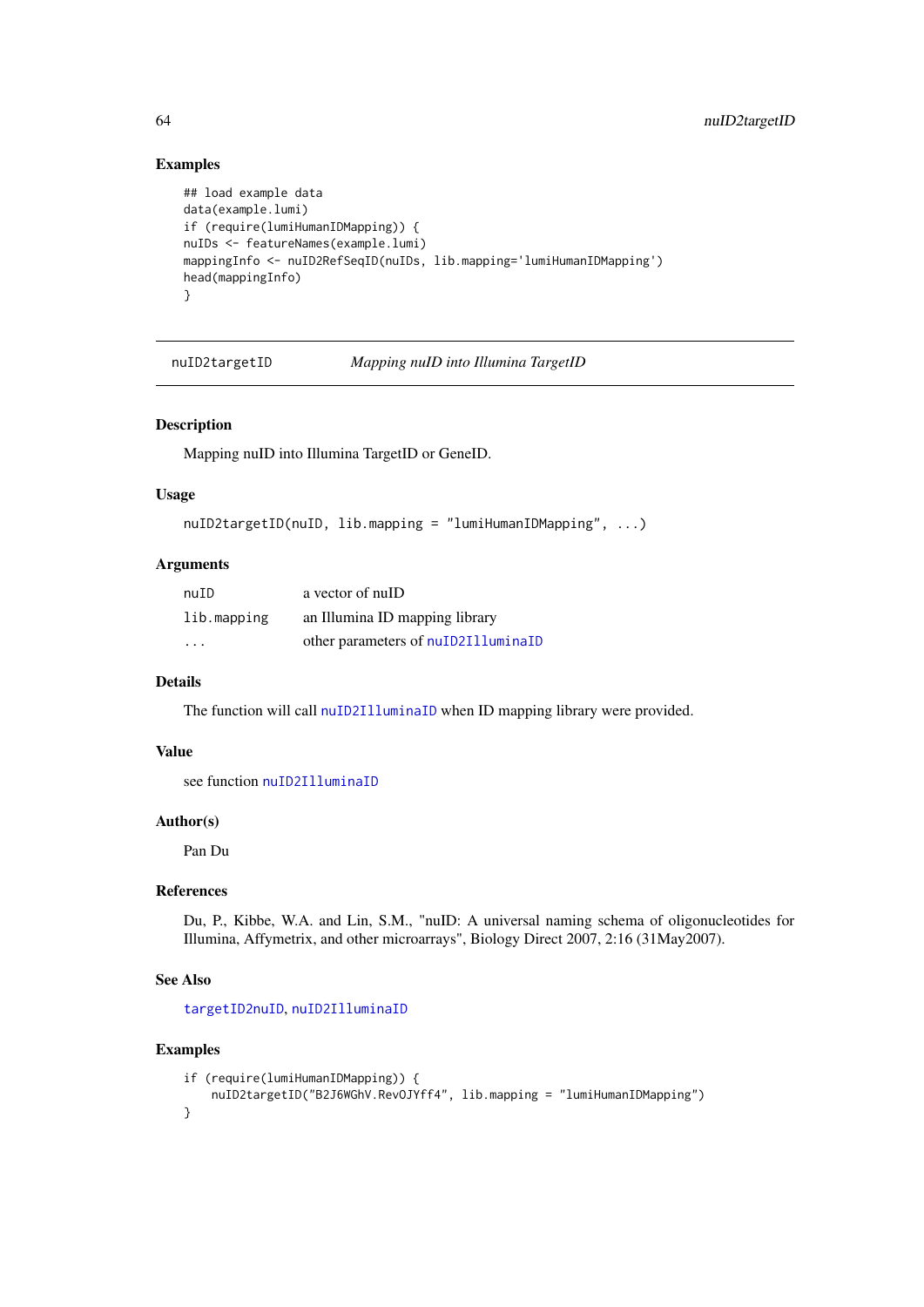<span id="page-64-0"></span>

Creating [pairs](#page-0-0) plot of sample intensities in an ExpressionSet object

# Usage

```
## S4 method for signature 'ExpressionSet'
pairs(x, ..., smoothScatter = FALSE, logMode = TRUE, subset = 5000, fold=2, dotColor=1,
highlight = NULL, highlightColor = 2, main = NULL, checkTransform = TRUE)
```
#### Arguments

| $\mathsf{x}$  | a Expression Set object                                                                     |
|---------------|---------------------------------------------------------------------------------------------|
| .             | optional arguments to pairs.                                                                |
| smoothScatter | whether use smooth Scatter function to plot points                                          |
| logMode       | whether plot the data in log2 scale                                                         |
| subset        | subset of rows used to plot. It can be an index vector, or the length of a random<br>subset |
| fold          | The fold-change threshold used to estimate the number of probes having high<br>fold-changes |
| dotColor      | color of points in the scatter plot                                                         |
| highlight     | the subset dots need to be highlighted                                                      |
|               | highlight Color the color for those highlighted dots                                        |
| main          | title of the plot                                                                           |
|               | checkTransform whether to check the data is log2-transformed or not                         |

### Details

To increase the plot efficiency, by default, we only plot RANDOMLY selected subset of points (based on parameter "subset"). If users want to plot all the points, they can set the parameter "subset = NULL". When smoothScatter is set as TRUE, the subsetting will be suppressed because [smoothScatter](#page-0-0) function has good plot efficiency for large number of points.

### See Also

[LumiBatch-class](#page-38-1), [pairs](#page-0-0)

### Examples

```
## load example data
data(example.lumi)
pairs(example.lumi)
```
pairs(example.lumi, smoothScatter=TRUE)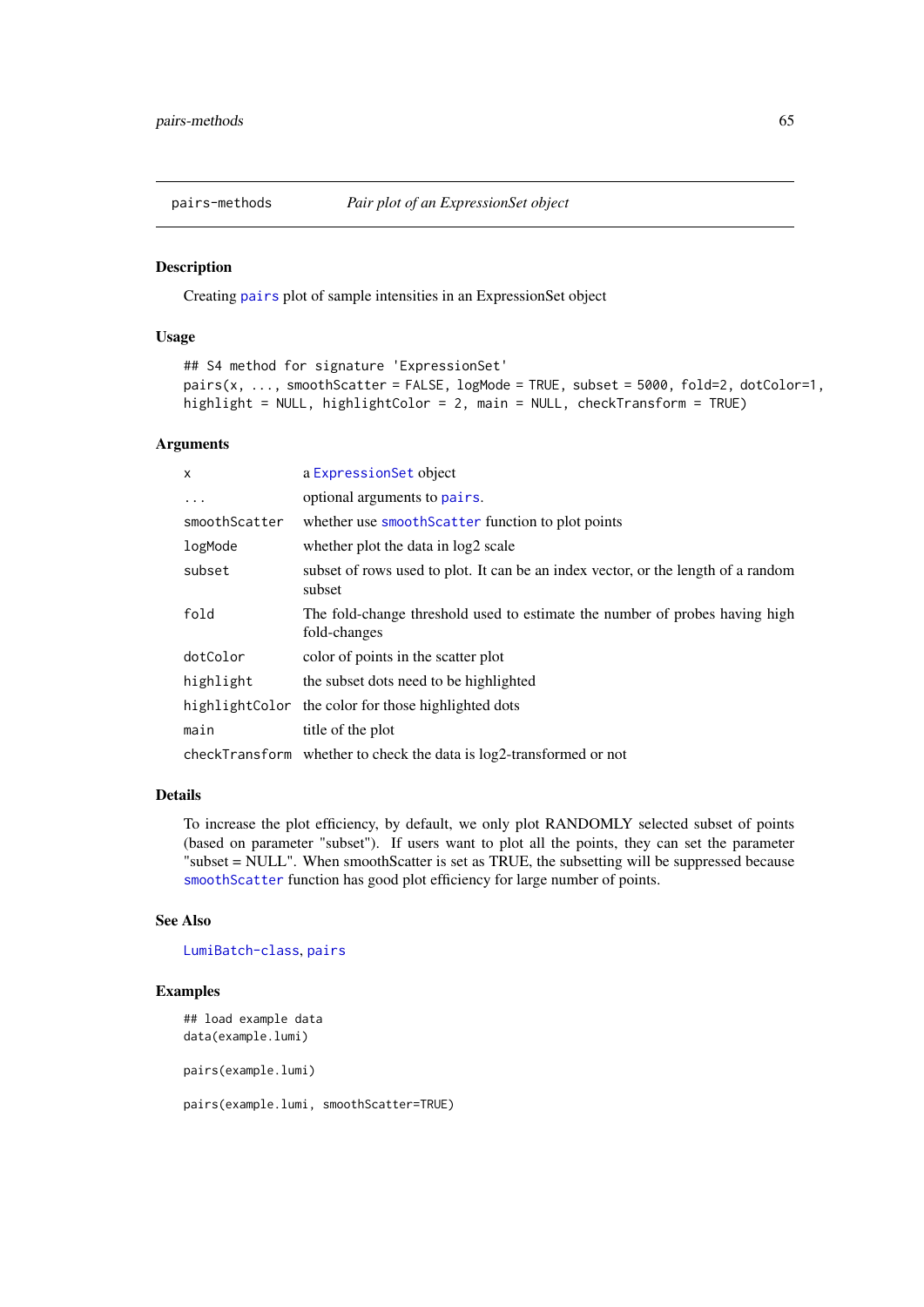Creating quality control plots of a ExpressionSet object

### Usage

```
## S4 method for signature 'ExpressionSet,missing'
plot(x, what = c("density", "boxplot", "pair", "Maplot", "sampleRelation", "outlier", "cv"), main, ...
```
#### Arguments

| x       | a ExpressionSet object returned by lumiQ             |
|---------|------------------------------------------------------|
| what    | one of the six kinds of QC plots                     |
| main    | the title of the OC plot                             |
| $\cdot$ | additional parameters for the corresponding QC plots |

# Details

The parameter "what" of plot function controls the type of QC plots, which includes:

- density: the density plot of the chips, see [hist-methods](#page-31-0)
- boxplot: box plot of the chip intensities, see [boxplot-methods](#page-13-0)
- pair: the correlation among chips, plot as a hierarchical tree, see [pairs-methods](#page-64-0)
- MAplot: the MAplot between chips, see [MAplot-methods](#page-53-0)
- sampleRelation: plot the sample relations. See [plotSampleRelation](#page-73-0)
- outlier: detect the outliers based on the sample distance to the center. See [detectOutlier](#page-17-0)
- cv: the density plot of the coefficients of variance of the chips. See [estimateLumiCV](#page-20-0)

### See Also

[LumiBatch-class](#page-38-1), [hist-methods](#page-31-0), [boxplot-methods](#page-13-0), [MAplot-methods](#page-53-0), [pairs-methods](#page-64-0), [plotSampleRelation](#page-73-0), [estimateLumiCV](#page-20-0), [detectOutlier](#page-17-0)

# Examples

```
## load example data
data(example.lumi)
## Quality control estimation
lumi.Q <- lumiQ(example.lumi)
## summary
summary(lumi.Q)
## plot the density
```
plot(lumi.Q, what='density')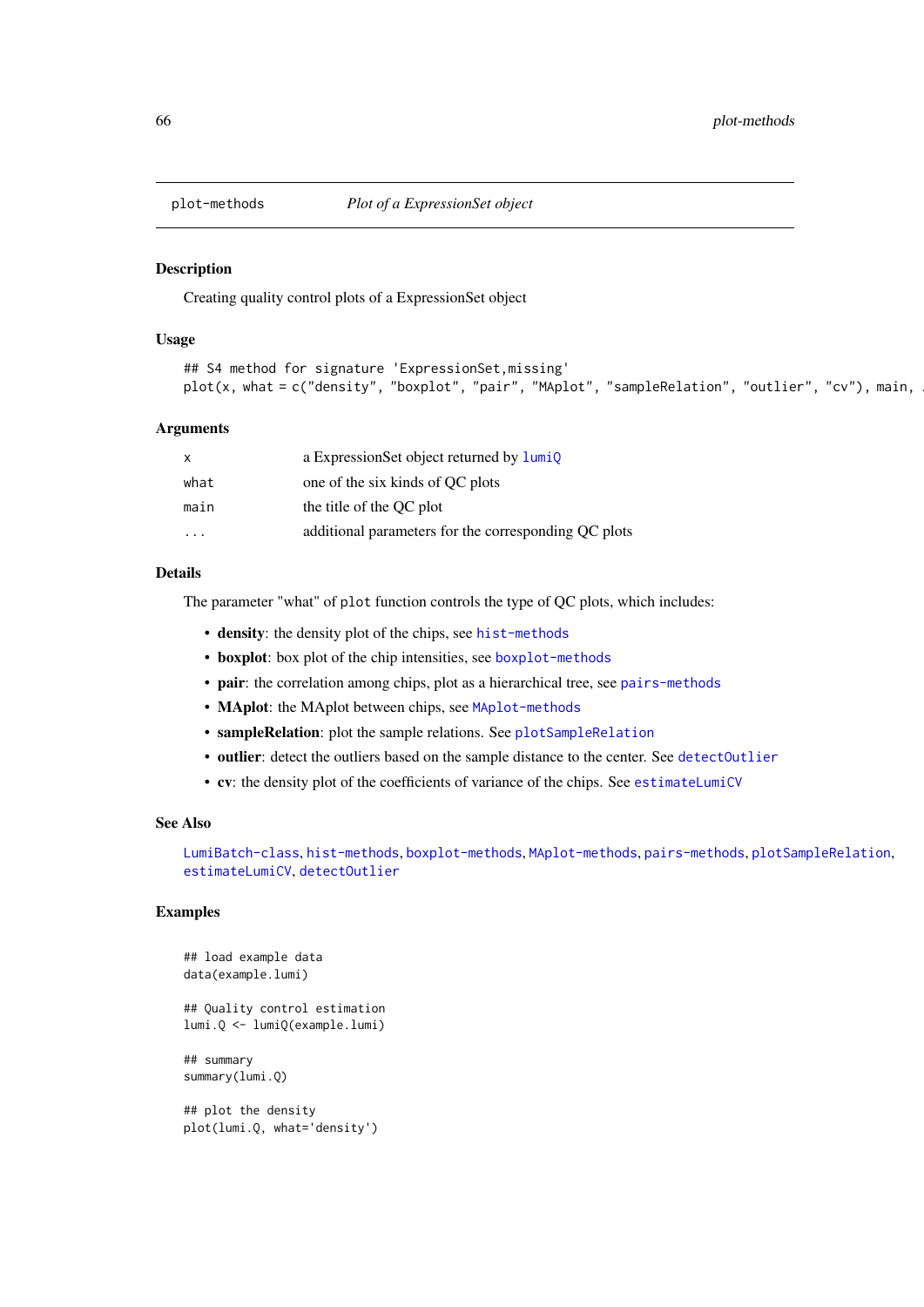#### plotCDF 67

```
## plot the pairwise sample correlation
plot(lumi.Q, what='pair')
## plot the pairwise MAplot
plot(lumi.Q, what='MAplot')
## sample relations
plot(lumi.Q, what='sampleRelation', method='mds', color=c('100US', '95US:5P', '100US', '95US:5P'))
## detect outlier based on the distance to the mean profile
plot(lumi.Q, what='outlier')
## Density plot of coefficient of variance
plot(lumi.Q, what='cv')
```
plotCDF *plot the cumulative distribution function of a ExpressionSet object*

#### Description

plot the cumulative distribution function of a ExpressionSet object from high to low value or in reverse

# Usage

```
plotCDF(x, reverse=TRUE, logMode=TRUE, xlab = NULL, ylab = "Cumulative density",
col=1:dim(x)[2], lwd=1, xlim = NULL, index.highlight = NULL, color.highlight = 2,
addLegend = TRUE, main="", \ldots)
```
# Arguments

| X               | a numeric or ExpressionSet object                            |
|-----------------|--------------------------------------------------------------|
| reverse         | determine whether plot the CDF from high to low value or not |
| logMode         | determine whether the CDF plot is based on a log2 scale      |
| xlab            | xlab of the plotCDF plot                                     |
| ylab            | ylab of the plotCDF plot                                     |
| col             | line colors of the plotCDF plot                              |
| lwd             | line width of plot function                                  |
| xlim            | parameter of the plot function                               |
| index.highlight |                                                              |
|                 | the column index of the highlighted plotCDF curve            |
| color.highlight |                                                              |
|                 | color of highlighted plotCDF curve                           |
| addLegend       | whether add legend to the plot or not                        |
| main            | title for the plot                                           |
| $\cdots$        | additional parameters for plot.ecdf function                 |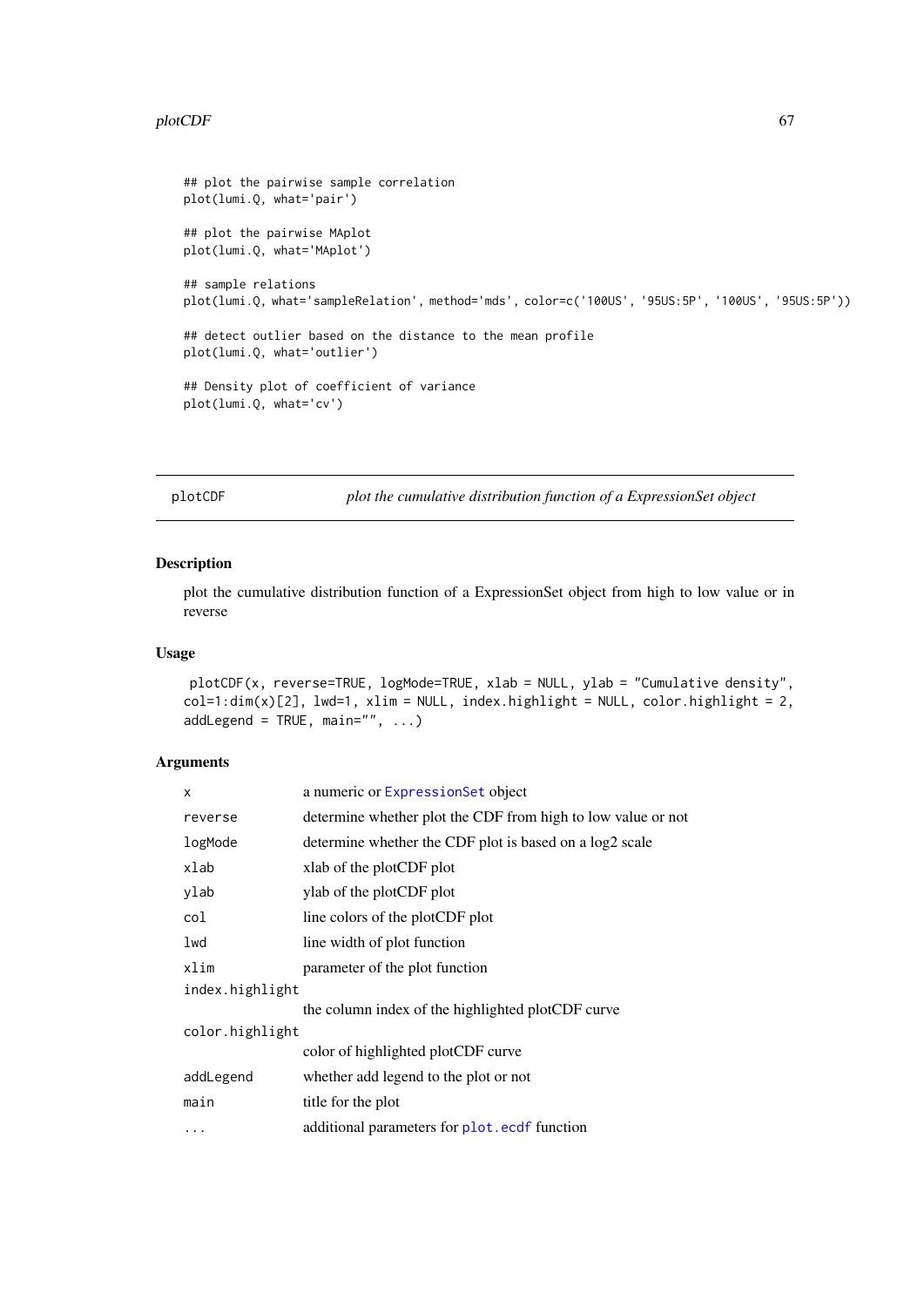### See Also

[LumiBatch-class](#page-38-1), [ecdf](#page-0-0)

#### Examples

## load example data data(example.lumi)

plotCDF(example.lumi)

<span id="page-67-0"></span>plotColorBias1D *Plot the color bias density plot of Illumina Infinium Methylation data*

#### Description

Plot the color bias density plot of Illumina Infinium Methylation data in one dimension (comparing with 2D scatter plot)

### Usage

 $plotColorBias1D(methylumiM, channel = c("both", "unmethyl", "methy", "sumb), colorMode = TRUE, removeQ$ 

# Arguments

| methyLumiM         | MethyLumiM-class object or eSet-class object, which include methylated and<br>unmethylated probe intensities                   |
|--------------------|--------------------------------------------------------------------------------------------------------------------------------|
| channel            | estimate the intensity in different methods                                                                                    |
| colorMode          | whether separate two color channels or not                                                                                     |
| removeGenderProbes |                                                                                                                                |
|                    | determine whether exclude probes on X and Y chromosomes if the chromosome<br>information is provided in the methyLumiM object. |
| logMode            | Whether plot the intensities in log-scale                                                                                      |
| subset             | plot subset of randomly selected rows. All data will be plotted if it is NULL.                                                 |
| .                  | other parameters used by density and plot                                                                                      |

# Details

Plot the color bias density plot of Illumina Infinium Methylation data. There are four options using "channel" parameter to plot the density plot. "both": estimate the density by pooling together methylated and unmethylated probe intensities. "unmethy" and "methy": plot either unmethylated or methylated probe density. "sum" plot the density of the sum of methylatled and unmethylated probe intensitys.

### Value

Invisibly return TRUE if plot successfully.

# Author(s)

Pan DU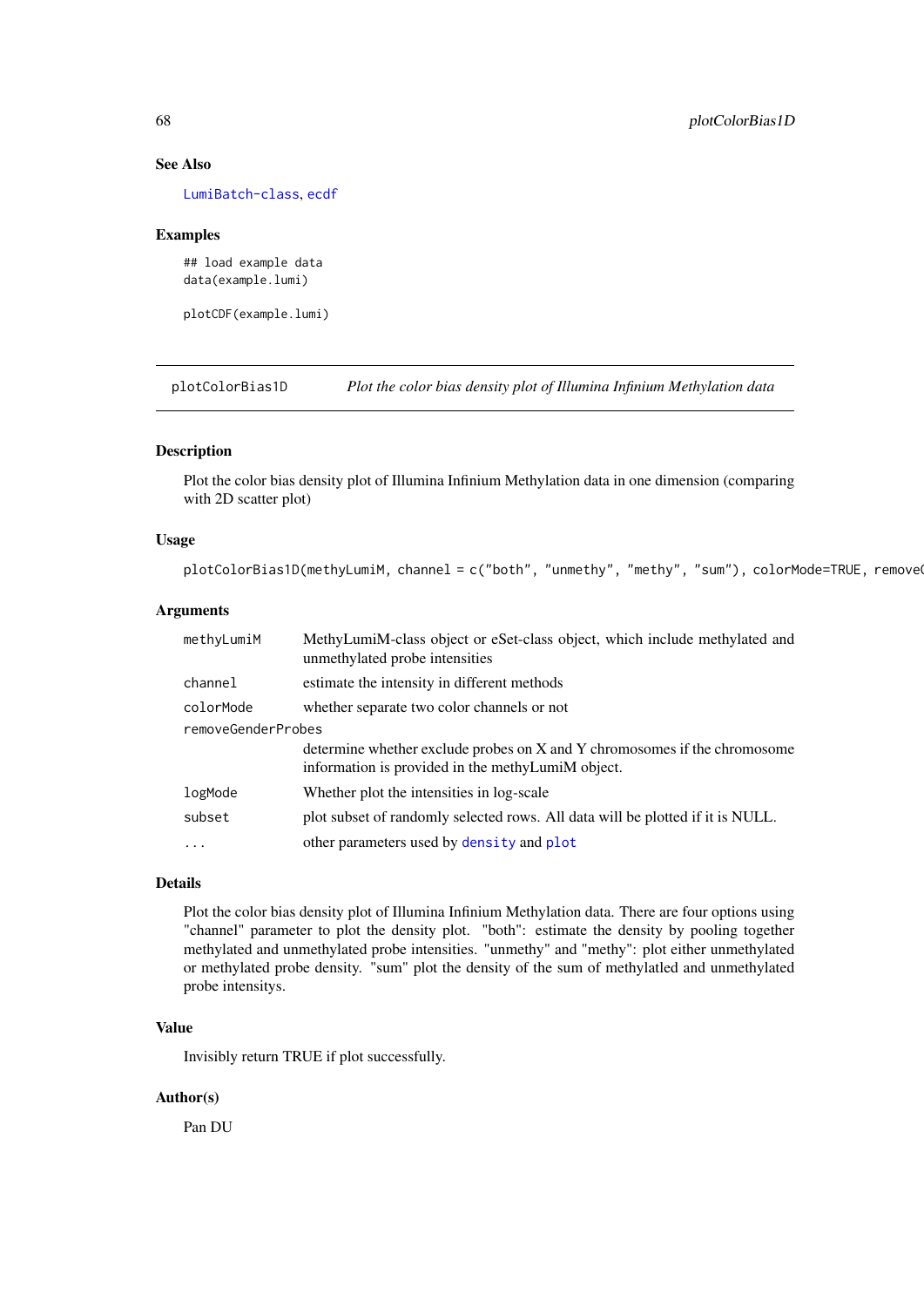#### plotColorBias2D 69

#### See Also

See Also as [plotColorBias2D](#page-68-0) and [boxplotColorBias](#page-14-0)

#### Examples

data(example.lumiMethy) # before adjustment plotColorBias1D(example.lumiMethy)

<span id="page-68-0"></span>plotColorBias2D *Plot the color bias of Illumina Infinium Methylation data in two dimensions*

#### Description

Plot the color bias (red and green channel) of Illumina Infinium Methylation data of one selected sample in two dimensions (methylated and unmethylated probe intensities)

### Usage

```
plotColorBias2D(methyLumiM, selSample = 1, combineMode = F, layoutRatioWidth = c(0.75, 0.25), layou
```
### Arguments

| methyLumiM        | MethyLumiM-class object or eSet-class object, which include methylated and<br>unmethylated probe intensities                   |
|-------------------|--------------------------------------------------------------------------------------------------------------------------------|
| selSample         | The index of sample name of the selected sample to plot color bias                                                             |
| combineMode       | Whether combine two color channels together and plot as one color                                                              |
| layoutRatioWidth  |                                                                                                                                |
|                   | the plot figure ratio between scatter plot and density plot                                                                    |
| layoutRatioHeight |                                                                                                                                |
|                   | the plot figure ratio between scatter plot and density plot                                                                    |
| margins           | margin of the plot                                                                                                             |
| cex               | A numerical value giving the amount by which plotting text and symbols should<br>be magnified relative to the default. See par |
| logMode           | Whether plot the intensities in log-scale                                                                                      |
| subset            | plot subset of randomly selected rows. All data will be plotted if it is NULL.                                                 |
| .                 | other parameters used by plot                                                                                                  |

### Details

The function basically plots the probe intensities in 2-dimension (methylated vs unmethylated), and colors the dots in Red and Green based on their color channel information. The related density plot will also be plotted at the right and top of the scatter plot.

### Value

Invisibly return TRUE if plot successfully.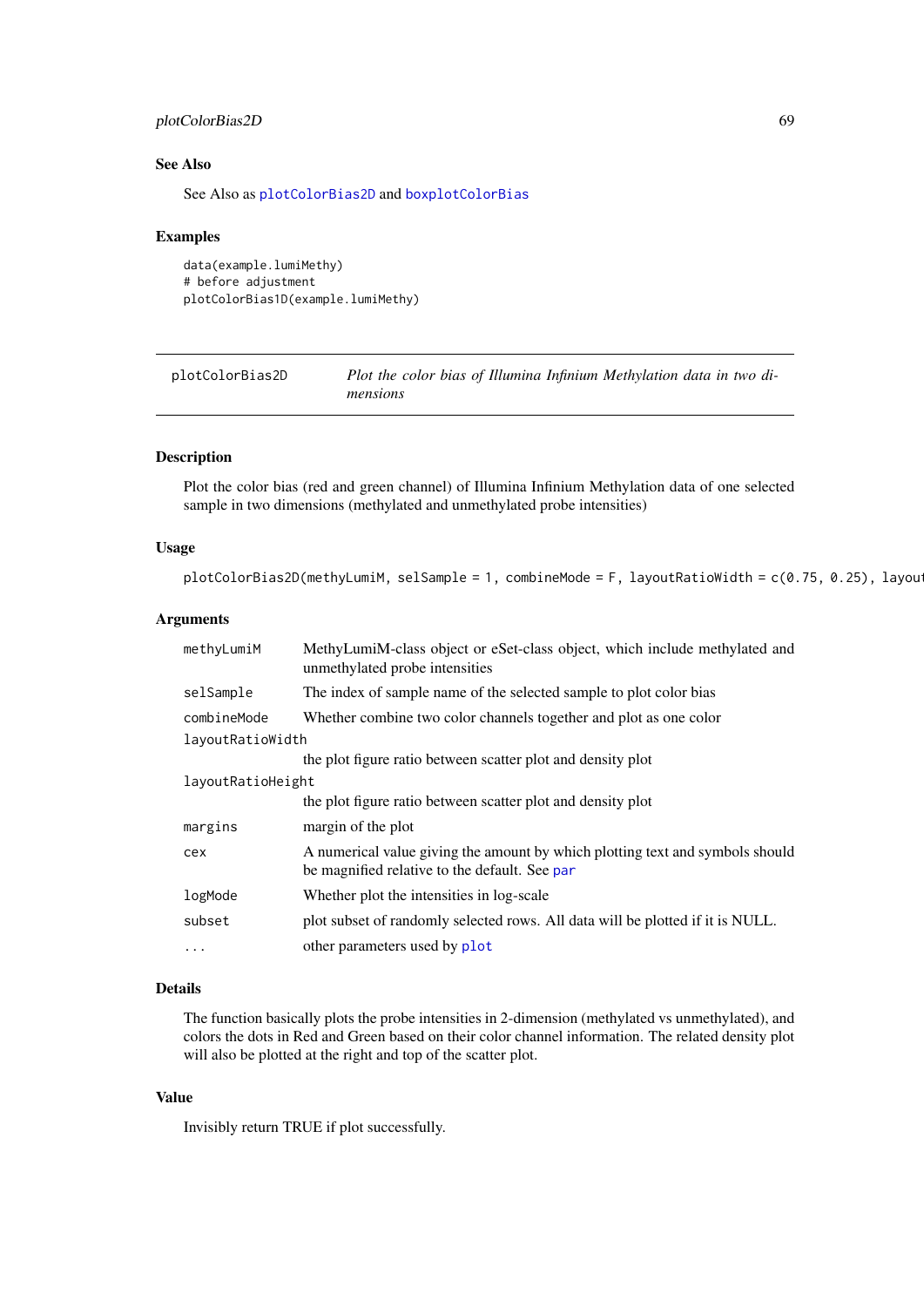#### Author(s)

Pan DU

# See Also

See Also as [plotColorBias1D](#page-67-0)

### Examples

```
data(example.lumiMethy)
# plot in 2D plot of one selected sample
plotColorBias2D(example.lumiMethy, selSample = 1)
```

| plotControlData | Plot the mean expression (with standard deviation bar) of different |
|-----------------|---------------------------------------------------------------------|
|                 | type of control probes                                              |

### Description

Plot the mean intensity (with standard deviation bar) of different type of control probes. Multiple control types can be plotted in a single plot. The available control types can be get by running getControlType(controlData).

#### Usage

```
plotControlData(controlData, type = NULL, slideIndex = NULL, logMode = FALSE, new = TRUE, ...)
```
#### Arguments

| controlData | a LumiBatch object including control data, a control data data. frame, a Methy-<br>LumiQC object or a MethyLumiM object including MethyLumiQC control data |
|-------------|------------------------------------------------------------------------------------------------------------------------------------------------------------|
| type        | the control probe type (case insensitive), which can be get by running getCon-<br>trolType(controlData)                                                    |
| slideIndex  | the slide index or ID corresponding to each sample                                                                                                         |
| logMode     | whether show the data in log2 scale                                                                                                                        |
| new         | whether refresh the new plot or add it on the old one                                                                                                      |
| $\cdot$     | other parameters used by default plot function                                                                                                             |

### Details

When multiple control types are selected, they will be plotted in a two-column plot. For methylation data, the red and green channels will be plotted respectively in red and green colors.

### Value

plot the picture and invisibly return TRUE if everything is OK

# Author(s)

Pan Du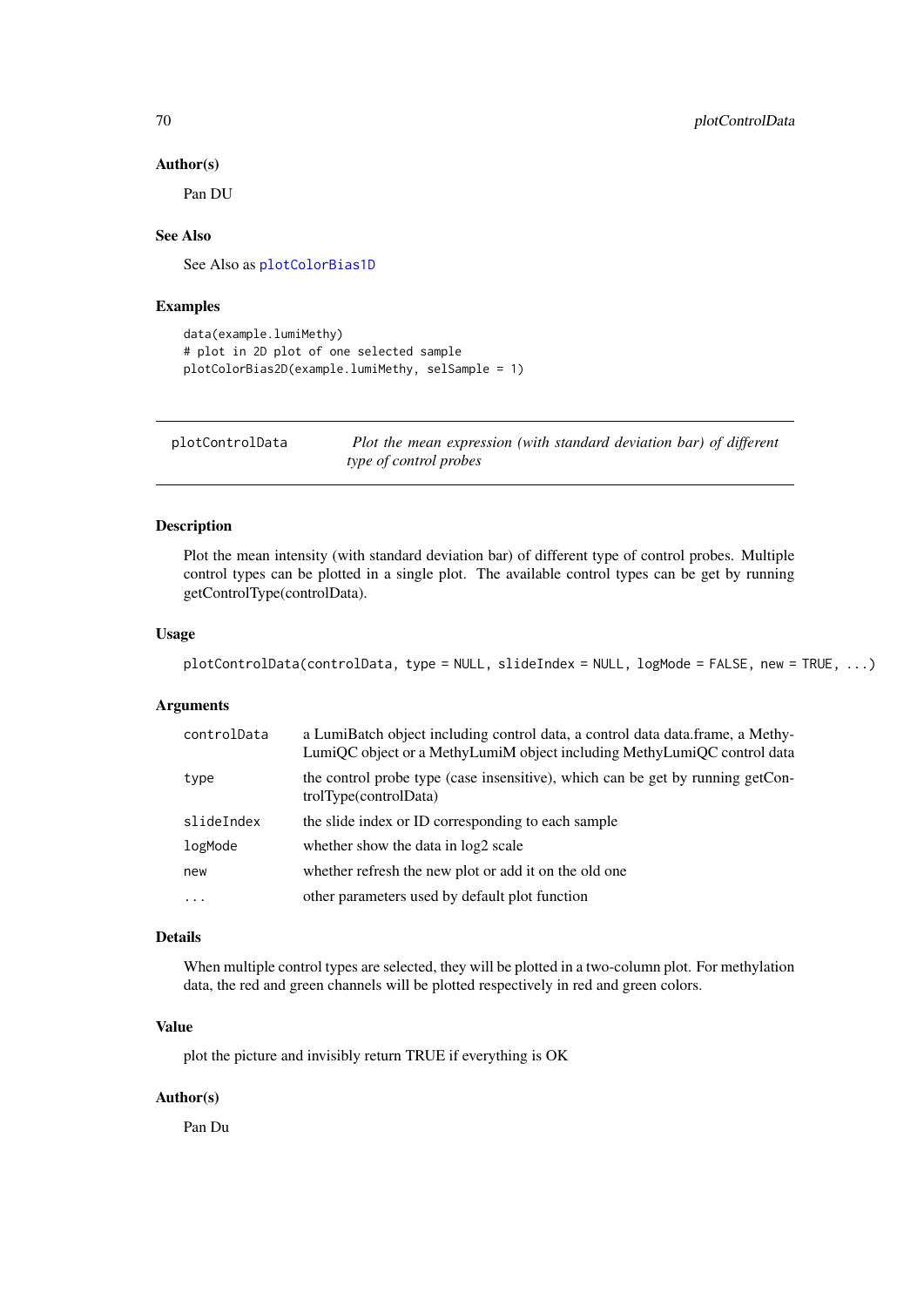# plotDensity 71

### See Also

[addControlData2lumi](#page-4-0) and [addControlData2methyLumiM](#page-5-0)

#### Examples

```
controlFile <- system.file('doc', 'Control_Probe_Profile.txt', package='lumi')
if (file.exists(controlFile)) {
   controlData <- getControlData(controlFile)
   getControlType(controlData)
    plotControlData(controlData, type='NEGATIVE')
}
```
plotDensity *plot the density distribution*

# Description

plot the density distribution of a dataMatrix or ExpressionSet object

# Usage

```
plotDensity(dataMatrix, logMode=TRUE, addLegend=TRUE, legendPos="topright", subset = NULL, ...)
```
# Arguments

| dataMatrix | a data matrix or Expression Set object                                                                 |
|------------|--------------------------------------------------------------------------------------------------------|
| logMode    | determine whether the CDF plot is based on a log2 scale                                                |
| addLegend  | whether add legend to the plot or not                                                                  |
| legendPos  | the position of the legend. If its length is two, then it specifies the x and y<br>location of legend. |
| subset     | plot subset of randomly selected rows. All data will be plotted if it is NULL.                         |
| $\cdots$   | additional parameters for matplot function                                                             |

# See Also

[LumiBatch-class](#page-38-1), [density](#page-0-0)

### Examples

## load example data data(example.lumi)

plotDensity(example.lumi)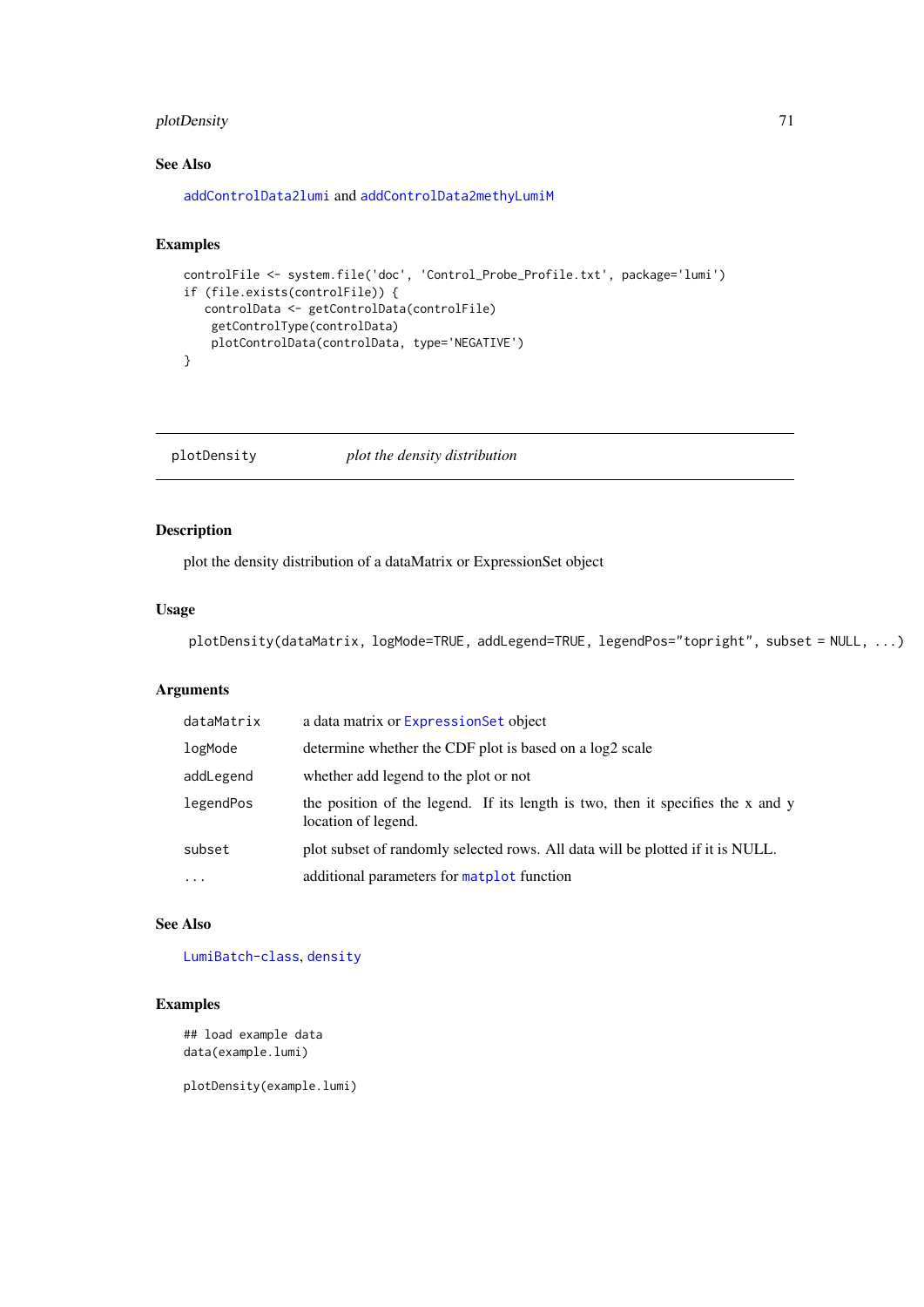plot the fitting results of [gammaFitEM](#page-25-0). It basically plot the histogram of M-values plus the estimated gamma density plots and their mixture.

# Usage

```
plotGammaFit(x, gammaFit = NULL, k = NULL, theta = NULL, shift = NULL, proportion = NULL, plotType = c
```
# Arguments

| $\boldsymbol{\mathsf{x}}$ | a vector of M-values covering the whole genome                                                    |
|---------------------------|---------------------------------------------------------------------------------------------------|
| gammaFit                  | a "gammaFit" class object returned by gammaFitEM                                                  |
| k                         | parameter k of gamma distribution                                                                 |
| theta                     | parameter theta of gamma distribution                                                             |
| shift                     | parameter shift of gamma distribution                                                             |
| proportion                | the proportion of two components (gamma distributions)                                            |
| plotType                  | determine the way to show the distribution of the input data, either histogram or<br>density plot |
| $\ddots$                  | Other parameters used by hist or plot (for "density" plotType) function.                          |

#### Details

This function is to visualize the fitting results, which helps us understand how well the fitting is.

# Value

Invisibly return TRUE if the plot is successful.

### Author(s)

Pan DU

# See Also

[gammaFitEM](#page-25-0)

```
data(example.lumiMethy)
M <- exprs(example.lumiMethy)
fittedGamma <- gammaFitEM(M[,1], initialFit=NULL, maxIteration=50, tol=0.0001, plotMode=FALSE, verbose=FALSE)
plotGammaFit(M[,1], gammaFit=fittedGamma)
```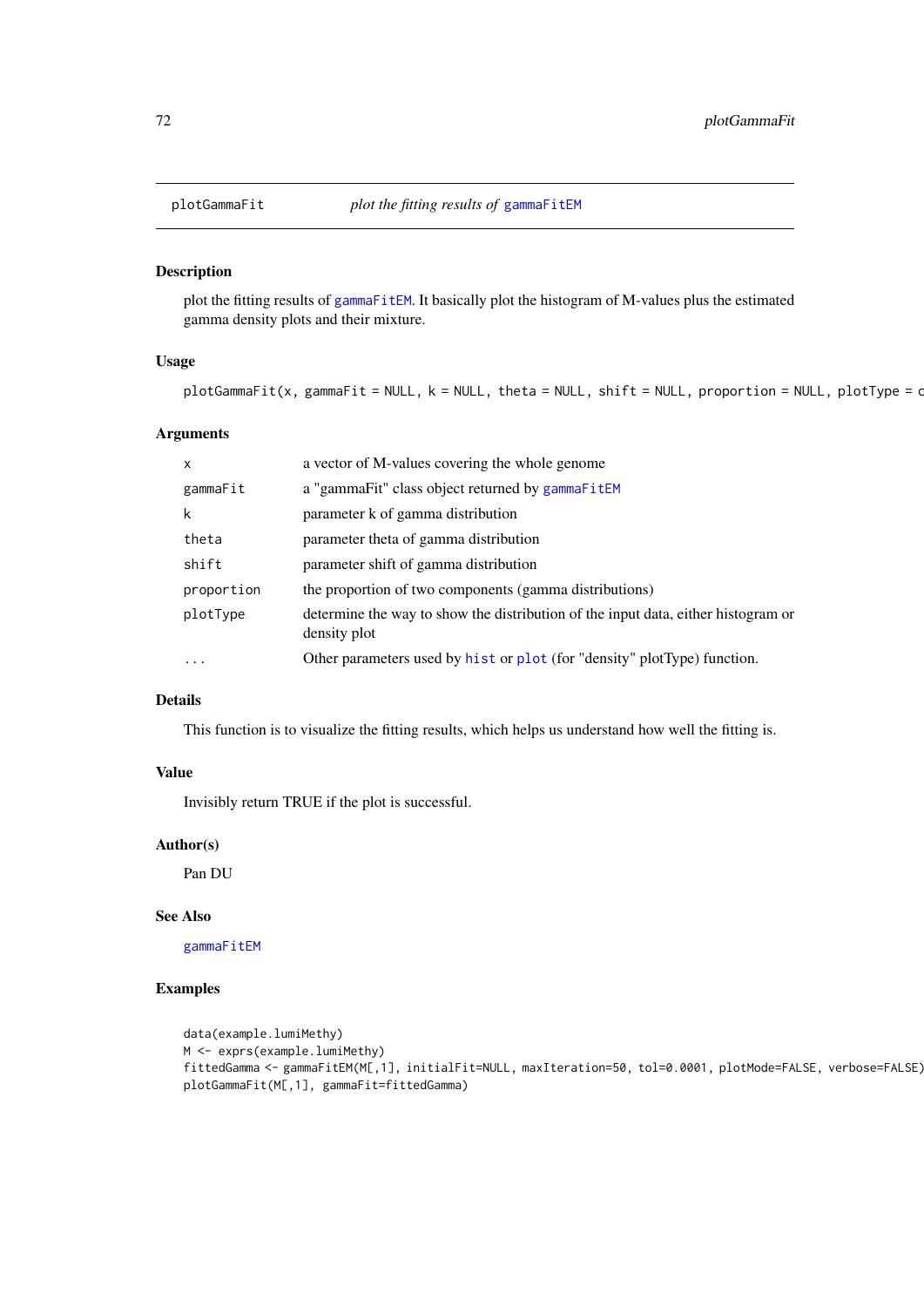<span id="page-72-0"></span>plotHousekeepingGene *Plot the housekeeping gene expression profile*

# Description

Plot the housekeeping gene expression profile

# Usage

plotHousekeepingGene(controlData, lib = NULL, slideIndex = NULL, addLegend = TRUE, logMode = TRUE, .

# Arguments

| controlData | a LumiBatch object including control data or a control data data.frame |
|-------------|------------------------------------------------------------------------|
| lib         | the annotation library (for retrieving the gene name)                  |
| slideIndex  | the slide index or ID corresponding to each sample                     |
| addLegend   | whether add legend or not                                              |
| logMode     | whether show the data in log2 scale                                    |
| $\cdots$    | other parameters used by default matplot function                      |

# Value

plot the picture and return TRUE if everything is OK

#### Author(s)

Pan Du

#### See Also

[addControlData2lumi](#page-4-0), [plotControlData](#page-69-0)

# Examples

```
controlFile <- system.file('doc', 'Control_Probe_Profile.txt', package='lumi')
if (file.exists(controlFile)) {
   controlData <- getControlData(controlFile)
   plotHousekeepingGene(controlData)
}
```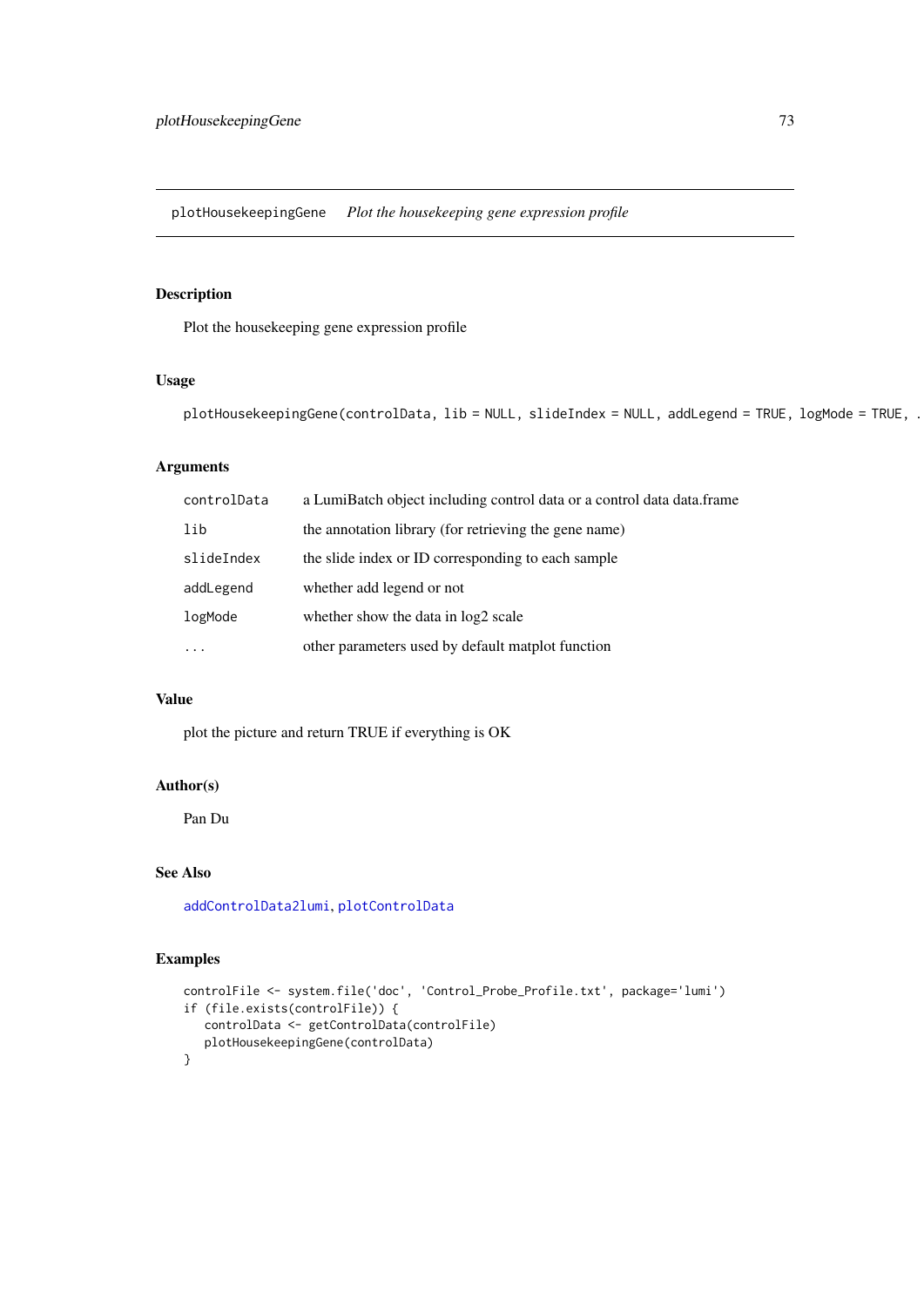<span id="page-73-0"></span>plotSampleRelation *visualize the sample relations*

# Description

plot the sample relations based on MDS or hierarchical clustering

# Usage

```
plotSampleRelation(x, subset = NULL, cv.Th = 0.1, standardize = TRUE, method = c("cluster", "mds"), \alpha
```
# Arguments

| $\mathsf{x}$ | a LumiBatch object, ExpressionSet object or a matrix with each column corre-                                                                                                              |
|--------------|-------------------------------------------------------------------------------------------------------------------------------------------------------------------------------------------|
|              | sponding to a sample                                                                                                                                                                      |
| subset       | the subset probes used to determine the sample relations. If it is one number,<br>then randomly selected "number" of probes will be used. If not provide, all the<br>probes will be used. |
| cv.Th        | the threshold of the coefficient of variance of probes used to select probes to<br>estimate sample relations                                                                              |
| standardize  | standardize the expression profiles or not                                                                                                                                                |
| method       | "MDS" or "hierarchical clustering"                                                                                                                                                        |
| dimension    | the principle components to visualize the MDS plot                                                                                                                                        |
| color        | the color for each sample during plot. Only support the "mds" method                                                                                                                      |
| main         | the title of the plot                                                                                                                                                                     |
| pch          | use symbols instead of text to label the samples                                                                                                                                          |
| addLegend    | Whether to add legend to MDS (two-dimensional PCA) plot                                                                                                                                   |
| $\cdots$     | Other parameters used by plot function.                                                                                                                                                   |

# Details

Estimate the sample relations based on selected probes (based on large coefficient of variance (mean / standard variance)). Two methods can be used: MDS (Multi-Dimensional Scaling) or hierarchical clustering methods.

# Value

Invisibly return the hierarchical clustering results (if 'cluster' method used) or coordinates of the mds plot (if 'mds' method used) .

#### Author(s)

Pan Du

# See Also

[lumiQ](#page-47-0), [LumiBatch](#page-38-0), , [plot,ExpressionSet-method](#page-0-0)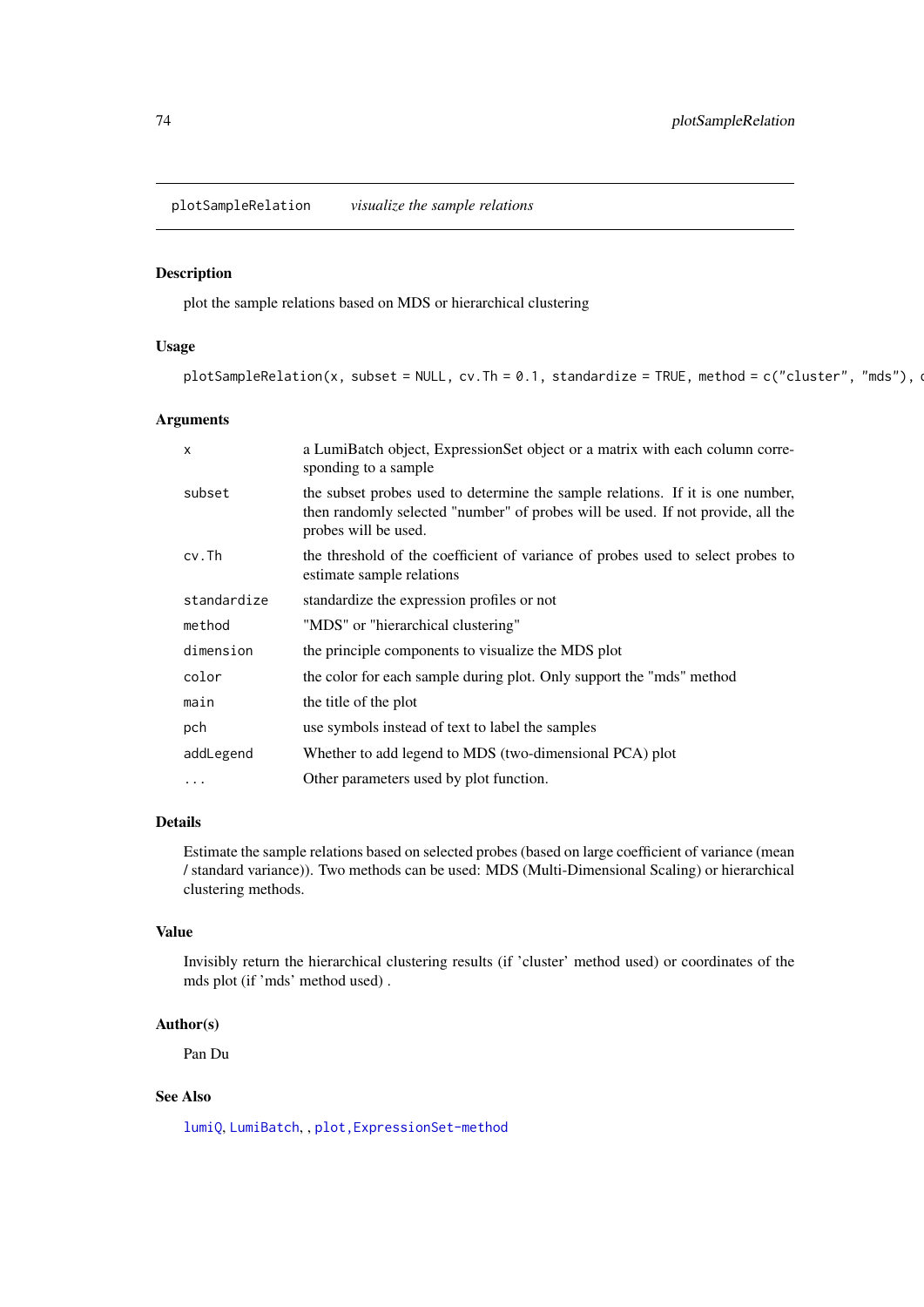#### <span id="page-74-0"></span>plotStringencyGene 75

#### Examples

```
## load example data
data(example.lumi)
## plot the sample relations with MDS
## the color of sample is automatically set based on the sample type
plotSampleRelation(example.lumi, col=c('100US', '95US:5P', '100US', '95US:5P'))
## plot the sample relations with hierarchical clustering
plotSampleRelation(example.lumi, method='cluster')
```
plotStringencyGene *plot the Stringency related control probe profiles*

#### Description

Plot the Stringency related control probe (Low-Stringency, Medium-Stringency and High-Stringency) profiles. Using getControlType function to view available stringency types.

#### Usage

```
plotStringencyGene(controlData, lib = NULL, slideIndex = NULL, addLegend = TRUE, logMode = TRUE, ...
```
#### Arguments

| controlData | a LumiBatch object including control data or a control data data.frame |
|-------------|------------------------------------------------------------------------|
| lib         | the annotation library (for retrieving the gene name)                  |
| slideIndex  | the slide index or ID corresponding to each sample                     |
| addLegend   | whether add legend or not                                              |
| logMode     | whether show the data in log2 scale                                    |
|             | other parameters used by default matplot function                      |

# Value

plot the picture and return TRUE if everything is OK

# Author(s)

Pan Du

#### See Also

[addControlData2lumi](#page-4-0), [plotControlData](#page-69-0)

# Examples

```
controlFile <- system.file('doc', 'Control_Probe_Profile.txt', package='lumi')
if (file.exists(controlFile)) {
   controlData <- getControlData(controlFile)
   plotStringencyGene(controlData)
}
```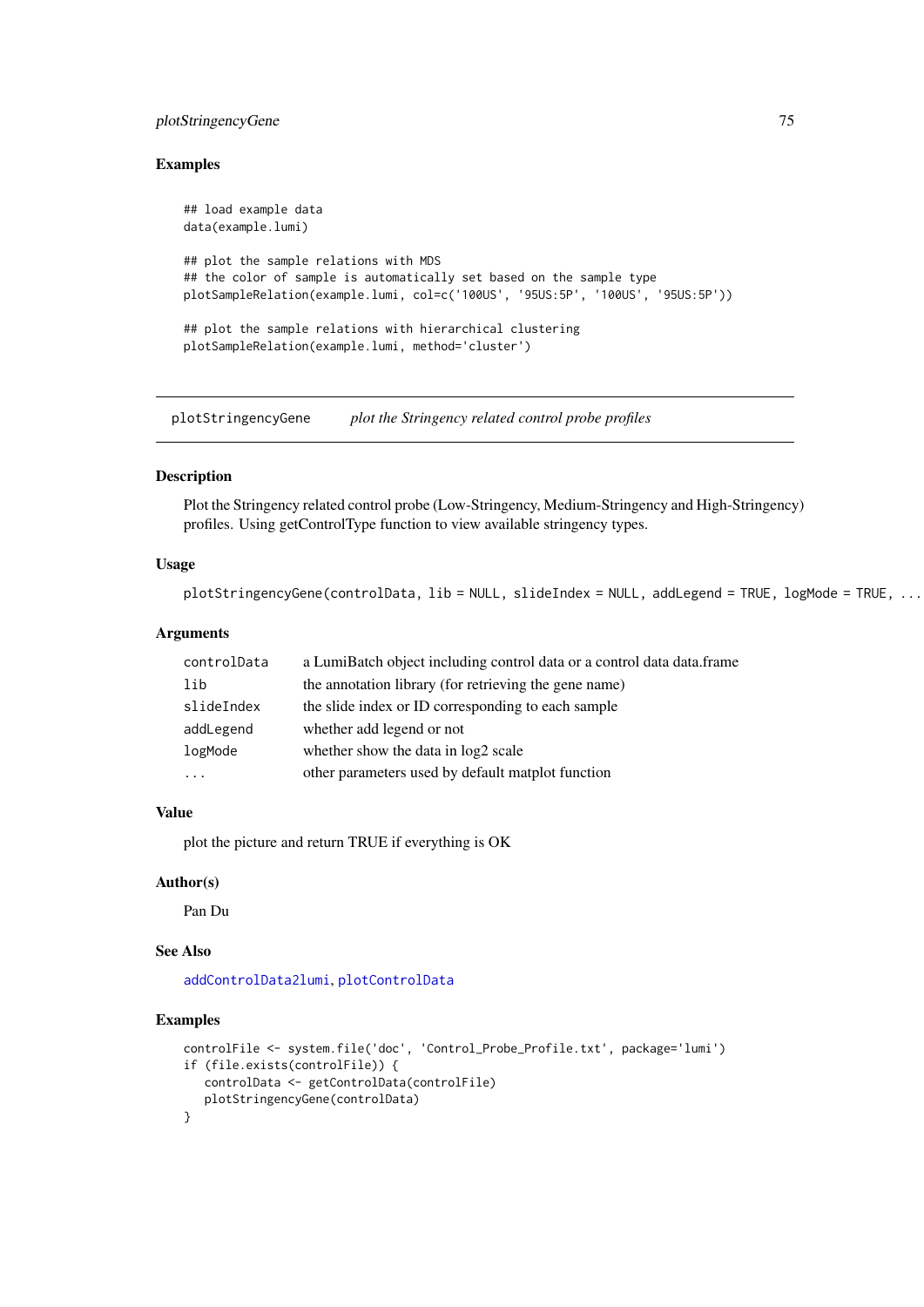#### <span id="page-75-0"></span>Description

plot the VST (Variance Stabilizing Transform) function of VST transformed LumiBatch object or parameters of VST function.

# Usage

```
plotVST(x, transFun = NULL, plotRange = NULL, addLegend = TRUE, ...)
```
# Arguments

| $\mathsf{x}$ | a LumiBatch object after lumiT transform, or a matrix or data frame with VST<br>parameter |
|--------------|-------------------------------------------------------------------------------------------|
| transFun     | a character vector of transformation function (asinh or log2)                             |
| plotRange    | the plot range of untransformed data                                                      |
| addLegend    | add legend or not                                                                         |
| $\cdots$     | other parameter used by plot function                                                     |

#### Value

invisibly return the untransformed and transformed values.

# Author(s)

Pan Du

# See Also

[vst](#page-87-0)

#### Examples

plotVST(lumi.T)

```
## load example data
data(example.lumi)
## Do default VST variance stabilizing transform
lumi.T <- lumiT(example.lumi, ifPlot=TRUE)
## plot the transform function
```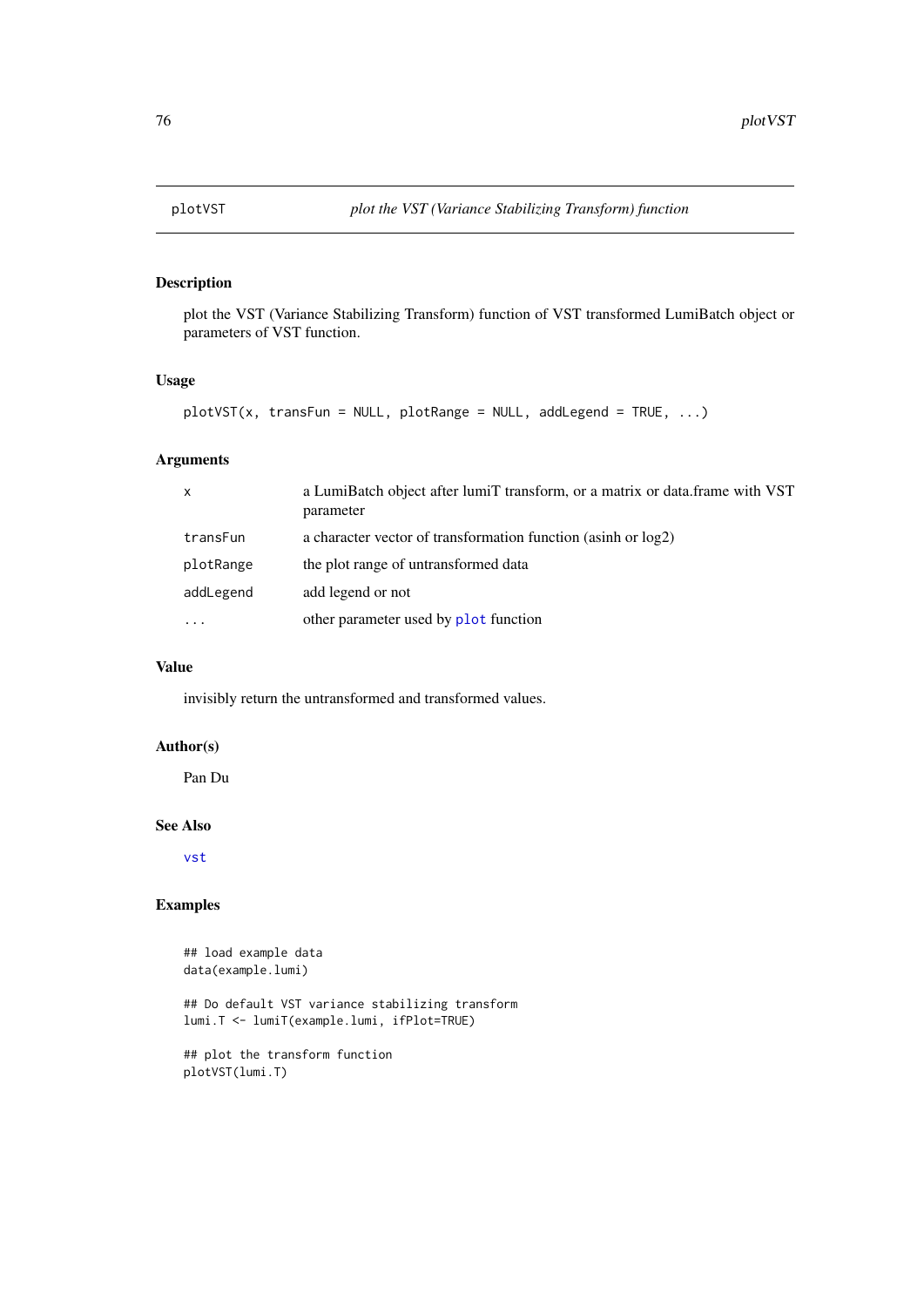<span id="page-76-0"></span>

# Description

Mapping Illumina ProbeID as nuID.

# Usage

```
probeID2nuID(probeID, lib.mapping = "lumiHumanIDMapping", ...)
```
# Arguments

| probeID                 | a vector of Illumina ProbeID        |
|-------------------------|-------------------------------------|
| lib.mapping             | an Illumina ID mapping library      |
| $\cdot$ $\cdot$ $\cdot$ | other parameters of IlluminaID2nuID |

#### Details

The function will call [IlluminaID2nuID](#page-33-0) when ID mapping library were provided.

#### Value

see function [IlluminaID2nuID](#page-33-0)

# Author(s)

Pan Du

# References

Du, P., Kibbe, W.A. and Lin, S.M., "nuID: A universal naming schema of oligonucleotides for Illumina, Affymetrix, and other microarrays", Biology Direct 2007, 2:16 (31May2007).

# See Also

[nuID2probeID](#page-61-0), [IlluminaID2nuID](#page-33-0)

# Examples

```
if (require(lumiHumanIDMapping)) {
   probeID2nuID('0001240020', lib='lumiHumanIDMapping')
}
```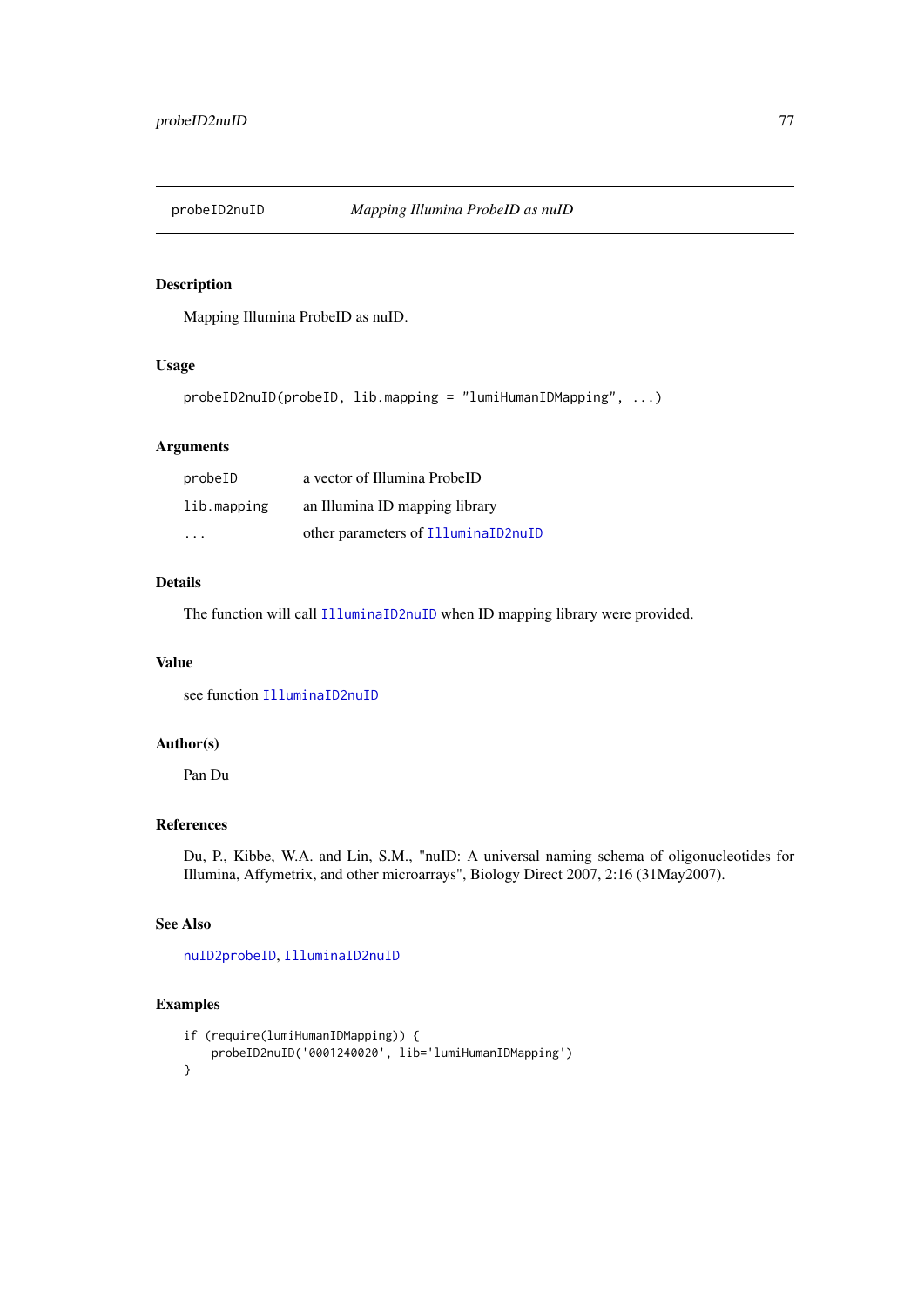#### <span id="page-77-1"></span><span id="page-77-0"></span>produceGEOPlatformFile

*Produce GEO Platform Submission File in SOFT format*

#### Description

Produce GEO Sample Submission File in SOFT format based on the provided LumiBatch object and Illumina ID Mapping library

#### Usage

 $p$ roduceGEOPlatformFile(x.lumi, lib.mapping = NULL, nuIDMode = TRUE, includeAllChipProbe=FALSE, file

# Arguments

| x.lumi              | The LumiBatch object keeping all probes                                                                     |  |
|---------------------|-------------------------------------------------------------------------------------------------------------|--|
| lib.mapping         | The Illumina ID Mapping library, e.g., "lumiHumanIDMapping"                                                 |  |
| nuIDMode            | Determine whether producing the platform indexed by nuID                                                    |  |
| includeAllChipProbe |                                                                                                             |  |
|                     | Determine whether including all probes in the Manifest file or just the probes<br>used in the x.lumi object |  |
| fileName            | Filename of the GEO Platform File name                                                                      |  |

#### Details

The function produces the GEO platform submission file based on the chip information kept in the Illumina ID Mapping library (specified by lib.mapping parameter). The determination of chip type will be automatically done by selecting the best matching of the probe IDs with individual chips.

# Value

Save the result as a text file in SOFT platform submission format.

#### Author(s)

Pan Du

#### References

http://www.ncbi.nlm.nih.gov/projects/geo/info/soft2.html

# See Also

[produceGEOSubmissionFile](#page-79-0)

# Examples

```
# data(example.lumi)
```
# produceGEOPlatformFile(example.lumi, lib.mapping='lumiHumanIDMapping')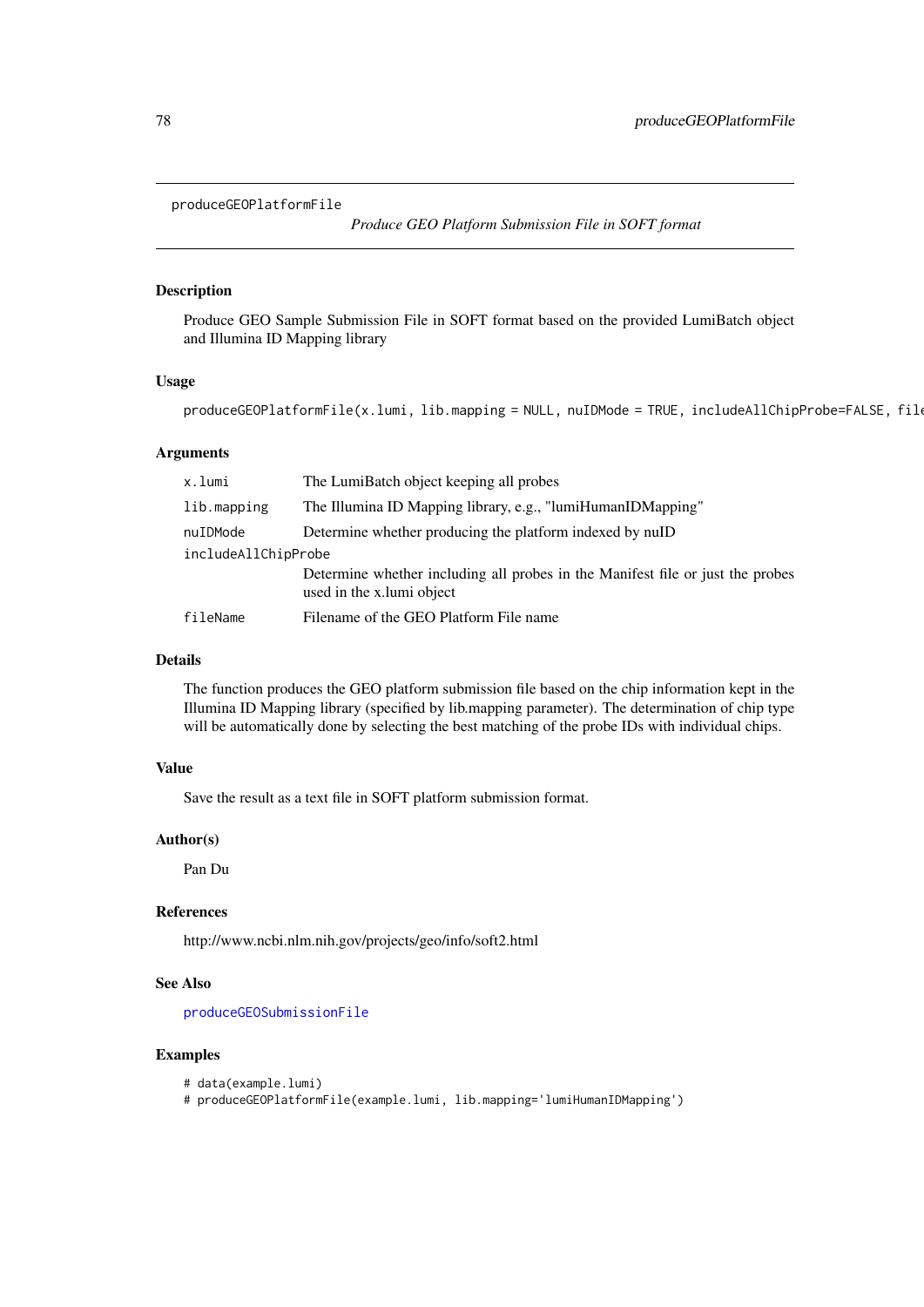<span id="page-78-1"></span><span id="page-78-0"></span>produceGEOSampleInfoTemplate

*Produce the template of GEO sample information*

# Description

Produce the template of GEO sample information, which is used for function [produceGEOSubmissionFile](#page-79-0).

# Usage

produceGEOSampleInfoTemplate(lumiNormalized, lib.mapping = NULL, fileName = "GEOsampleInfo.txt")

# Arguments

|             | lumiNormalized The normalized data (LumiBatch object)       |
|-------------|-------------------------------------------------------------|
| lib.mapping | The Illumina ID Mapping library, e.g., "lumiHumanIDMapping" |
| fileName    | The file name of Tab separated sample information file      |

# Details

This function just produces a template of sample information with some default fillings. Users need to fill in the detailed sample descriptions, especially the Sample\\_title, Sample\\_description and some protocols. No blank fields are allowed. Function [produceGEOSubmissionFile](#page-79-0) will produce the file GEO submission file based on this sample information. The users should not use "\#" in the description as it is a reserved character.

#### Value

Save the result as a Tab separated text file or return a data.frame if the fileName is NULL.

#### Author(s)

Pan Du

# References

http://www.ncbi.nlm.nih.gov/projects/geo/info/soft2.html

# See Also

[produceGEOSubmissionFile](#page-79-0)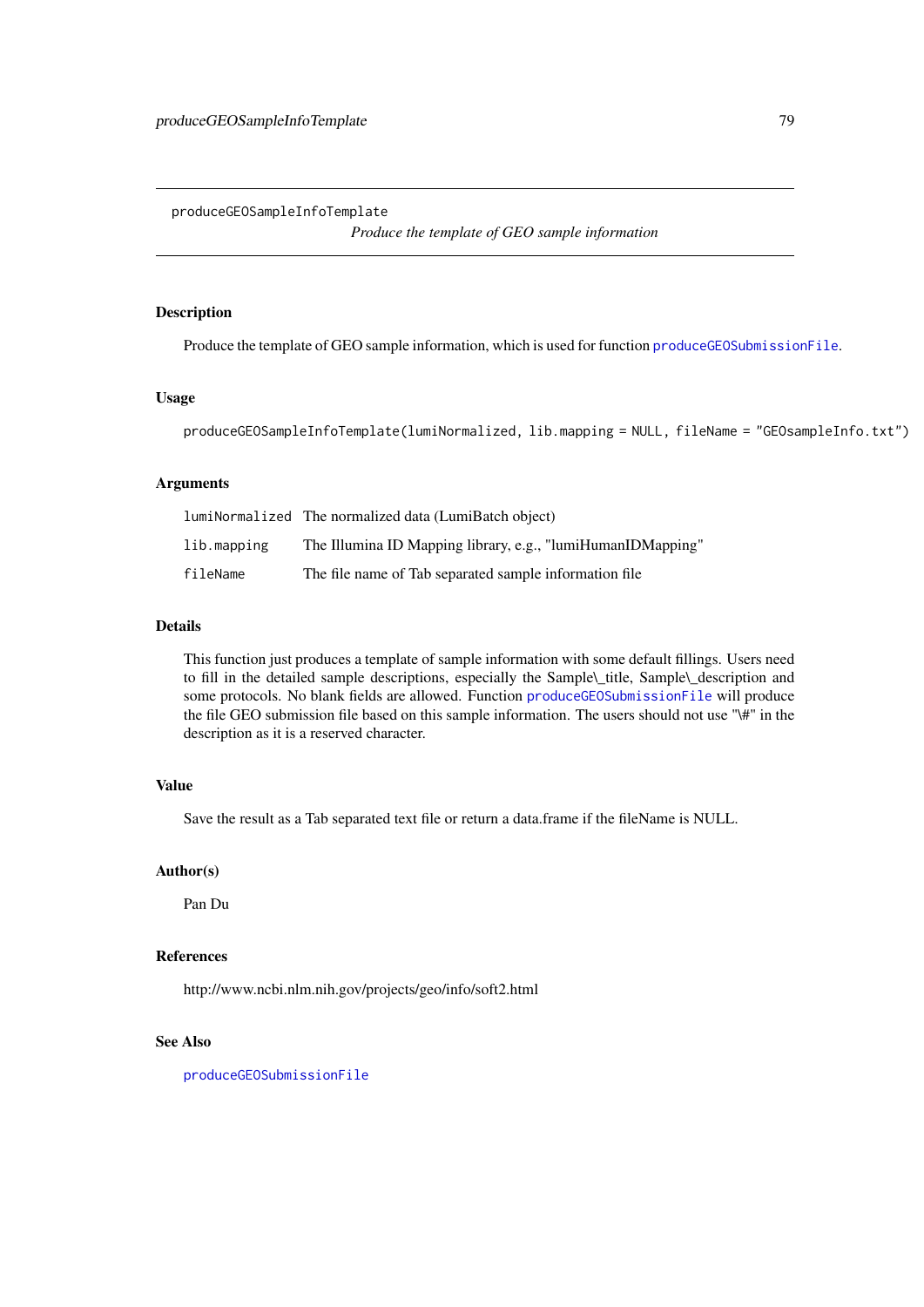```
produceGEOSubmissionFile
```
*Produce GEO Sample Submission File in SOFT format*

#### Description

Produce GEO Sample Submission File in the SOFT format based on the provided LumiBatch object and sample information

#### Usage

```
produceGEOSubmissionFile(lumiNormalized, lumiRaw, lib.mapping = NULL, idType = 'Probe', sampleInfo
```
#### Arguments

|                                | lumiNormalized The normalized data (LumiBatch object)                                                              |
|--------------------------------|--------------------------------------------------------------------------------------------------------------------|
| lumiRaw                        | The raw data (LumiBatch object), e.g., returned by lumiR                                                           |
| lib.mapping                    | The Illumina ID Mapping library, e.g., "lumiHumanIDMapping"                                                        |
| idType                         | the idType parameter of function nuID2IlluminaID                                                                   |
| sampleInfo                     | The sample information filename or data.frame, which is returned by produce GEOSampleInfoTempla                    |
| fileName<br>supplementaryRdata | The file name of GEO Submission file                                                                               |
|                                | determine whether produce the Rdata supplement data, which include both lu-<br>miNormalized and lumiRaw R objects. |
| $\ddots$                       | other parameters used by function nuID2IlluminaID                                                                  |
|                                |                                                                                                                    |

# Details

The function produces the GEO sample submission file including both normalized and raw data information in the SOFT format. The sample information should be provided by the user as a data.frame or Tab separated text file following the format of the template, which can be produced by function [produceGEOSampleInfoTemplate](#page-78-0). Users need to fill in the detailed sample descriptions in the template, especially the Sample\\_title, Sample\\_description and some protocols. Users are also required to fill in the "Sample\\_platform\\_id" by checking information of the GEO Illumina platform.

When the parameter "supplementaryRdata" is TRUE, the R objects, lumiNormalized, lumiRaw and sampleInfo, will be saved in a file named 'supplementaryData.Rdata'.

#### Value

Save the result as a text file in SOFT sample submission format. The supplementary Rdata will be saved in a file 'supplementaryData.Rdata'.

#### Author(s)

Pan Du

# References

http://www.ncbi.nlm.nih.gov/projects/geo/info/soft2.html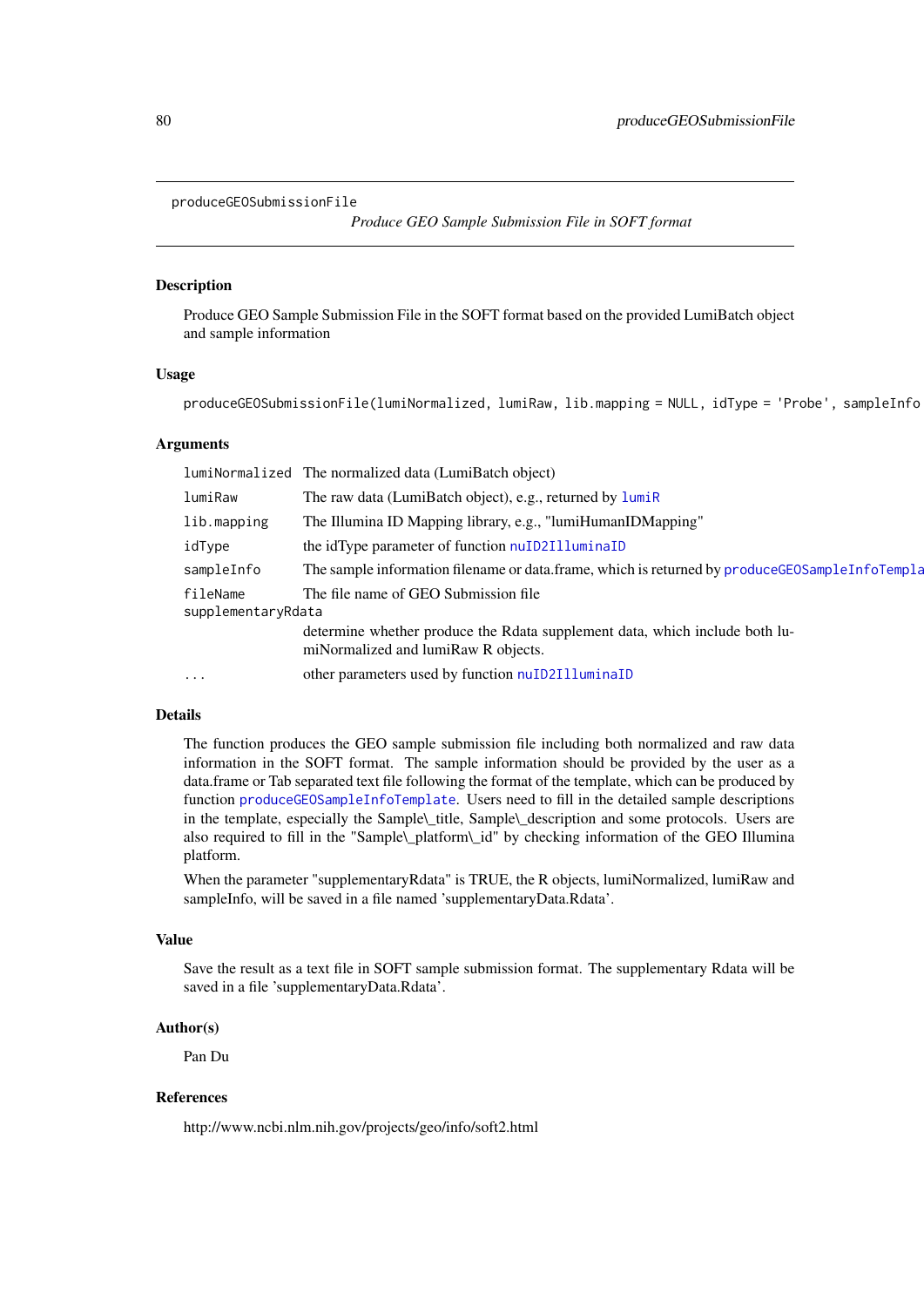<span id="page-80-0"></span>produceMethylationGEOSubmissionFile 81

#### See Also

[produceGEOSampleInfoTemplate](#page-78-0), [produceGEOPlatformFile](#page-77-0)

#### Examples

## Not run ## Produce the sample information template # produceGEOSampleInfoTemplate(lumiNormalized, lib.mapping = NULL, fileName = "GEOsampleInfo.txt") ## After editing the 'GEOsampleInfo.txt' by filling in sample information # produceGEOSubmissionFile(lumiNormalized, lumiRaw, lib='lumiHumanIDMapping', sampleInfo='GEOsampleInfo.txt')

produceMethylationGEOSubmissionFile

*Produce GEO Sample Submission File of Illumina methylation microarray data in SOFT format*

#### Description

Produce GEO Sample Submission File in the SOFT format based on the provided MethyLumiM object and sample information

#### Usage

produceMethylationGEOSubmissionFile(methyLumiM, methyLumiM.raw = NULL, lib.mapping = NULL, idType:

#### Arguments

| methyLumiM                                                             | The normalized data in MethyLumiM class                                                                               |
|------------------------------------------------------------------------|-----------------------------------------------------------------------------------------------------------------------|
|                                                                        | methyLumiM.raw The raw data in MethyLumiM class                                                                       |
| lib.mapping                                                            | Currently not used for Illumina methylation data                                                                      |
| idType                                                                 | Currently no other options for Illumina methylation data                                                              |
| sampleInfo                                                             | The sample information filename or data.frame, which is returned by produce GEOSampleInfoTempla                       |
| The file name of GEO Submission file<br>fileName<br>supplementaryRdata |                                                                                                                       |
|                                                                        | determine whether produce the Rdata supplement data, which include both methy-<br>LumiM and methyLumiM.raw R objects. |
| $\cdots$                                                               | other parameters used by function nuID2I11uminaID, but not implemented for<br>methylation data                        |

#### Details

The function produces the GEO sample submission file including both normalized and raw data information in the SOFT format. The sample information should be provided by the user as a data.frame or Tab separated text file following the format of the template, which can be produced by function [produceGEOSampleInfoTemplate](#page-78-0). Users need to fill in the detailed sample descriptions in the template, especially the Sample\\_title, Sample\\_description and some protocols. Users are also required to fill in the "Sample\\_platform\\_id" by checking information of the GEO Illumina platform.

When the parameter "supplementaryRdata" is TRUE, the R objects, methyLumiM, methyLumiM.raw and sampleInfo, will be saved in a file named 'supplementaryData.Rdata'.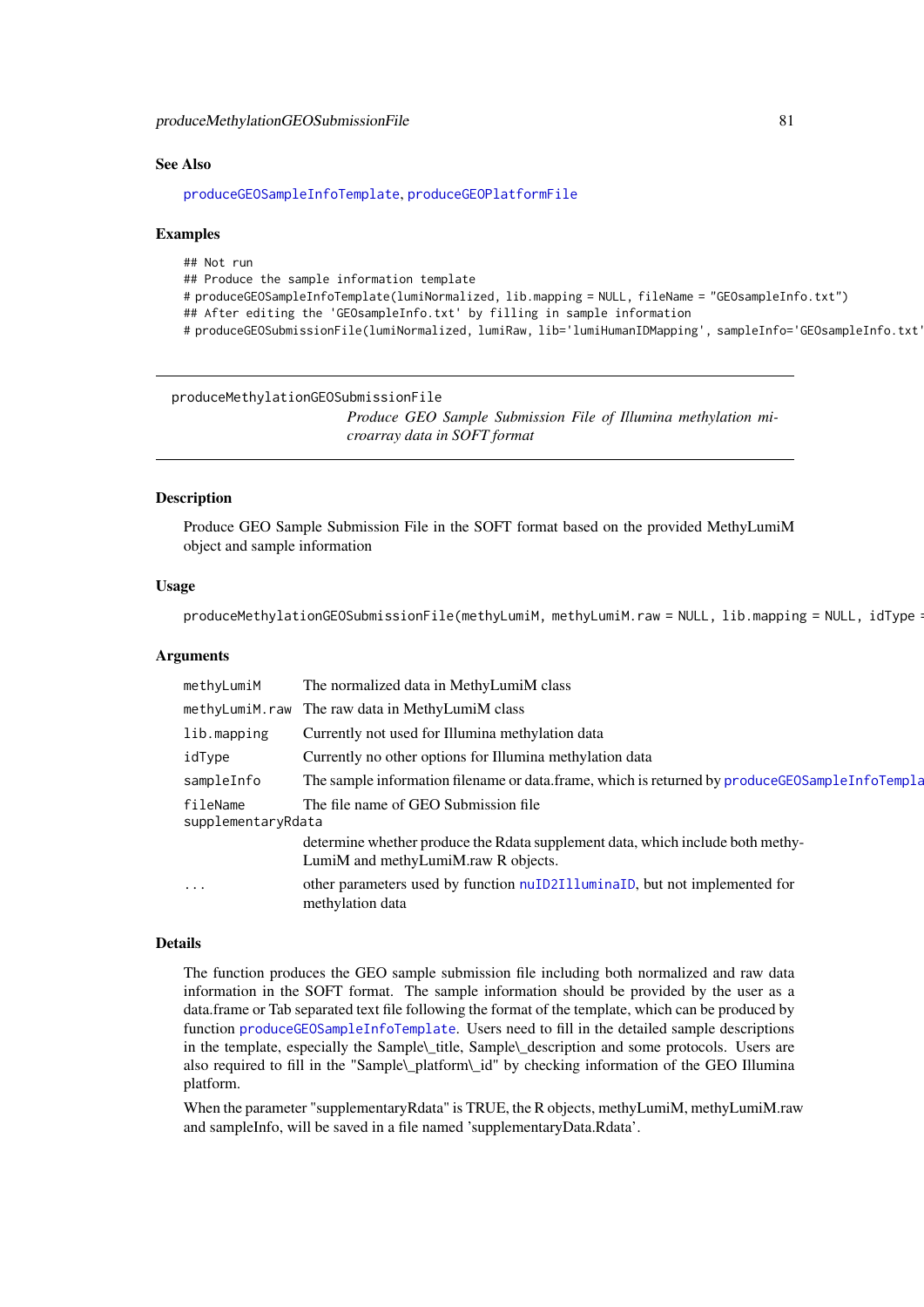# Value

Save the result as a text file in SOFT sample submission format. The supplementary Rdata will be saved in a file 'supplementaryData.Rdata'.

# Author(s)

Pan Du

# References

http://www.ncbi.nlm.nih.gov/projects/geo/info/soft2.html

# See Also

[produceGEOSampleInfoTemplate](#page-78-0), [produceGEOPlatformFile](#page-77-0)

#### Examples

```
## Not run
## Produce the sample information template
# produceGEOSampleInfoTemplate(methyLumiM, fileName = "GEOsampleInfo.txt")
## After editing the 'GEOsampleInfo.txt' by filling in sample information
# produceMethylationGEOSubmissionFile(methyLumiM, methyLumiM.raw, sampleInfo='GEOsampleInfo.txt')
```
rankinvariant *Rank Invariant Normalization*

# Description

This function basically adjusts the samples to the same background level and then optionally scales to the same foreground level.

# Usage

```
rankinvariant(x.lumi, targetArray = NULL, rrc = .05, lowRank = seq(.5, .25, -.05), highRank = .9, min
```
#### Arguments

| an ExpressionSet inherited object or a data matrix with columns as samples and<br>rows as genes                                       |
|---------------------------------------------------------------------------------------------------------------------------------------|
| A target chip is the model for other chips to normalize. It can be a column index,<br>a vector or a LumiBatch object with one sample. |
| The relative rank change allowed for a gene to be selected as rank invariant                                                          |
| A vector with, in decreasing order, the minimum ranks where candidate genes<br>can be selected as rank invariant                      |
| The maximum rank where candidate genes can be selected as rank invariant                                                              |
| Fraction of genes required to be selected as rank invariant                                                                           |
| Maximum number of iterations for $r \ln$ to reach convergence                                                                         |
|                                                                                                                                       |

<span id="page-81-0"></span>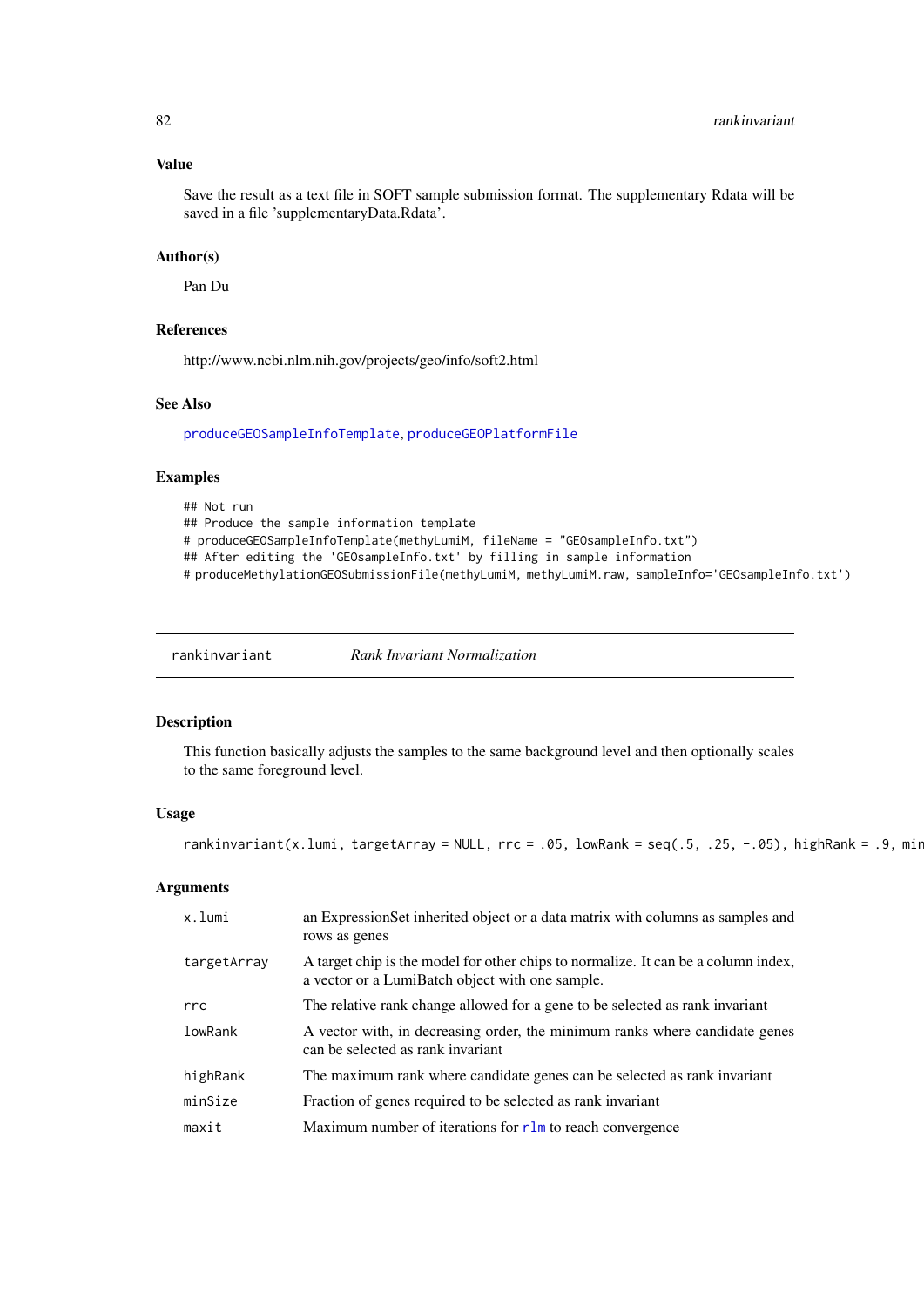#### Details

Rank invariant normalization uses a set of genes that are rank invariant between a given sample and a target sample. The target sample can be predefined by setting the targetArray argument. If targetArray is NULL the average expression of all samples will be the target. Rank invariant genes are found for each sample seperately by calculation the relative rank change for each gene. Furthermore, only genes with ranks between the lowRank and highRank are considered. If the number of probes is less than minSize multiplies by the number of genes the next lowRank value tried. If no rank invariant set can be found an error is thrown.

The default settings of this function are the same as used Genomstudio (Illumina). The results produced by this method are similar, but not identical to Genomestudio.

#### Value

Return an object with expression values normalized. The class of the return object is the same as the input object x.lumi.

#### Author(s)

Arno Velds (contact: a.velds (at) nki.nl)

#### See Also

[lumiN](#page-46-0)

rsn *Robust Spline Normalization between chips*

#### Description

Robust spline normalization (monotonic curves) between chips

#### Usage

```
rsn(x.lumi, targetArray = NULL, excludedFold = 2, span = 0.03, ifPlot = FALSE, ...)
```
# Arguments

| x.lumi      | an ExpressionSet inherited object or a data matrix with columns as samples and<br>rows as genes                                       |
|-------------|---------------------------------------------------------------------------------------------------------------------------------------|
| targetArray | A target chip is the model for other chips to normalize. It can be a column index,<br>a vector or a LumiBatch object with one sample. |
| excludeFold | exclude the genes with fold change larger than "exclude Fold" during fitting the<br>curve in normalization                            |
| span        | the span parameter used by monoSmu                                                                                                    |
| ifPlot      | determine whether to plot intermediate results                                                                                        |
| $\ddots$    | other parameters used by monoSmu                                                                                                      |

<span id="page-82-0"></span>rsn 83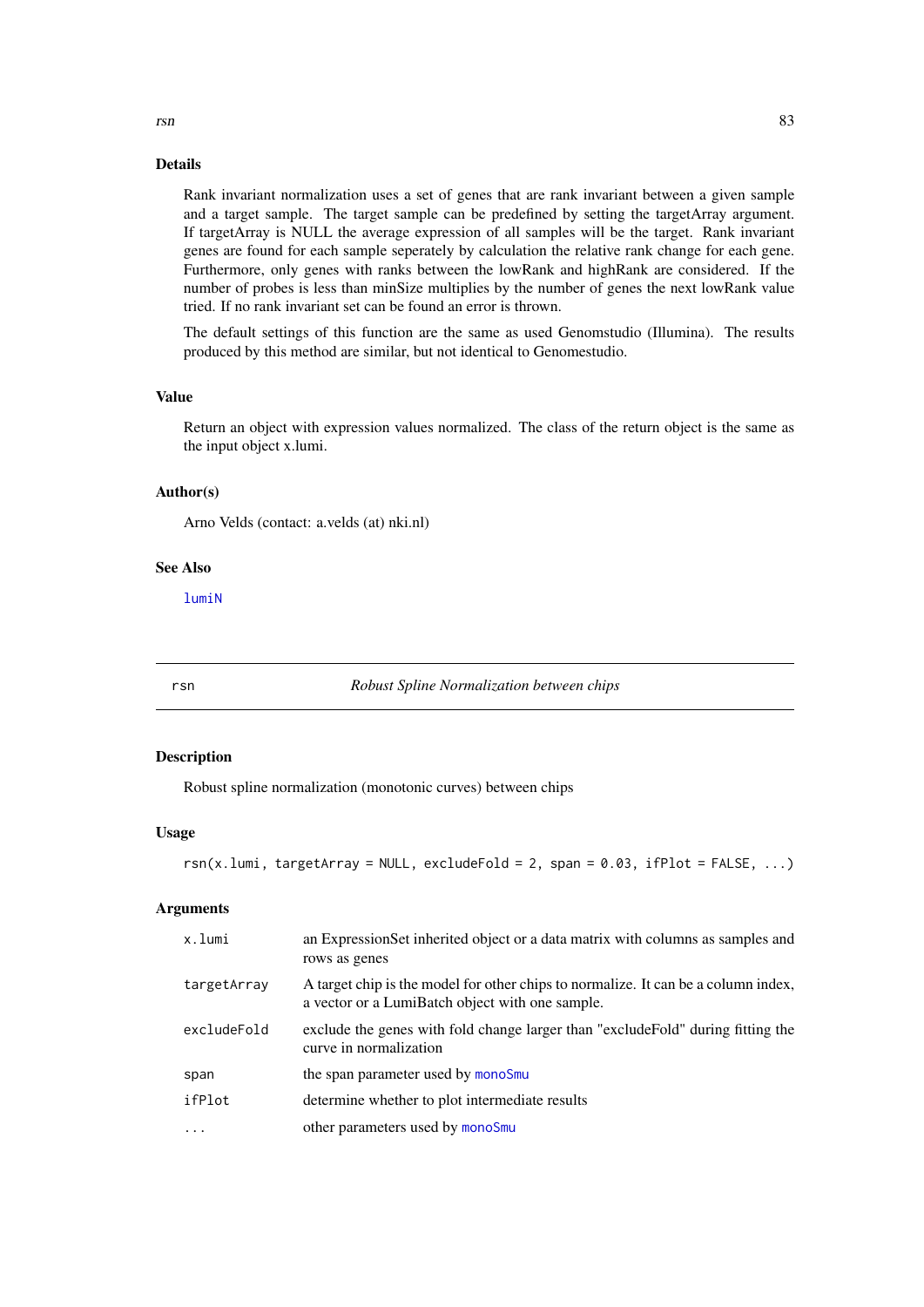#### <span id="page-83-0"></span>Details

The robust spline normalization (RSN) algorithm combines the features of quantile and loess normalization. It is designed to normalize the variance-stabilized data. The function will check whether the data is variance stabilized (vst or log2 transform), if not, it will automatically run lumiT before run rsn. For details of the algorithm, please see the reference.

The targetArray can be a column index, a vector or a LumiBatch object with one sample, which corresponds to an external sample to be normalized with. This is very useful for handling large data set or normalizing the data set with a common reference (targetArray).

# Value

Return an object with expression values normalized. The class of the return object is the same as the input object x.lumi. If it is a LumiBatch object, it also includes the VST transform function and its parameters as attributes: "transformFun", "parameter". See [inverseVST](#page-35-0) for details.

#### Author(s)

Pan Du, Simon Lin

#### See Also

[lumiN](#page-46-0), [monoSmu](#page-55-0)

seq2id *Transfer a nucleotide sequence as a nuID*

#### Description

The nuID (nucleotide universal identifier) is uniquely corresponding to probe sequence. The nuID is also self-identification and error checking

#### Usage

seq2id(seq)

#### Arguments

seq a nucleotide sequence composed of A, C, G, T (U).

#### Details

The nuID is a exact mapping of nucleotide sequence based on Base64 encoding scheme. A character set A-Z, a-z, 0-9, "\\_" and "." is used to represent to the base-64 numbers of 0-63. The first character of nuID is a checking code, which provide information of both the number of padded "A"s at the nucleotide sequence and error checking. Please refer to reference for more details.

#### Value

A string represents nuID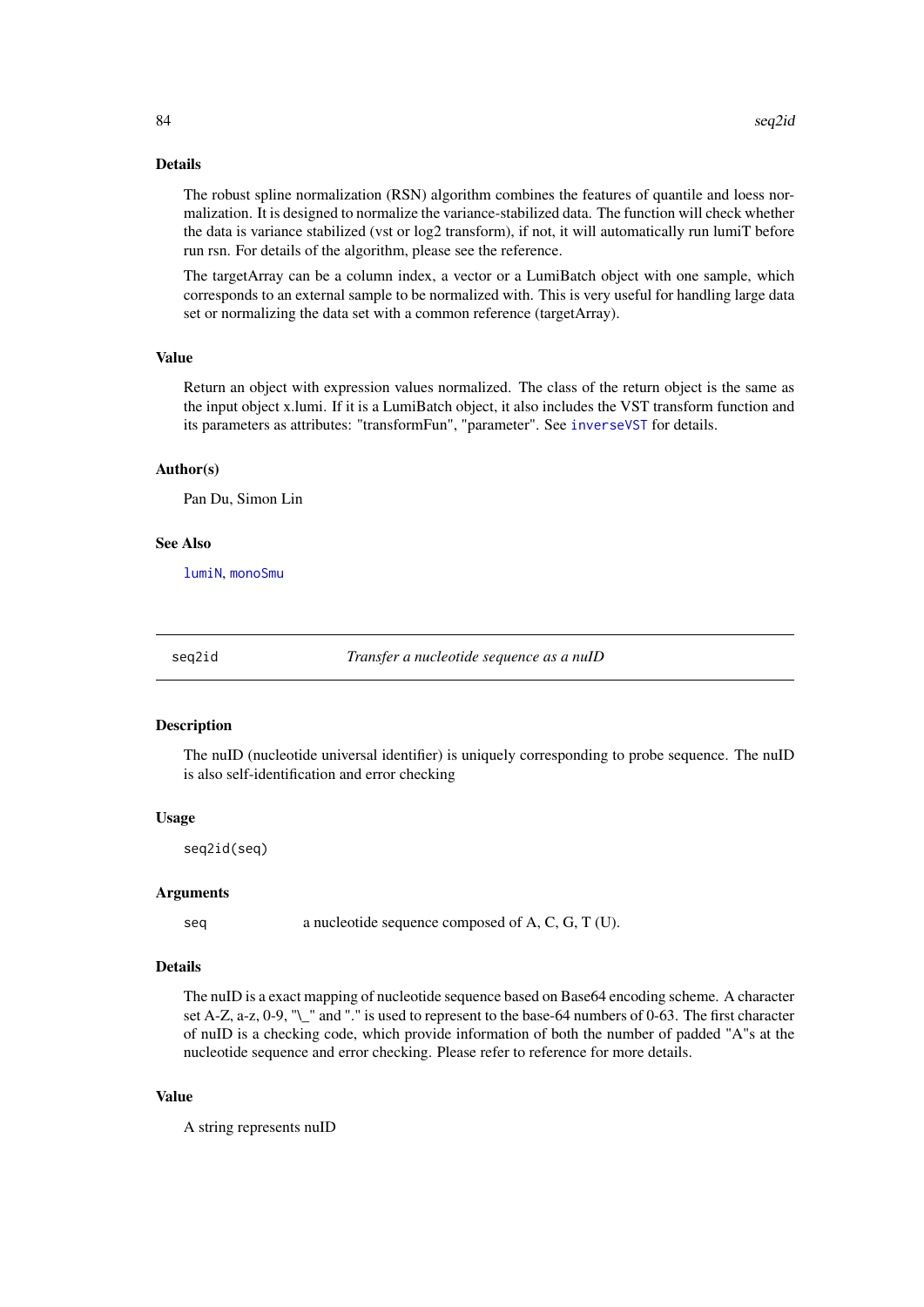#### <span id="page-84-0"></span>Author(s)

Pan Du

# References

Du, P., Kibbe, W.A. and Lin, S.M., "nuID: A universal naming schema of oligonucleotides for Illumina, Affymetrix, and other microarrays", Biology Direct 2007, 2:16 (31May2007).

### See Also

[id2seq](#page-32-0)

# Examples

```
seq <- 'ACGTAAATTTCAGTTTAAAACCCCCCG'
id <- seq2id(seq)
id
id2seq(id)
```
smoothQuantileNormalization *Smooth quantile normalization*

# Description

Smooth quantile normalization with a reference sample

# Usage

```
smoothQuantileNormalization(dataMatrix, ref = NULL, adjData=NULL, logMode = TRUE, bandwidth = NULL,
```
# Arguments

| dataMatrix | a matrix of microarray intensity data                                |
|------------|----------------------------------------------------------------------|
| ref        | a vector of reference sample intensity, which matches the dataMatrix |
| adjData    | data to be adjusted based on the ref and dataMatrix distribution     |
| logMode    | whether perform the analysis in log2 scale                           |
| bandwidth  | a parameter used by locpoly                                          |
| degree     | a parameter used by locpoly                                          |
| verbose    | whether print the processing sample names                            |
|            | other parameters used by <b>locpoly</b>                              |

#### Value

a data matrix with intensity normalized.

# Author(s)

Pan DU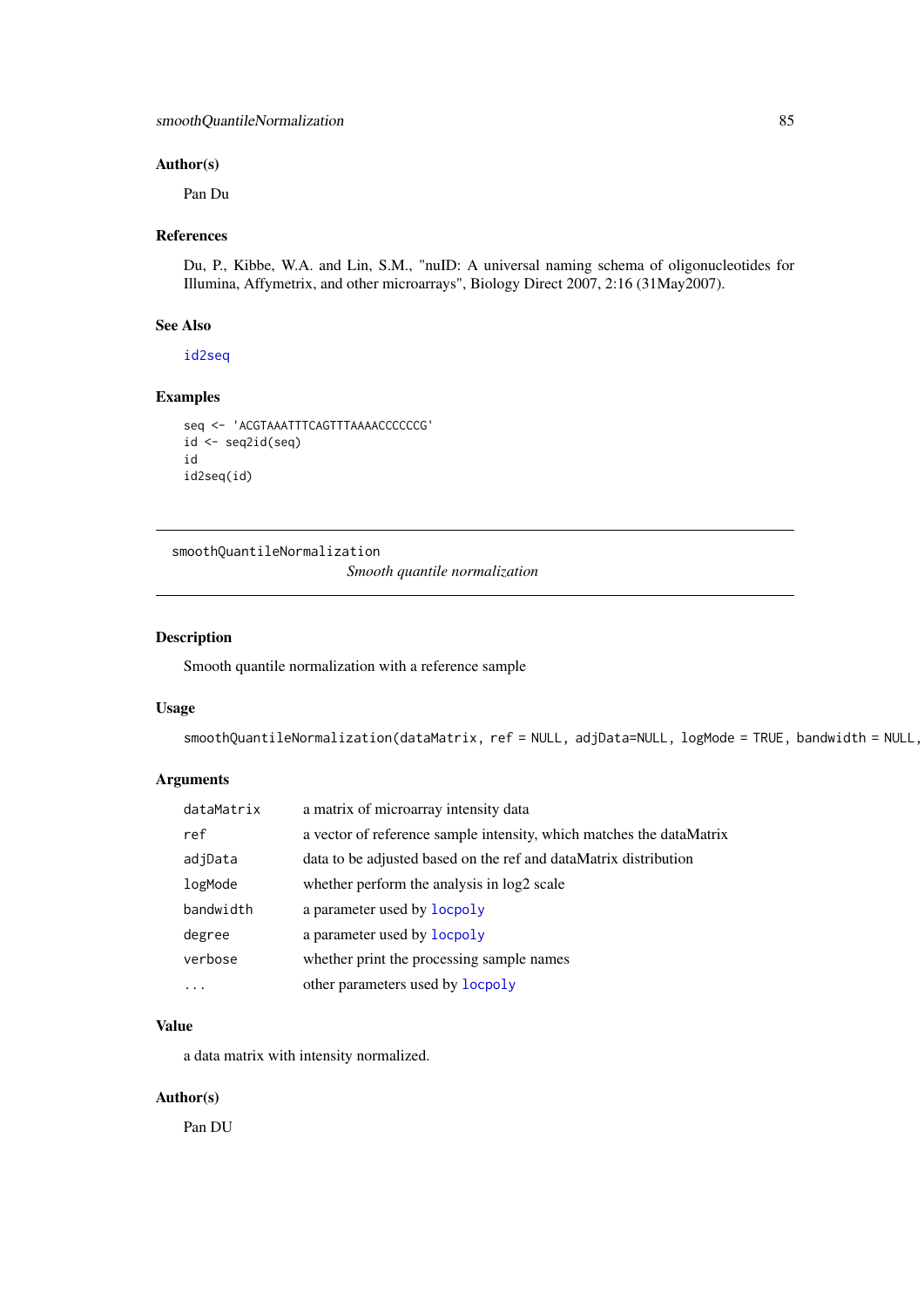#### See Also

See Also [adjColorBias.quantile](#page-7-0)

ssn *Simple Scaling Normalization*

#### Description

This function basically adjusts the samples to the same background level and then optionally scales to the same foreground level.

#### Usage

```
ssn(x.lumi, targetArray = NULL, scaling = TRUE, bgMethod=c('density', 'mean', 'median', 'none'), fg
```
#### Arguments

| x.lumi      | an ExpressionSet inherited object or a data matrix with columns as samples and<br>rows as genes                                       |
|-------------|---------------------------------------------------------------------------------------------------------------------------------------|
| targetArray | A target chip is the model for other chips to normalize. It can be a column index,<br>a vector or a LumiBatch object with one sample. |
| scaling     | determine whether do scaling or just background shift                                                                                 |
| bgMethod    | optional methods of determining the background level                                                                                  |
| fgMethod    | optional methods of determining the foreground level                                                                                  |
| $\cdots$    | other parameters used by density function                                                                                             |

#### Details

This function basically adjusts the samples to the same background level and then optionally scales to the same foreground level. The adjustment is based on the raw scale data (For the transformed data, it still estimates the parameters in the raw scale by inverse transformation.).

Comparing with other normalization methods, like quantile and curve-fitting methods, SSN is a more conservative method. The only assumption is that each sample has the same background levels and the same scale (if do scaling). There are three methods ('density', 'mean' and 'median') for background estimation. If bgMethod is 'none', then the background level will be set as 0, i.e., no background adjustment. For the 'density' bgMethod, it estimates the background based on the mode of probe intensities based on the assumption that the background level intensity is the most frequent value across all the probes in the chip. For the foreground level estimation, it also provides three methods ('mean', 'density', 'median'). For the 'density' fgMethod, it assumes the background probe levels are symmetrically distributed. Then we estimate the foreground levels by taking the intensity mean of all other probes except from the background probes. For the 'mean' and 'median' methods (for both bgMethod and fgMethod), it basically estimates the level based on the mean or median of all probes of the sample. If the fgMethod is the same as bgMethod (except 'density' method), no scaling will be performed.

#### Value

Return an object with expression values normalized. The class of the return object is the same as the input object x.lumi.

<span id="page-85-0"></span>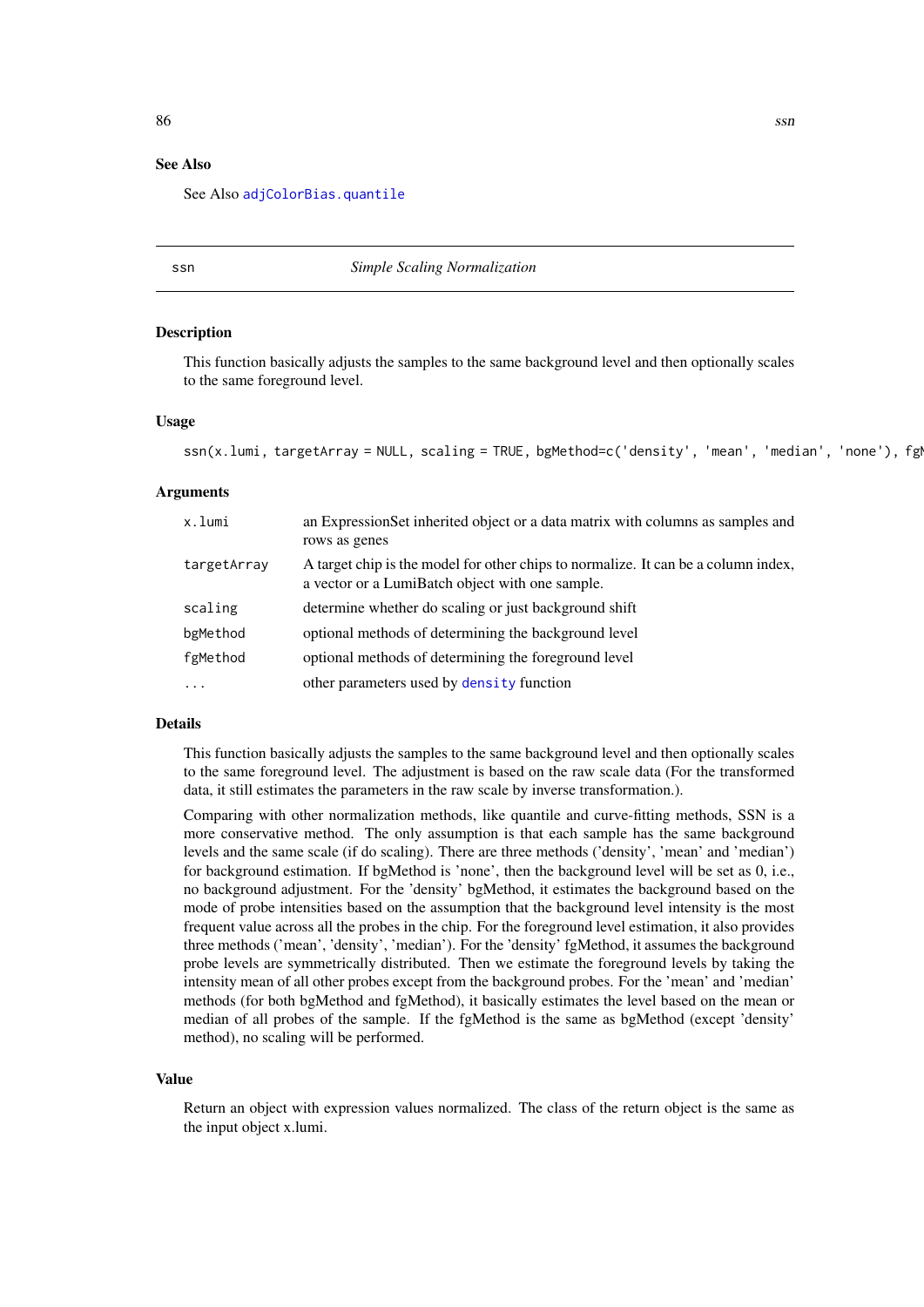#### <span id="page-86-0"></span>targetID2nuID 87

#### Author(s)

Pan Du, Simon Lin

#### See Also

[lumiN](#page-46-0)

targetID2nuID *Mapping Illumina TargetID (GeneID) into nuID*

# Description

Mapping Illumina TargetID (GeneID) into nuID.

# Usage

```
targetID2nuID(targetID, lib.mapping = "lumiHumanIDMapping", ...)
```
# Arguments

| targetID    | a vector of Illumina TargetID (GeneID) |
|-------------|----------------------------------------|
| lib.mapping | an Illumina ID mapping library         |
| $\cdot$     | other parameters of IlluminaID2nuID    |

#### Details

The function will call [IlluminaID2nuID](#page-33-0) when ID mapping library were provided.

#### Value

see function [IlluminaID2nuID](#page-33-0)

# Author(s)

Pan Du

#### References

Du, P., Kibbe, W.A. and Lin, S.M., "nuID: A universal naming schema of oligonucleotides for Illumina, Affymetrix, and other microarrays", Biology Direct 2007, 2:16 (31May2007).

#### See Also

[nuID2targetID](#page-63-0), [IlluminaID2nuID](#page-33-0)

#### Examples

```
if (require(lumiHumanIDMapping)) {
    targetID2nuID('GI_21389350-S', lib='lumiHumanIDMapping')
}
```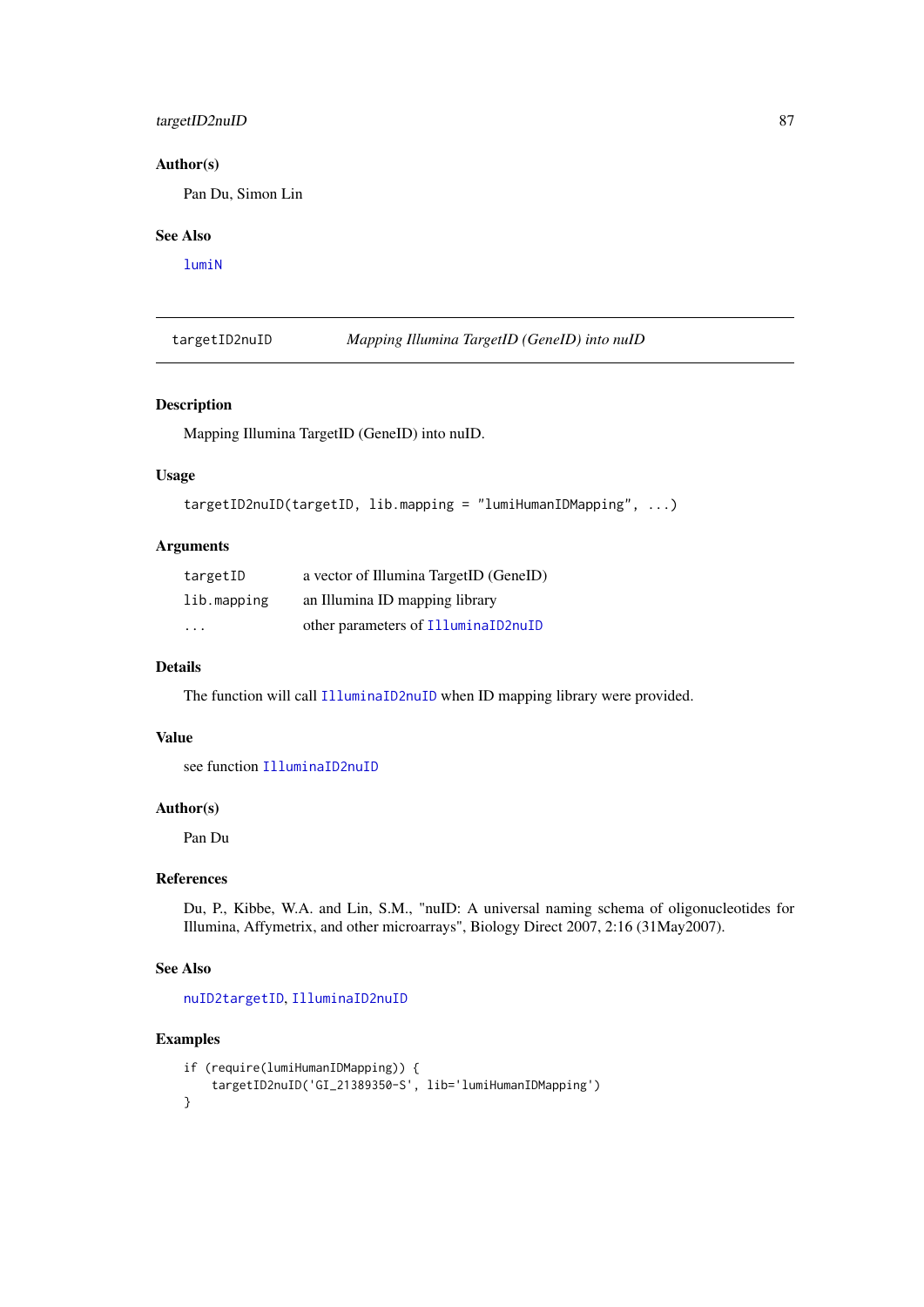#### <span id="page-87-1"></span><span id="page-87-0"></span>Description

Stabilizing the expression variance based on the bead level expression variance and mean relations

#### Usage

vst(u, std, nSupport = min(length(u), 500), backgroundStd=NULL, fitMethod = c('linear', 'quadratic'

#### Arguments

| <b>u</b>      | mean expression of the beads with same sequence                                                             |
|---------------|-------------------------------------------------------------------------------------------------------------|
| std           | expression standard deviation of the beads with same sequence                                               |
| nSupport      | the number of down-sampling to speed processing                                                             |
| backgroundStd | pre-estimated background standard deviation level                                                           |
| fitMethod     | methods of fitting the relations between expression variance and mean relations                             |
| lowCutoff     | cutoff ratio to determine the low expression range. Do not change this until you<br>now what you are doing. |
| ifPlot        | plot intermediate results or not                                                                            |

# Details

The variance-stabilizing transformation (VST) takes the advantage of larger number of technical replicates available on the Illumina microarray. It models the mean-variance relationship of the within-array technical replicates at the bead level of Illumina microarray. An arcsinh transform is then applied to stabilize the variance. See reference for more details.

For the methods of fitting the relations between expression variance and mean relations, the 'linear' method is more robust and provides detailed parameters for inverseVST.

#### Value

Return the transformed (variance stabilized) expression values.

#### Author(s)

Pan Du, Simon Lin

#### References

Lin, S.M., Du, P., Kibbe, W.A., "Model-based Variance-stabilizing Transformation for Illumina Mi-croarray Data", submitted

# See Also

[lumiT](#page-51-0), [inverseVST](#page-35-0)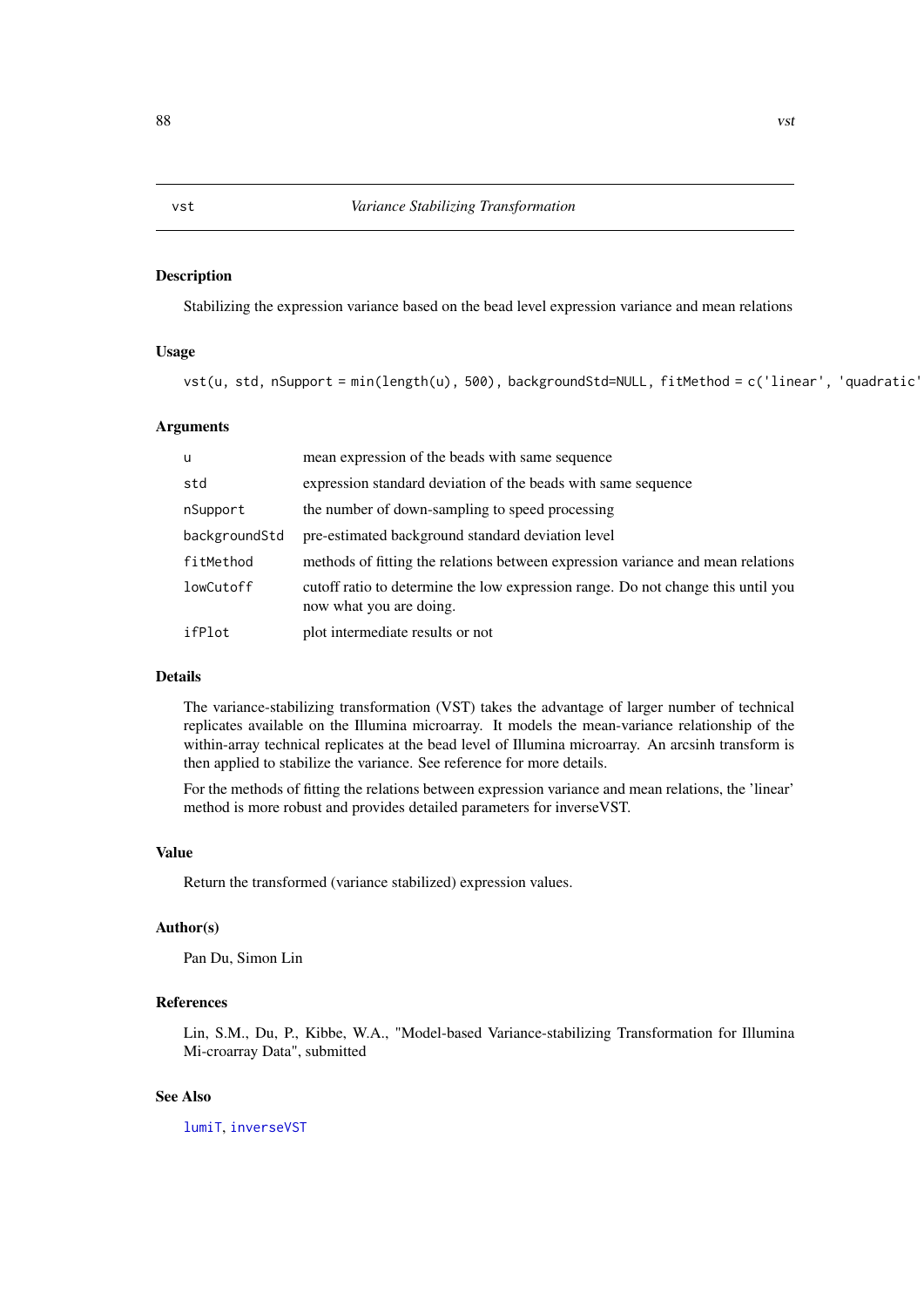Examples

# ## load example data data(example.lumi)

```
## get the gene expression mean for one chip
u <- exprs(example.lumi)[,1]
## get the gene standard deviation for one chip
std <- se.exprs(example.lumi)[,1]
```

```
## do variance stabilizing transform
transformedU <- vst(u, std)
```
## do variance stabilizing transform with plotting intermediate result transformedU <- vst(u, std, ifPlot=TRUE)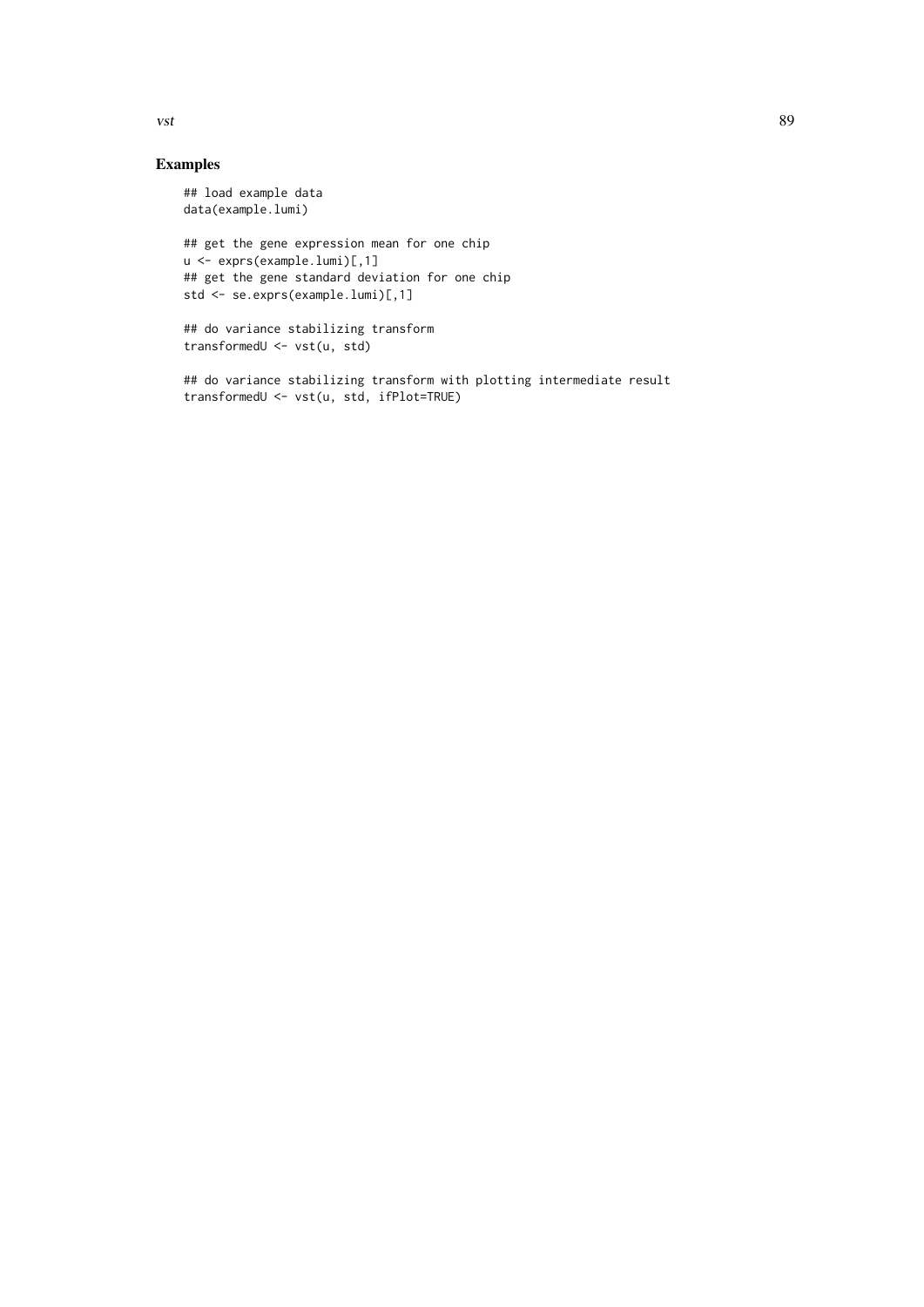# Index

∗Topic IO lumiR, [49](#page-48-1) ∗Topic classes LumiBatch-class, [39](#page-38-1) ∗Topic datasets example.lumi, [24](#page-23-0) example.lumiMethy, [25](#page-24-0) example.methyTitration, [25](#page-24-0) ∗Topic hplot boxplot, MethyLumiM-method, [13](#page-12-0) boxplot-methods, [14](#page-13-0) boxplotColorBias, [15](#page-14-0) density-methods, [16](#page-15-0) hist-methods, [32](#page-31-0) MAplot-methods, [54](#page-53-0) pairs-methods, [65](#page-64-0) plot-methods, [66](#page-65-0) plotCDF, [67](#page-66-0) plotColorBias1D, [68](#page-67-0) plotColorBias2D, [69](#page-68-0) plotControlData, [70](#page-69-1) plotDensity, [71](#page-70-0) plotHousekeepingGene, [73](#page-72-0) plotSampleRelation, [74](#page-73-0) plotStringencyGene, [75](#page-74-0) plotVST, [76](#page-75-0) ∗Topic methods addAnnotationInfo, [4](#page-3-0) addControlData2lumi, [5](#page-4-1) addControlData2methyLumiM, [6](#page-5-0) addNuID2lumi, [7](#page-6-0) adjColorBias.quantile, [8](#page-7-1) asBigMatrix-methods, [10](#page-9-0) beta2m, [11](#page-10-0) bgAdjust, [11](#page-10-0) bgAdjustMethylation, [12](#page-11-0) boxplot, MethyLumiM-method, [13](#page-12-0) boxplot-methods, [14](#page-13-0) boxplotColorBias, [15](#page-14-0) colorBiasSummary, [16](#page-15-0) density-methods, [16](#page-15-0) detectionCall, [17](#page-16-0) detectOutlier, [18](#page-17-0)

estimateBeta, [19](#page-18-0) estimateIntensity, [20](#page-19-0) estimateLumiCV, [21](#page-20-0) estimateM, [22](#page-21-0) estimateMethylationBG, [23](#page-22-0) gammaFitEM, [26](#page-25-0) getChipInfo, [27](#page-26-0) getChrInfo, [28](#page-27-0) getControlData, [29](#page-28-0) getControlProbe, [30](#page-29-0) getControlType, [31](#page-30-0) getNuIDMappingInfo, [31](#page-30-0) hist-methods, [32](#page-31-0) id2seq, [33](#page-32-1) IlluminaID2nuID, [34](#page-33-1) importMethyIDAT, [35](#page-34-0) inverseVST, [36](#page-35-1) is.nuID, [37](#page-36-0) lumiB, [38](#page-37-0) lumiExpresso, [41](#page-40-0) lumiMethyB, [42](#page-41-0) lumiMethyC, [43](#page-42-0) lumiMethyN, [44](#page-43-0) lumiMethyR, [45](#page-44-0) lumiMethyStatus, [46](#page-45-0) lumiN, [47](#page-46-1) lumiQ, [48](#page-47-1) lumiR.batch, [51](#page-50-0) lumiT, [52](#page-51-1) m2beta, [53](#page-52-0) MAplot-methods, [54](#page-53-0) methylationCall, [55](#page-54-0) monoSmu, [56](#page-55-1) monoSpline, [57](#page-56-0) normalizeMethylation.quantile, [58](#page-57-0) normalizeMethylation.ssn, [59](#page-58-0) nuID2EntrezID, [59](#page-58-0) nuID2IlluminaID, [61](#page-60-1) nuID2probeID, [62](#page-61-1) nuID2RefSeqID, [63](#page-62-0) nuID2targetID, [64](#page-63-1) pairs-methods, [65](#page-64-0) plot-methods, [66](#page-65-0)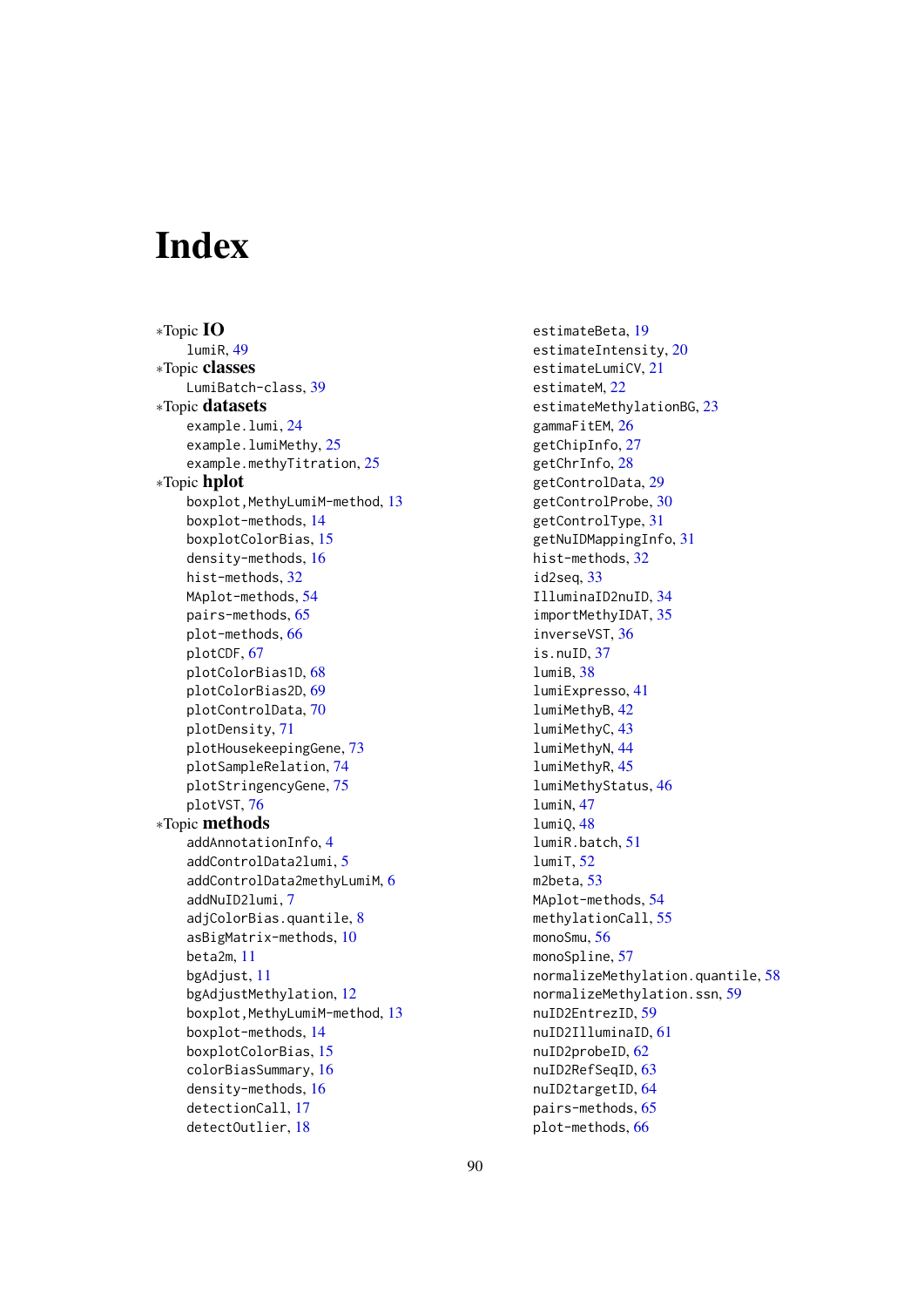#### INDEX  $91$

plotCDF, [67](#page-66-0) plotColorBias1D, [68](#page-67-0) plotColorBias2D, [69](#page-68-0) plotControlData, [70](#page-69-1) plotDensity, [71](#page-70-0) plotGammaFit, [72](#page-71-0) plotHousekeepingGene, [73](#page-72-0) plotStringencyGene, [75](#page-74-0) probeID2nuID, [77](#page-76-0) rankinvariant, [82](#page-81-0) rsn, [83](#page-82-0) seq2id, [84](#page-83-0) smoothQuantileNormalization, [85](#page-84-0) ssn, [86](#page-85-0) targetID2nuID, [87](#page-86-0) vst, [88](#page-87-1) ∗Topic method adjColorBias.ssn, [9](#page-8-0) ∗Topic package lumi-package, [3](#page-2-0) ∗Topic utilities getChipInfo, [27](#page-26-0) getNuIDMappingInfo, [31](#page-30-0) IlluminaID2nuID, [34](#page-33-1) nuID2EntrezID, [59](#page-58-0) nuID2IlluminaID, [61](#page-60-1) nuID2RefSeqID, [63](#page-62-0) produceGEOPlatformFile, [78](#page-77-1) produceGEOSampleInfoTemplate, [79](#page-78-1) produceGEOSubmissionFile, [80](#page-79-1) produceMethylationGEOSubmissionFile, [81](#page-80-0) [,LumiBatch,ANY,ANY,ANY-method *(*LumiBatch-class*)*, [39](#page-38-1) [,LumiBatch-method *(*LumiBatch-class*)*, [39](#page-38-1) addAnnotationInfo, [4,](#page-3-0) *[28](#page-27-0)*, *[35](#page-34-0)* addControlData2lumi, [5,](#page-4-1) *[29–](#page-28-0)[31](#page-30-0)*, *[71](#page-70-0)*, *[73](#page-72-0)*, *[75](#page-74-0)* addControlData2methyLumiM, [6,](#page-5-0) *[45](#page-44-0)*, *[71](#page-70-0)* addNuID2lumi, [7,](#page-6-0) *[49](#page-48-1)*, *[51](#page-50-0)* addNuId2lumi *(*addNuID2lumi*)*, [7](#page-6-0) adjColorBias.quantile, [8,](#page-7-1) *[10](#page-9-0)*, *[44](#page-43-0)*, *[86](#page-85-0)* adjColorBias.ssn, *[9](#page-8-0)*, [9,](#page-8-0) *[44](#page-43-0)* asBigMatrix *(*asBigMatrix-methods*)*, [10](#page-9-0) asBigMatrix,ExpressionSet-method *(*asBigMatrix-methods*)*, [10](#page-9-0) asBigMatrix-methods, [10](#page-9-0) beadNum *(*LumiBatch-class*)*, [39](#page-38-1)

```
beadNum,ExpressionSet-method
        (LumiBatch-class), 39
beadNum<- (LumiBatch-class), 39
```
beadNum<-,ExpressionSet,ANY-method *(*LumiBatch-class*)*, [39](#page-38-1) beadNum<-,ExpressionSet-method *(*LumiBatch-class*)*, [39](#page-38-1) beta2m, [11,](#page-10-0) *[54](#page-53-0)* bg.adjust, *[38](#page-37-0)* bgAdjust, [11,](#page-10-0) *[39](#page-38-1)* bgAdjustMethylation, [12,](#page-11-0) *[23](#page-22-0)*, *[43](#page-42-0)* BigMatrix, *[10](#page-9-0)* boxplot, *[14,](#page-13-0) [15](#page-14-0)* boxplot,ExpressionSet-method *(*boxplot-methods*)*, [14](#page-13-0) boxplot, MethyLumiM-method, [13](#page-12-0) boxplot-methods, [14](#page-13-0) boxplot.ExpressionSet *(*boxplot-methods*)*, [14](#page-13-0) boxplotColorBias, [15,](#page-14-0) *[69](#page-68-0)* bwplot, *[13](#page-12-0)*

class:LumiBatch *(*LumiBatch-class*)*, [39](#page-38-1) colorBiasSummary, [16](#page-15-0) combine,ExpressionSet,LumiBatch-method *(*LumiBatch-class*)*, [39](#page-38-1) combine,LumiBatch,ExpressionSet-method *(*LumiBatch-class*)*, [39](#page-38-1) combine,LumiBatch,LumiBatch-method *(*LumiBatch-class*)*, [39](#page-38-1) controlData *(*LumiBatch-class*)*, [39](#page-38-1) controlData,LumiBatch-method *(*LumiBatch-class*)*, [39](#page-38-1) controlData<- *(*LumiBatch-class*)*, [39](#page-38-1) controlData<-,LumiBatch,ANY-method *(*LumiBatch-class*)*, [39](#page-38-1) controlData<-,LumiBatch-method *(*LumiBatch-class*)*, [39](#page-38-1) controlTypes, *[31](#page-30-0)*

```
density, 17, 68, 71, 86
density,ExpressionSet-method
        (density-methods), 16
density-methods, 16, 32
density.ExpressionSet
        (density-methods), 16
detection (LumiBatch-class), 39
detection,ExpressionSet-method
        (LumiBatch-class), 39
detection<- (LumiBatch-class), 39
detection<-,ExpressionSet,ANY-method
        (LumiBatch-class), 39
detection<-,ExpressionSet-method
        (LumiBatch-class), 39
detectionCall, 17, 48
detectOutlier, 18, 66
```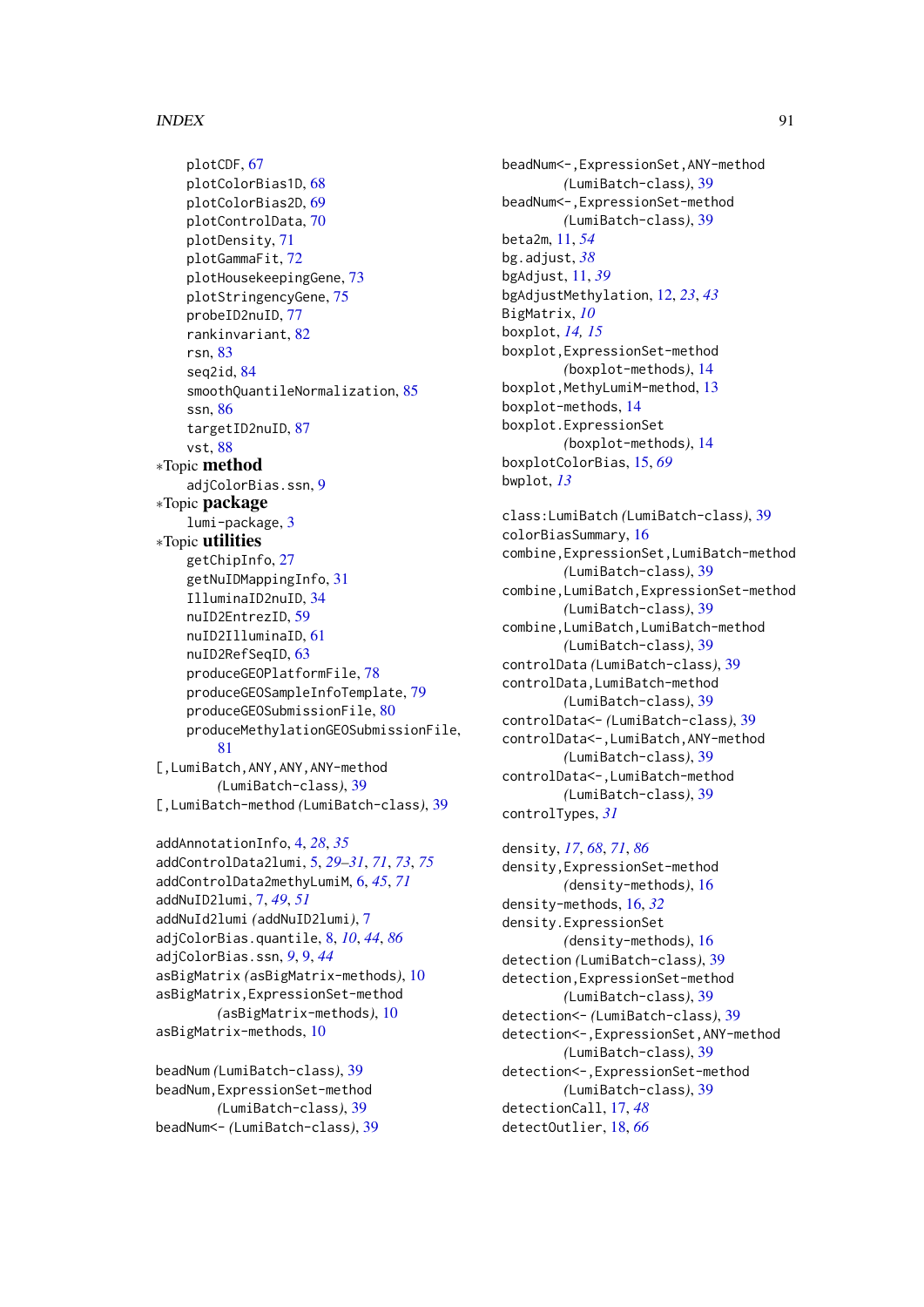```
ecdf, 68
eSet, 40
estimateBeta, 19, 21, 23
estimateIntensity, 20, 20, 23
estimateLumiCV, 21, 66
estimateM, 20, 21, 22
estimateMethylationBG, 9, 10, 13, 23, 43
example.lumi, 24
example.lumiMethy, 25
example.methyTitration, 25
ExpressionSet, 10, 14, 17, 32, 39, 40, 54, 65,
         67, 71
expresso, 41
```
gammaFitEM, [26,](#page-25-0) *[46](#page-45-0)*, *[55](#page-54-0)*, *[72](#page-71-0)* getChipInfo, *[27](#page-26-0)*, [27,](#page-26-0) *[34](#page-33-1)*, *[61](#page-60-1)* getChrInfo, [28](#page-27-0) getControlData, *[6](#page-5-0)*, [29](#page-28-0) getControlProbe, [30](#page-29-0) getControlType, *[30](#page-29-0)*, [31](#page-30-0) getHistory *(*LumiBatch-class*)*, [39](#page-38-1) getHistory,LumiBatch-method *(*LumiBatch-class*)*, [39](#page-38-1) getNuIDMappingInfo, [31,](#page-30-0) *[60](#page-59-0)*, *[63](#page-62-0)*

hdr.boxplot, *[13](#page-12-0)* hist, *[32](#page-31-0)*, *[72](#page-71-0)* hist,ExpressionSet-method *(*hist-methods*)*, [32](#page-31-0) hist-methods, *[16,](#page-15-0) [17](#page-16-0)*, [32](#page-31-0) hist.ExpressionSet *(*hist-methods*)*, [32](#page-31-0)

id2seq, [33,](#page-32-1) *[37](#page-36-0)*, *[85](#page-84-0)* IlluminaID2nuID, *[7](#page-6-0)*, *[28](#page-27-0)*, [34,](#page-33-1) *[61](#page-60-1)*, *[77](#page-76-0)*, *[87](#page-86-0)* importMethyIDAT, [35,](#page-34-0) *[45](#page-44-0)* initialize,LumiBatch-method *(*LumiBatch-class*)*, [39](#page-38-1) inverseVST, [36,](#page-35-1) *[47](#page-46-1)*, *[53](#page-52-0)*, *[84](#page-83-0)*, *[88](#page-87-1)* is.nuID, [37](#page-36-0)

legend, *[17](#page-16-0)* locpoly, *[85](#page-84-0)* lumi *(*lumi-package*)*, [3](#page-2-0) lumi-package, [3](#page-2-0) lumiB, *[12](#page-11-0)*, [38,](#page-37-0) *[41,](#page-40-0) [42](#page-41-0)* LumiBatch, *[48](#page-47-1)*, *[51](#page-50-0)*, *[74](#page-73-0)* LumiBatch *(*LumiBatch-class*)*, [39](#page-38-1) LumiBatch-class, [39](#page-38-1) lumIDAT, *[35](#page-34-0)* lumiExpresso, *[39](#page-38-1)*, [41](#page-40-0) lumiMethyB, *[13](#page-12-0)*, *[23](#page-22-0)*, [42](#page-41-0) lumiMethyC, *[9,](#page-8-0) [10](#page-9-0)*, [43](#page-42-0) lumiMethyN, [44,](#page-43-0) *[58,](#page-57-0) [59](#page-58-0)*

lumiMethyR, *[5,](#page-4-1) [6](#page-5-0)*, *[35](#page-34-0)*, [45](#page-44-0) lumiMethyStatus, [46](#page-45-0) lumiN, *[40](#page-39-0)[–42](#page-41-0)*, [47,](#page-46-1) *[83,](#page-82-0) [84](#page-83-0)*, *[87](#page-86-0)* lumiQ, *[18,](#page-17-0) [19](#page-18-0)*, *[22](#page-21-0)*, *[41](#page-40-0)*, [48,](#page-47-1) *[49](#page-48-1)*, *[51](#page-50-0)*, *[66](#page-65-0)*, *[74](#page-73-0)* lumiR, *[7](#page-6-0)*, *[29](#page-28-0)*, *[39](#page-38-1)[–41](#page-40-0)*, [49,](#page-48-1) *[51,](#page-50-0) [52](#page-51-1)*, *[80](#page-79-1)* lumiR.batch, [51](#page-50-0) lumiT, *[40](#page-39-0)[–42](#page-41-0)*, [52,](#page-51-1) *[88](#page-87-1)* m2beta, *[11](#page-10-0)*, [53](#page-52-0) MAplot, *[54](#page-53-0)* MAplot *(*MAplot-methods*)*, [54](#page-53-0) MAplot,ExpressionSet-method *(*MAplot-methods*)*, [54](#page-53-0) MAplot-methods, [54](#page-53-0) MAplot.ExpressionSet *(*MAplot-methods*)*, [54](#page-53-0) matplot, *[71](#page-70-0)* methylationCall, *[27](#page-26-0)*, *[46](#page-45-0)*, [55](#page-54-0) methylumiR, *[45](#page-44-0)* monoSmu, [56,](#page-55-1) *[57](#page-56-0)*, *[83,](#page-82-0) [84](#page-83-0)* monoSpline, *[56,](#page-55-1) [57](#page-56-0)*, [57](#page-56-0) normalize.loess, *[47](#page-46-1)* normalize.quantiles, *[47](#page-46-1)* normalizeMethylation.quantile, *[45](#page-44-0)*, [58,](#page-57-0) *[59](#page-58-0)* normalizeMethylation.ssn, *[45](#page-44-0)*, *[58](#page-57-0)*, [59](#page-58-0) nuID2EntrezID, [59](#page-58-0) nuID2IlluminaID, *[28](#page-27-0)*, *[34](#page-33-1)*, [61,](#page-60-1) *[62](#page-61-1)*, *[64](#page-63-1)*, *[80,](#page-79-1) [81](#page-80-0)* nuID2probeID, [62,](#page-61-1) *[77](#page-76-0)* nuID2RefSeqID, [63](#page-62-0) nuID2targetID, [64,](#page-63-1) *[87](#page-86-0)* pairs, *[65](#page-64-0)*

pairs,ExpressionSet-method *(*pairs-methods*)*, [65](#page-64-0) pairs-methods, [65](#page-64-0) pairs.ExpressionSet *(*pairs-methods*)*, [65](#page-64-0) panel.violin, *[14](#page-13-0)* par, *[69](#page-68-0)* plot, *[21](#page-20-0)*, *[56](#page-55-1)*, *[68,](#page-67-0) [69](#page-68-0)*, *[72](#page-71-0)*, *[76](#page-75-0)* plot,ExpressionSet,missing-method *(*plot-methods*)*, [66](#page-65-0) plot,ExpressionSet-method *(*plot-methods*)*, [66](#page-65-0) plot-methods, [66](#page-65-0) plot.ecdf, *[67](#page-66-0)* plot.ExpressionSet *(*plot-methods*)*, [66](#page-65-0) plotCDF, [67](#page-66-0) plotCDF,ExpressionSet-method *(*plotCDF*)*, [67](#page-66-0) plotCDF.ExpressionSet *(*plotCDF*)*, [67](#page-66-0) plotColorBias1D, *[15](#page-14-0)*, [68,](#page-67-0) *[70](#page-69-1)*